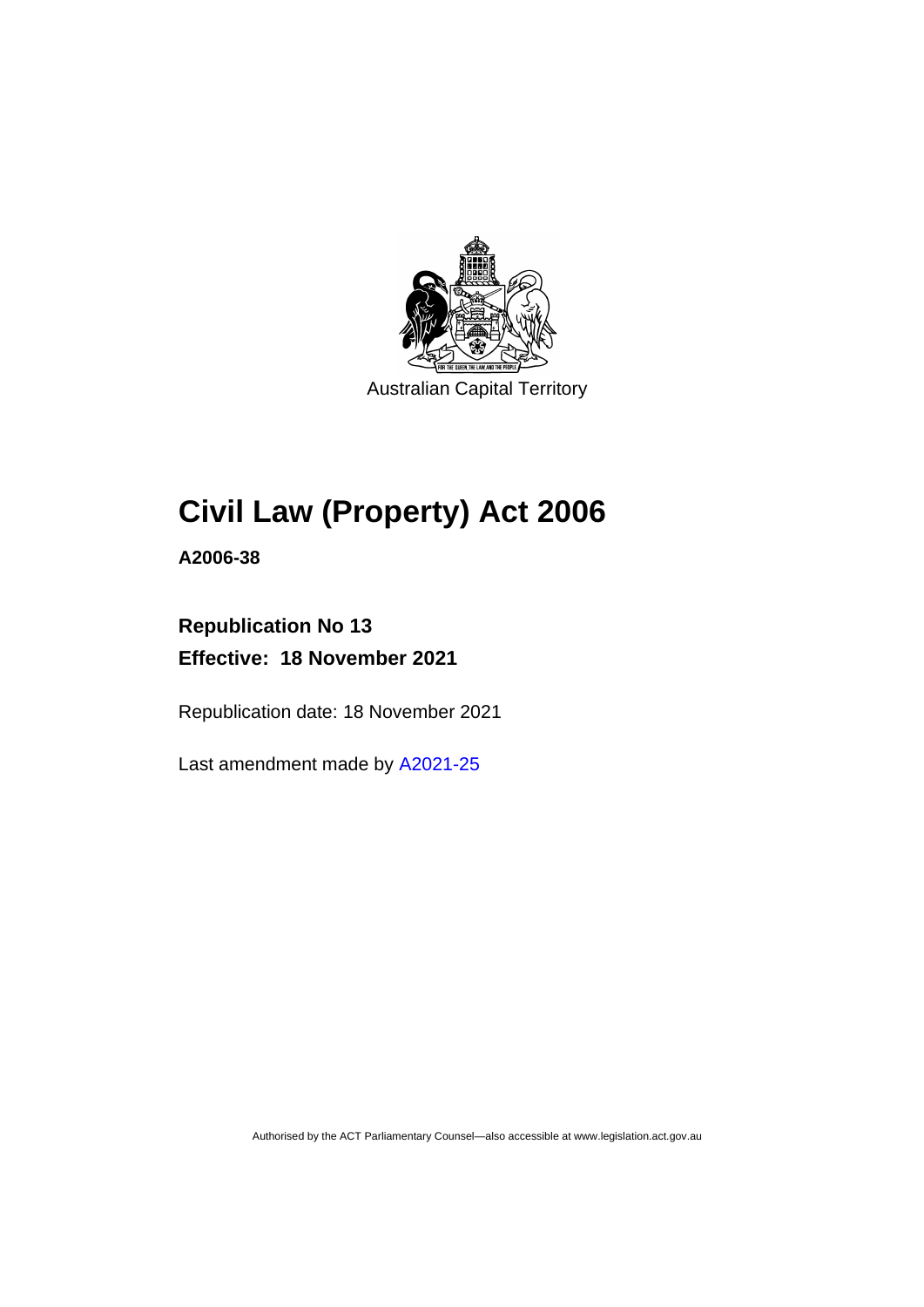#### **About this republication**

#### **The republished law**

This is a republication of the *Civil Law (Property) Act 2006* (including any amendment made under the *[Legislation Act 2001](http://www.legislation.act.gov.au/a/2001-14)*, part 11.3 (Editorial changes)) as in force on 18 November 2021*.*  It also includes any commencement, amendment, repeal or expiry affecting this republished law to 18 November 2021.

The legislation history and amendment history of the republished law are set out in endnotes 3 and 4.

#### **Kinds of republications**

The Parliamentary Counsel's Office prepares 2 kinds of republications of ACT laws (see the ACT legislation register at [www.legislation.act.gov.au\)](http://www.legislation.act.gov.au/):

- authorised republications to which the *[Legislation Act 2001](http://www.legislation.act.gov.au/a/2001-14)* applies
- unauthorised republications.

The status of this republication appears on the bottom of each page.

#### **Editorial changes**

The *[Legislation Act 2001](http://www.legislation.act.gov.au/a/2001-14)*, part 11.3 authorises the Parliamentary Counsel to make editorial amendments and other changes of a formal nature when preparing a law for republication. Editorial changes do not change the effect of the law, but have effect as if they had been made by an Act commencing on the republication date (see *[Legislation Act 2001](http://www.legislation.act.gov.au/a/2001-14)*, s 115 and s 117). The changes are made if the Parliamentary Counsel considers they are desirable to bring the law into line, or more closely into line, with current legislative drafting practice.

This republication does not include amendments made under part 11.3 (see endnote 1).

#### **Uncommenced provisions and amendments**

If a provision of the republished law has not commenced, the symbol  $\mathbf{U}$  appears immediately before the provision heading. Any uncommenced amendments that affect this republished law are accessible on the ACT legislation register [\(www.legislation.act.gov.au\)](http://www.legislation.act.gov.au/). For more information, see the home page for this law on the register.

#### **Modifications**

If a provision of the republished law is affected by a current modification, the symbol  $\mathbf{M}$  appears immediately before the provision heading. The text of the modifying provision appears in the endnotes. For the legal status of modifications, see the *[Legislation](http://www.legislation.act.gov.au/a/2001-14)  Act [2001](http://www.legislation.act.gov.au/a/2001-14)*, section 95.

#### **Penalties**

At the republication date, the value of a penalty unit for an offence against this law is \$160 for an individual and \$810 for a corporation (see *[Legislation Act 2001](http://www.legislation.act.gov.au/a/2001-14)*, s 133).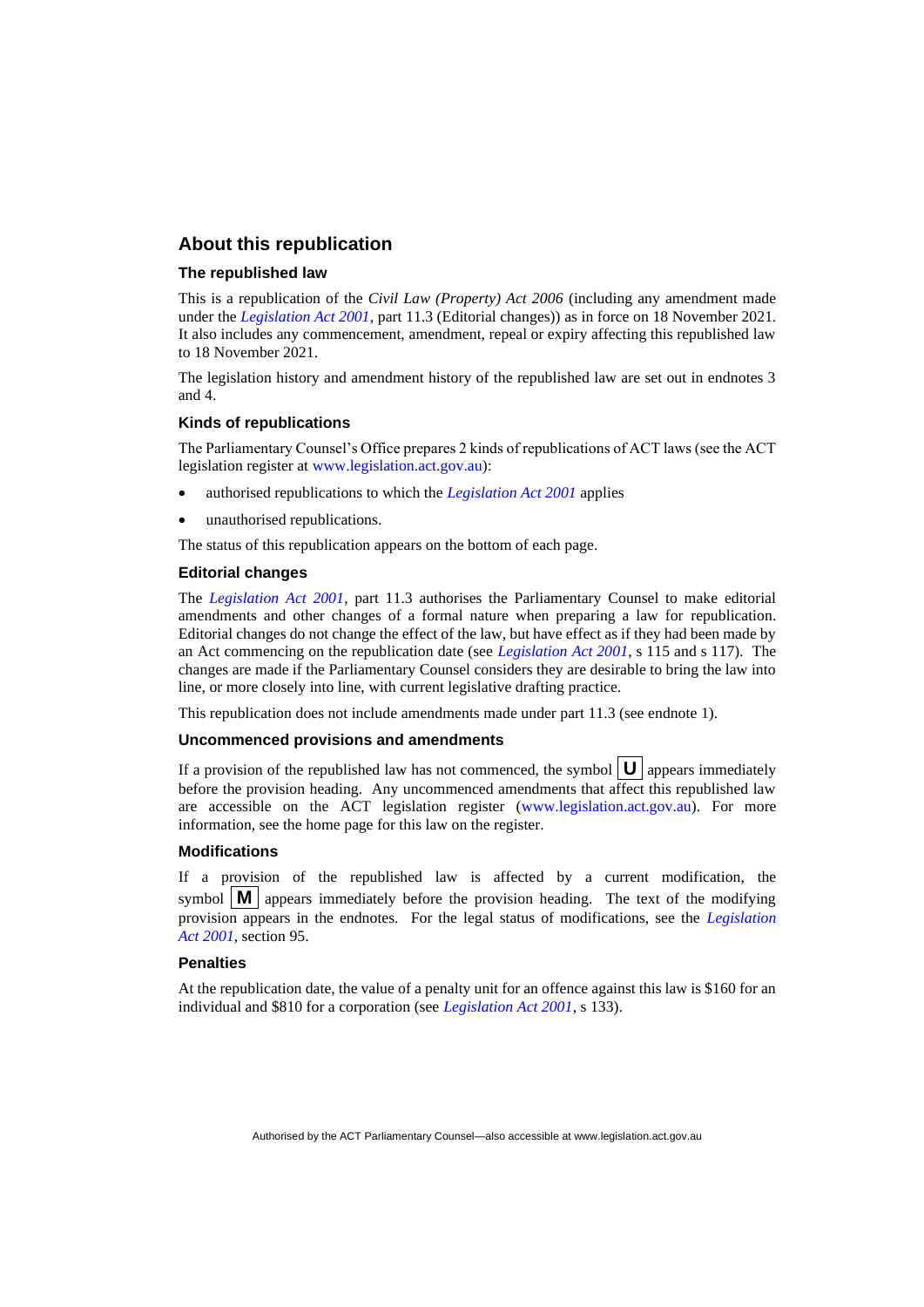

# **Civil Law (Property) Act 2006**

## **Contents**

|                  |                          | Page           |
|------------------|--------------------------|----------------|
| <b>Chapter 1</b> | <b>Preliminary</b>       |                |
| 1                | Name of Act              | 2              |
| 3                | Dictionary               | $\overline{2}$ |
| 4                | <b>Notes</b>             | 2              |
| 5                | Application of Act       | $\overline{2}$ |
| <b>Chapter 2</b> | Conveyancing             |                |
| <b>Part 2.1</b>  | Conveyancing-preliminary |                |
| 200              | What is a settlement?    | 3              |
|                  |                          |                |

| R13 |          |
|-----|----------|
|     | 18/11/21 |

Civil Law (Property) Act 2006 Effective: 18/11/21

contents 1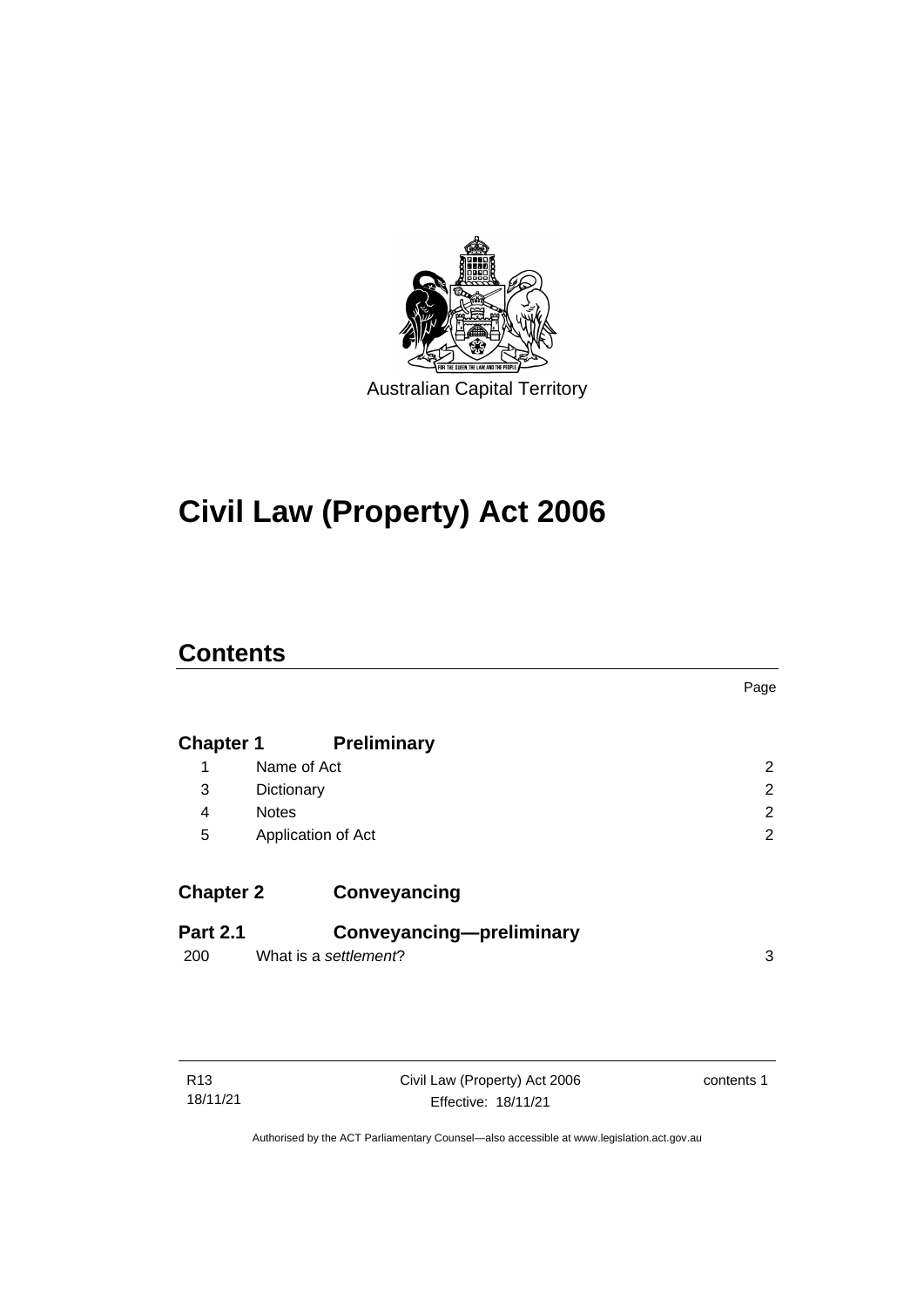#### **Contents**

|                 |                                                                              | Page            |
|-----------------|------------------------------------------------------------------------------|-----------------|
| <b>Part 2.2</b> | General rules about property                                                 |                 |
| Division 2.2.1  | Rules of law on certain points                                               |                 |
| 201             | Instruments required to be in writing                                        | 4               |
| 202             | Creation of interests in land by word of mouth                               | 5<br>5          |
| 203             | Exceptions to s 201 and s 202                                                |                 |
| 204             | Proceedings do not lie on certain unwritten agreements                       | 6               |
| 205             | Assignment of debts and things in action                                     | $\overline{7}$  |
| 206             | Merger                                                                       | $\overline{7}$  |
| 207             | Equitable waste                                                              | 8               |
| Division 2.2.2  | <b>Property generally</b>                                                    |                 |
| 208             | Person may assure property to self or to self and others                     | 8               |
| 209             | Power for corporations to hold property as joint tenants                     | 8               |
| 210             | Interpretation of conveyance etc of property to 2 or more people<br>together | 9               |
| 211             | Tenants in common of equitable estate acquiring legal estate                 | 9               |
| 212             | People taking who are not parties                                            | 10              |
| 213             | Presumption of survivorship                                                  | 10              |
| 214             | Provisions about supplemental instruments                                    | 10              |
| Division 2.2.3  | <b>Ending life interests</b>                                                 |                 |
| 215             | Meaning of life interest for div 2.2.3                                       | 11              |
| 216             | Wrongful holding over of life interest etc                                   | 11              |
| 217             | Vesting of interests on end of life interest-evidence of death               | 11              |
| 218             | Vesting orders made in error                                                 | 13              |
| <b>Part 2.3</b> | General rules about deeds and documents of<br>corporations                   |                 |
| Division 2.3.1  | Deeds and their effect                                                       |                 |
| 219             | Signature and attestation of deeds                                           | 14              |
| 220             | Receipt in deed sufficient                                                   | 14              |
| 221             | Receipt in deed or endorsed evidence for subsequent purchaser                | 15              |
| 222             | How powers of appointment are to be exercised                                | 15              |
| Division 2.3.2  | <b>Operation of deeds</b>                                                    |                 |
| 223             | Limitations may be made by direct conveyance without uses                    | 15              |
| 224             | In conveyance use of word grant unnecessary                                  | 15              |
| contents 2      | Civil Law (Property) Act 2006                                                | R <sub>13</sub> |
|                 | Effective: 18/11/21                                                          | 18/11/21        |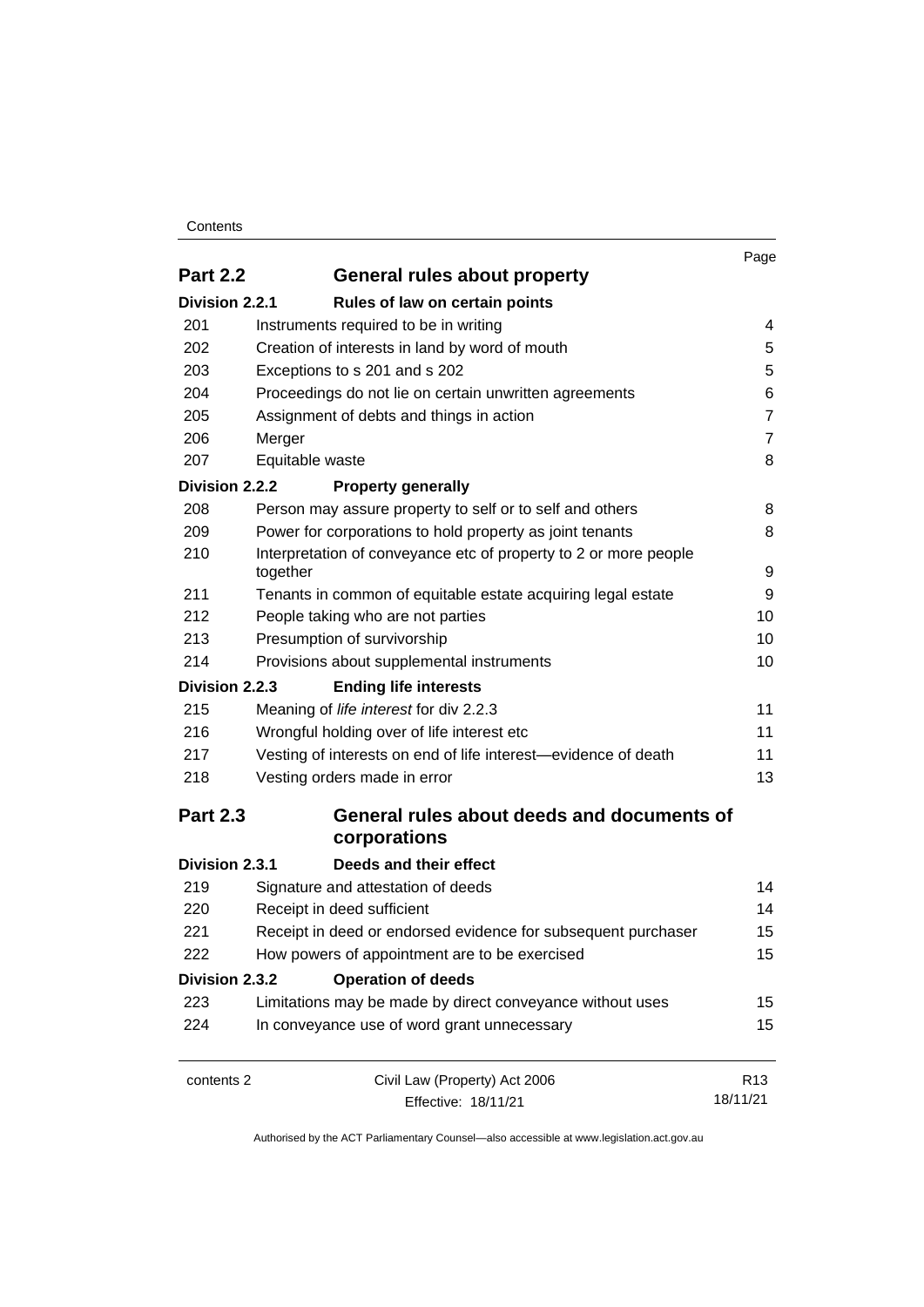|                 |                                                                            | Contents   |
|-----------------|----------------------------------------------------------------------------|------------|
|                 |                                                                            | Page       |
| 225             | Rights of entry etc                                                        | 16         |
| 226             | Certain conveyance etc void                                                | 16         |
| Division 2.3.3  | <b>Documents of corporations</b>                                           |            |
| 227             | Execution of documents by or on behalf of corporations                     | 16         |
| Division 2.3.4  | <b>Powers of appointment</b>                                               |            |
| 228             | Application-div 2.3.4                                                      | 18         |
| 229             | Appointments to be valid despite exclusion of object                       | 18         |
| <b>Part 2.4</b> | <b>Sales and other transactions</b>                                        |            |
| Division 2.4.1  | Dispositions on trust for sale or with power of sale                       |            |
| 230             | Meaning of purchaser for div 2.4.1                                         | 19         |
| 231             | Consents to execution of trust for sale etc                                | 19         |
| 232             | Purchaser not to be concerned with trusts of proceeds of sale              | 20         |
| 233             | Settlements of personal property invested in land                          | 20         |
| 234             | Powers given to trustees for sale                                          | 21         |
| 235             | Application of income of land under trust for sale                         | 21         |
| 236             | Partition of land under trust for sale                                     | 21         |
| 237             | Powers of Supreme Court if trustees for sale decline to exercise<br>powers | 23         |
| Division 2.4.2  | <b>Voidable dispositions</b>                                               |            |
| 238             | Meaning of <i>purchaser</i> for div 2.4.2                                  | 23         |
| 239             | Voluntary dispositions to defraud creditors voidable                       | 23         |
| 240             | Voluntary dispositions of land-how far voidable against purchasers         | 24         |
| 241             | Acquisitions of reversions at under value                                  | 24         |
| <b>Part 2.5</b> | <b>Partition</b>                                                           |            |
| 242             | Definitions-pt 2.5                                                         | 25         |
| 243             | Court may order partition of land held in co-ownership                     | 25         |
| 244             | Power of Supreme Court to order sale instead of partition                  | 25         |
| 245             | Authority for interested person to bid                                     | 26         |
| 246             | Parties to partition proceedings                                           | 27         |
| 247             | Several sales in same partition proceeding                                 | 27         |
| <b>Part 2.6</b> | <b>Apportionment</b>                                                       |            |
| 248             | Definitions-pt 2.6                                                         | 28         |
| R <sub>13</sub> | Civil Law (Property) Act 2006                                              | contents 3 |
| 18/11/21        | Effective: 18/11/21                                                        |            |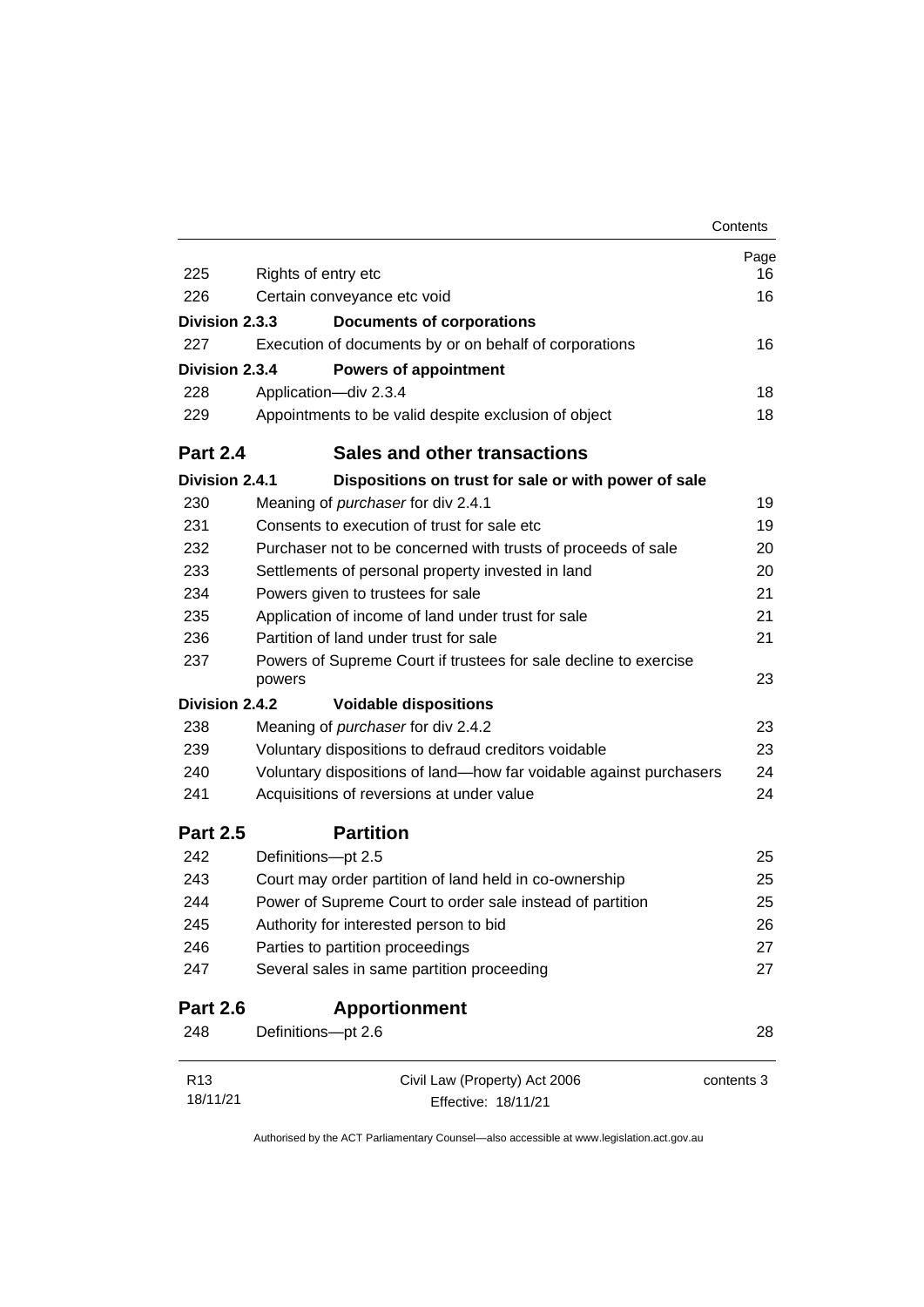|                 |                                                                    | Page            |
|-----------------|--------------------------------------------------------------------|-----------------|
| 249             | Application of pt 2.6 to dividends of companies                    | 28              |
| 250             | Income apportionable in relation to time                           | 28              |
| 251             | Time when apportioned part is payable                              | 29              |
| 252             | Recovery of apportioned parts                                      | 29              |
| 253             | Exceptions and application                                         | 30              |
| <b>Part 2.7</b> | Children and children's property                                   |                 |
| 254             | Receipts by certain children                                       | 31              |
| 255             | Management of land during childhood                                | 31              |
| 256             | Power to appoint trustees of child's property                      | 32              |
| 257             | Powers and duties of guardian                                      | 34              |
| <b>Part 2.8</b> | <b>Rights-of-way</b>                                               |                 |
| 258             | No right-of-way by user against Territory etc                      | 35              |
| <b>Part 2.9</b> | <b>Unit Titles</b>                                                 |                 |
| Division 2.9.1  | <b>Important concepts</b>                                          |                 |
| 259             | Definitions-pt 2.9                                                 | 36              |
| 259A            | Meaning of type 1 matter and type 2 matter                         | 37              |
| Division 2.9.2  | Off-the-plan contracts-disclosure                                  |                 |
| 260             | Contract for sale of unit before registration of units plan        | 39              |
| 260A            | Disclosure statement provided late or not at all                   | 42              |
| 260B            | Seller to notify material change to matter in disclosure statement | 43              |
| 260C            | Effect of disclosure update provided in time-type 1 matter         | 44              |
| 260D            | Effect of disclosure update provided out of time—type 1 matter     | 44              |
| 260E            | Effect of disclosure update-type 2 matter                          | 45              |
| 260F            | Buyer action if no disclosure update notice                        | 46              |
| 260G            | Seller to notify buyer of registration of units plan               | 46              |
| 260H            | Evidentiary burden-notices                                         | 47              |
| Division 2.9.3  | <b>Implied warranties</b>                                          |                 |
| 261             | Meaning of implied warranties-div 2.9.3                            | 47              |
| 262             | Purpose-div 2.9.3                                                  | 47              |
| 264             | Implied warranties                                                 | 47              |
| 265             | Rescission of contract for sale of unit                            | 48              |
| 266             | Claim for compensation                                             | 49              |
| contents 4      | Civil Law (Property) Act 2006                                      | R <sub>13</sub> |
|                 | Effective: 18/11/21                                                | 18/11/21        |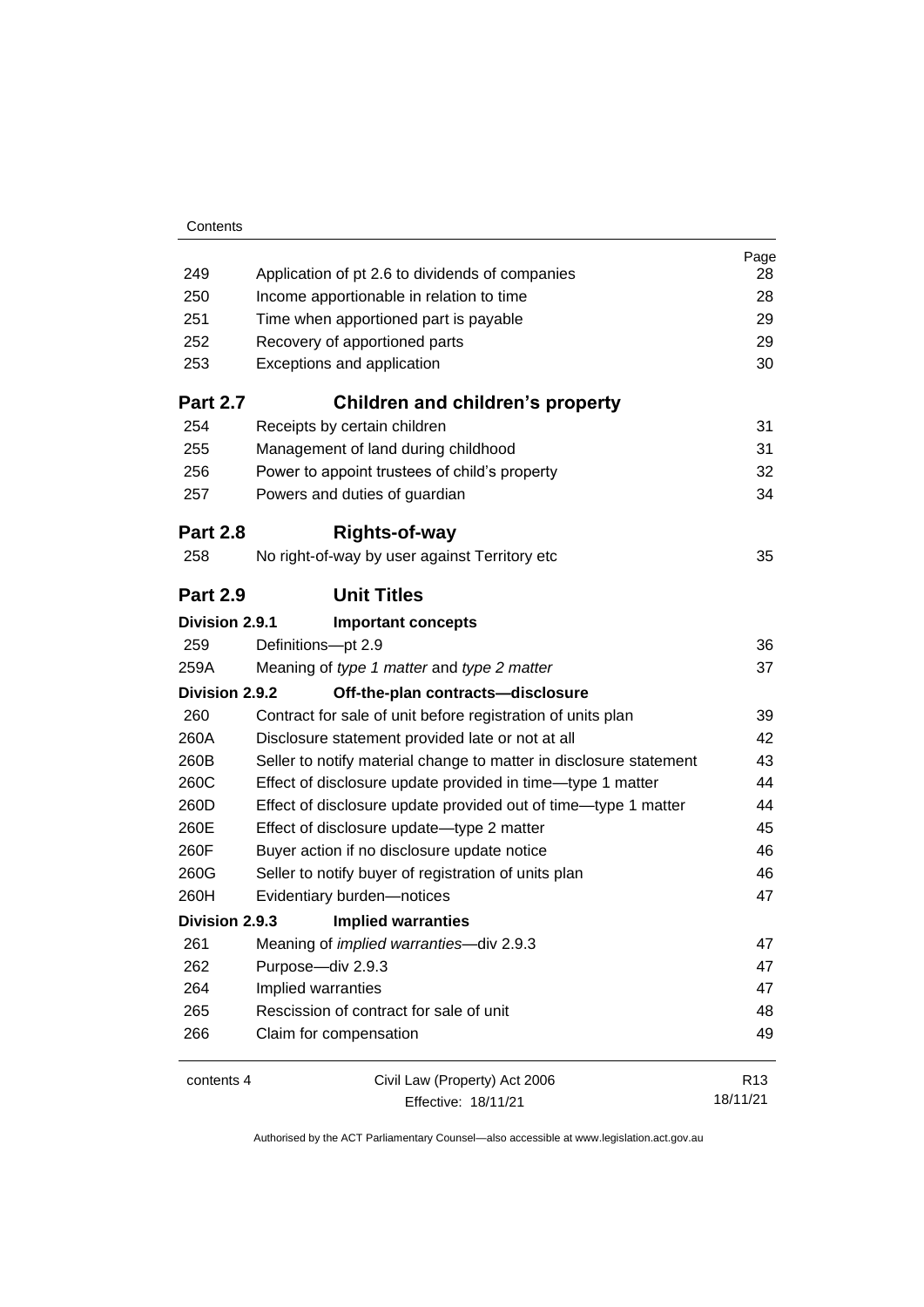|                |                                           | Contents |
|----------------|-------------------------------------------|----------|
| Division 2.9.4 | <b>Miscellaneous</b>                      | Page     |
| 267            | Operation of part cannot be excluded etc. | 50       |
| 268            | Rescission-effect                         | 50       |

## **Chapter 3 [Mortgages](#page-60-0)**

| <b>Part 3.1</b> | Powers in relation to mortgages                       |    |
|-----------------|-------------------------------------------------------|----|
| 300             | Application-pt 3.1                                    | 51 |
| 301             | Powers incidental to mortgages                        | 51 |
| 302             | Receipt for purchase money sufficient discharge       | 52 |
| 303             | Notice of sale                                        | 52 |
| 304             | Purported exercise of power of sale                   | 53 |
| 305             | Application of purchase money by mortgagee            | 53 |
| 306             | Property that may be transferred to purchaser         | 53 |
| 307             | Mortgagee may call for documents relating to property | 54 |
| 308             | Appointment of receiver                               | 54 |
| 309             | Receiver taken to be agent of mortgagor               | 55 |
| 310             | Powers of receiver                                    | 55 |
| 311             | Ending appointment of receiver etc                    | 55 |
| 312             | Commission to receiver                                | 55 |
| 313             | Receiver to insure if required                        | 56 |
| 314             | Application of amounts received by receiver           | 56 |
| <b>Part 3.2</b> | Mortgages—other provisions                            |    |
| 315             | Effect of repayment on ejectment by mortgagee         | 57 |
| 316             | Section 315 not to apply in certain cases             | 58 |
| 317             | Redemption if mortgagee absent or unknown             | 58 |

## **[Chapter 4](#page-69-0) Leases**

| <b>Part 4.1</b> | Leases-general provisions                  |            |
|-----------------|--------------------------------------------|------------|
| Division 4.1.1  | Lessee's and lessor's obligations          |            |
| 400             | Lessee's obligations attach to reversion   | 60         |
| 401             | Lessor's obligations to run with reversion | 61         |
| R <sub>13</sub> | Civil Law (Property) Act 2006              | contents 5 |
| 18/11/21        | Effective: 18/11/21                        |            |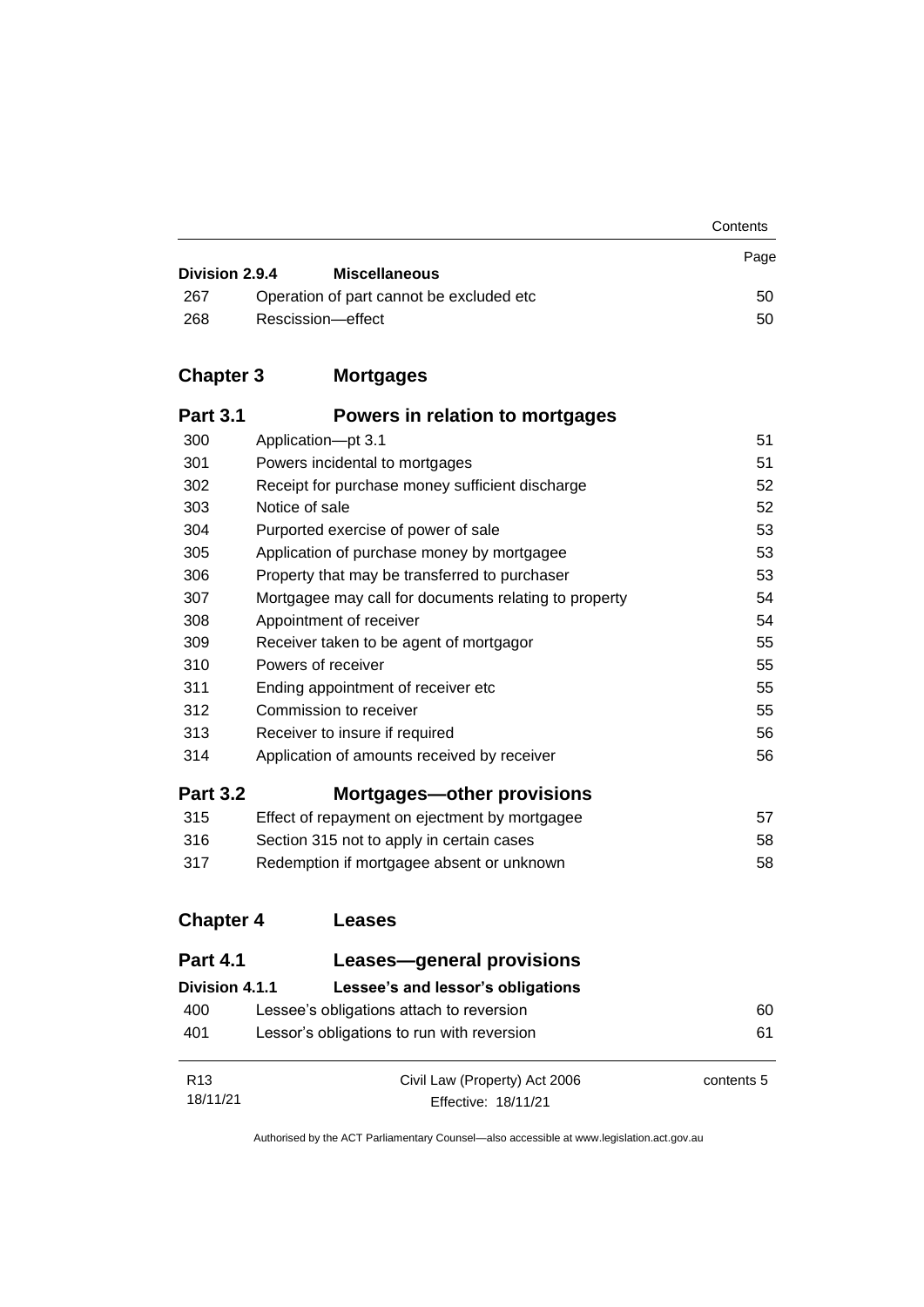| Contents |
|----------|
|----------|

| 402             | Lessee to give notice of ejectment to lessor                                              | Page<br>61      |
|-----------------|-------------------------------------------------------------------------------------------|-----------------|
| Division 4.1.2  | Renewal of headlease without surrender of sublease                                        |                 |
| 403             | Renewal of headlease                                                                      | 62              |
| 404             | Rights on renewal                                                                         | 62              |
|                 |                                                                                           |                 |
| <b>Part 4.2</b> | Leases to and for children and for absent                                                 |                 |
|                 | lessors                                                                                   |                 |
| 405             | Leases for children                                                                       | 64              |
| 406             | Costs of lease authorisation application for child                                        | 64              |
| 407             | Renewal of leases by children                                                             | 65              |
| 408             | Renewal of leases for people not amenable to process                                      | 65              |
| 409             | Preconditions for grant or renewal of lease to be satisfied                               | 66              |
| 410             | Application of amounts paid for lease renewal under pt 4.2                                | 66              |
| 411             | Validity of surrenders and leases under pt 4.2                                            | 66              |
| 412             | Costs of applications under pt 4.2                                                        | 66              |
| <b>Part 4.3</b> | <b>Breach of insurance provisions</b>                                                     |                 |
| 413             | Application-pt 4.3                                                                        | 67              |
| 414             | Relief against forfeiture for failure to insure                                           | 67              |
| 415             | Record of relief granted                                                                  | 67              |
| 416             | Limit on relief                                                                           | 67              |
| 417             | Noncomplying insurance                                                                    | 68              |
| 418             | Protection of purchaser of leasehold against forfeiture                                   | 68              |
| <b>Part 4.4</b> | Restriction of effect of licence or waiver by<br>lessor                                   |                 |
| 419             | Application-pt 4.4                                                                        | 70              |
| 420             | Effect of licence given to lessee                                                         | 70              |
| 421             | Operation of partial licences                                                             | 71<br>72<br>72  |
| 422             | Apportionment of conditions of entry on severance<br>Waiver of benefit of lease provision |                 |
| 423             |                                                                                           |                 |
| <b>Part 4.5</b> | <b>Forfeiture of leases</b>                                                               |                 |
| 424             | Definitions-pt 4.5                                                                        | 73              |
| 425             | Application-pt 4.5                                                                        | 73              |
| contents 6      | Civil Law (Property) Act 2006                                                             | R <sub>13</sub> |
|                 | Effective: 18/11/21                                                                       | 18/11/21        |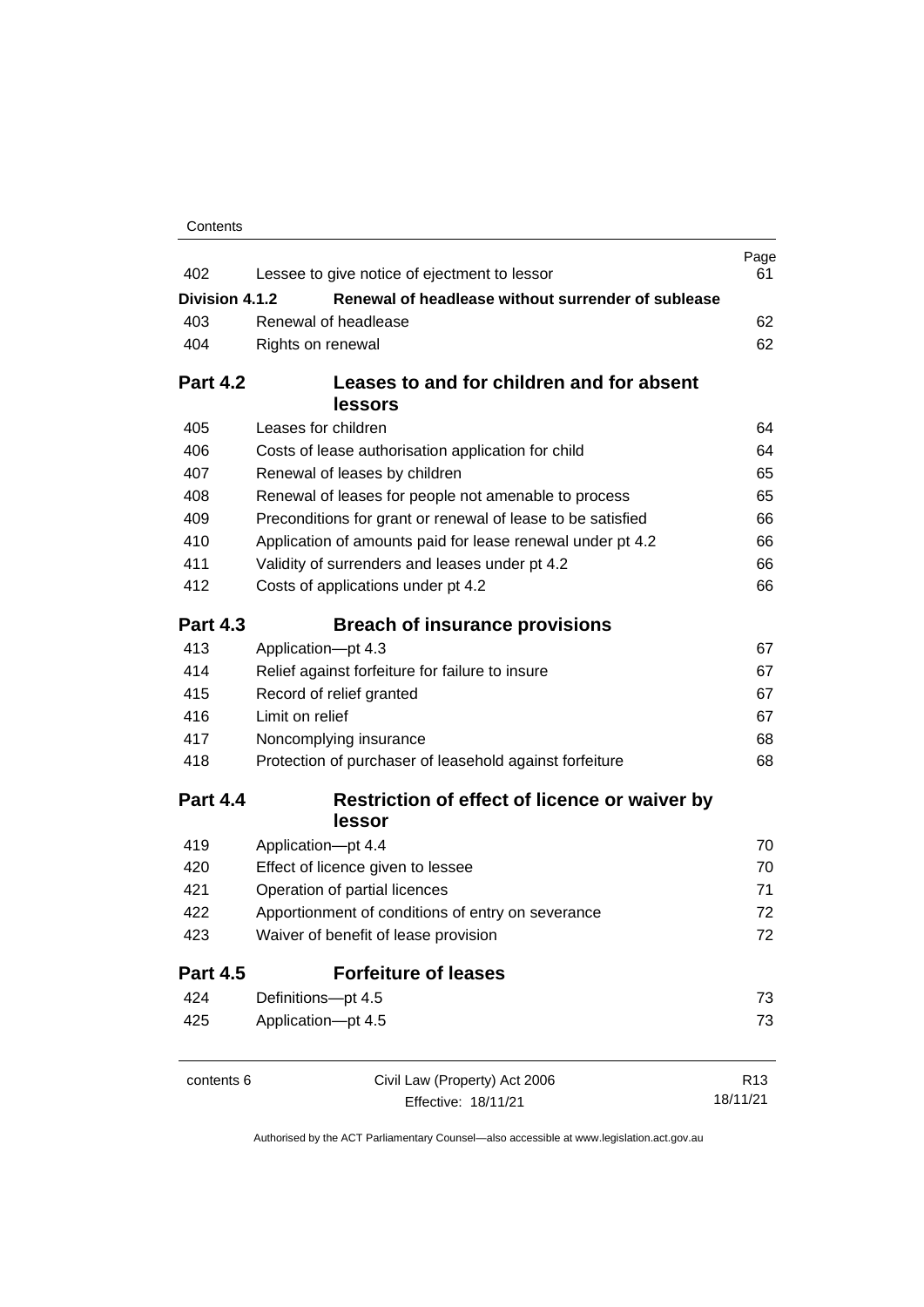|                  |                                                                                        | Contents   |
|------------------|----------------------------------------------------------------------------------------|------------|
|                  |                                                                                        | Page       |
| 426              | Restrictions on re-entry or forfeiture                                                 | 73         |
| 427              | Notices under s 426 (1)                                                                | 75         |
| 428              | Protection of sublessees                                                               | 75         |
| <b>Part 4.6</b>  | Leases invalidly granted under powers                                                  |            |
| 429              | Pt 4.6 does not bind the Territory                                                     | 76         |
| 430              | Leases taken to be granted in intended exercise of power                               | 76         |
| 431              | Certain invalid leases taken to be agreements to lease                                 | 76         |
| 432              | Certain leases validated                                                               | 77         |
| 433              | Acceptance of rent taken to be confirmation of lease                                   | 78         |
| 434              | Lessee bound to accept confirmation                                                    | 78         |
| 435              | Pt 4.6 does not affect certain other rights                                            | 79         |
| <b>Part 4.7</b>  | <b>Recovery of leased premises</b>                                                     |            |
| 436              | Application-pt 4.7                                                                     | 80         |
| 437              | Who is an agent for pt 4.7?                                                            | 80         |
| 438              | Recovery of possession                                                                 | 81         |
| <b>Chapter 5</b> | <b>Miscellaneous</b>                                                                   |            |
| <b>Part 5.1</b>  | Debts charged on property of deceased                                                  |            |
|                  | person                                                                                 |            |
| 500              | Charges on property of deceased person to be paid primarily out of<br>property charged | 82         |
| <b>Part 5.2</b>  | <b>Stipulations in contracts</b>                                                       |            |
| 501              | Stipulations not of the essence of contracts                                           | 84         |
| <b>Part 5.3</b>  | <b>Miscellaneous-other provisions</b>                                                  |            |
| 502              | Approved forms                                                                         | 85         |
| 503              | Regulation-making power                                                                | 85         |
| <b>Part 5.6</b>  | <b>Transitional-Unit Titles Legislation</b><br><b>Amendment Act 2020</b>               |            |
| 510              | Meaning of commencement day-pt 5.6                                                     | 86         |
| R13              | Civil Law (Property) Act 2006                                                          | contents 7 |
| 18/11/21         | Effective: 18/11/21                                                                    |            |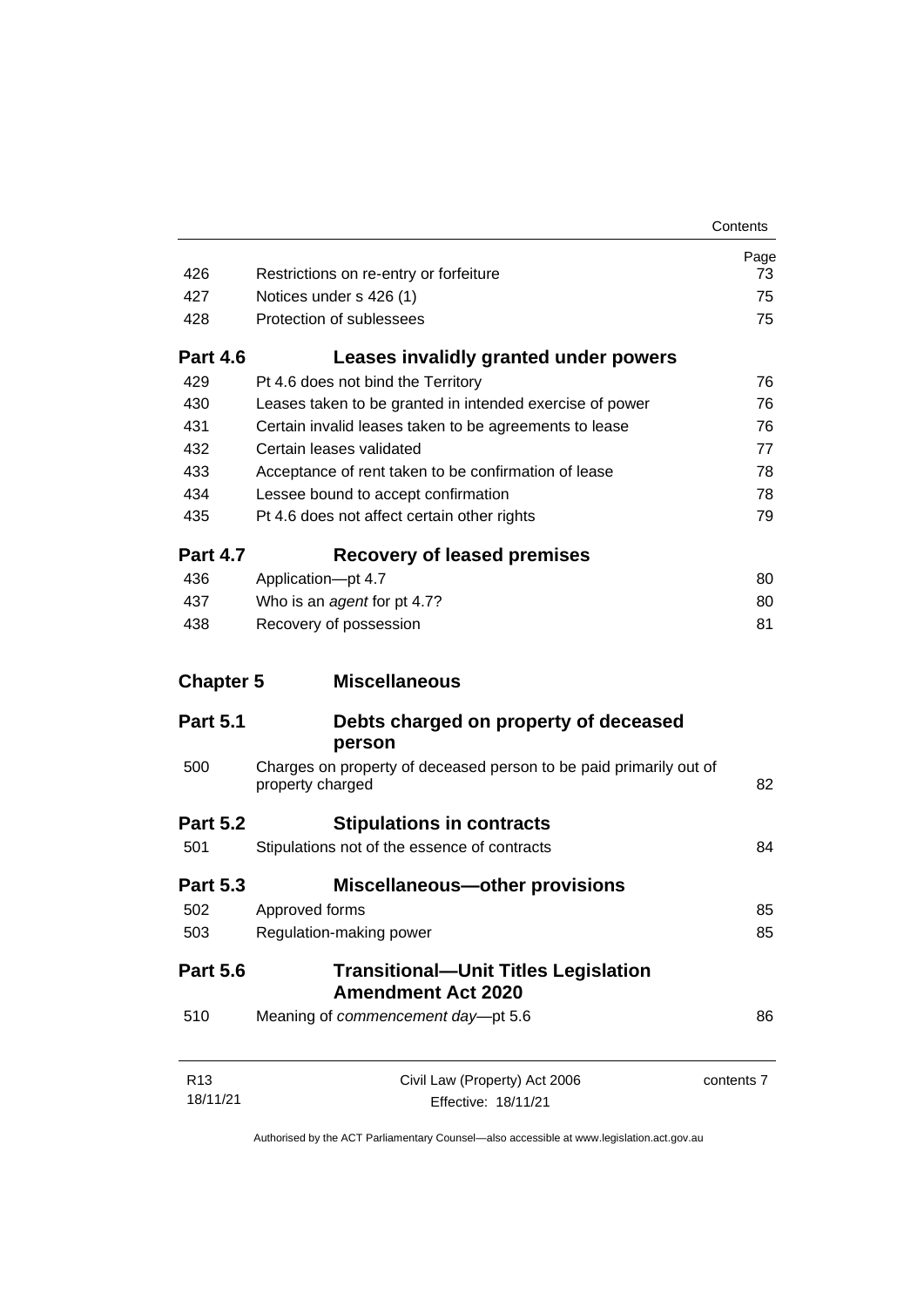|                   |                                                                                                                         | Page |
|-------------------|-------------------------------------------------------------------------------------------------------------------------|------|
| 511               | Application to certain existing off-the-plan contracts—amendments<br>made by Unit Titles Legislation Amendment Act 2020 | 86   |
| 512               | Expiry-pt 5.6                                                                                                           | 87   |
|                   |                                                                                                                         |      |
| <b>Dictionary</b> |                                                                                                                         | 88   |
|                   |                                                                                                                         |      |
| <b>Endnotes</b>   |                                                                                                                         |      |
|                   |                                                                                                                         |      |
| 1                 | About the endnotes                                                                                                      | 94   |
| 2                 | Abbreviation key                                                                                                        | 94   |
| 3                 | Legislation history                                                                                                     | 95   |
| 4                 | Amendment history                                                                                                       | 97   |

5 [Earlier republications](#page-110-0) 101

contents 8 Civil Law (Property) Act 2006 Effective: 18/11/21

R13 18/11/21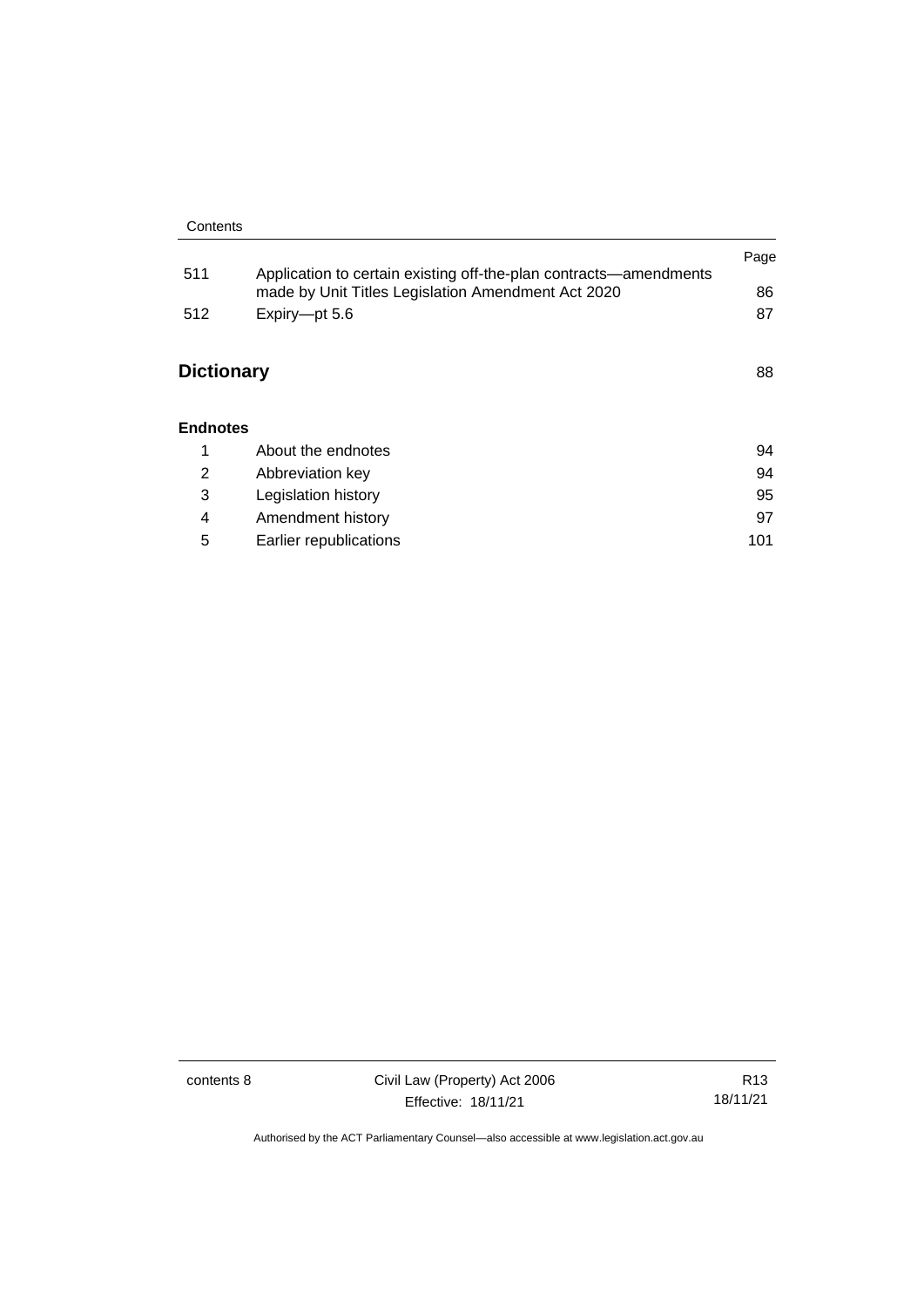

# **Civil Law (Property) Act 2006**

An Act to amend, simplify and consolidate provisions about the law of property, and for other purposes

R13 18/11/21

ׅ֖֖֚֚֡֡֬֝֬

page 1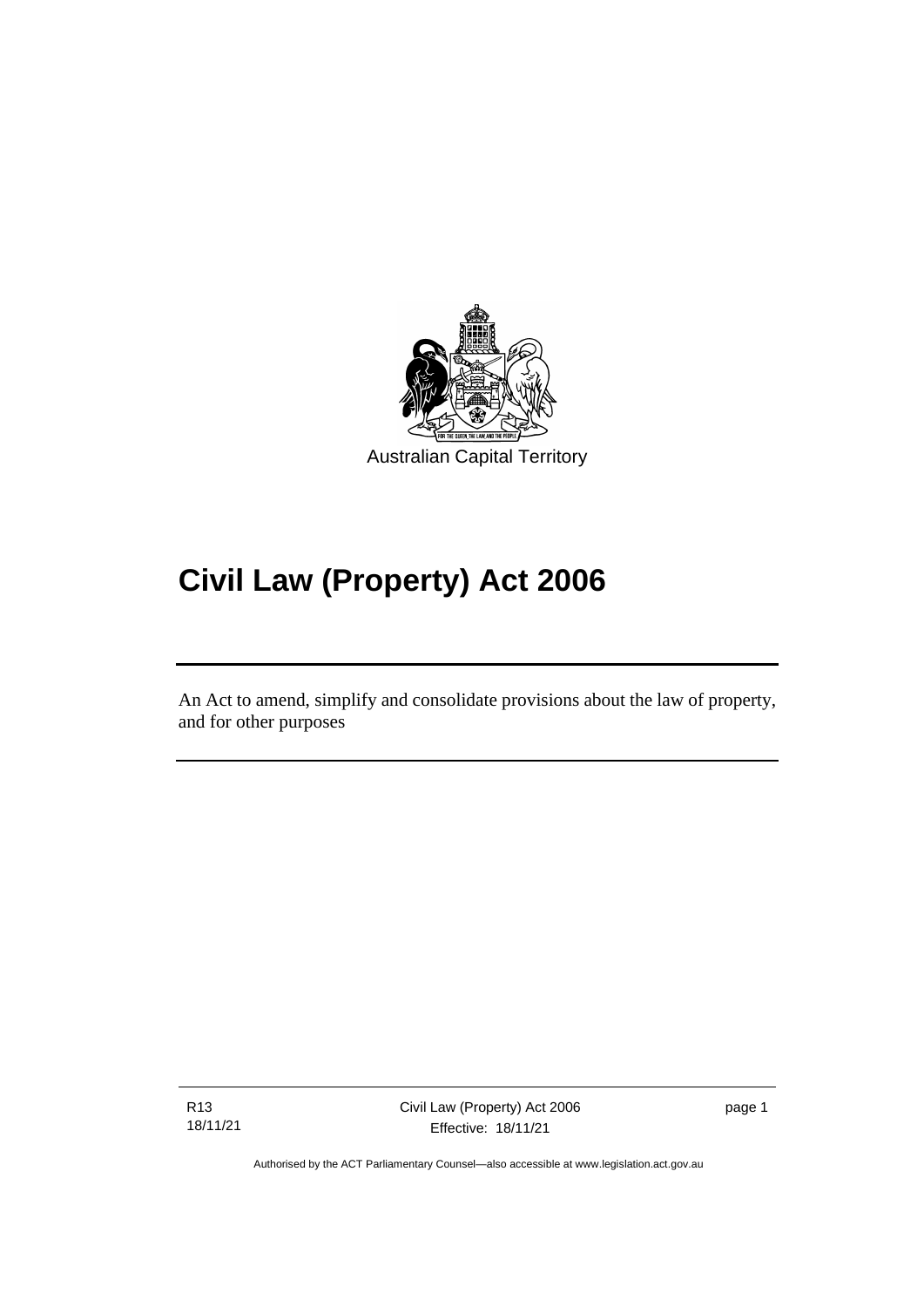## <span id="page-11-0"></span>**Chapter 1 Preliminary**

#### <span id="page-11-1"></span>**1 Name of Act**

This Act is the *Civil Law (Property) Act 2006*.

#### <span id="page-11-2"></span>**3 Dictionary**

The dictionary at the end of this Act is part of this Act.

*Note 1* The dictionary at the end of this Act defines certain terms used in this Act, and includes references (*signpost definitions*) to other terms defined elsewhere.

> For example, the signpost definition '*trustee company*—see the *[Trustee](http://www.legislation.act.gov.au/a/1947-15)  [Companies Act 1947](http://www.legislation.act.gov.au/a/1947-15)*, dictionary.' means that the term 'trustee company' is defined in that dictionary and the definition applies to this Act.

*Note 2* A definition in the dictionary (including a signpost definition) applies to the entire Act unless the definition, or another provision of the Act, provides otherwise or the contrary intention otherwise appears (see [Legislation Act,](http://www.legislation.act.gov.au/a/2001-14) s  $155$  and s  $156$  (1)).

#### <span id="page-11-3"></span>**4 Notes**

A note included in this Act is explanatory and is not part of this Act.

*Note* See the [Legislation Act,](http://www.legislation.act.gov.au/a/2001-14) s 127 (1), (4) and (5) for the legal status of notes.

#### <span id="page-11-4"></span>**5 Application of Act**

- (1) This Act does not apply in relation to leasehold land (including leases of leasehold land) under the *[Land Titles Act](http://www.legislation.act.gov.au/a/1925-1) 1925* so far as there is an inconsistency with that Act.
- (2) If a provision of this Act is stated to apply to land under the *[Land](http://www.legislation.act.gov.au/a/1925-1)  [Titles Act 1925](http://www.legislation.act.gov.au/a/1925-1)*, the provision is not taken (unless the contrary intention appears) to apply exclusively to land of that kind.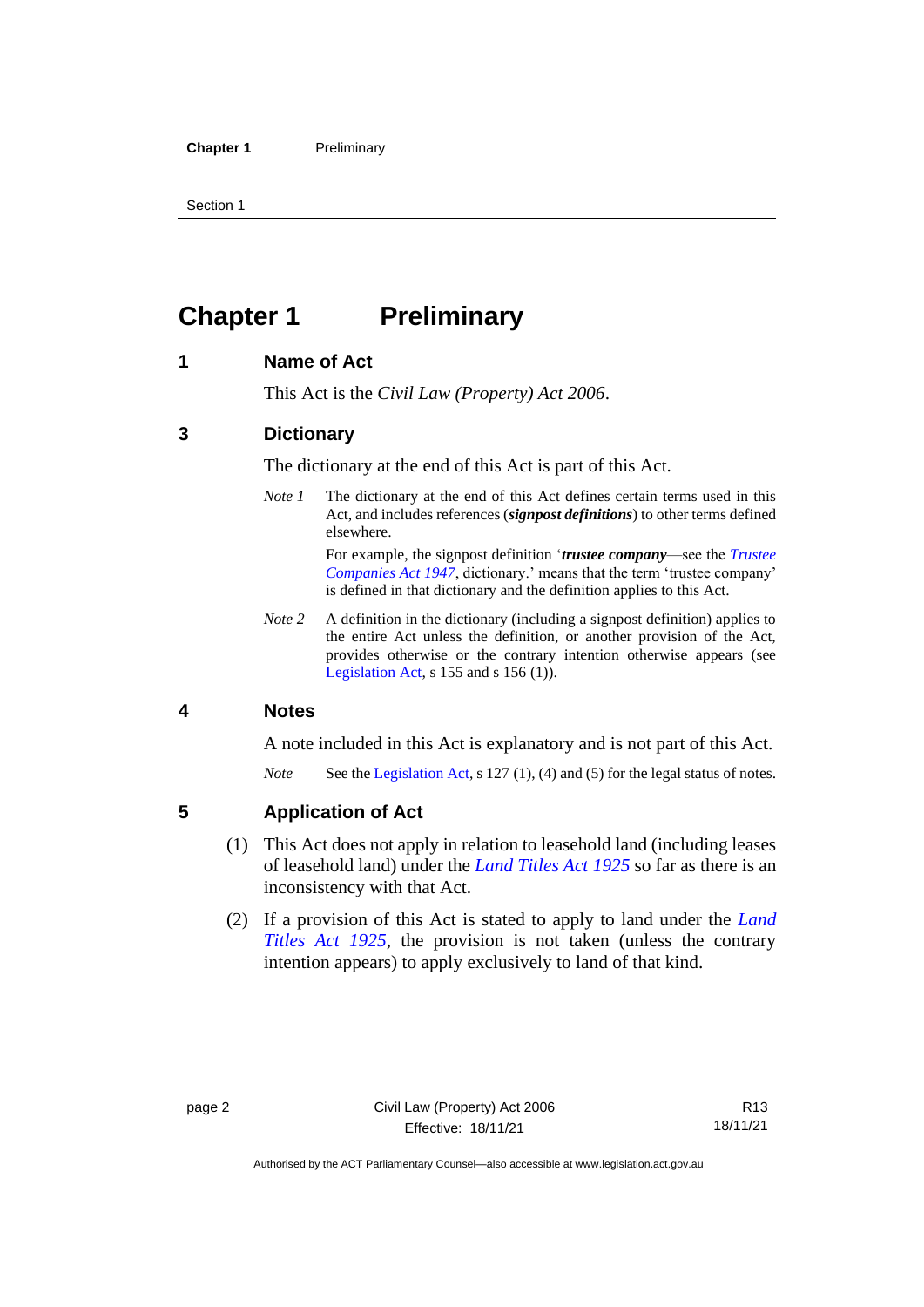## <span id="page-12-1"></span><span id="page-12-0"></span>**Chapter 2 Conveyancing**

## **Part 2.1 Conveyancing—preliminary**

#### <span id="page-12-2"></span>**200 What is a** *settlement***?**

- (1) A *settlement* is an instrument, or a number of instruments, under which land is—
	- (a) held by people in limited ownership by succession; or
	- (b) held in trust for people as limited owners by succession; or
	- (c) held in trust for a child in possession; or
	- (d) held in limited ownership by a trust for a child in possession.

#### **Example of settlement**

will

- (2) If a child is beneficially entitled to land, and because of an intestacy or otherwise there is no instrument under which the interest of the child arises or is acquired, a *settlement* is taken to have been made by the intestate or the person whose interest the child has acquired.
- (3) An interest not disposed of by a settlement, and remaining in or reverting to the settlor (or someone deriving title through the settlor), is an interest included in the settlement and coming to the settlor (or other person) under the settlement.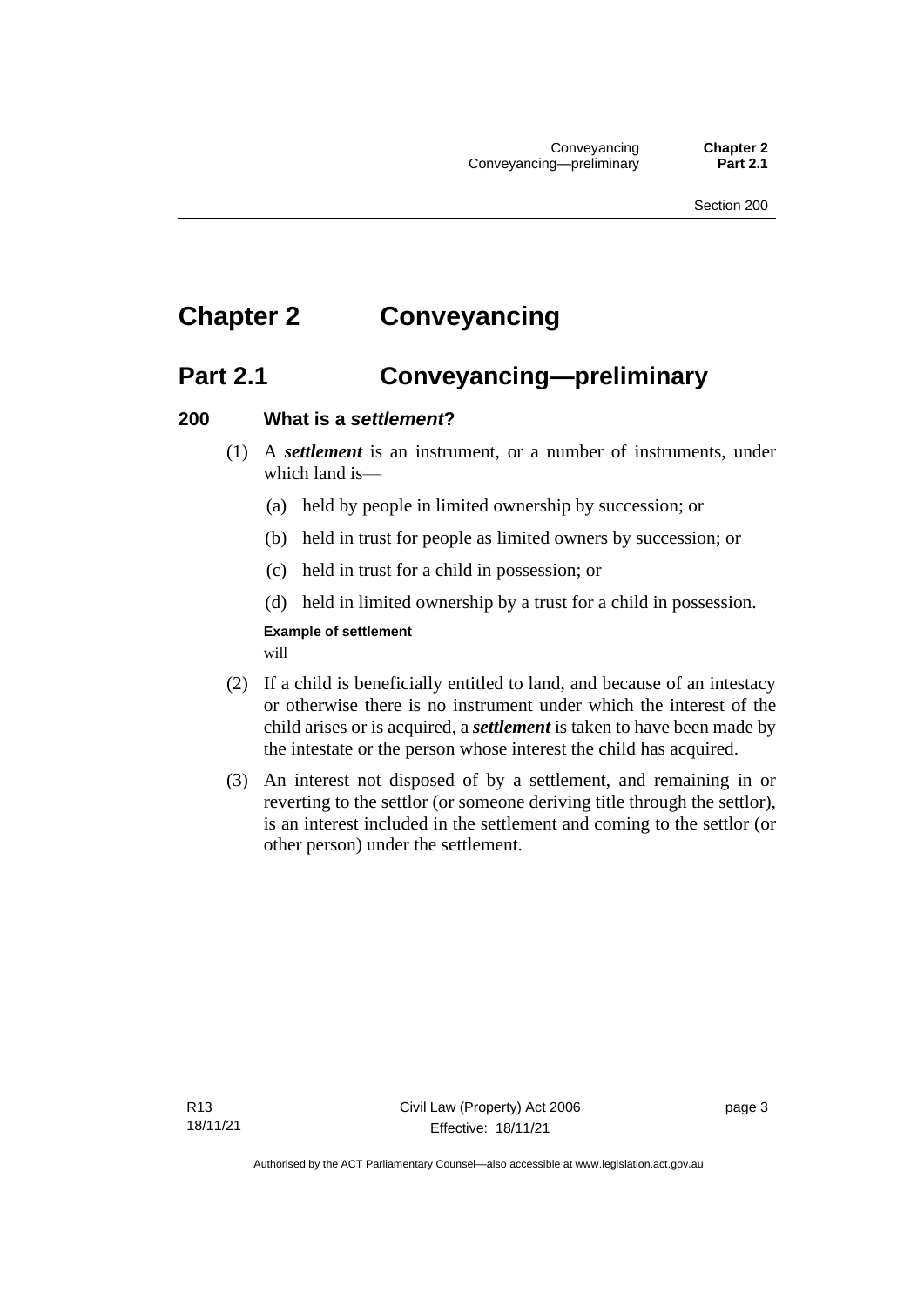<span id="page-13-0"></span>**Part 2.2 General rules about property**

#### <span id="page-13-1"></span>**Division 2.2.1 Rules of law on certain points**

#### <span id="page-13-2"></span>**201 Instruments required to be in writing**

- (1) An interest in land cannot be created or disposed of by a person except—
	- (a) by writing signed by the person or by the person's agent properly authorised in writing; or
	- (b) by the person's will; or
	- (c) by operation of law.
	- *Note 1* The [Legislation Act,](http://www.legislation.act.gov.au/a/2001-14) dict, pt 1 defines *interest*, in relation to land and other property, and *land*.
	- *Note 2* See also the [Legislation Act,](http://www.legislation.act.gov.au/a/2001-14) s 168 (References to person with interest in land include personal representative etc).
- (2) A declaration of trust by a person in relation to an interest in land must be—
	- (a) in writing signed by the person; or
	- (b) made by the person's will.
- (3) A disposition by a person of an equitable interest or trust existing at the time of the disposition must be—
	- (a) in writing signed by the person or by the person's agent properly authorised in writing; or
	- (b) made by the person's will.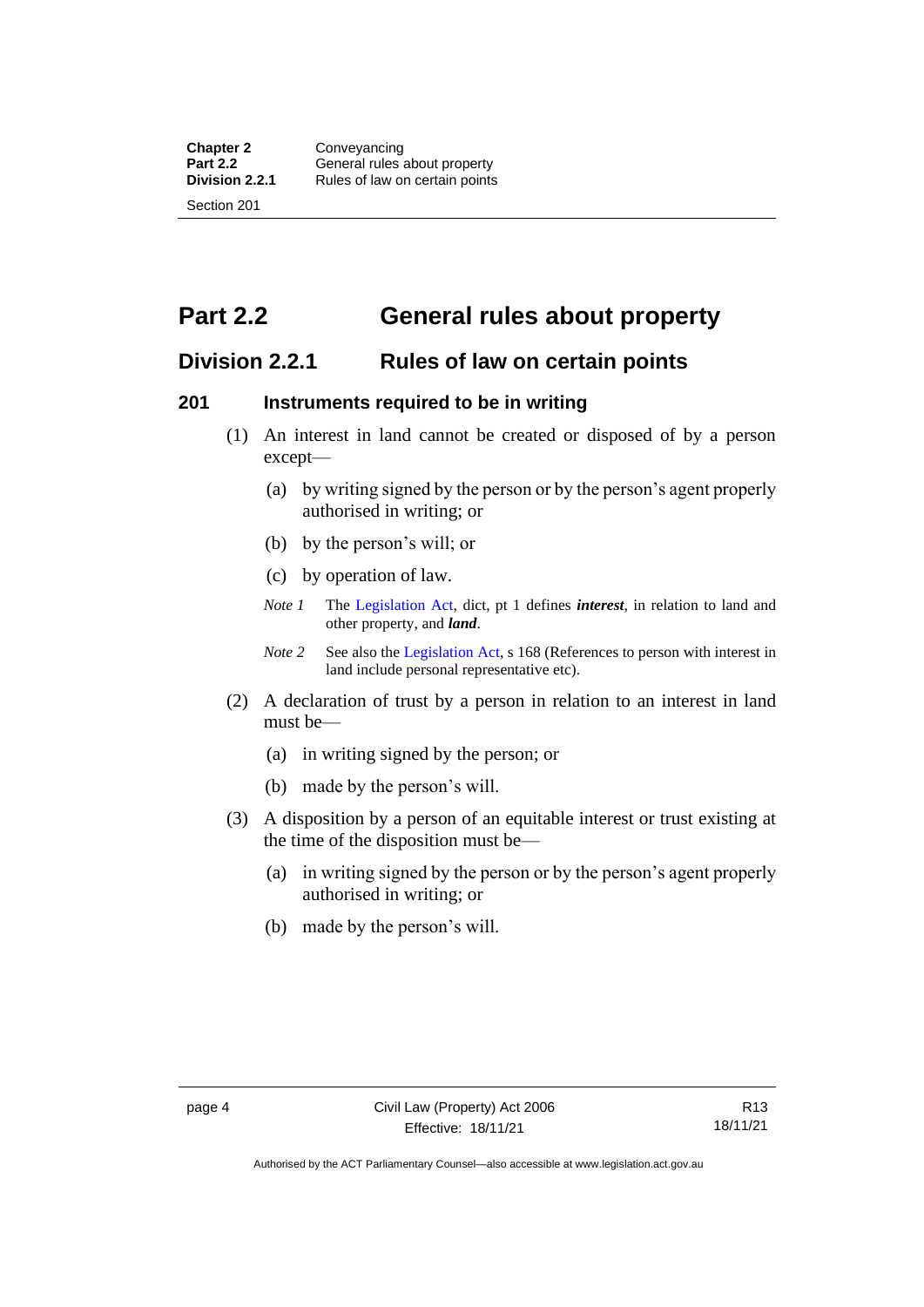- (4) This section—
	- (a) does not affect the creation or operation of a resulting, implied or constructive trust; and
	- (b) is subject to section 202 (Creation of interests in land by word of mouth).

#### <span id="page-14-0"></span>**202 Creation of interests in land by word of mouth**

- (1) This section applies to an interest in land if the interest is—
	- (a) created by word of mouth; and
	- (b) not put into writing signed by the person creating it or by the person's agent properly authorised in writing.
- (2) The interest is an interest at will only, whether or not consideration is given for it.

#### <span id="page-14-1"></span>**203 Exceptions to s 201 and s 202**

- (1) Section 201 (Instruments required to be in writing) and section 202 (Creation of interests in land by word of mouth) do not—
	- (a) affect the creation by word of mouth of a lease that is at the highest rent reasonably obtainable without taking a fine and that takes effect in possession—
		- (i) for a term not longer than 3 years without a right for the lessee to extend the term; or
		- (ii) for a term not longer than 3 years with a right for the lessee to extend the term, at the best rent reasonably obtainable without taking a fine, for a further period, but so that the period of the lease and the period of the extension do not total longer than 3 years; or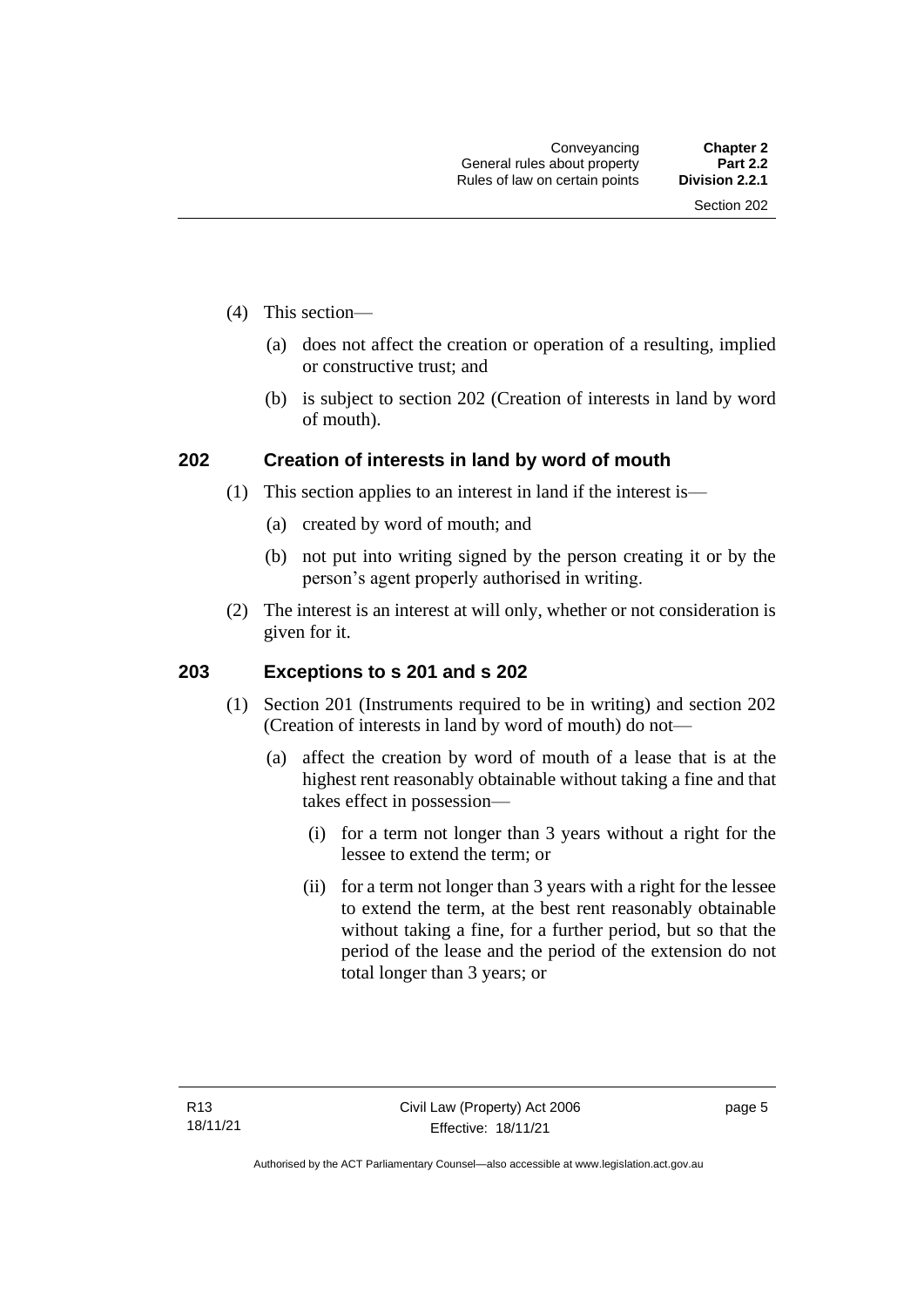- (b) invalidate a disposition by will; or
- (c) affect an interest validly created before 26 June 1986; or
- (d) affect the law about part performance.
- *Note* A 'fine' is an amount paid by a tenant to a landlord for the grant, transfer or renewal of a lease. It is not an amount reasonably demanded to cover the landlord's expenses, rather an extortionate amount demanded by a landlord without reasonable cause (see Butterworths, Australian Legal Dictionary, p 477).
- (2) In this section:

*possession*—to remove any doubt, *possession* of land does not include receipt of income from the land.

#### <span id="page-15-0"></span>**204 Proceedings do not lie on certain unwritten agreements**

- (1) A proceeding does not lie against a person on a contract for the sale or other disposition of land unless the agreement on which the proceeding is brought, or a memorandum or note of the agreement, is in writing signed by the person or by the person's agent properly authorised in writing.
- (2) This section—
	- (a) applies to contracts whenever they were made; and
	- (b) applies to land under the *[Land Titles Act 1925](http://www.legislation.act.gov.au/a/1925-1)*; and
	- (c) does not affect the law about part performance or sales by a court.

Authorised by the ACT Parliamentary Counsel—also accessible at www.legislation.act.gov.au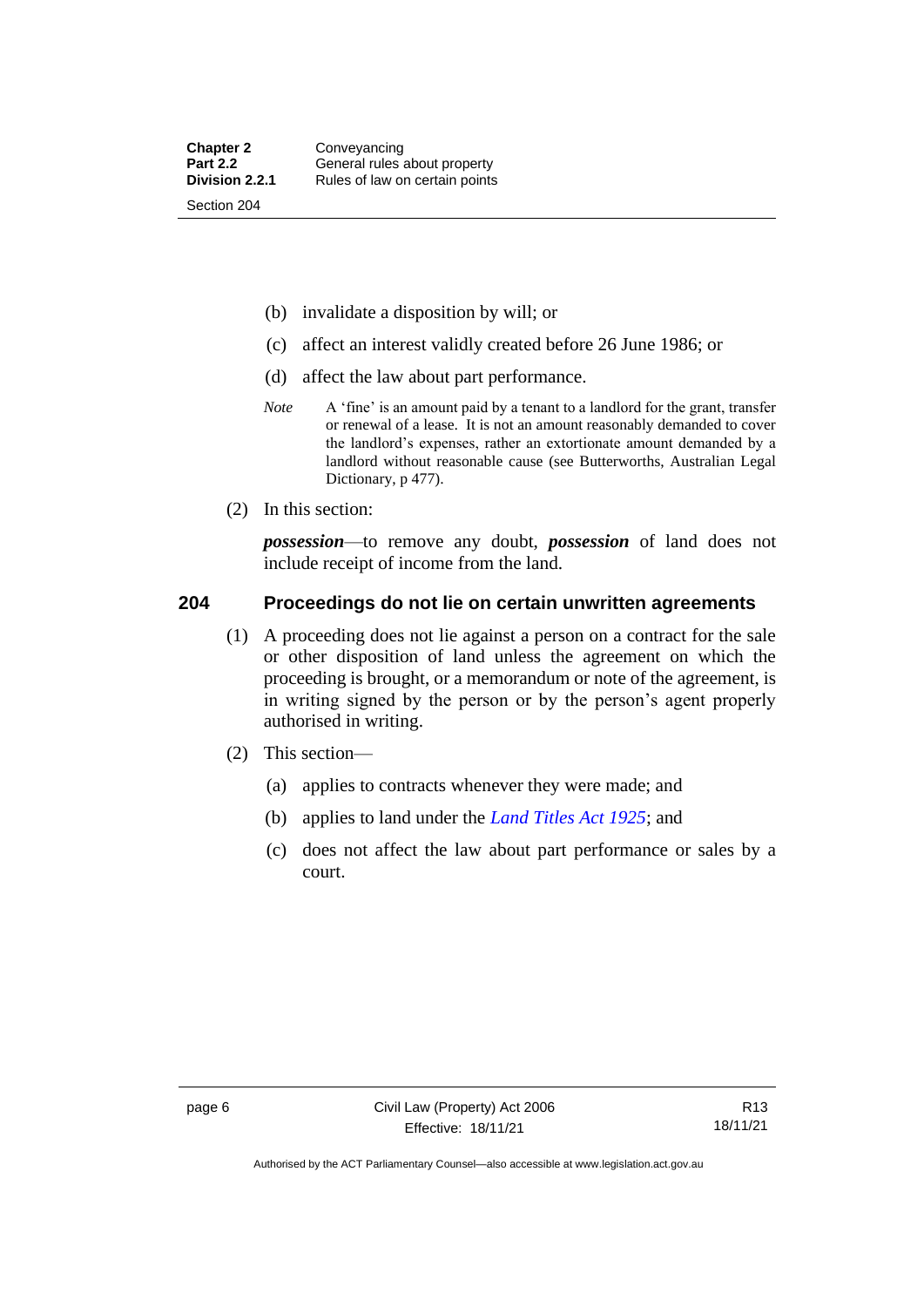#### <span id="page-16-0"></span>**205 Assignment of debts and things in action**

- (1) An absolute assignment, in writing signed by the assignor, of a debt or thing in action (other than an assignment expressed to be by charge only) is effective at law to transfer the right to the debt or thing in action if written notice of the assignment is given to the debtor, trustee, or other person, (the *liable person*) from whom the assignor would have been entitled to receive or claim the debt or thing in action.
	- *Note* A *thing in action* (also called a *chose in action*) is an intangible personal property right recognised and protected by the law. Examples include debts, money held at a bank, shares, rights under a trust, copyright, and the right to sue for breach of contract.
- (2) The transfer takes effect on the day the notice is given.
- (3) Without limiting subsection (1), the assignee may recover or otherwise enforce the debt or thing in action without involving the assignor.
- (4) However, the transfer is subject to all equities that would have been entitled to priority over the right of the assignee apart from this section.
- (5) If the liable person has notice that the assignment is disputed, or of any conflicting claims to the debt or thing in action, the liable person may—
	- (a) call on anyone claiming the debt or thing in action to interplead; or
	- (b) pay any amount in dispute into court.

#### <span id="page-16-1"></span>**206 Merger**

An estate in land is merged in another estate by operation of law only if the beneficial interest in the estate is merged or extinguished in equity.

page 7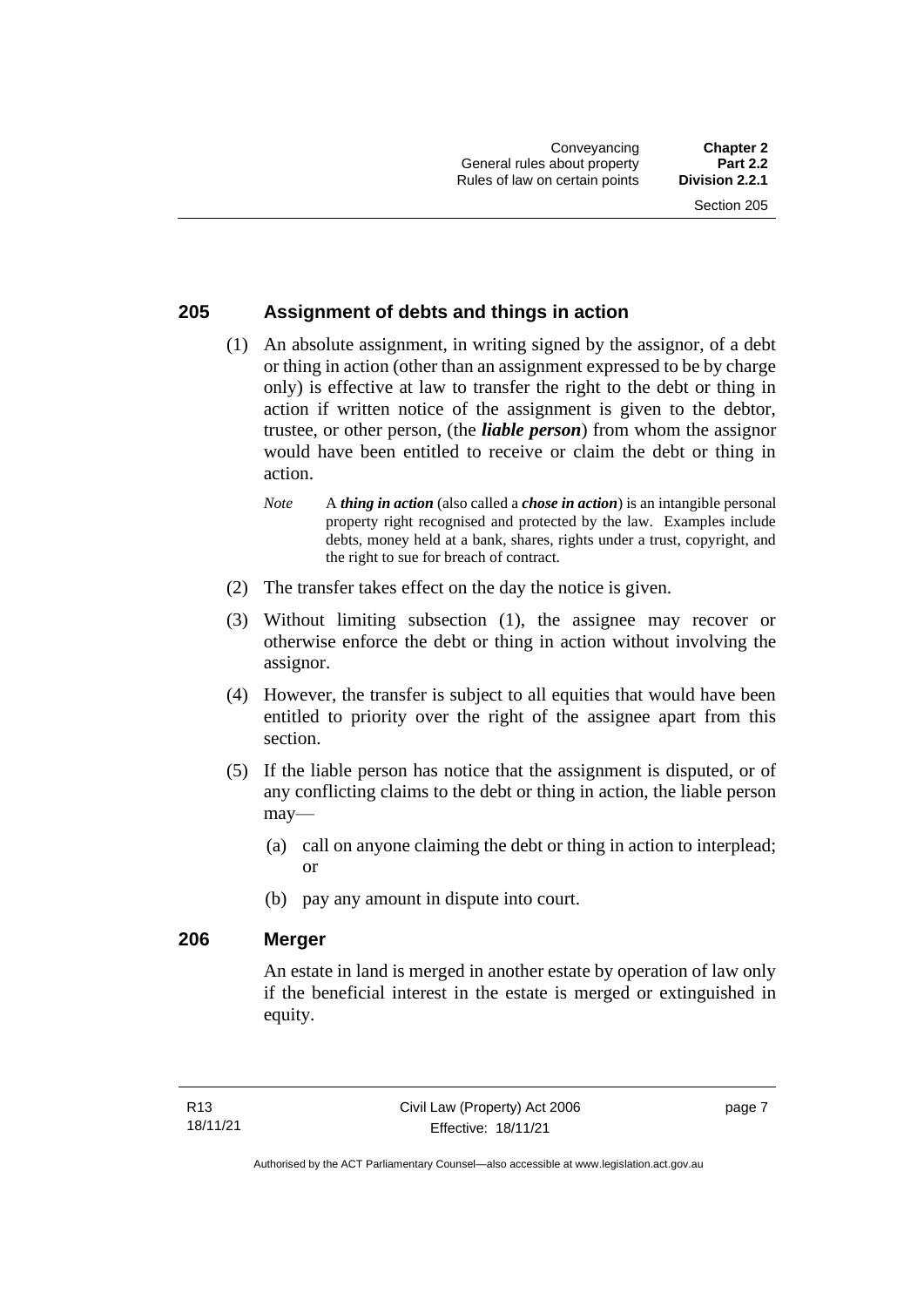#### <span id="page-17-0"></span>**207 Equitable waste**

An estate for life without impeachment of waste does not give the tenant for life a legal right to commit equitable waste, unless an intention to give the tenant for life that right expressly appears in the instrument creating the estate.

#### <span id="page-17-1"></span>**Division 2.2.2 Property generally**

#### <span id="page-17-2"></span>**208 Person may assure property to self or to self and others**

A person may assure property to—

- (a) himself or herself; or
- (b) himself or herself and anyone else.

#### <span id="page-17-3"></span>**209 Power for corporations to hold property as joint tenants**

- (1) A corporation may acquire and hold property in joint tenancy in the same way as if it were an individual.
- (2) Without limiting subsection (1), if a corporation and an individual become entitled to property under circumstances or an instrument that would have created a joint tenancy if the corporation were an individual, the corporation and individual are entitled to the property as joint tenants.
- (3) However, the acquisition and holding of property by a corporation in joint tenancy is subject to the conditions and restrictions that apply to the acquisition and holding of property by a corporation in severalty.
- (4) If a corporation that is a joint tenant of property is dissolved, the property devolves on the other joint tenant.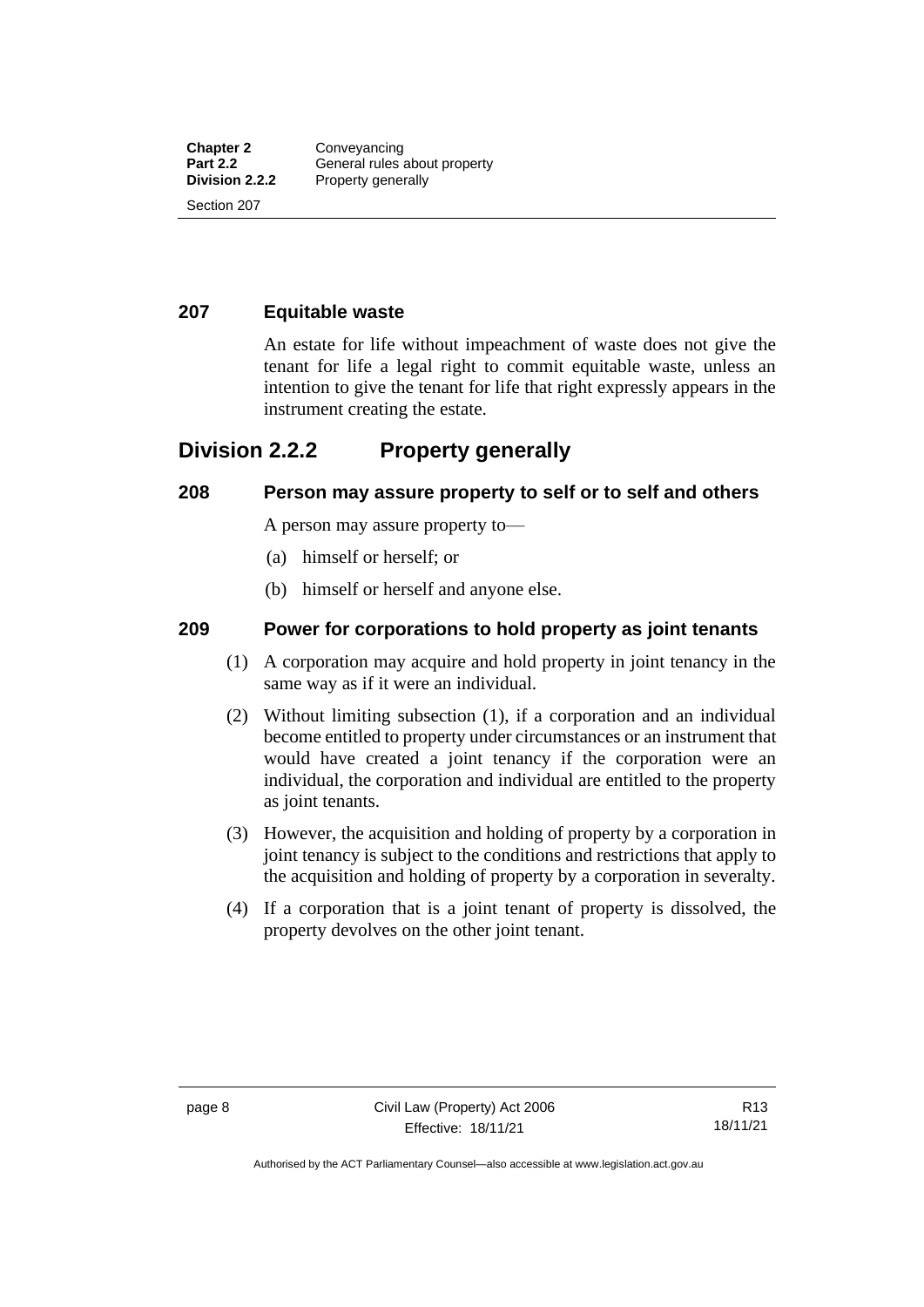#### <span id="page-18-0"></span>**210 Interpretation of conveyance etc of property to 2 or more people together**

- (1) A disposition of the beneficial interest in property (whether or not with the legal estate) to or for 2 or more people together beneficially is taken to be made to or for them as tenants in common, and not as joint tenants.
- (2) However, this section does not apply—
	- (a) to people who, under the instrument, are executors, administrators, trustees or mortgagees; or
	- (b) if the instrument expressly provides that they are to take as joint tenants.
- (3) This section applies to the interpretation of an instrument commencing after 8 May 1958.

#### <span id="page-18-1"></span>**211 Tenants in common of equitable estate acquiring legal estate**

- (1) This section applies if—
	- (a) 2 or more people are beneficially entitled as tenants in common to an equitable estate in property; and
	- (b) they are or become entitled in their own right (whether as joint tenants or tenants in common) to the legal estate in the property; and
	- (c) their legal estate in the property is equal to, and coextensive with, their equitable estate in the property.
- (2) The legal and equitable estates in the property are both to be held by them as tenants in common unless they otherwise agree.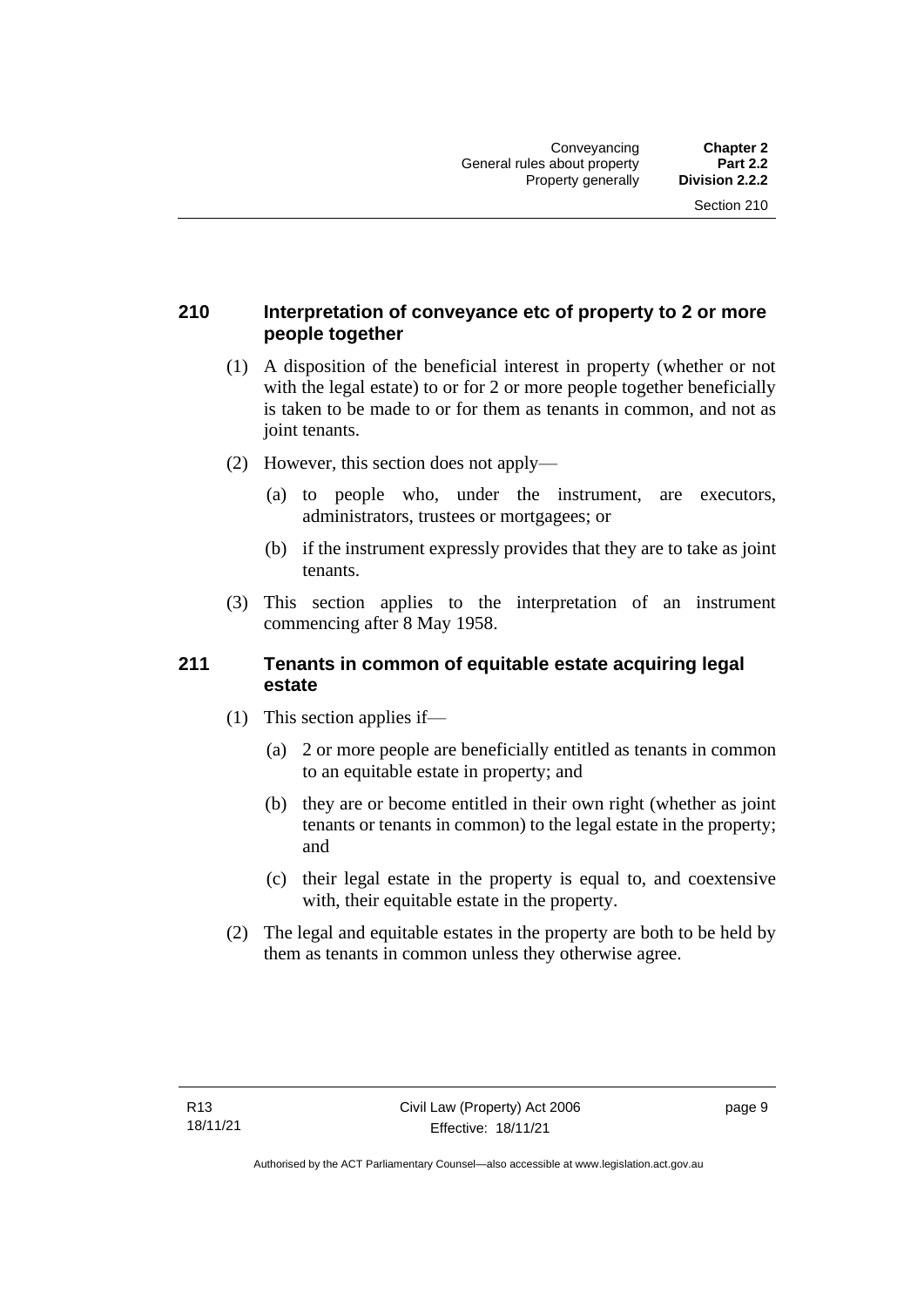#### <span id="page-19-0"></span>**212 People taking who are not parties**

- (1) A person may take an immediate or other interest in land or other property, or the benefit of a condition, right of entry, covenant or agreement over or in relation to land or other property, even though the person is not a party to the assurance or other instrument.
- (2) The person may sue, and is entitled to all rights and remedies, in relation to the land or other property as if the person had been a party to the assurance or other instrument.

#### <span id="page-19-1"></span>**213 Presumption of survivorship**

- (1) If 2 people die at the same time or in an order that is uncertain, the deaths are, for purposes affecting title to land, taken to have happened in order of seniority, and the younger is taken to have survived the elder.
- (2) If more than 2 people die at the same time or in an order that is uncertain, the deaths are, for purposes affecting title to land, taken to have happened in order of seniority, and the youngest is taken to have survived the eldest.
- (3) This section is subject to the *[Administration and Probate Act 1929](http://www.legislation.act.gov.au/a/1929-18)*, part 3B (Simultaneous deaths).

#### <span id="page-19-2"></span>**214 Provisions about supplemental instruments**

- (1) An instrument (the *supplemental instrument*) expressed to be supplemental to a previous instrument is, as far as practicable, to be read, and has effect, as if the supplemental instrument contained a full recital of the previous instrument.
- (2) This section does not operate to give a right to production of the previous instrument.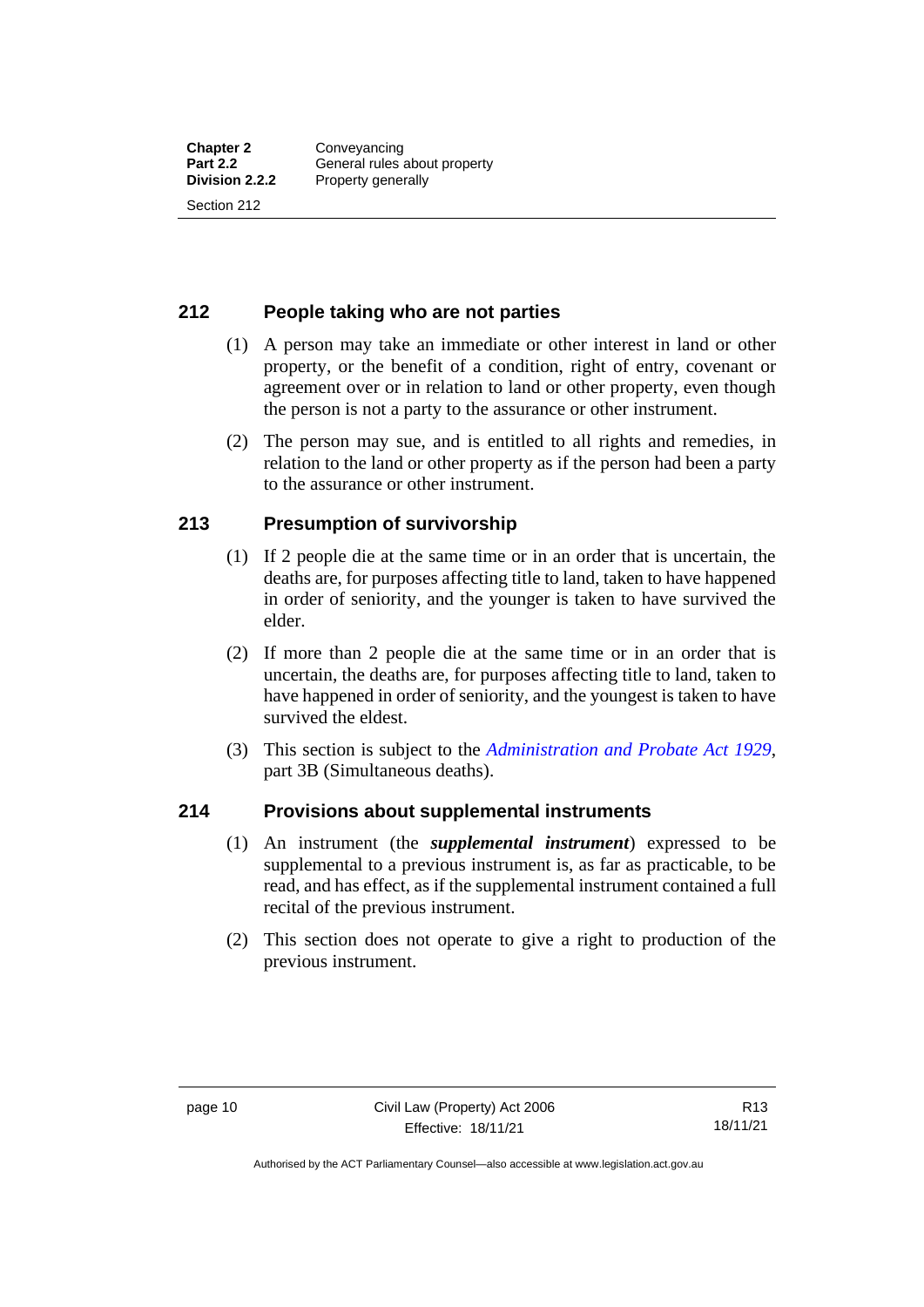(3) A purchaser may accept the same evidence that the previous instrument does not affect the title as the purchaser could have accepted if it had only been mentioned in the supplemental instrument.

## <span id="page-20-0"></span>**Division 2.2.3 Ending life interests**

#### <span id="page-20-1"></span>**215 Meaning of** *life interest* **for div 2.2.3**

In this division:

*life interest* means an interest in property ending on the death of 1 or more people.

#### <span id="page-20-2"></span>**216 Wrongful holding over of life interest etc**

- (1) This section applies if a person entitled to a life interest in property holds over or continues in possession of the property, the interest in the property, or the rents, profits or income of the property, after the end of the life interest without the express consent of the person next entitled to the property, or to the rents, profits or income of the property, on the ending of the life interest.
- (2) The holder of the life interest is liable in damages, to account for the rents, profits or income of the property, or both, to the person entitled to the property, or to the rents, profits or income, after the end of the life interest.

#### <span id="page-20-3"></span>**217 Vesting of interests on end of life interest—evidence of death**

- (1) If a reversion, remainder or other interest in property is to vest in possession on the death of 1 or more people and the person entitled to the interest believes that the interest has become vested in possession because of the death of the relevant person, the person entitled to the interest (the *applicant*) may—
	- (a) apply to a court for appropriate orders in relation to the property; and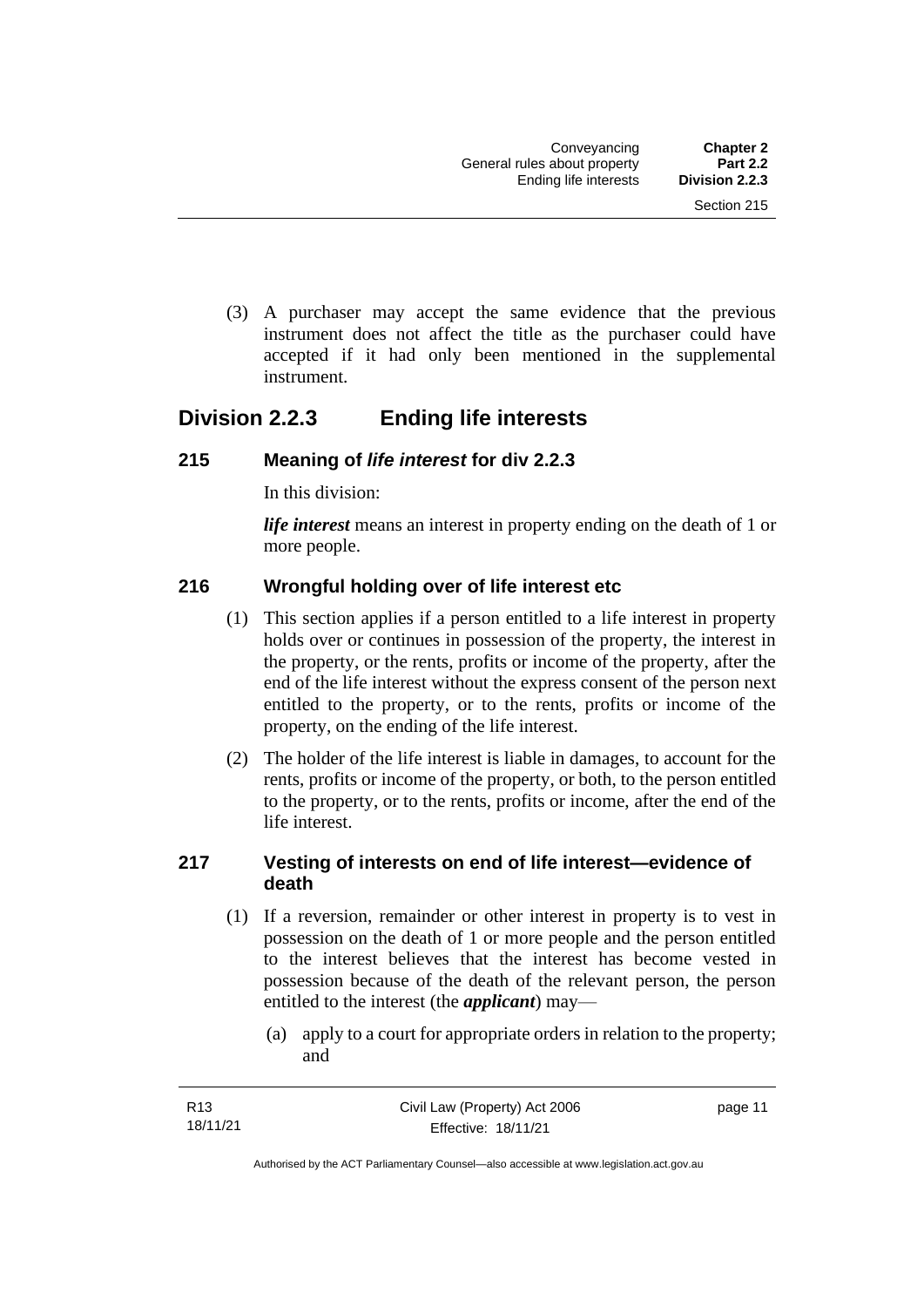- (b) give the court evidence of the death of the relevant person.
- (2) If the court is satisfied that the relevant person has died, the court may make appropriate orders in relation to the property in which the interest is held.
- (3) Without limiting subsection (2), if evidence is given to the court that the relevant person has remained outside Australia, or has been absent from the place in Australia where the person might have been expected to be found, for 7 years or longer, then, unless it is proved to the satisfaction of the court that the relevant person is still alive, the court may order that the person is, for the proceeding, taken to have died and make appropriate orders on that basis.
- (4) If judgment is given against the applicant and the applicant later begins another proceeding in a court in which the applicant claims that the relevant person has died, the court in which the other proceeding is begun may order that the proceeding be stayed—
	- (a) for a stated time; or
	- (b) until a further order of the court; or
	- (c) permanently.
- (5) In this section:

*relevant person*, in relation to the vesting in possession of a reversion, remainder or other interest in property, means the person on whose death the interest vests in possession or, if the vesting of the interest in possession happens on the deaths of 2 or more people, the last of them to die.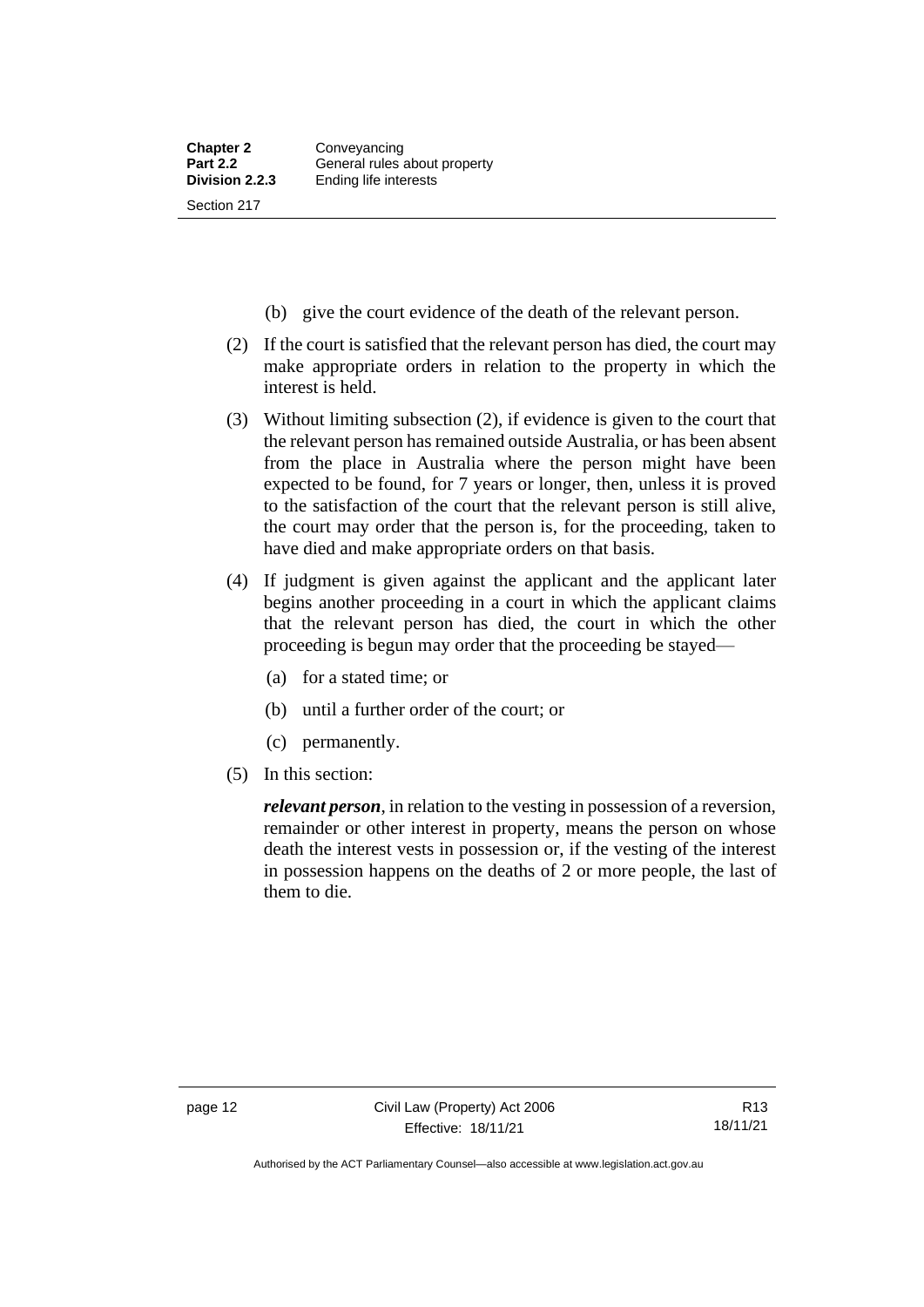#### <span id="page-22-0"></span>**218 Vesting orders made in error**

- (1) This section applies if—
	- (a) a person with a life interest in property (the *interest-holder*) has been evicted from the property or deprived of the interest because of an order made by a court on the basis that the life interest has ended; and
	- (b) in a later court proceeding the court is satisfied that the life interest has not ended, or had not ended when the order was made.
- (2) The court hearing the later proceeding may give the interest-holder appropriate relief.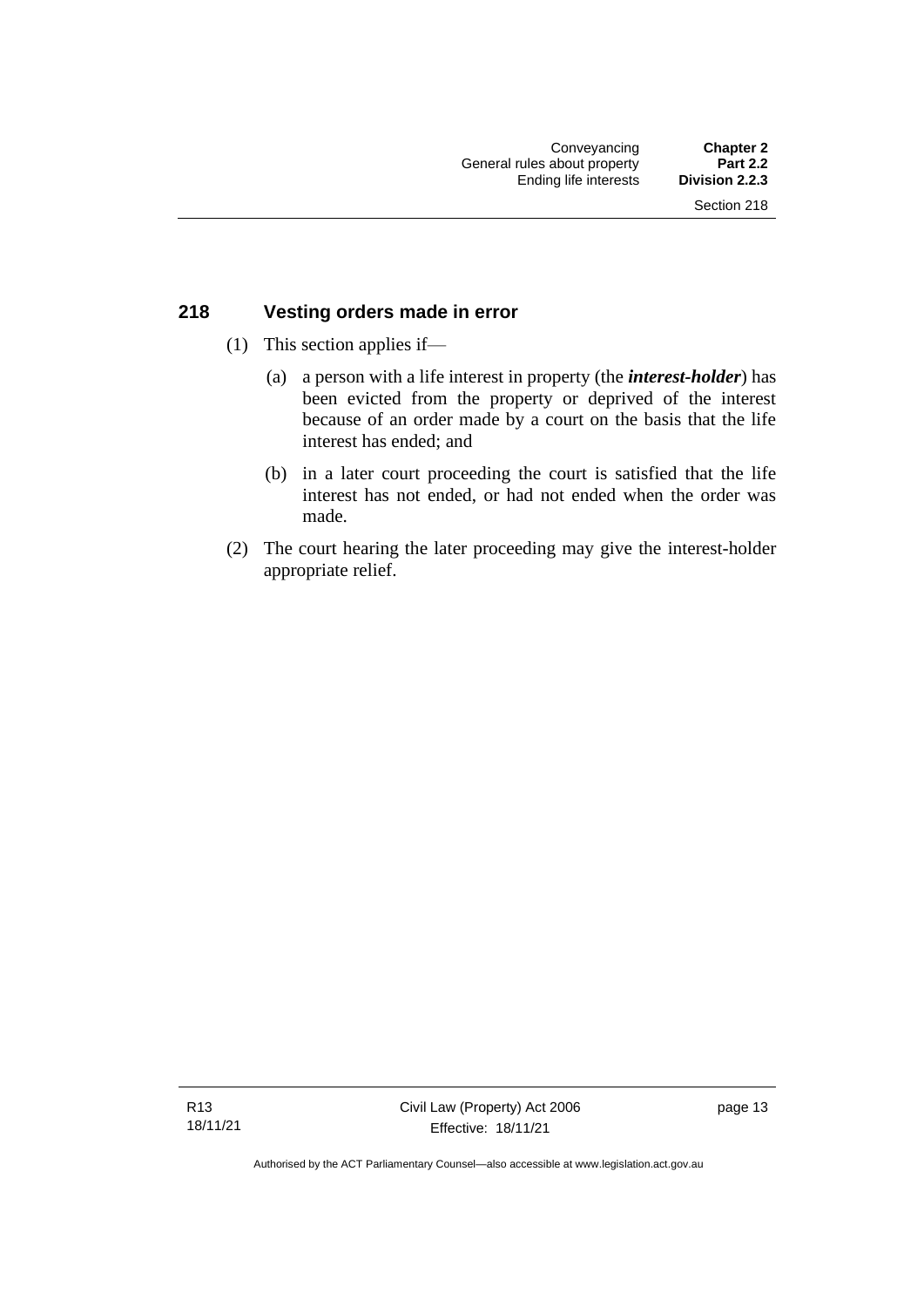## <span id="page-23-0"></span>**Part 2.3 General rules about deeds and documents of corporations**

### <span id="page-23-1"></span>**Division 2.3.1 Deeds and their effect**

#### <span id="page-23-2"></span>**219 Signature and attestation of deeds**

- (1) A deed (whether or not it affects property) must be—
	- (a) signed and sealed; and
	- (b) attested by at least 1 witness who is not a party to the deed, using any form of words.
- (2) Indenting is not necessary.
- (3) An instrument executed after 1 July 1920 that is signed and attested in accordance with this section is taken to be sealed if the instrument is expressed to be an indenture or deed or to be sealed.
- (4) A deed executed and attested in accordance with this section may be proved in the same way that a deed not required by law to be attested may be proved.
- (5) This section does not affect—
	- (a) the execution of a deed by a corporation; or
	- (b) a deed executed before 1 November 1951.

#### <span id="page-23-3"></span>**220 Receipt in deed sufficient**

A receipt for consideration in the body of a deed is a discharge for the consideration to the person giving it, even though a receipt is not endorsed on the deed.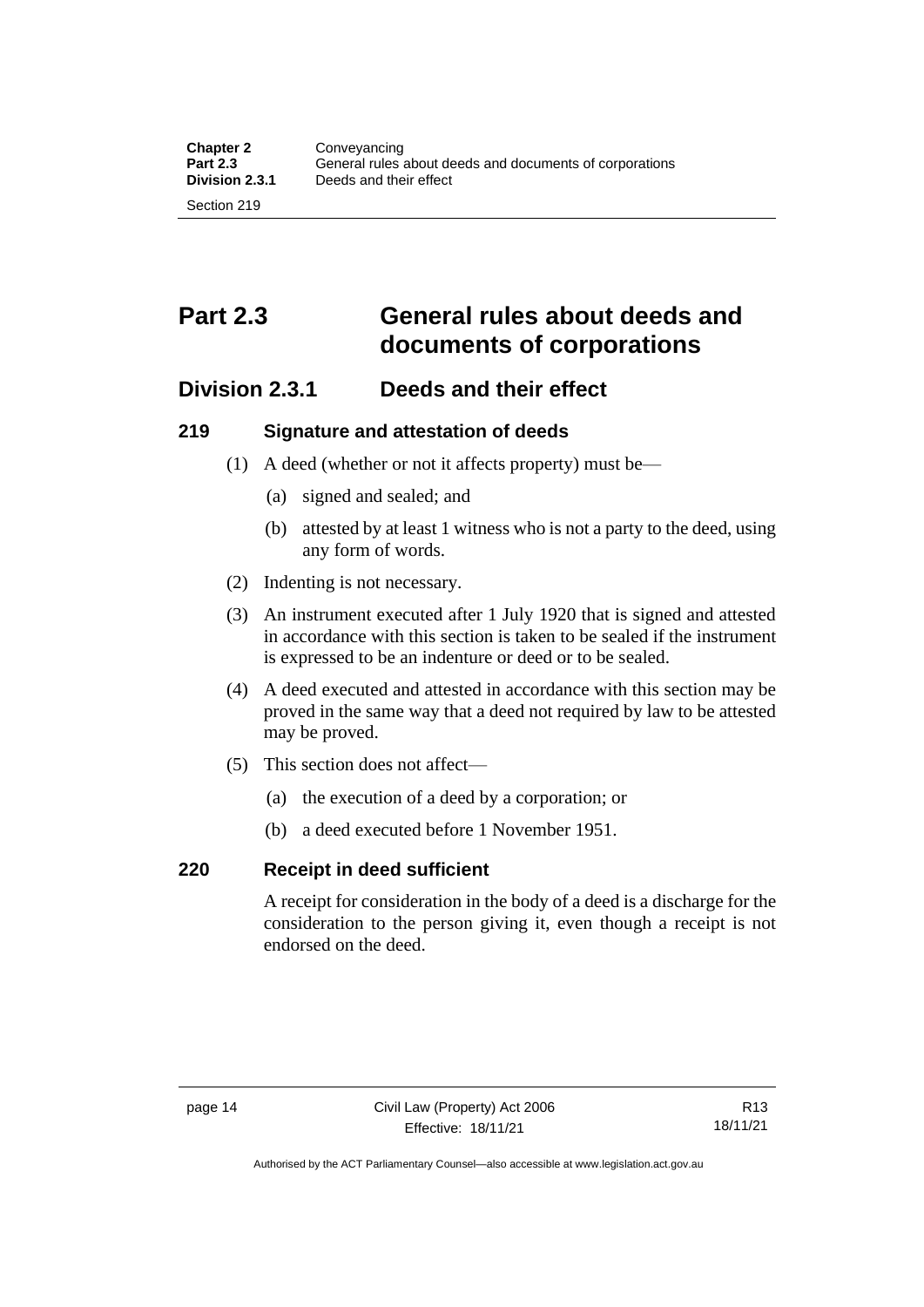#### <span id="page-24-0"></span>**221 Receipt in deed or endorsed evidence for subsequent purchaser**

A receipt for consideration in the body of a deed (or endorsed on it) is, for a subsequent purchaser without notice that all or part of the consideration has not been given, evidence of the giving of all the consideration.

#### <span id="page-24-1"></span>**222 How powers of appointment are to be exercised**

- (1) This section applies if a power of appointment by an instrument other than a will is exercised by—
	- (a) a deed executed and attested in accordance with this Act or the [Corporations Act;](http://www.comlaw.gov.au/Series/C2004A00818) or
	- (b) an instrument under the *[Land Titles Act 1925](http://www.legislation.act.gov.au/a/1925-1)* executed and attested in accordance with that Act.
- (2) The deed or instrument is, in relation to the execution and attestation, a valid exercise of the power, even though the instrument that creates the power requires an additional or another form of execution or attestation.

## <span id="page-24-2"></span>**Division 2.3.2 Operation of deeds**

#### <span id="page-24-3"></span>**223 Limitations may be made by direct conveyance without uses**

A limitation that may be made by use operating under this Act may be made by direct conveyance without the intervention of uses.

#### <span id="page-24-4"></span>**224 In conveyance use of word grant unnecessary**

- (1) In a conveyance it is not necessary to use the word 'grant' to convey land.
- (2) Any words that indicate an intention to convey the land are sufficient.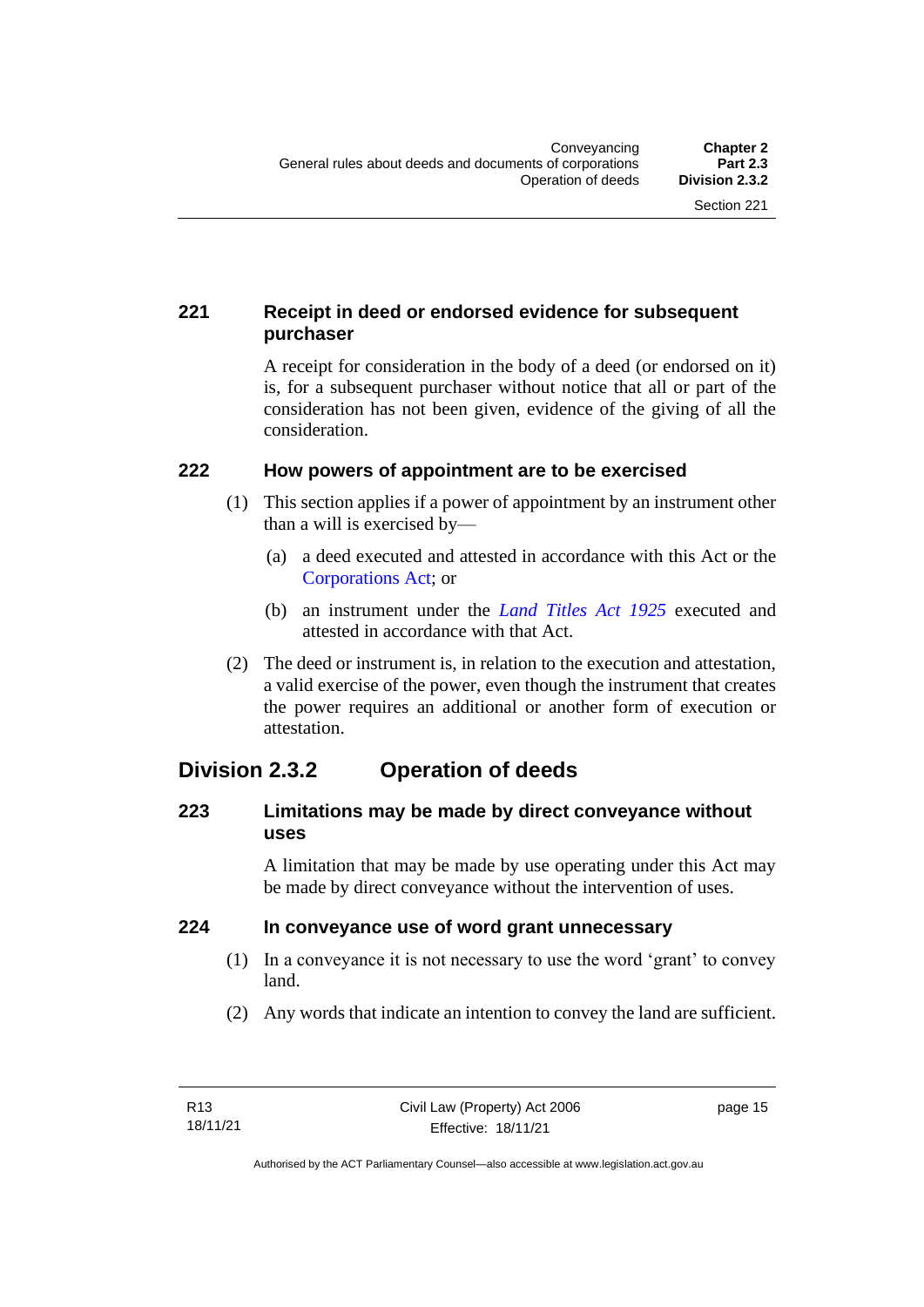<span id="page-25-0"></span>**225 Rights of entry etc**

The following interests in property may be conveyed by deed:

- (a) a right of entry;
- (b) a contingent remainder;
- (c) a contingent, executory, or future estate, right or interest;
- (d) a possibility coupled with an interest.

#### <span id="page-25-1"></span>**226 Certain conveyance etc void**

- (1) This section applies to a conveyance of, or an agreement to convey, a present right of entry to land, other than a conveyance or agreement to convey to the person in possession of the land (*A*).
- (2) The conveyance or agreement to convey is void as against A or anyone claiming through A unless the person conveying or agreeing to convey  $(B)$ , or the person through whom B claims, has been in possession of the land within 1 year from the date of the conveyance or agreement.

#### <span id="page-25-2"></span>**Division 2.3.3 Documents of corporations**

#### <span id="page-25-3"></span>**227 Execution of documents by or on behalf of corporations**

- (1) For an honest purchaser, a document is taken to have been properly executed by a corporation aggregate if the seal of the corporation is fixed to the document and the fixing of the seal is attested by—
	- (a) the secretary or another officer of the corporation or a deputy of the secretary or other officer; and
	- (b) a member of the board of directors, council or other governing body of the corporation.

Authorised by the ACT Parliamentary Counsel—also accessible at www.legislation.act.gov.au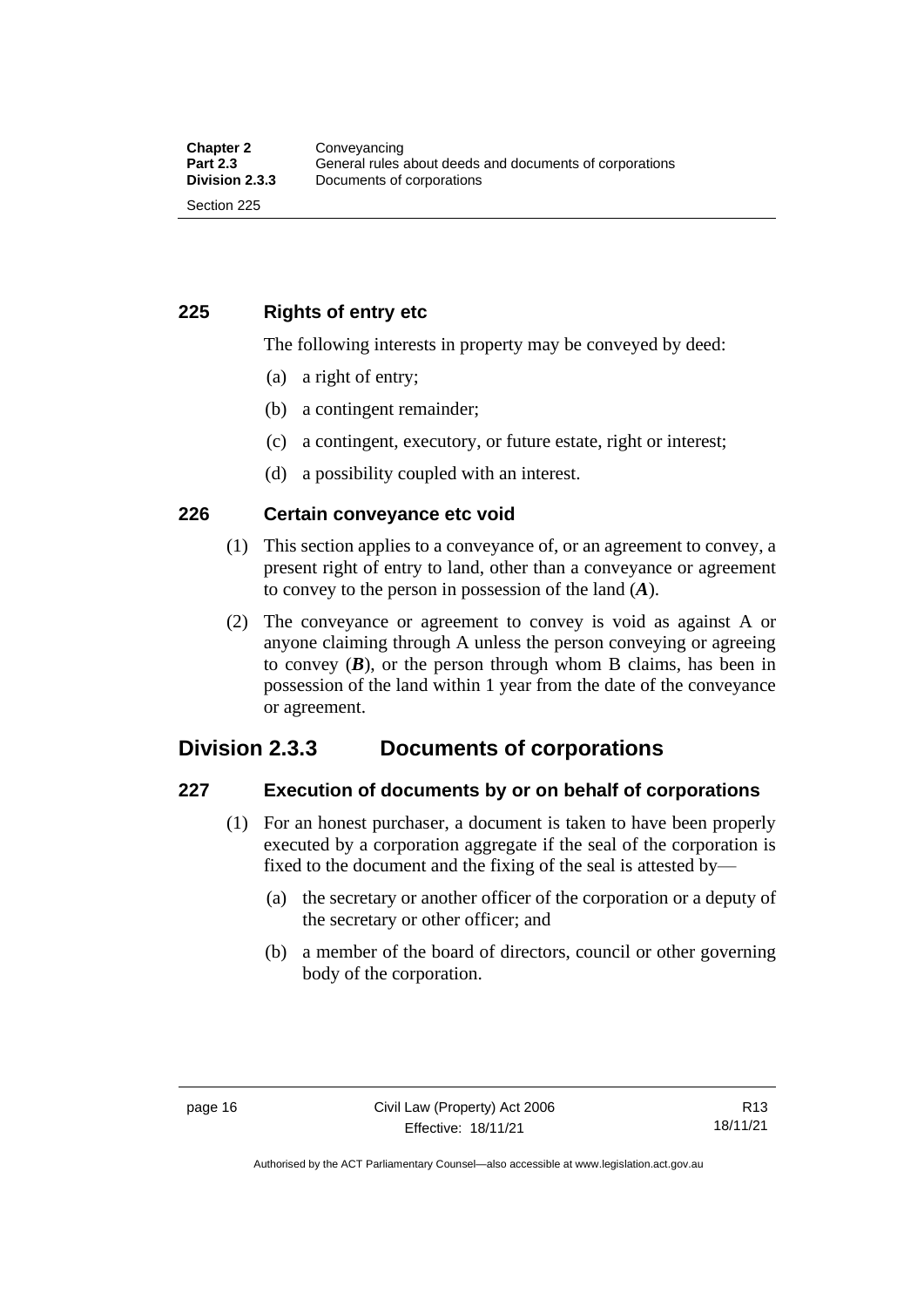- (2) If a document has attached to it a seal purporting to be the seal of a corporation aggregate and the fixing of the seal has been attested by people purporting to hold the positions mentioned in subsection (1), an honest purchaser may assume the document has been executed in accordance with subsection (1).
- (3) The board of directors, council or other governing body of a corporation aggregate may, by resolution or other means, appoint an agent to execute documents for the corporation, including registration copies of documents to which the corporation is a party.
- (4) If a person is authorised under a power of attorney or a statutory or other power to assure property for a corporation, the person may make the assurance by—
	- (a) signing it in his or her name in the presence of at least 1 attesting witness and stating in the assurance the power the person has to sign it for the corporation; and
	- (b) if the assurance is a deed—further executing the assurance in accordance with section 219 (Signature and attestation of deeds).
- (5) If a corporation aggregate is authorised under a power of attorney or a statutory or other power to assure property for someone else, an officer or employee of the corporation appointed for the purpose by the board of directors, council or other governing body of the corporation may assure the property for the other person.
- (6) If an assurance is made by an officer or employee who purports to be appointed under subsection (5), the assurance is taken, in relation to an honest purchaser, to have been made by a properly appointed officer or employee.
- (7) This section applies to deeds and other documents executed after 8 May 1958.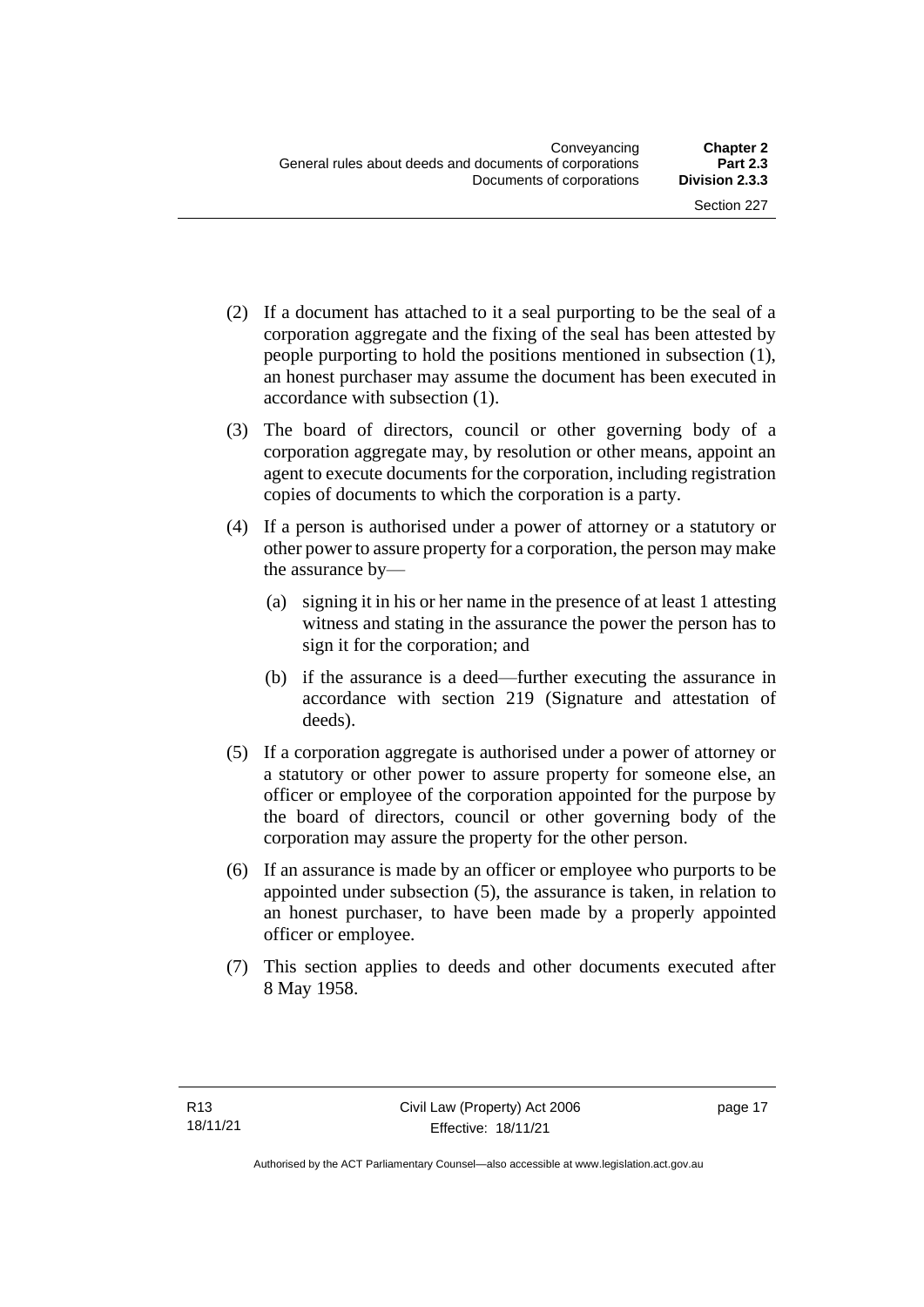- (8) This section does not limit the ways in which a company may execute a document (including a deed), and any method of execution authorised by law or by practice, or by the law, charter, constitution or other instrument establishing the corporation or regulating the affairs of the corporation, is (in addition to the methods authorised by this section) as effective as if this section had not been enacted.
	- *Note* The [Corporations Act,](http://www.comlaw.gov.au/Series/C2004A00818) s 127 provides how a company may execute documents (including deeds), and s 128 provides that a person is entitled to make certain assumptions in s 129 in relation to dealings with a company.

## <span id="page-27-0"></span>**Division 2.3.4 Powers of appointment**

#### <span id="page-27-1"></span>**228 Application—div 2.3.4**

This division applies to appointments made after 26 June 1986 under powers created before, on or after that day.

#### <span id="page-27-2"></span>**229 Appointments to be valid despite exclusion of object**

- (1) An appointment made under a power to appoint property among 2 or more objects is not invalid only because 1 or more objects of the power is not to take a share in the property.
- (2) This section does not affect a provision of the instrument creating the power that declares a share in the property from which an object of the power is not to be excluded.

Authorised by the ACT Parliamentary Counsel—also accessible at www.legislation.act.gov.au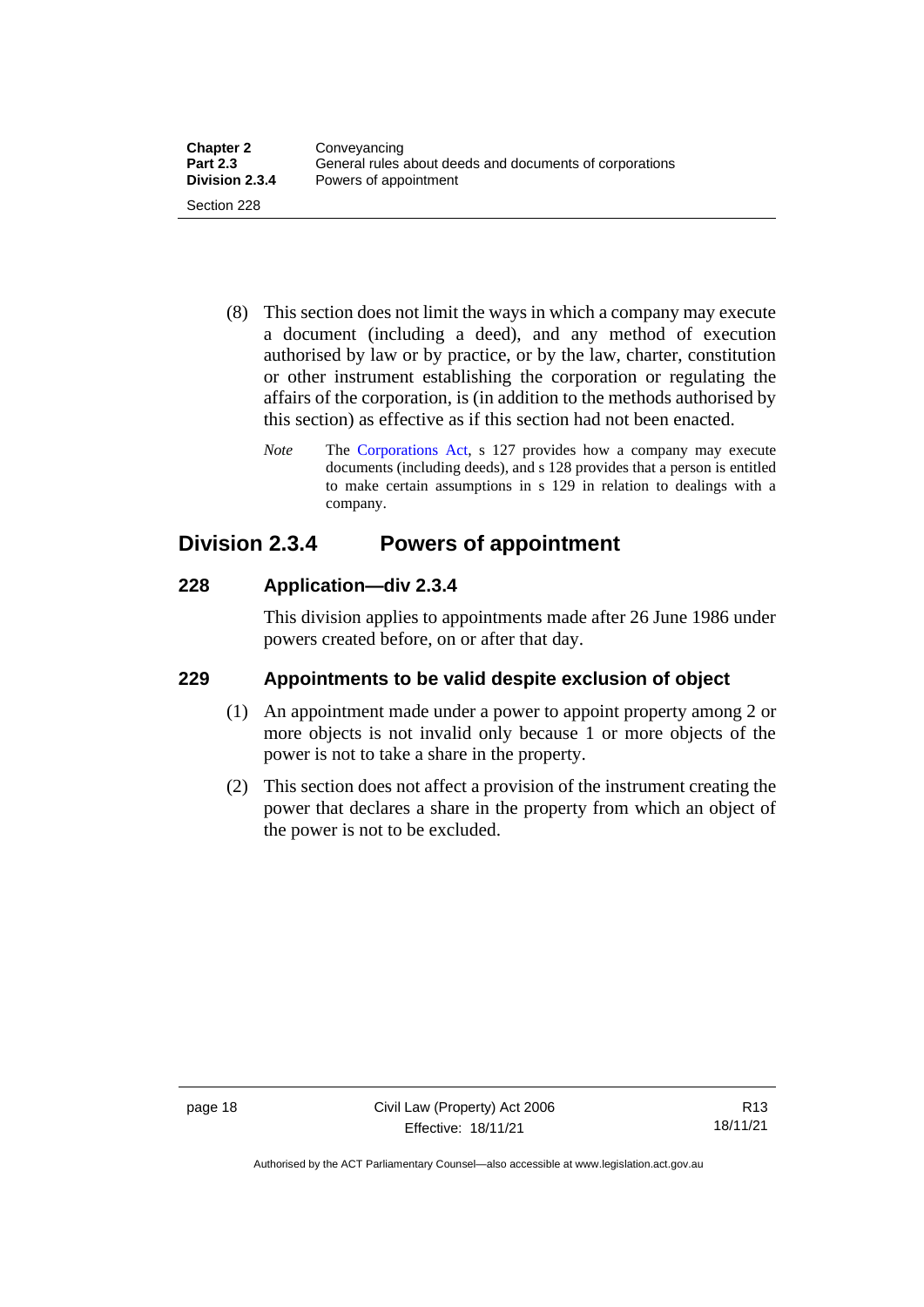## <span id="page-28-0"></span>**Part 2.4 Sales and other transactions**

## <span id="page-28-1"></span>**Division 2.4.1 Dispositions on trust for sale or with power of sale**

#### <span id="page-28-2"></span>**230 Meaning of** *purchaser* **for div 2.4.1**

In this division:

*purchaser* means a person who acquires an interest in or charge on property for money or money's worth.

#### <span id="page-28-3"></span>**231 Consents to execution of trust for sale etc**

- (1) If the consent of 3 or more people is required by a disposition for the execution of a trust for sale of property, or the exercise of a power of sale of property under a trust, then, for a purchaser, the consent of any 2 of those people to the execution of the trust or the exercise of the power or to the exercise of any statutory or other powers vested in the trustees is enough.
- (2) If a person whose consent is required by a disposition for the execution of a trust for sale of property, or the exercise of a power of sale of property under a trust, is a person with a legal disability, the person's consent is, for a purchaser, taken not to be required.
- (3) However, for the disposition mentioned in subsection (2), the trustees must get the consent of—
	- (a) if the person is a child—the parent or testamentary or other guardian of the child; or
	- (b) if the person is a person with a mental disability—the manager of the person's property under the *[Guardianship and](http://www.legislation.act.gov.au/a/1991-62)  [Management of Property Act 1991](http://www.legislation.act.gov.au/a/1991-62)*; or
	- (c) if there is no parent, guardian or manager—the Supreme Court.

page 19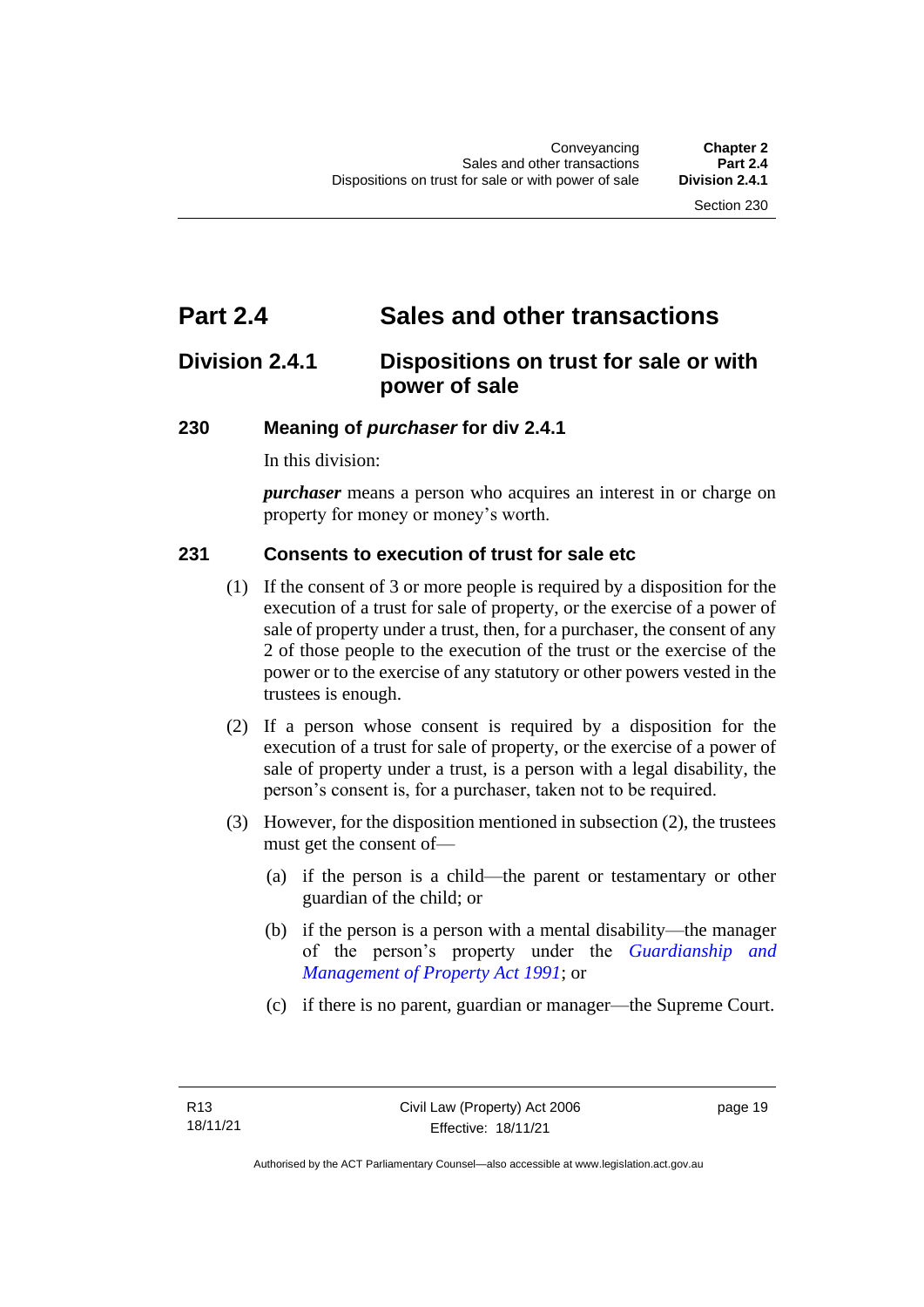#### <span id="page-29-0"></span>**232 Purchaser not to be concerned with trusts of proceeds of sale**

- (1) A purchaser of property from trustees for sale, or from trustees having a power of sale, need not be concerned with the trusts affecting the proceeds of sale or the income of the property until sale, whether or not the trusts are declared by the same instrument that created the trust for sale or the power of sale.
- (2) Despite anything to the contrary in the instrument (if any) creating a trust for sale of property, or a power of sale of property, or in the settlement of the proceeds of sale of property, proceeds of sale or other capital money may only be paid or applied by the direction of at least 2 trustees, unless the trust has only 1 trustee and—
	- (a) the trustee is a trust corporation; or
	- (b) the trustee was appointed as the sole trustee by the instrument creating the trust.
- (3) However, subsection (2) does not affect the right of a sole personal representative to give valid receipts for, or direct the application of, proceeds of sale or other capital money.
- (4) Also, subsection (2) does not make it necessary to have more than 1 trustee unless capital money arises on a transaction.

#### <span id="page-29-1"></span>**233 Settlements of personal property invested in land**

- (1) If a settlement contains a power to invest money in the purchase of land and land is purchased in the exercise of that power—
	- (a) the land is held by the trustees on trust for sale; and
	- (b) the net rents and profits from the land must, after paying the costs of repairs properly payable out of income, insurance and other outgoings, be paid or applied in the same way as the income of investments made from the sale price of the land would have been payable or applicable if the land had been sold and the proceeds invested other than in the purchase of land.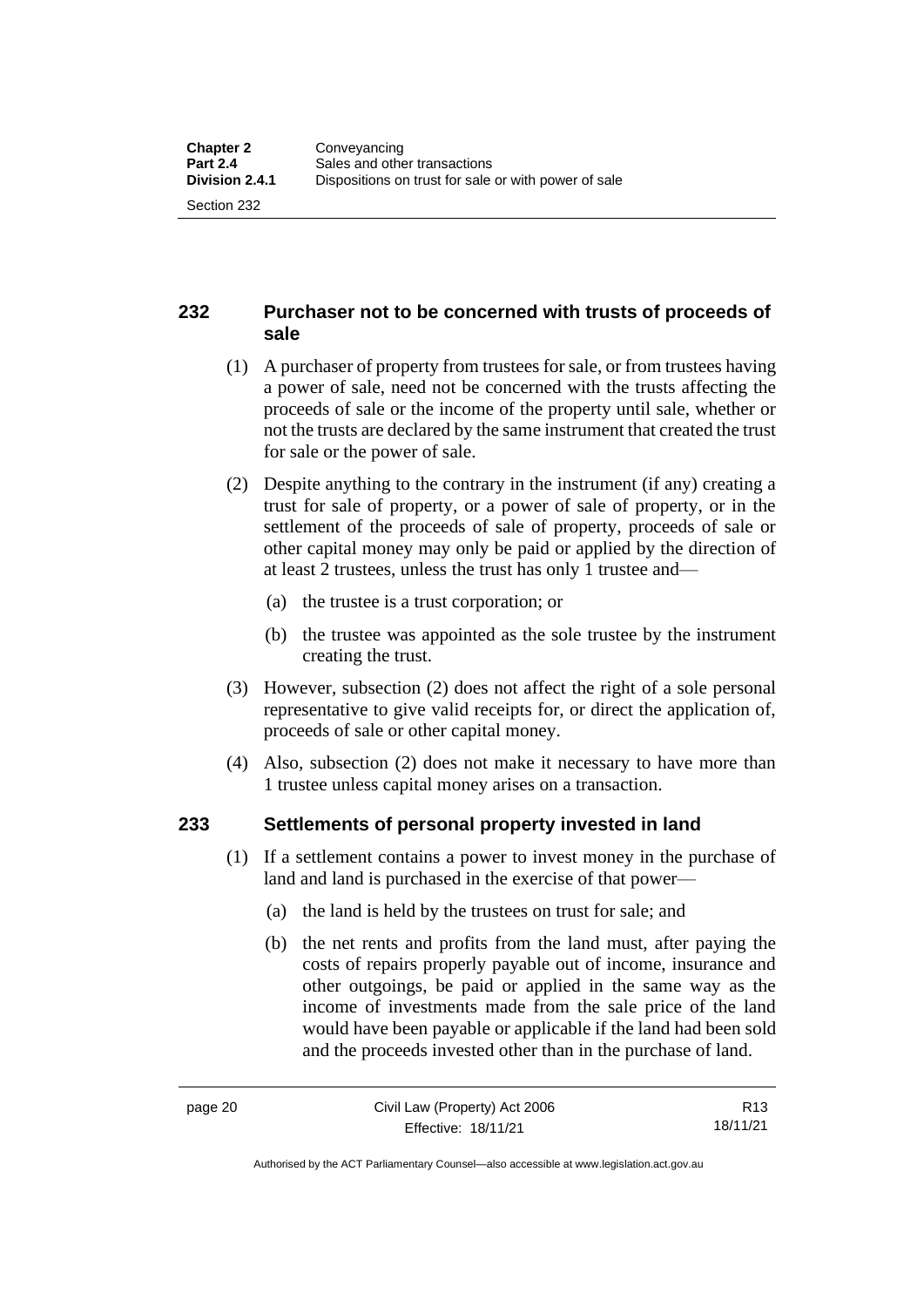- (2) This section applies unless the settlement provides to the contrary.
- (3) This section applies only to settlements commencing after 1 December 1957.

#### <span id="page-30-0"></span>**234 Powers given to trustees for sale**

- (1) If property under a disposition on trust for sale includes land, the trustees may take possession of, hold and manage the land until it is sold.
- (2) This section applies unless the disposition provides to the contrary.

#### <span id="page-30-1"></span>**235 Application of income of land under trust for sale**

- (1) The net rents and profits of land under a disposition on trust for sale must, after paying the costs of repairs properly payable out of income, insurance, and other outgoings, be paid or applied in the same way as the income of investments made from the sale price of the land would have been payable or applicable if the land had been sold and the proceeds invested other than in the purchase of land.
- (2) This section applies subject to any contrary intention in the disposition or in a settlement of proceeds of sale under the disposition.

#### <span id="page-30-2"></span>**236 Partition of land under trust for sale**

- (1) If the net proceeds of sale of land under a disposition on trust for sale have, under the trusts affecting the sale, become absolutely vested in possession in 2 or more people as joint tenants or tenants in common, the trustees for sale may, with the agreement of the people (if any) who are adults and not annuitants and who have interests in possession in the net rents and profits of the land until it is sold—
	- (a) partition the land remaining unsold or any part of it; and
	- (b) provide (by mortgage or otherwise) for the payment of equality money.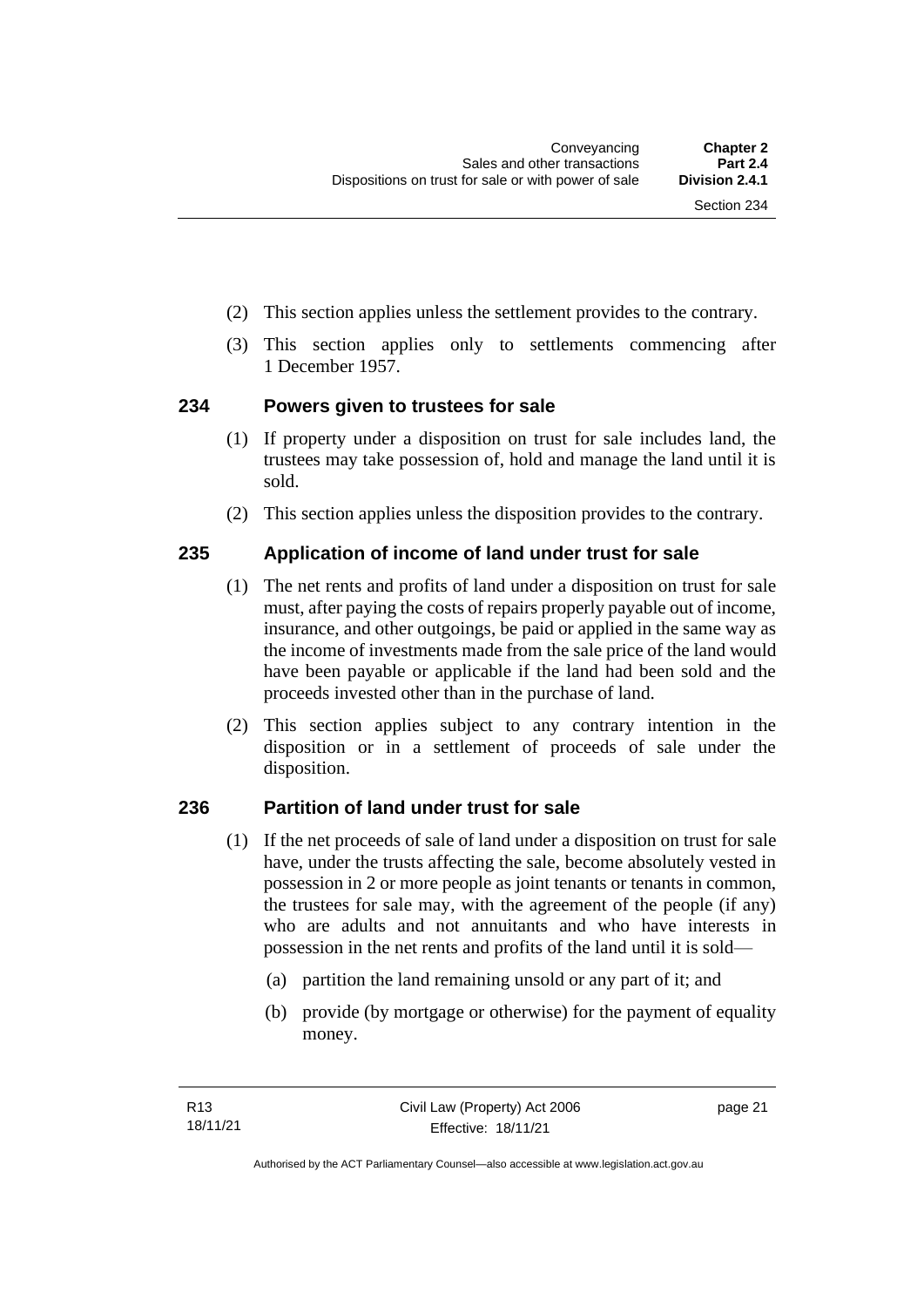- (2) On a partition being arranged under subsection (1), the trustees for sale must give effect to the partition by conveying the land partitioned in severalty (subject or not to any mortgage created to raise equality money) to the people entitled to it under the partition.
- (3) A purchaser of land partitioned under subsection (1) need not be concerned to inquire whether any agreement to the partition required by the subsection had been given.
- (4) If a share in the net proceeds belongs to a person who has a physical, mental, psychological or intellectual condition relevant to the *[Guardianship and Management of Property Act 1991](http://www.legislation.act.gov.au/a/1991-62)*, section 8, the trustees for sale are protected if they obtain the agreement of—
	- (a) the manager of the person's property under that Act; or
	- (b) if there is no manager—the Supreme Court.
- (5) If a share in the net proceeds is affected by an encumbrance, the trustees for sale may either—
	- (a) give effect to the encumbrance; or
	- (b) provide for the discharge of the encumbrance out of the property allotted in relation to the share.
- (6) If a share in the net proceeds is vested absolutely in a child, or in a person who cannot be found or identified, or about whom it is uncertain whether the person is living or dead, the trustees for sale may act for the child or person and keep land or other property that is the person's share.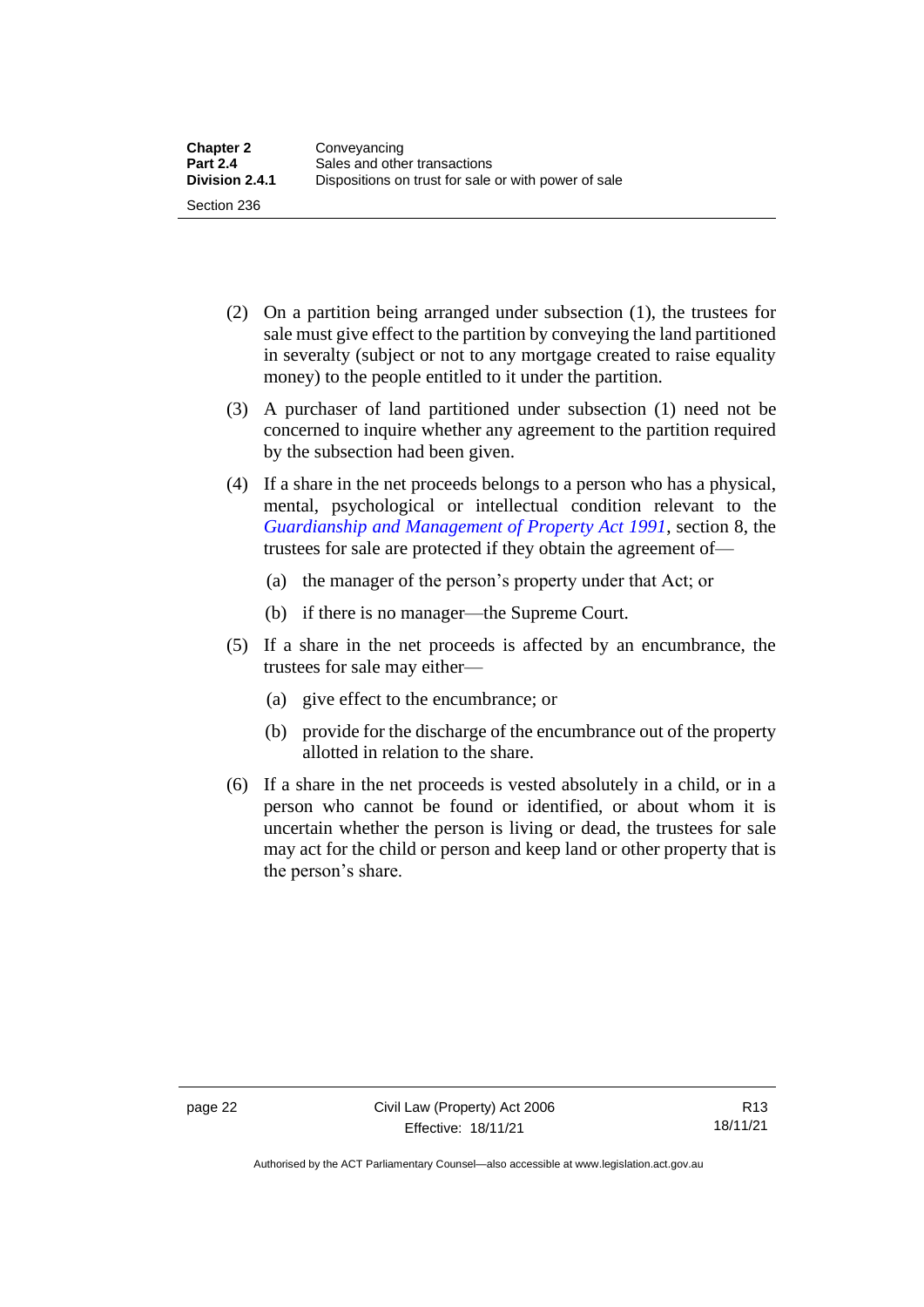#### <span id="page-32-0"></span>**237 Powers of Supreme Court if trustees for sale decline to exercise powers**

- (1) If trustees for sale decline to sell or exercise any of the powers given by section 234 (Powers given to trustees for sale) or section 236 (Partition of land under trust for sale), or any agreement cannot be obtained, an interested person may apply to the Supreme Court for—
	- (a) a vesting or other order to give effect to the proposed transaction; or
	- (b) an order directing the trustees for sale to exercise any of their powers.
- (2) The court may make any order it considers appropriate.

## <span id="page-32-1"></span>**Division 2.4.2 Voidable dispositions**

#### <span id="page-32-2"></span>**238 Meaning of** *purchaser* **for div 2.4.2**

In this division:

*purchaser* means a purchaser for valuable consideration, and includes a lessee, mortgagee or other person who, for valuable consideration, acquires an interest in property.

#### <span id="page-32-3"></span>**239 Voluntary dispositions to defraud creditors voidable**

- (1) A disposition of property made with intent to defraud creditors is voidable by a person prejudiced by the disposition.
- (2) However, this section does not apply to an interest in property disposed of to an honest purchaser who did not have, at the time of the disposition, notice of the intent to defraud creditors.
- (3) This section applies to a disposition of property made before or after the commencement of this section.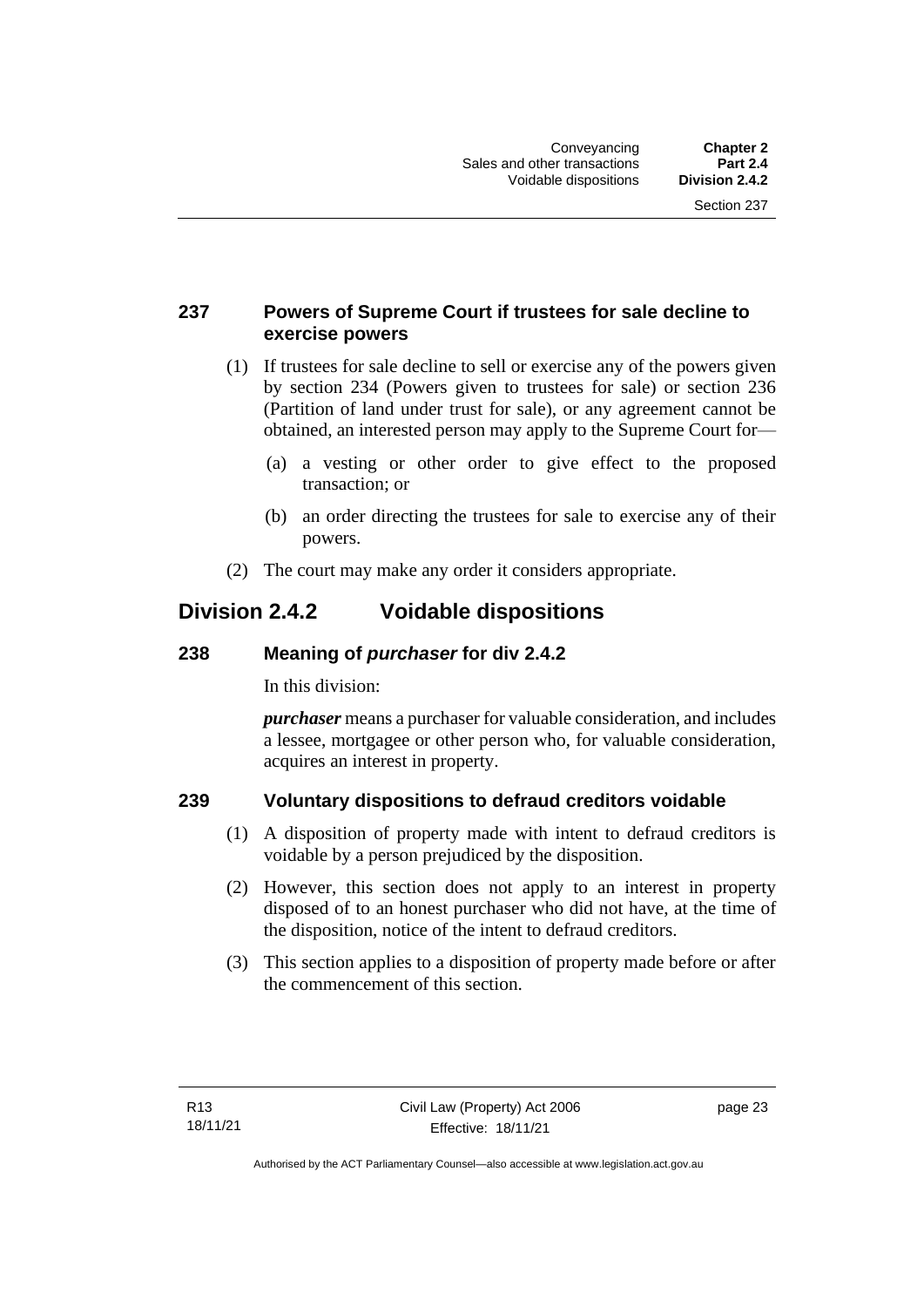#### <span id="page-33-0"></span>**240 Voluntary dispositions of land—how far voidable against purchasers**

- (1) A voluntary disposition of land made with intent to defraud a subsequent purchaser is voidable by that purchaser.
- (2) For this section, if the document by which a voluntary disposition of land is made is registered before a subsequent purchase of the land, the voluntary disposition is not taken to have been made with intent to defraud a subsequent purchaser—
	- (a) only because the disposition was not made for valuable consideration; or
	- (b) only because of the subsequent purchase.
- (3) This section applies to a disposition of land made before or after the commencement of this section.

#### <span id="page-33-1"></span>**241 Acquisitions of reversions at under value**

- (1) An acquisition of a reversionary interest in property honestly made for money or moneys worth must not be set aside only because it was made for less than full value.
- (2) This section does not affect the jurisdiction of a court to set aside or change unconscionable bargains.
- (3) In this section:

*reversionary interest* includes an expectancy or possibility.

Authorised by the ACT Parliamentary Counsel—also accessible at www.legislation.act.gov.au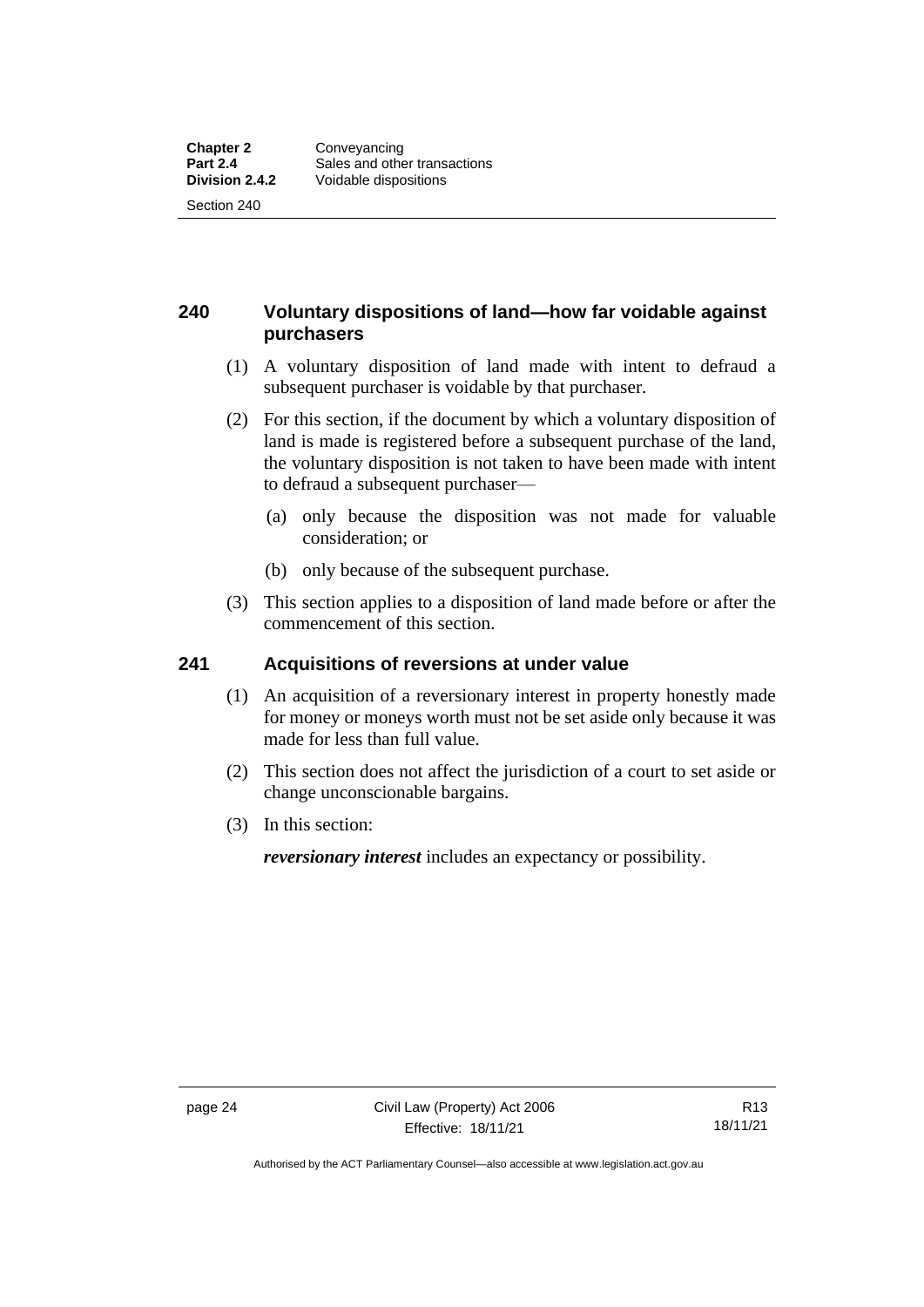## <span id="page-34-0"></span>**Part 2.5 Partition**

#### <span id="page-34-1"></span>**242 Definitions—pt 2.5**

In this part:

*interested person*, in relation to property, means a person with an interest in the property.

*proceeding for partition of property* includes a proceeding for sale of the property and distribution of the proceeds.

#### <span id="page-34-2"></span>**243 Court may order partition of land held in co-ownership**

If 2 or more people hold an interest in land as joint tenants or tenants in common, the Supreme Court may, on an application made by 1 or more of those people (the *applicants*)—

- (a) order a partition of the interest in the land held by the applicants; and
- (b) make any further orders, and give any consequential directions, it considers appropriate.

#### <span id="page-34-3"></span>**244 Power of Supreme Court to order sale instead of partition**

- (1) In a proceeding for partition of property, instead of ordering partition—
	- (a) the Supreme Court may, on the application of an interested person, order the sale of the property if the court considers that sale (and a distribution of the proceeds) would be more beneficial than partition because of—
		- (i) the nature of the property; or
		- (ii) the number of interested people; or
		- (iii) the absence or disability of an interested person; or
		- (iv) any other circumstances; and

page 25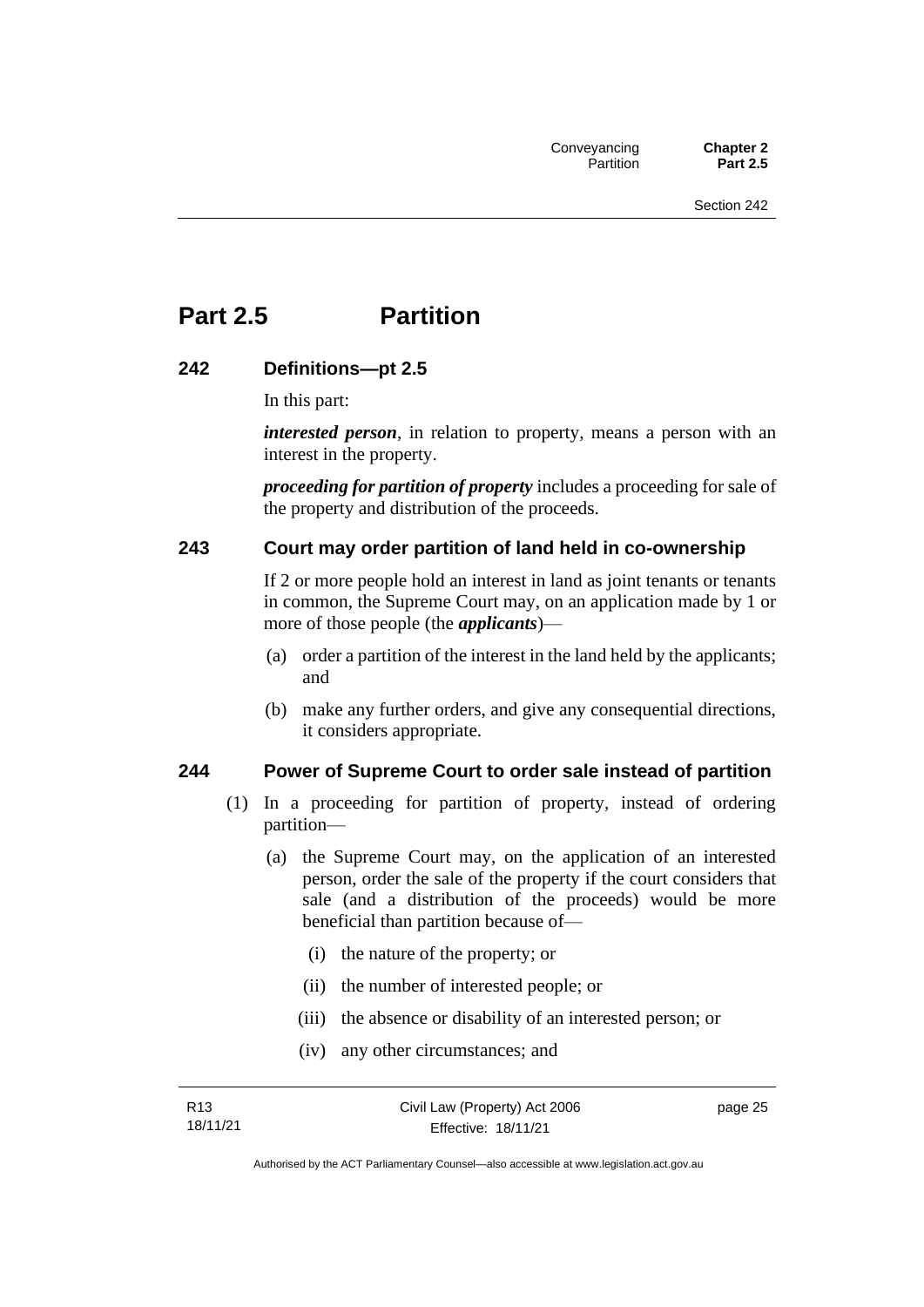#### **Chapter 2 Conveyancing**<br>**Part 2.5 Partition Partition**

Section 245

- (b) the court must (unless it sees good reason not to), on the application of interested people with a collective interest in the property of at least a half share in the property, order the sale of the property; and
- (c) the court may, on the application of an interested person, order the sale of the property unless other interested people agree to buy the share of the applying person.
- (2) The power of the Supreme Court to order the sale of property includes the power to order the sale of a part of the property and the partition of the rest of the property.
- (3) If the Supreme Court orders the sale of property, it may—
	- (a) appoint trustees to receive and apply proceeds of the sale; or
	- (b) give any consequential directions it considers appropriate, including, for example, directions about—
		- (i) the valuation of an interested person's share in the property; and
		- (ii) the application, investment and distribution of proceeds of sale.
- (4) In a proceeding for partition of property, it is sufficient to claim sale and distribution of the proceeds and it is not necessary to claim a partition.

#### <span id="page-35-0"></span>**245 Authority for interested person to bid**

- (1) The Supreme Court may allow an interested person in relation to property to bid at the sale of the property under this part on the conditions that the court considers appropriate, including, for example, conditions about—
	- (a) nonpayment of deposit; or
	- (b) setting off or accounting for the purchase money or any part instead of paying it; or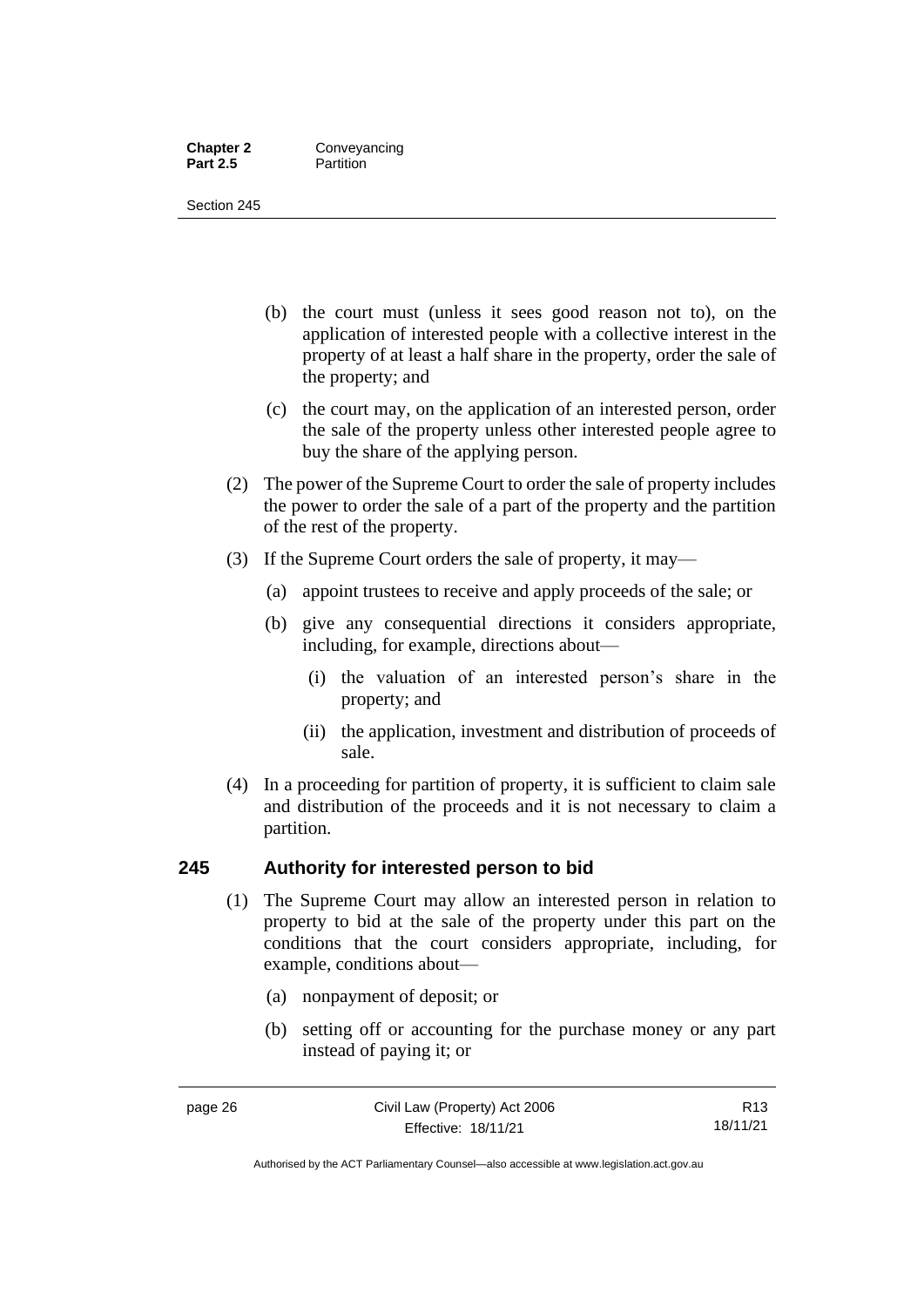- (c) anything else.
- (2) This section does not limit section 244 (3).

## **246 Parties to partition proceedings**

- (1) A person who, apart from this part, might have brought a proceeding for partition of property may bring the proceeding against any interested person without serving any other interested person.
- (2) A defendant in a proceeding cannot object for want of parties.

## **247 Several sales in same partition proceeding**

- (1) This section applies if, in a proceeding for partition of property—
	- (a) 2 or more sales are made; and
	- (b) a person (the *excluded person*) is excluded from participation in the proceeds of any of the sales (the *excluded sale*).
- (2) If the excluded person establishes the person's claim to take part in the proceeds of another of the sales, the shares of the other people interested in the proceeds of that sale must be reduced to the extent that their share of the proceeds of the excluded sale were increased by the exclusion of the excluded person from the proceeds of that sale.
- (3) The amount mentioned in subsection (2) must be put towards payment to the excluded person of the share of the proceeds of the excluded sale that the person would have been entitled to if the person had not been excluded.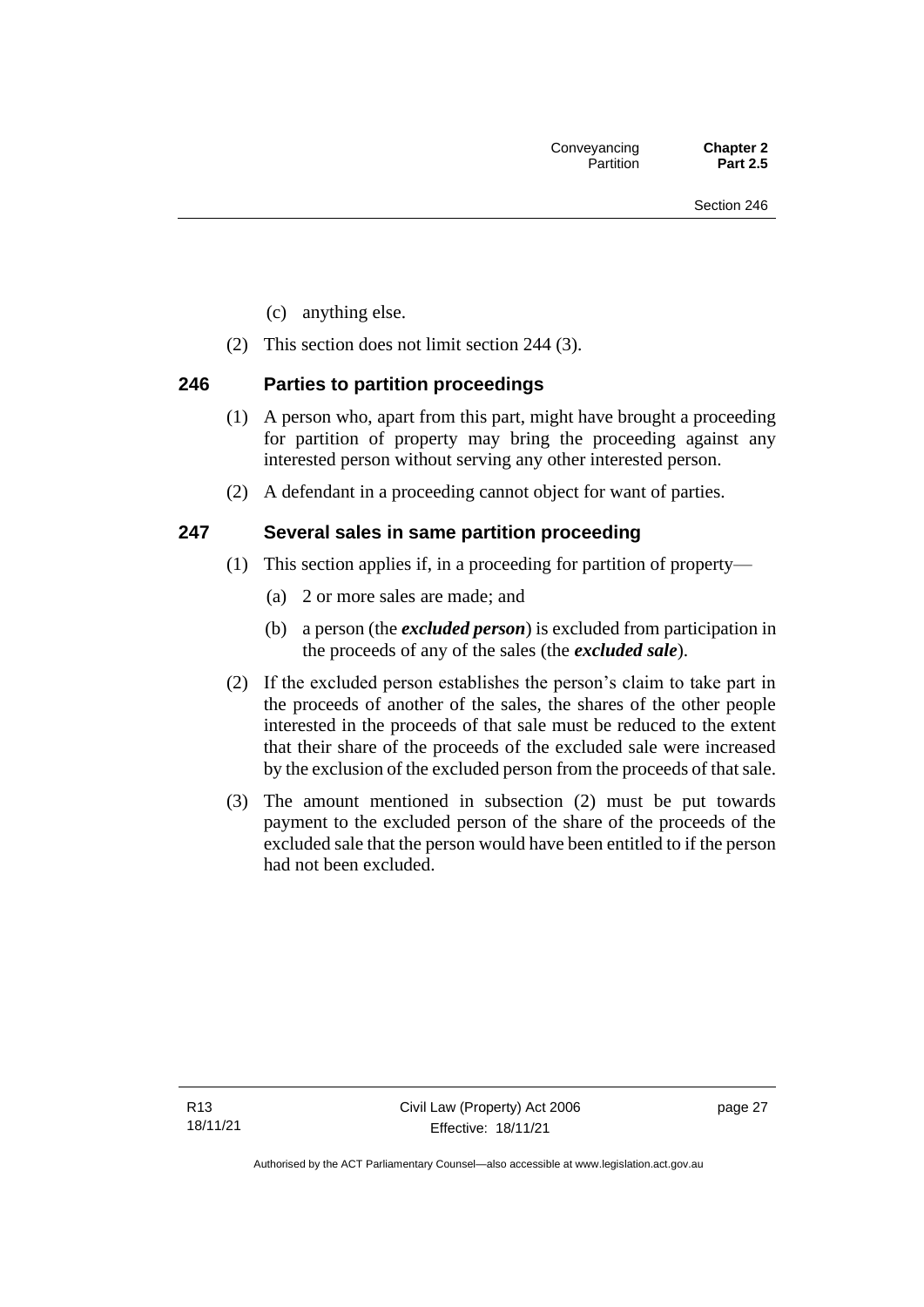**Chapter 2 Conveyancing**<br>**Part 2.6 Apportionment** Apportionment

Section 248

## **Part 2.6 Apportionment**

#### **248 Definitions—pt 2.6**

In this part:

*annuity* includes salary and pension.

*dividend* includes—

- (a) a payment called a dividend or bonus; and
- (b) a payment otherwise made out of the revenue of a company that is divisible between members of the company, whether or not a payment of that kind is usually made or declared at fixed times;

but does not include a return of capital.

*rent* includes—

- (a) a payment under a rent charge or for rent service; and
- (b) a periodical payment in the nature of rent, or instead of rent.

#### **249 Application of pt 2.6 to dividends of companies**

For this part, the divisible revenue mentioned in section 248, definition of *dividend*, paragraph (b) is taken to have accrued by equal daily increments during the period in relation to which the payment out of revenue is declared or expressed to be made.

#### **250 Income apportionable in relation to time**

All rents, annuities dividends and other periodical payments in the nature of income (whether reserved or made payable by an instrument or otherwise) are, like interest on an amount lent, taken to accrue from day-to-day, and must be apportioned in relation to time accordingly.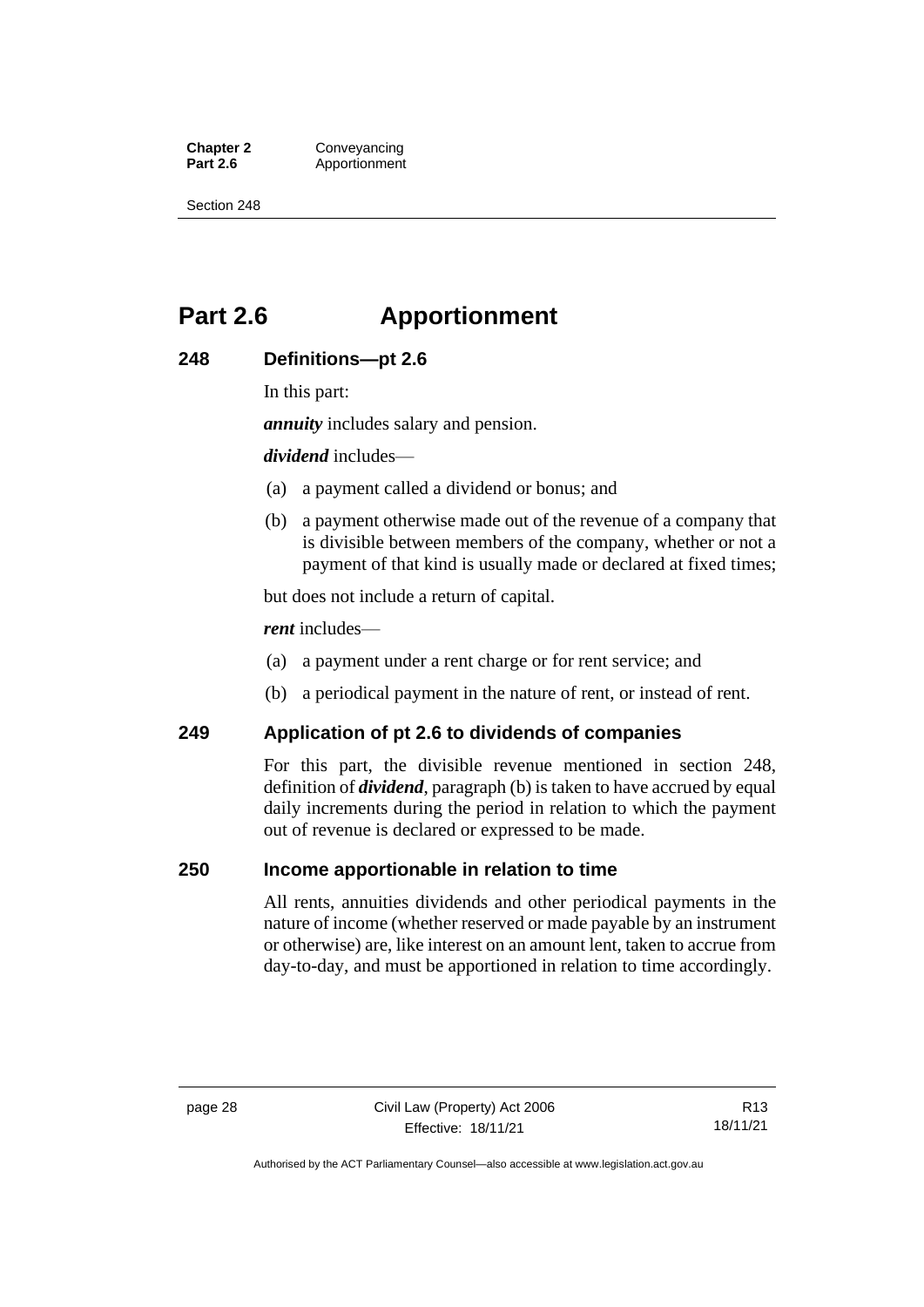## **251 Time when apportioned part is payable**

An apportioned part of a payment mentioned in section 250 is payable or recoverable—

- (a) if the payment is a continuing payment—when the entire portion of which the apportioned part forms part becomes payable; or
- (b) if the payment is terminated by re-entry, death or otherwise when the next entire portion of the payment would have become payable if it had not been terminated.

## **252 Recovery of apportioned parts**

(1) In this section:

*lessor* means the person who, if the rent for any land had not been apportionable, would have been entitled to the entire or continuing rent for the land.

#### *person* includes—

- (a) the person's personal representatives, successors and assigns; and
- (b) the personal representatives, successors and assigns of a person whose interest ended on that person's death.
- (2) The person entitled to an apportioned part of a payment mentioned in section 250 (Income apportionable in relation to time) may recover the part, when payable, in the same way as the person could recover the entire payment if entitled to it.
- (3) However, an apportioned part of a payment of rent for land is not by itself recoverable from the person liable to pay the rent, but may be recovered from that person by the lessor together with the remaining part of the payment.
- (4) If the lessor does so, the person entitled to the apportioned part may then recover it from the lessor.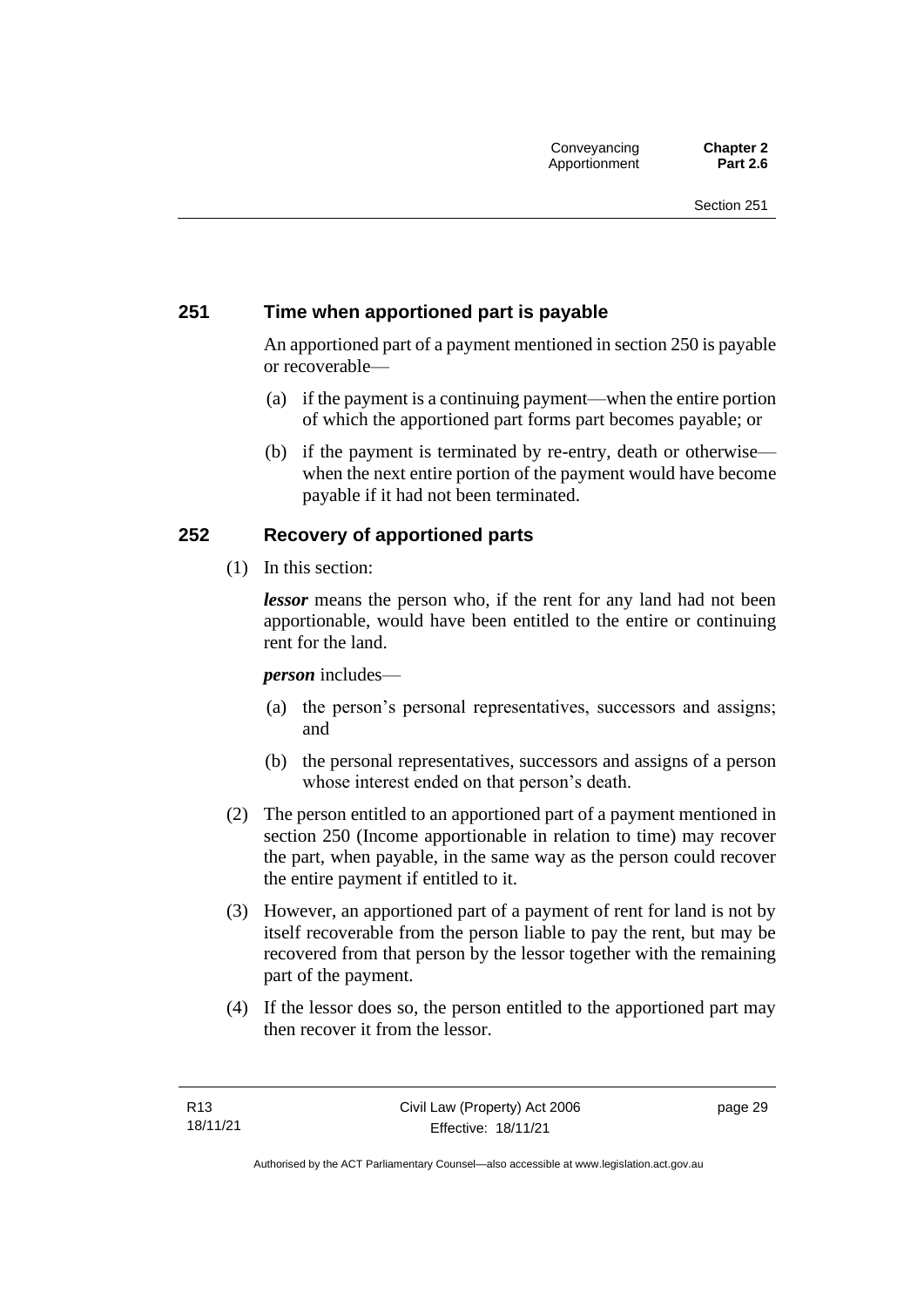**Chapter 2 Conveyancing**<br>**Part 2.6 Apportionment Part 2.6** Apportionment

Section 253

## **253 Exceptions and application**

- (1) This part does not make apportionable an annual amount payable under a policy of assurance.
- (2) This part does not apply to any case in which it is expressly stipulated that apportionment is not to take place.

page 30 Civil Law (Property) Act 2006 Effective: 18/11/21

R13 18/11/21

Authorised by the ACT Parliamentary Counsel—also accessible at www.legislation.act.gov.au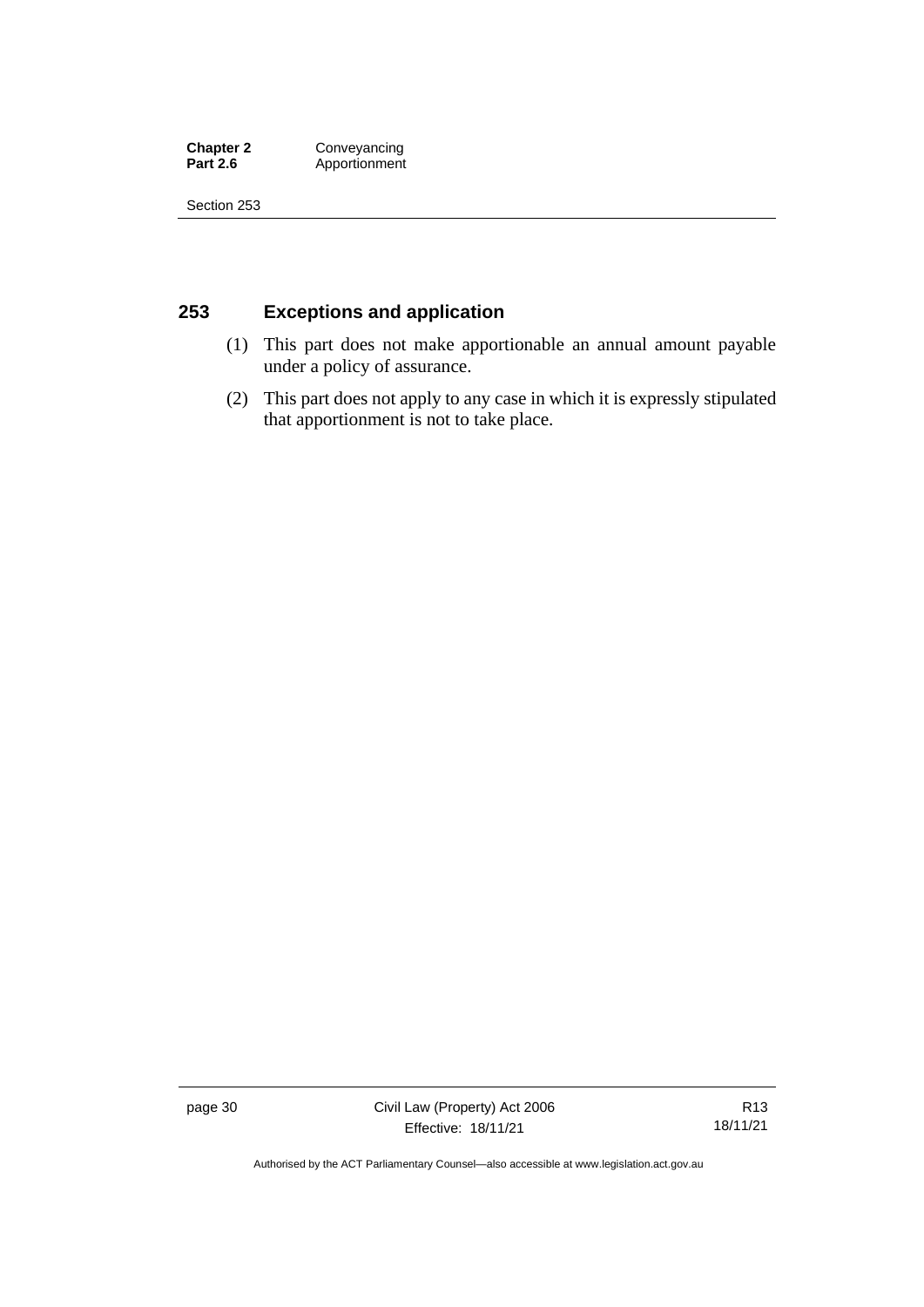## **Part 2.7 Children and children's property**

## **254 Receipts by certain children**

A child in a domestic partnership has power to give valid receipts for all income (including statutory accumulations of income made during childhood) to which the child may be entitled as if the child were an adult.

## **255 Management of land during childhood**

- (1) This section applies if—
	- (a) a beneficial interest in land is held in trust for a child; and
	- (b) the trustees of the beneficial interest are—
		- (i) if the settlement that created the interest appointed trustees of the interest—the trustees appointed; or
		- (ii) if the settlement that created the interest did not appoint trustees of the interest but there are trustees of the settlement—the trustees of the settlement, unless the settlement or an order of the Supreme Court that appointed the trustees of the settlement or their predecessors in office provides otherwise; or
		- (iii) in any other case—people appointed as trustees of the beneficial interest by the Supreme Court on the application of a litigation guardian of the child.

*Note Settlement* is defined in s 200.

- (2) The trustees of the interest may take possession of, hold and manage the land for the child.
- (3) This section does not apply so far as a contrary intention appears from the settlement that created the beneficial interest of the child.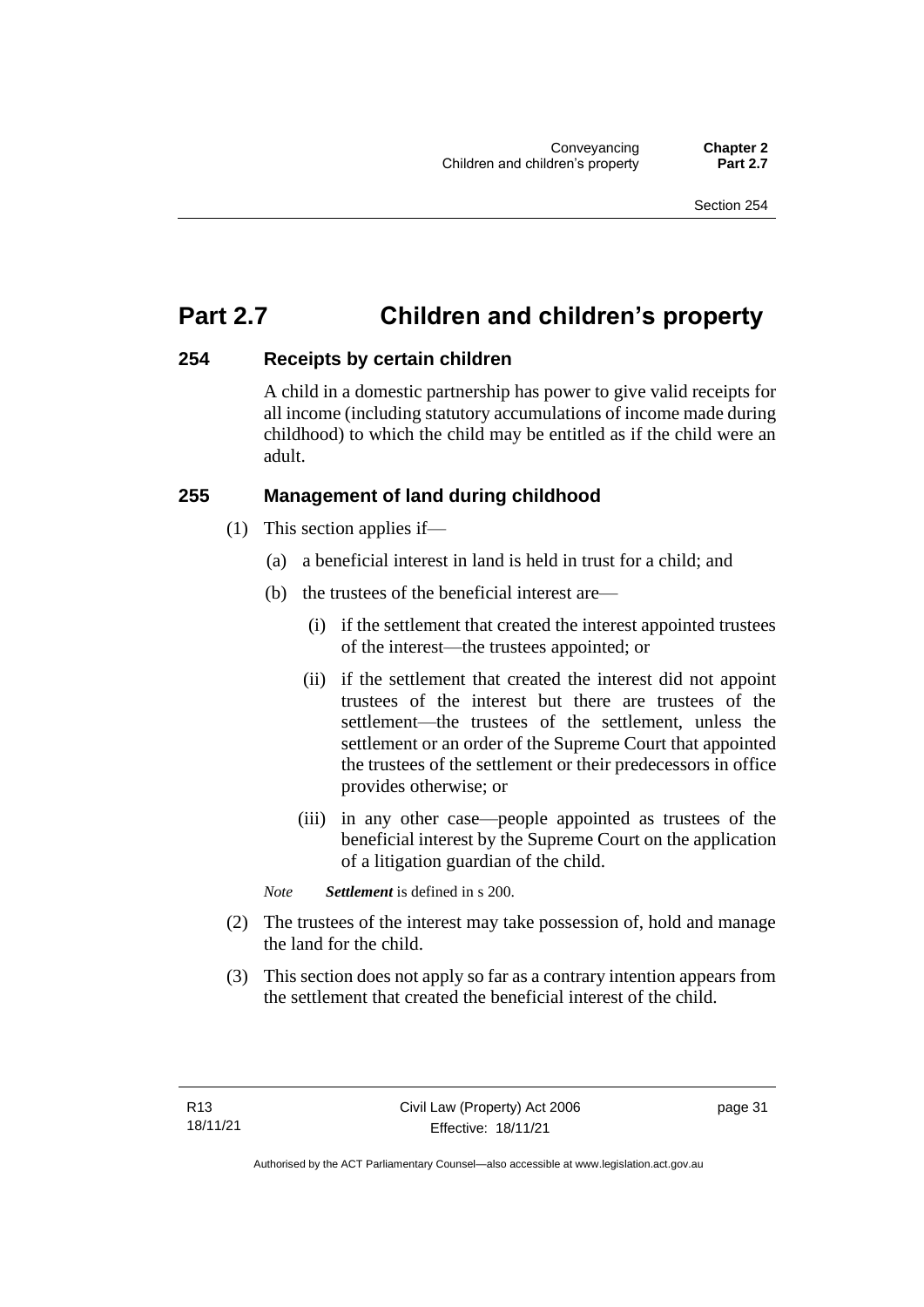#### **256 Power to appoint trustees of child's property**

- (1) This section applies if—
	- (a) a child is absolutely entitled under the will, or on the intestacy, of a person (the *deceased person*) to a devise or legacy, or to the residue of the estate of the deceased person, or to a share in the deceased person's estate; and
	- (b) the devise, legacy, residue or share is not, under a will of the deceased person, devised or bequeathed to trustees for the child.
	- *Note* A *devise* is a disposal of real property by a will. To *bequeath* property is to dispose of personal property (ie property other than real property) by a will.
- (2) The personal representatives of the deceased person may, by registered deed, appoint a trust corporation or 2 or more individuals (not more than 4), or both, to be—
	- (a) trustees of the devise, legacy, residue or share for the child; and
	- (b) trustees for section 255 (Management of land during childhood) of any land devised or any land that is, or forms part of, the residue or share.
- (3) If a trust corporation, or a trust corporation and 1 or more individuals, are the personal representatives of the deceased person, the personal representatives may, by registered deed, appoint the trust corporation either alone or with 1 or 2 individuals to be the trustees for the child.
- (4) The personal representatives of the deceased person may—
	- (a) appoint 1 or more of themselves to be trustees under subsection (2); or
	- (b) appoint 1 or 2 of themselves who are individuals to be trustees under subsection (3).

Authorised by the ACT Parliamentary Counsel—also accessible at www.legislation.act.gov.au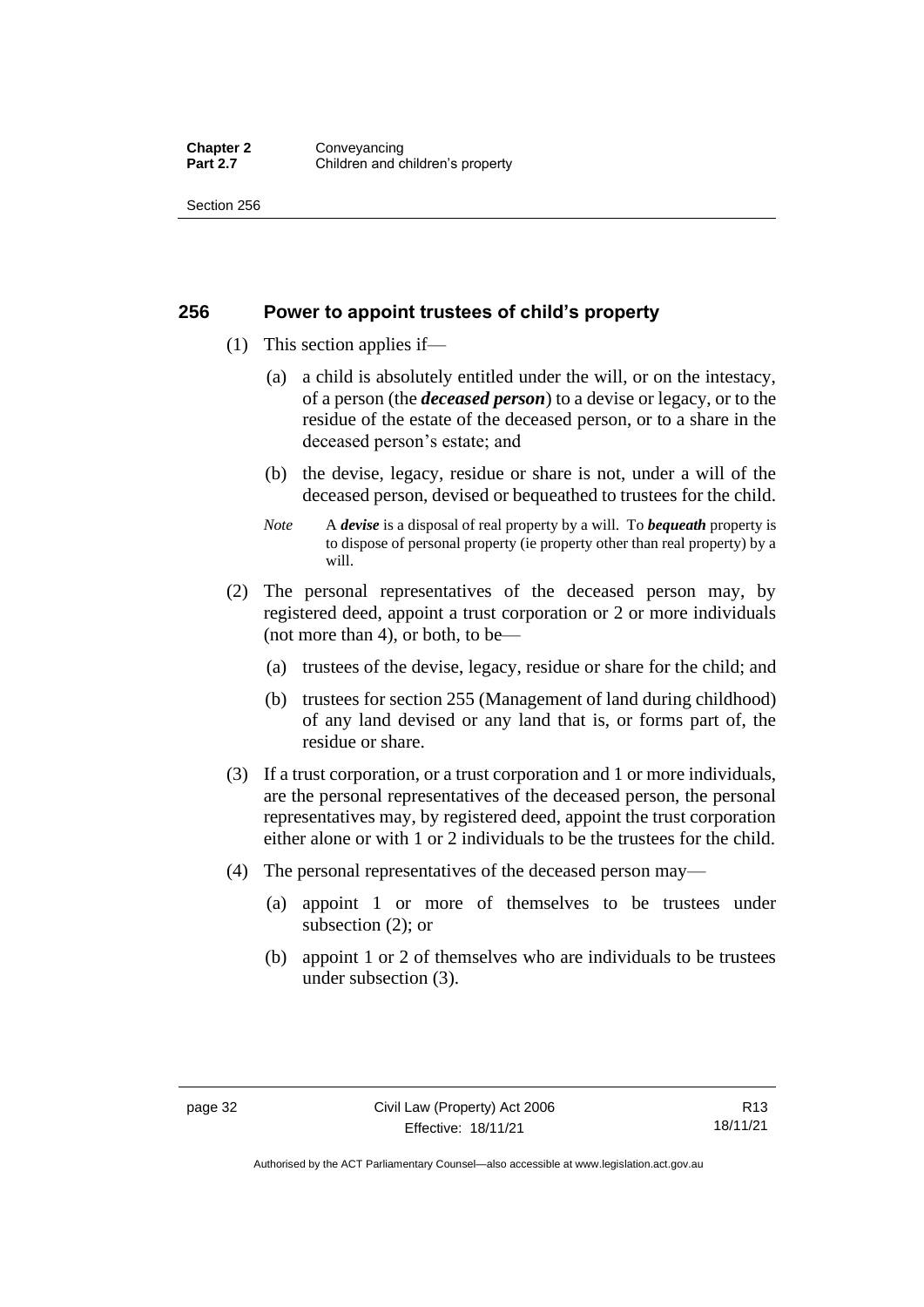- (5) On the appointment—
	- (a) the *[Trustee Act 1925](http://www.legislation.act.gov.au/a/1925-14)*, section 9 (Vesting on appointment and retirement) applies to the vesting in the trustees of the devise, legacy, residue or share; and
	- (b) the personal representatives, in that capacity, are discharged from further liability in relation to the devise, legacy, residue or share; and
	- (c) the rights of the child in relation to the devise, legacy, residue or share are restricted to the property that, under this section and the *[Trustee Act 1925](http://www.legislation.act.gov.au/a/1925-14)*, section 9, is vested in the trustees for the child and do not extend to any other property; and
	- (d) the devise, legacy, residue or share may be kept in its existing form or converted into money and the money invested in accordance with the *[Trustee Act 1925](http://www.legislation.act.gov.au/a/1925-14)*.
- (6) If land held under the *[Land Titles Act 1925](http://www.legislation.act.gov.au/a/1925-1)* is affected by a registered deed mentioned in this section, the registrar-general must, as the registrar-general considers appropriate—
	- (a) make an entry in the register of the vesting of the land; or
	- (b) enter or withdraw caveats.
- (7) However, the registrar-general is not required to comply with subsection (6) unless the person the land is to be vested in—
	- (a) asks, in writing, that the entry be made; and
	- (b) gives any evidence supporting the request that the registrar-general reasonably requires; and
	- (c) gives any notice of the request that the registrar-general reasonably requires to be given.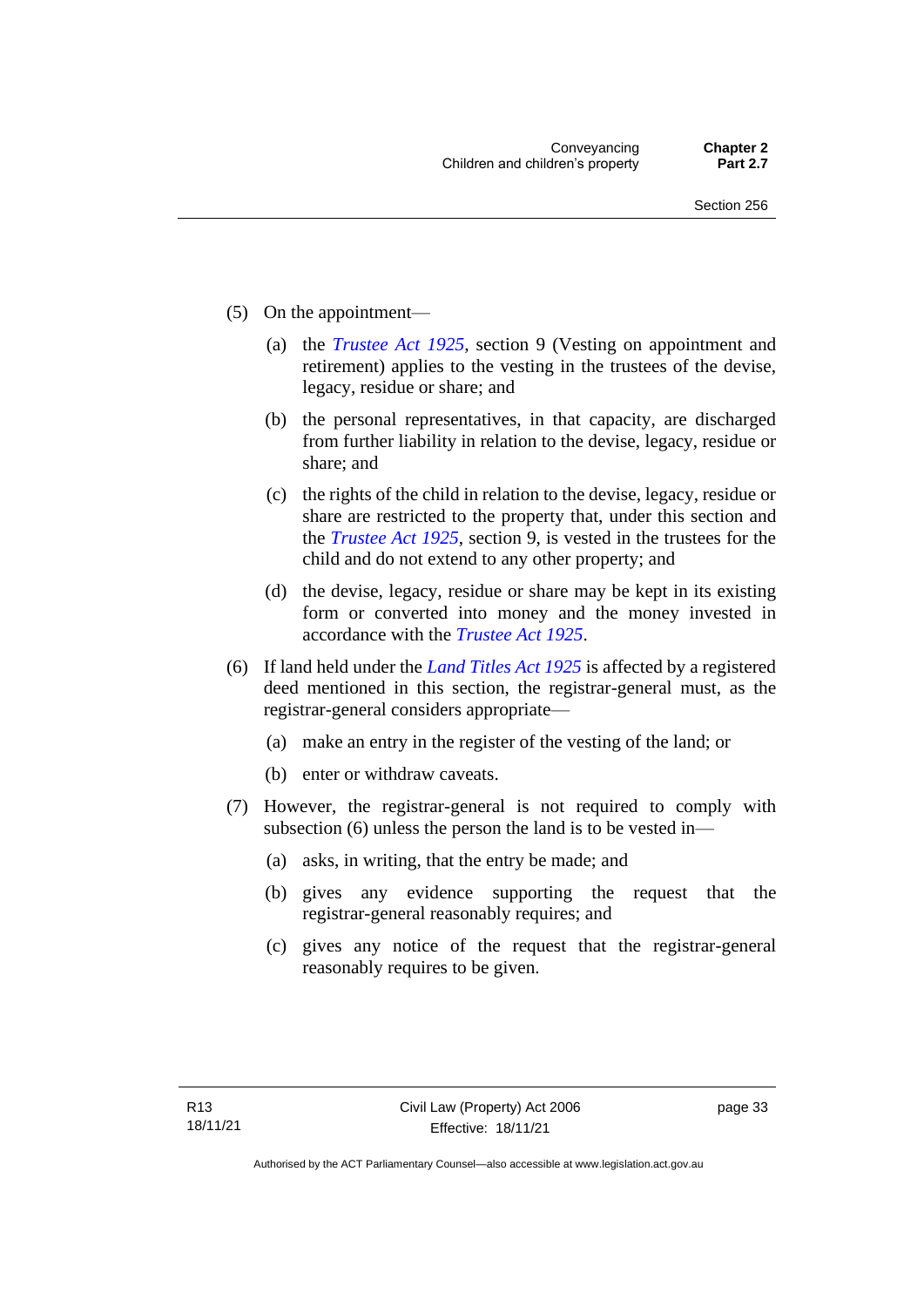(8) In this section:

*registered deed* means a deed registered under the *[Registration of](http://www.legislation.act.gov.au/a/1957-13)  [Deeds Act 1957](http://www.legislation.act.gov.au/a/1957-13)*.

*trust corporation* does not include the public trustee and guardian.

## **257 Powers and duties of guardian**

- (1) A guardian of a child—
	- (a) may take into the guardian's custody, and may manage, the child's real and personal property (other than property held by a trustee under a trust) until the guardian stops being the guardian of the child; and
	- (b) holds any of the child's real and personal property that comes into the guardian's custody as trustee for the child; and
	- (c) may bring a proceeding necessary to give effect to all or any of the guardian's powers under this section, including the guardian's powers as trustee for the child; and
	- (d) is responsible for accounting to the child, when the child becomes an adult, for the guardian's custody and management of the property.
- (2) Subsection (1) does not apply in relation to—
	- (a) the director-general responsible for administering the *[Children](http://www.legislation.act.gov.au/a/2008-19)  [and Young People Act 2008](http://www.legislation.act.gov.au/a/2008-19)*, when the director-general has longterm care responsibility for a child because of that Act; or
	- (b) a testamentary guardian of a child.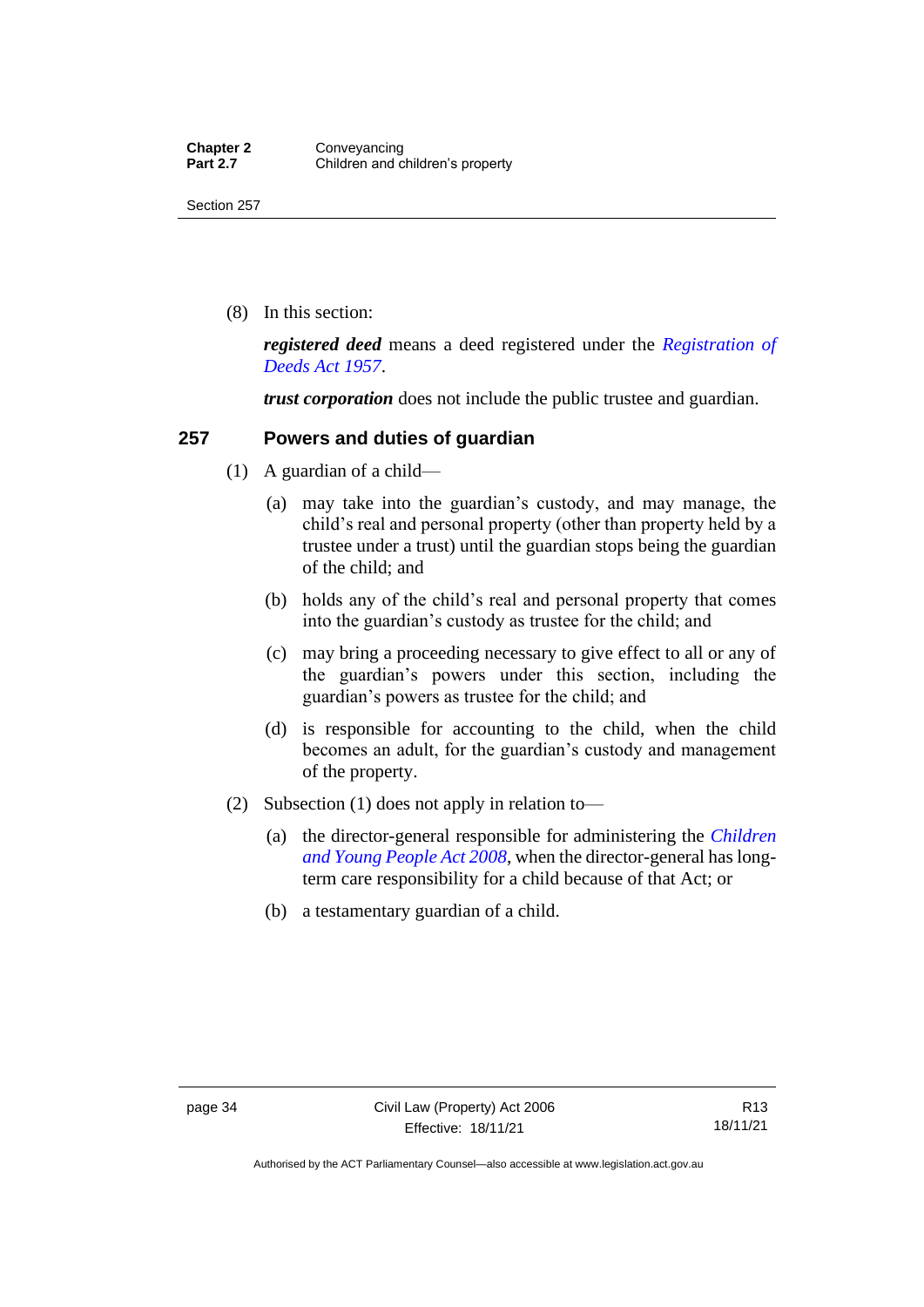## **Part 2.8 Rights-of-way**

## **258 No right-of-way by user against Territory etc**

A right-of-way cannot be created only by continuous use against—

- (a) the Territory; or
- (b) the Commonwealth; or
- (c) a person holding land for a public purpose.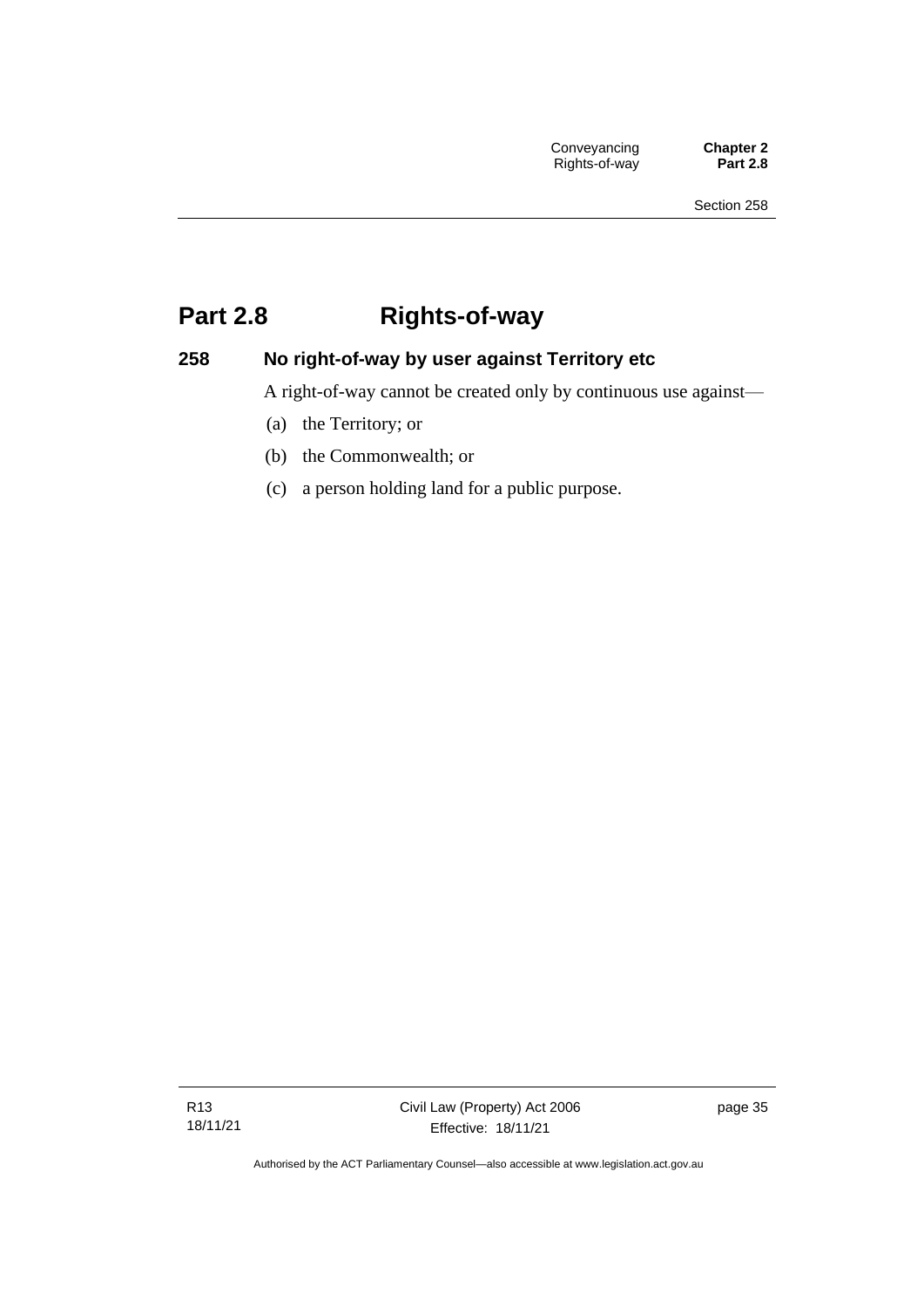**Chapter 2 Conveyancing**<br>**Part 2.9 Unit Titles Part 2.9** Unit Titles<br> **Division 2.9.1** Important **Division 2.9.1** Important concepts Section 259

## **Part 2.9 Unit Titles**

## **Division 2.9.1 Important concepts**

#### **259 Definitions—pt 2.9**

In this part:

*buyer action period*, for a disclosure update notice, means the period of 21 days from the day the buyer is given the disclosure update notice.

*common property*—see the *[Unit Titles Act 2001](http://www.legislation.act.gov.au/a/2001-16)*, section 13.

*developer*—see the *[Unit Titles Act 2001](http://www.legislation.act.gov.au/a/2001-16)*, dictionary.

*disclosure statement*—see section 260 (1).

*disclosure update notice*—see section 260B (2).

*excluded change*—see section 259A (4).

*material change*, to a matter in a disclosure statement, means—

- (a) a type 1 matter; or
- (b) a type 2 matter.

*off-the-plan contract* means a contract for the sale of a unit in a units plan before the units plan is registered.

*owners corporation*—see the *[Unit Titles \(Management\) Act 2011](http://www.legislation.act.gov.au/a/2011-41)*, dictionary.

*registered* means registered with the registrar-general under the *[Land](http://www.legislation.act.gov.au/a/1925-1)  [Titles Act 1925](http://www.legislation.act.gov.au/a/1925-1)* or the *[Land Titles \(Unit Titles\) Act 1970](http://www.legislation.act.gov.au/a/1970-32)*.

*unit*—see the *[Unit Titles Act 2001](http://www.legislation.act.gov.au/a/2001-16)*, section 9.

*units plan*—see the *[Unit Titles Act 2001](http://www.legislation.act.gov.au/a/2001-16)*, dictionary.

*unit subsidiary*—see the *[Unit Titles Act 2001](http://www.legislation.act.gov.au/a/2001-16)*, section 12.

R13 18/11/21

Authorised by the ACT Parliamentary Counsel—also accessible at www.legislation.act.gov.au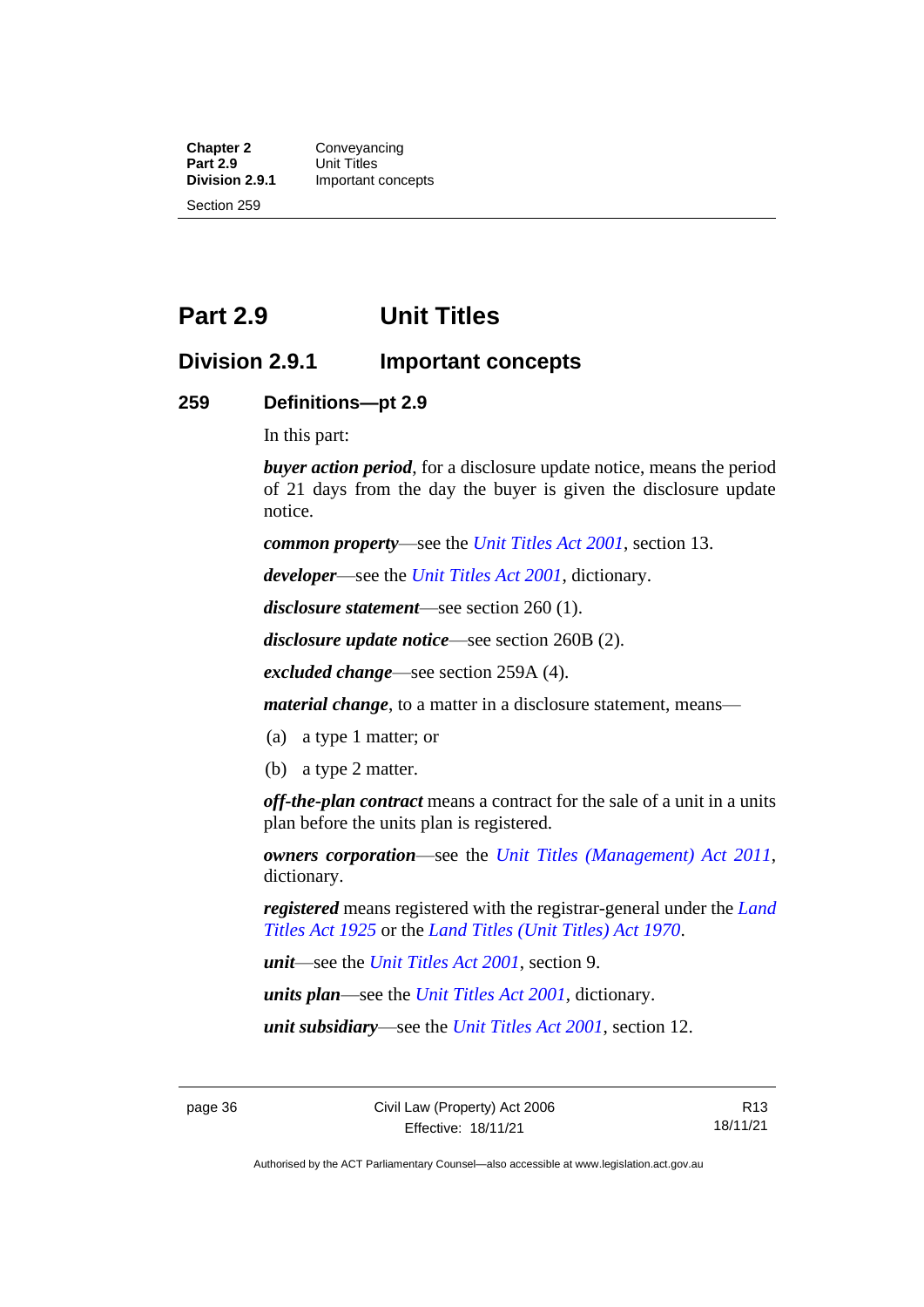Section 259A

## **259A Meaning of** *type 1 matter* **and** *type 2 matter*

- (1) For this Act, a change to a matter in a disclosure statement for an off-the-plan contract—
	- (a) is a *type 1 matter* if the change (other than an excluded change) is 1 of the following:
		- (i) a decrease in overall floor area of the unit (excluding any unit subsidiary) of 5% or more;
		- (ii) a decrease or increase in the unit entitlement estimate of 5% or more;
		- (iii) a decrease of 10% or more of a courtyard area or balcony area for the unit (whether or not the courtyard or balcony is part of the unit or a unit subsidiary);
		- (iv) any other prescribed matter; and
	- (b) is a *type 2 matter* if the change (other than an excluded change) will, or is likely to, affect the use or enjoyment of the unit and includes a change to the following:
		- (i) the plan mentioned in section  $260(1)(a)$  if the change will, or is likely to, affect the use or enjoyment of the unit or the common property;
		- (ii) the proposed rules for the owners corporation;
		- (iii) the developer's estimate of the buyer's contribution to the general fund if the change is more than the prescribed amount;
		- (iv) the location of an easement or inclusion of a new easement, that will, or is likely to, affect the use or enjoyment of the unit (other than an easement mentioned in the *[Unit Titles](http://www.legislation.act.gov.au/a/2001-16)  Act [2001](http://www.legislation.act.gov.au/a/2001-16)*, section 34 and section 35 or the *[Land Titles Act](http://www.legislation.act.gov.au/a/1925-1)  [1925](http://www.legislation.act.gov.au/a/1925-1)*, section 123D (5));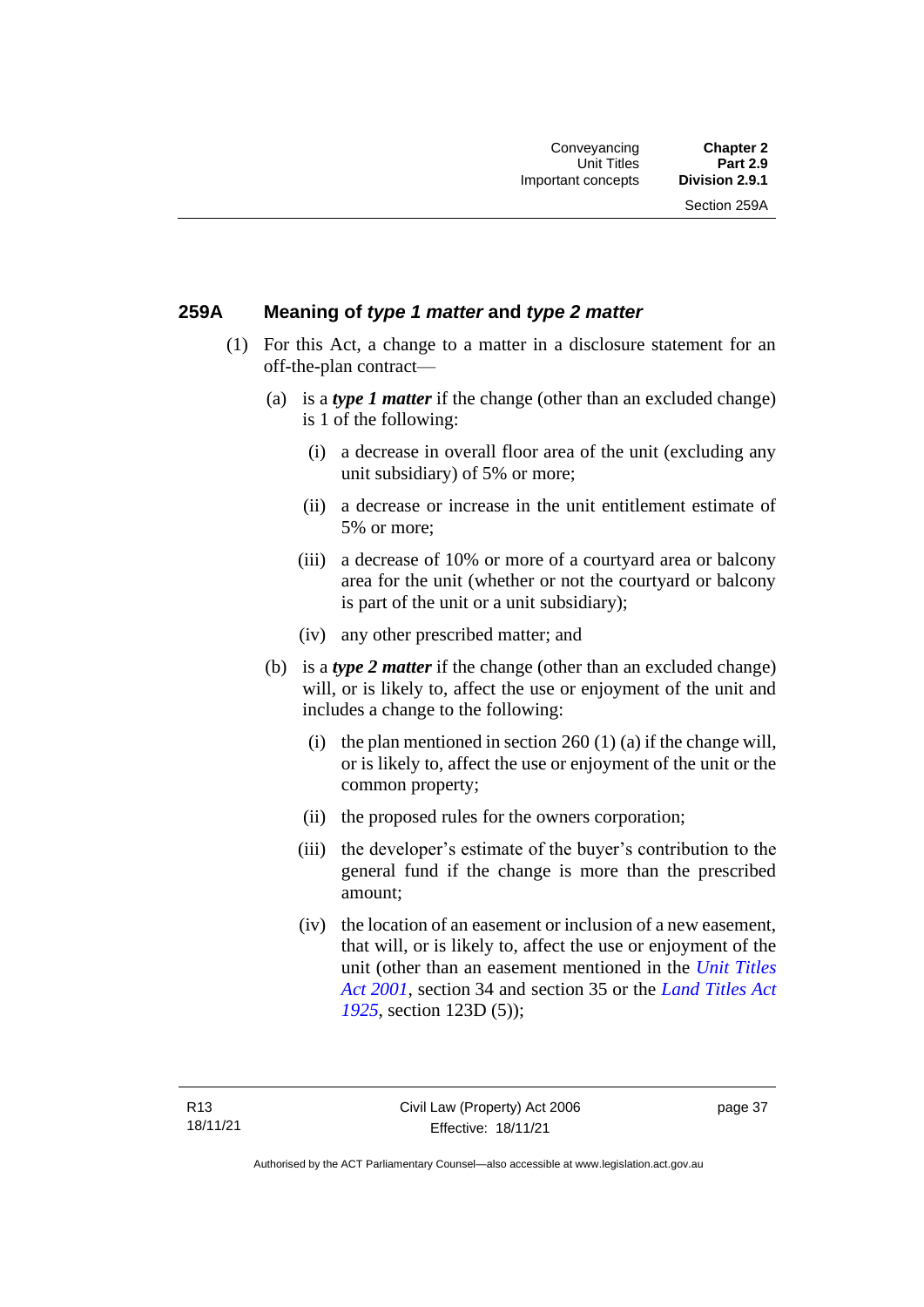- (v) a development statement for the units plan that will, or is likely to, affect the use or enjoyment of the unit;
- (vi) the size of a unit subsidiary for the unit, if the change is a decrease of 10% or more and is not a type 1 matter;
- (vii) any other prescribed matter.
- (2) Subject to any disallowance or amendment under the [Legislation Act,](http://www.legislation.act.gov.au/a/2001-14) chapter 7, a regulation prescribing a matter for subsection (1) (a) (iv) commences—
	- (a) if there is a motion to disallow the regulation and the motion is negatived by the Legislative Assembly—the day after the day the disallowance motion is negatived; or
	- (b) the day after the 6th sitting day after the day it is presented to the Legislative Assembly under that chapter; or
	- (c) if the regulation provides for a later date or time of commencement—on that date or at that time.
- (3) In calculating a change for subsection (1), any potential variation must be disregarded.
- (4) In this section:

*excluded change*, in a disclosure statement for an off-the-plan contract means a change to a development statement for the units plan in the disclosure statement—

- (a) because the planning and land authority has amended a development statement under the *[Unit Titles Act 2001](http://www.legislation.act.gov.au/a/2001-16)*, section 30; and
- (b) that the buyer has agreed to under the *[Unit Titles Act 2001](http://www.legislation.act.gov.au/a/2001-16)*, section 30 (2) or (4).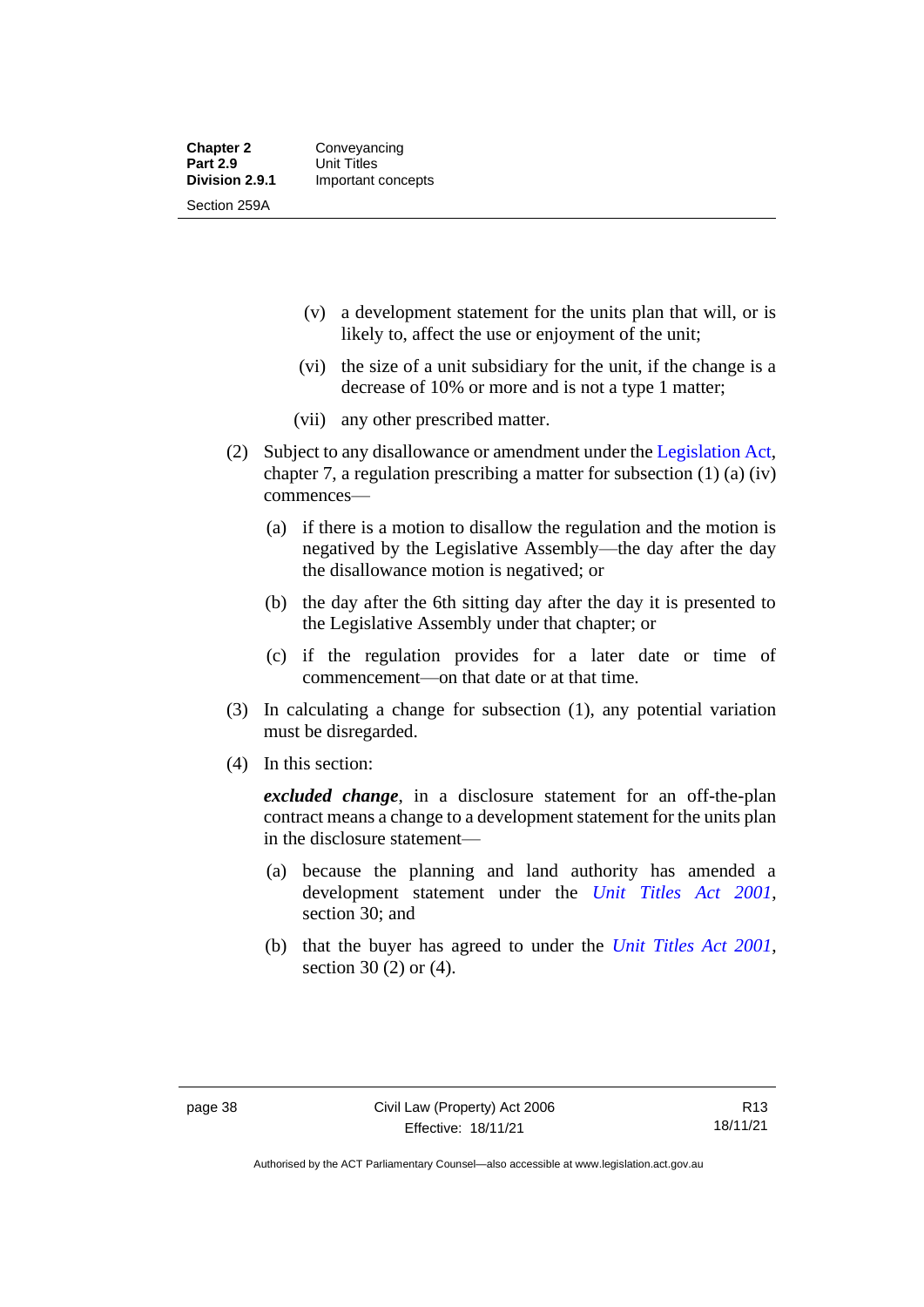*potential variation*, in relation to a disclosure statement, means information in the disclosure statement about the allowable change in the layout or size of the unit, unit subsidiary or unit entitlement estimate.

## **Division 2.9.2 Off-the-plan contracts—disclosure**

## **260 Contract for sale of unit before registration of units plan**

- (1) Before the buyer and seller enter an off-the-plan contract, the seller must give the buyer a statement (the *disclosure statement*) including the following matters:
	- (a) a plan that shows—
		- (i) the proposed location and dimensions of the unit in relation to other units and the common property in the units plan; and
		- (ii) the internal floor plan of the unit; and
		- (iii) anything else prescribed by regulation;
	- (b) if a building management statement is required or is proposed for a building, or part of a building, subdivided by the units plan—the building management statement;
		- *Note* A building management statement is required for a unit title application if the units plan subdivides part of a building that includes a lease additional to the units plan lease (see *[Unit Titles](http://www.legislation.act.gov.au/a/2001-16)  [Act 2001](http://www.legislation.act.gov.au/a/2001-16)*, s 17B).
	- (c) a statement about the proposed use of each unit in the units plan showing—
		- (i) the full list of potential authorised uses under the lease for the unit; and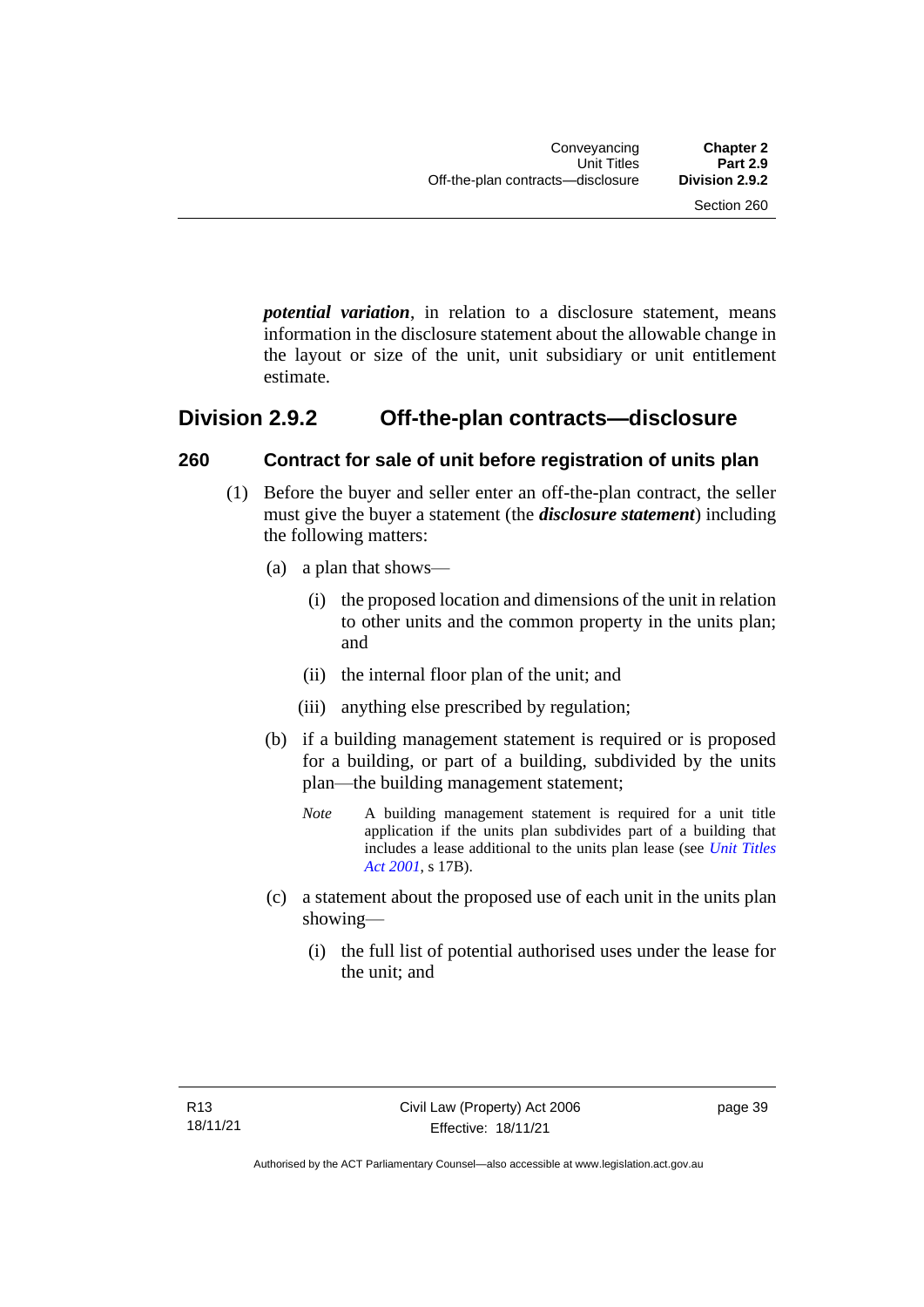- (ii) if the developer proposes to restrict the use of a unit to a subset of the potential uses mentioned in subparagraph (i)—
	- (A) the proposed subset of uses that applies to the unit; and
	- (B) the conditions (if any) applying to a stated use;
	- *Note* A unit title application under the *[Unit Titles Act 2001](http://www.legislation.act.gov.au/a/2001-16)* may include proposed restrictions on use (see tha[t Act,](https://www.legislation.act.gov.au/a/2001-16/) s 17 (6)).
- (d) the proposed schedule of unit entitlement for the units plan;
- (e) details of each proposed unit subsidiary in the units plan, including the potential uses of the subsidiary;
- (f) a statement about the potential for, and type of, easements that may be required for the units plan;
- (g) the proposed rules for the owners corporation for the units plan including any special privilege rule;
- (h) details of any contract the developer intends the owners corporation to enter, including—
	- (i) the amount of the buyer's general fund contribution that will be used to service the contract; and
	- (ii) any personal or business relationship between the developer and another party to the contract;
- (i) the developer's estimate, based on reasonable grounds, of the buyer's general fund contribution for 2 years after the units plan is registered;
- (j) the method proposed for working out the contribution to be paid into the general fund by each unit;
- (k) the method proposed for working out the contribution to be paid into the sinking fund by each unit;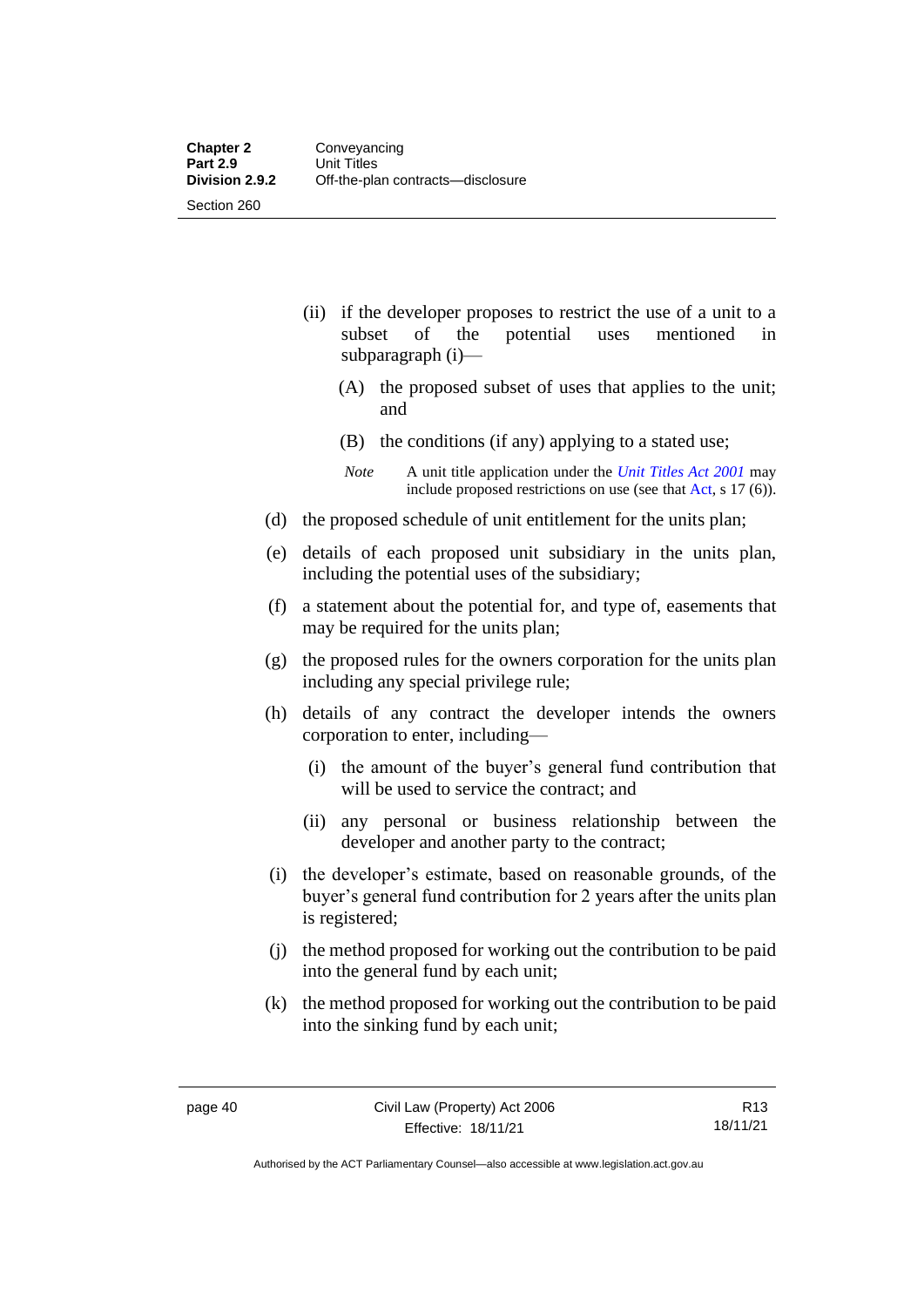- (l) if a staged development of the units is proposed—the proposed development statement and any amendment to the statement;
- (m) any other matter prescribed by regulation in relation to the following:
	- (i) development approval for the building the subject of the proposed units plan under the *[Planning and Development](http://www.legislation.act.gov.au/a/2007-24)  [Act 2007](http://www.legislation.act.gov.au/a/2007-24)*;
	- (ii) design and construction (including the identity of the developer, licensed builder or design architect);
	- (iii) sustainability infrastructure;
	- (iv) provision of utility services.

#### **Examples—par (j) and par (k)**

- 1 the user pays principle
- 2 unit entitlement value based on the market value of each unit
- 3 fixed cost for each unit regardless of unit value
- (2) For subsection (1), the seller may give the disclosure statement by including some or all of the disclosure statement in the contract.
- (3) However, a seller does not contravene subsection (1) only because of a matter included in the disclosure statement is inaccurate or incomplete.
	- *Note* A seller who becomes aware of an inaccurate or incomplete matter in a disclosure statement is required to notify the buyer of the matter (see s 260B).
- (4) In this section:

*alternative rules*, for an owners corporation—see the *[Unit Titles](http://www.legislation.act.gov.au/a/2011-41)  [\(Management\) Act 2011](http://www.legislation.act.gov.au/a/2011-41)*, dictionary.

*building management statement*—see the *[Land Titles Act 1925](http://www.legislation.act.gov.au/a/1925-1)*, section 123C (1).

page 41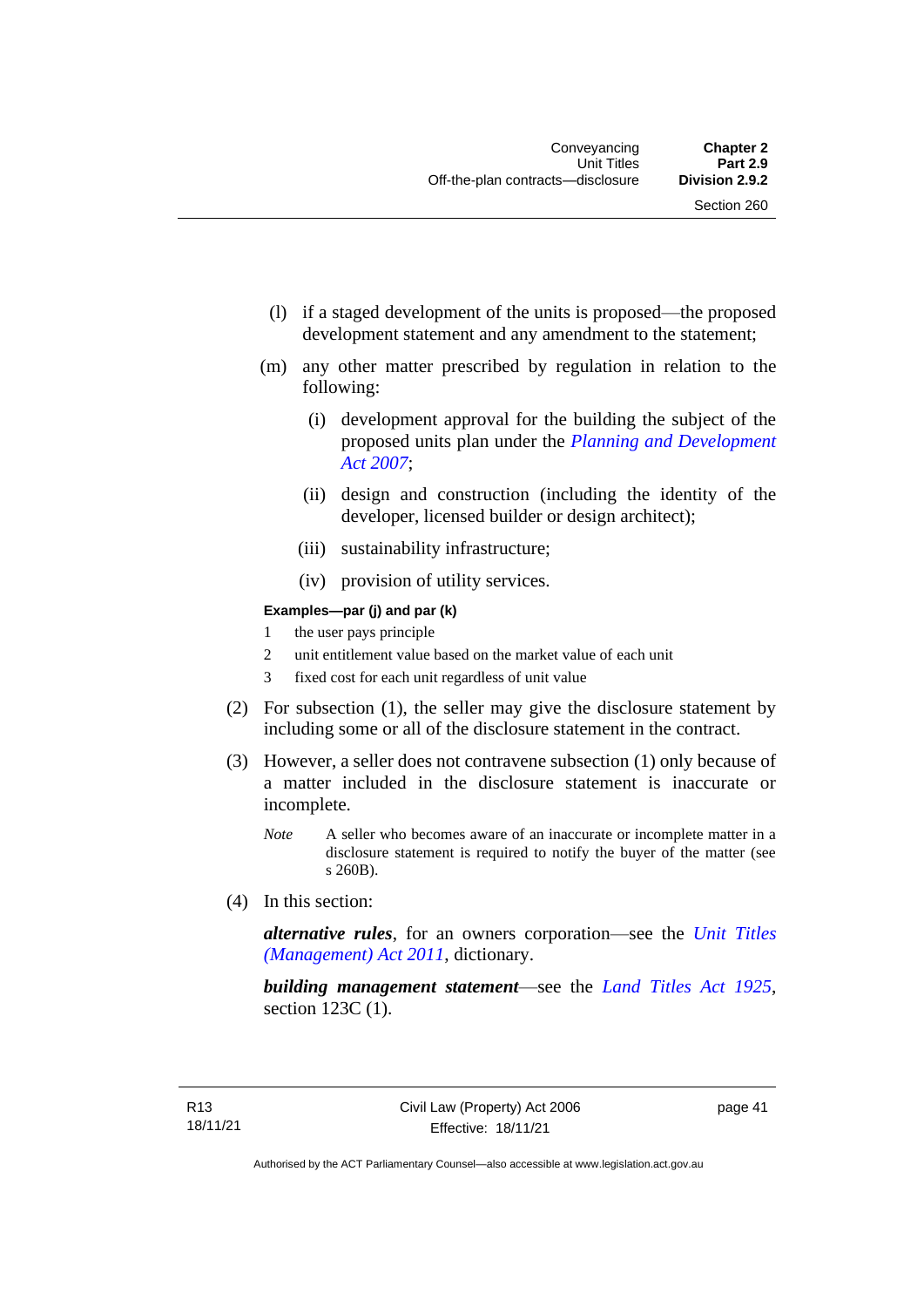Section 260A

*default rules*—see the *[Unit Titles \(Management\) Act 2011](http://www.legislation.act.gov.au/a/2011-41)*, dictionary.

*development statement*—see the *[Unit Titles Act 2001](http://www.legislation.act.gov.au/a/2001-16)*, dictionary.

*general fund*—see the *[Unit Titles \(Management\) Act 2011](http://www.legislation.act.gov.au/a/2011-41)*, section 72.

*general fund contribution*—see the *[Unit Titles \(Management\)](http://www.legislation.act.gov.au/a/2011-41)  Act [2011](http://www.legislation.act.gov.au/a/2011-41)*, section 78 (1).

*proposed rules* means—

- (a) if the developer proposes to register the units plan with alternative rules—the alternative rules; or
- (b) in any other case—the default rules.

*sinking fund*—see the *[Unit Titles \(Management\) Act 2011](http://www.legislation.act.gov.au/a/2011-41)*, section 81.

*special privilege rule*—see the *[Unit Titles \(Management\) Act 2011](http://www.legislation.act.gov.au/a/2011-41)*, section 112A (1).

*staged development*—see the *[Unit Titles Act 2001](http://www.legislation.act.gov.au/a/2001-16)*, section 17 (4).

#### **260A Disclosure statement provided late or not at all**

- (1) This section applies if—
	- (a) 2 parties have entered into an off-the-plan contract; and
	- (b) the seller did not give the buyer a disclosure statement as required under section 260 (1) before the parties entered into the contract.
- (2) The buyer may, by written notice, rescind the contract—
	- (a) if the seller has not given the buyer the disclosure statement—at any time before the contract is completed; or

Authorised by the ACT Parliamentary Counsel—also accessible at www.legislation.act.gov.au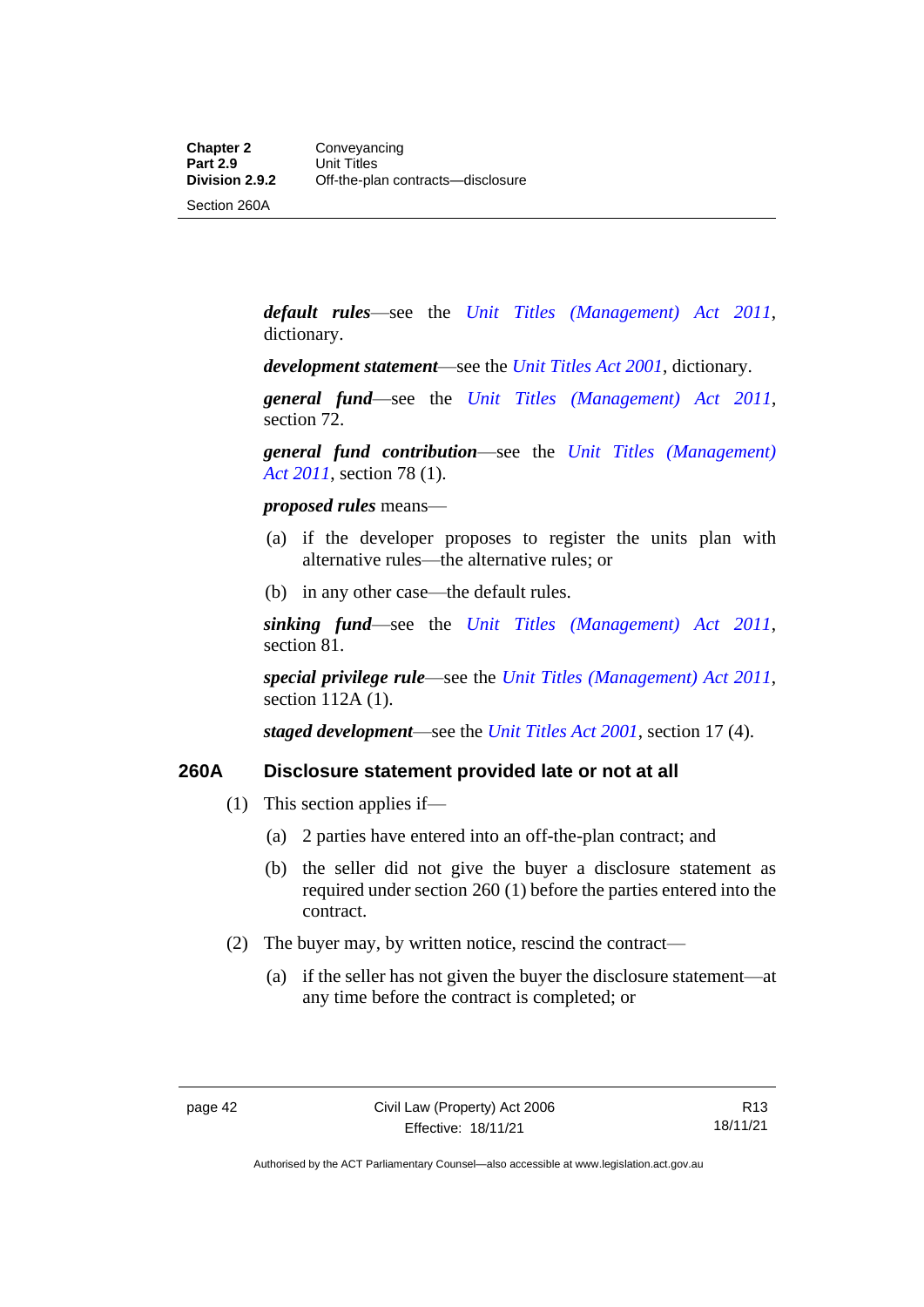Section 260B

(b) if the seller gives the buyer the disclosure statement after the contract is signed—within 21 days after the day the disclosure statement is given to the buyer.

## **260B Seller to notify material change to matter in disclosure statement**

- (1) This section applies if—
	- (a) a seller under an off-the-plan contract gives the buyer a disclosure statement under section 260; and
	- (b) the seller becomes aware of a material change to a matter set out in the disclosure statement.
- (2) The seller must give the buyer a notice setting out the details of the material change (a *disclosure update notice*), in writing—
	- (a) no later than 10 working days after the end of the calendar quarter in which the seller first becomes aware of the material change; but
	- (b) at least 21 days before the day the buyer is required to complete the contract.
- (3) The disclosure update notice must contain reasonably sufficient information to enable the buyer to work out whether the buyer will suffer significant prejudice because of the material change.
- (4) For this section, a seller is taken to be aware of a material change to a matter in the disclosure statement if the seller has actual knowledge, or ought reasonably to have knowledge, of the change.
- (5) In this section:

*calendar quarter* means a 3-month period ending on the last day of March, June, September or December.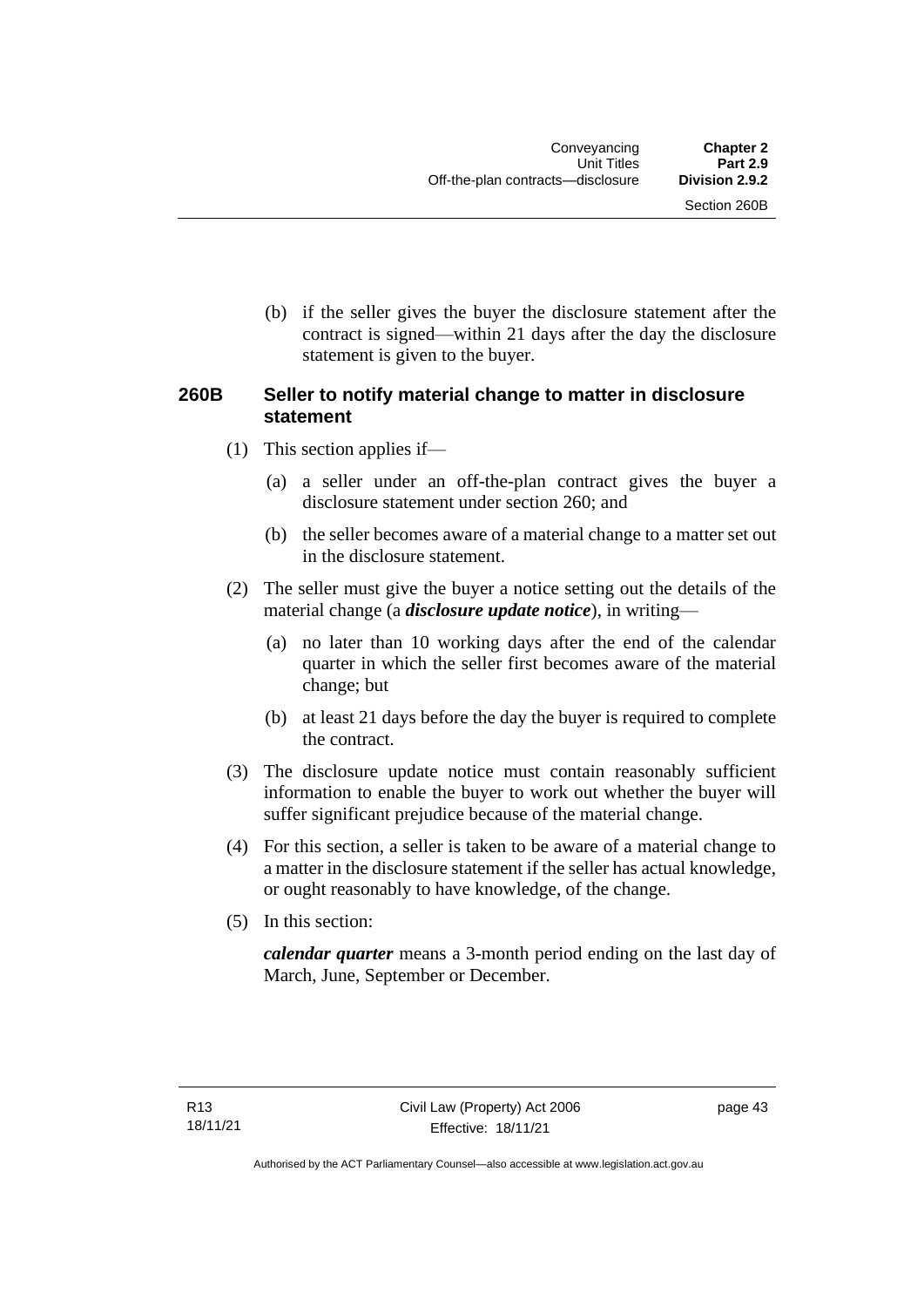**260C Effect of disclosure update provided in time—type 1 matter**

- (1) This section applies if—
	- (a) a seller under an off-the-plan contract gives the buyer a disclosure update notice within the period required under section 260B (2); and
	- (b) the material change in the disclosure update notice is a type 1 matter; and
	- (c) the buyer is significantly prejudiced because of the material change.
- (2) The buyer may, by written notice, given to the seller before the end of the buyer action period—
	- (a) rescind the contract; or
	- (b) tell the seller that the buyer will complete the contract and claim compensation for the change.
- (3) The buyer must include in the written notice to the seller under subsection (2) a summary of the significant prejudice suffered by the buyer because of the material change.
- (4) If, at the end of the buyer action period, the buyer has not taken action under subsection (2), the disclosure statement is taken to be amended by agreement to incorporate the material change in the disclosure update notice.

#### **260D Effect of disclosure update provided out of time—type 1 matter**

- (1) This section applies if—
	- (a) a seller under an off-the-plan contract gives the buyer a disclosure update notice later than the period required under section 260B (2); and

Authorised by the ACT Parliamentary Counsel—also accessible at www.legislation.act.gov.au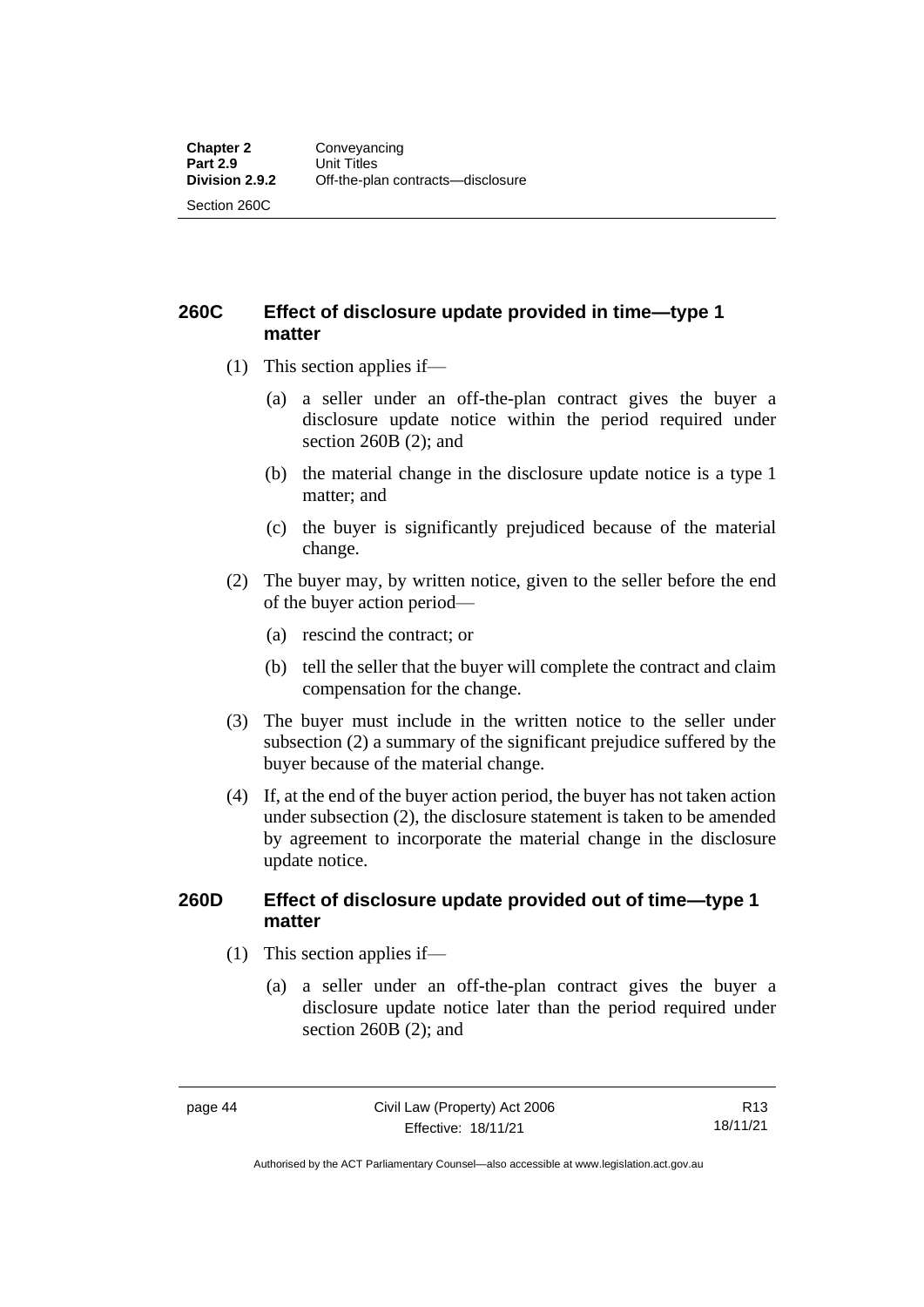- (b) the material change in the disclosure update notice is a type 1 matter.
- (2) The buyer may, by written notice, given to the seller before the end of the buyer action period—
	- (a) rescind the contract; or
	- (b) tell the seller that the buyer will complete the contract and claim compensation for the change.
- (3) If, at the end of the buyer action period, the buyer has not taken action under subsection (2), the disclosure statement is taken to be amended by agreement to incorporate the material change in the disclosure update notice.

## **260E Effect of disclosure update—type 2 matter**

- (1) This section applies if—
	- (a) a seller under an off-the-plan contract gives the buyer a disclosure update notice (whether or not in the period required under section 260B (2)); and
	- (b) the material change in the disclosure update notice is a type 2 matter; and
	- (c) the buyer is significantly prejudiced because of the material change.
- (2) The buyer may, by written notice, given to the seller before the end of the buyer action period—
	- (a) rescind the contract; or
	- (b) tell the seller that the buyer will complete the contract and claim compensation for the change.
- (3) The buyer must include in the written notice to the seller under subsection (2) a summary of the significant prejudice suffered by the buyer because of the material change.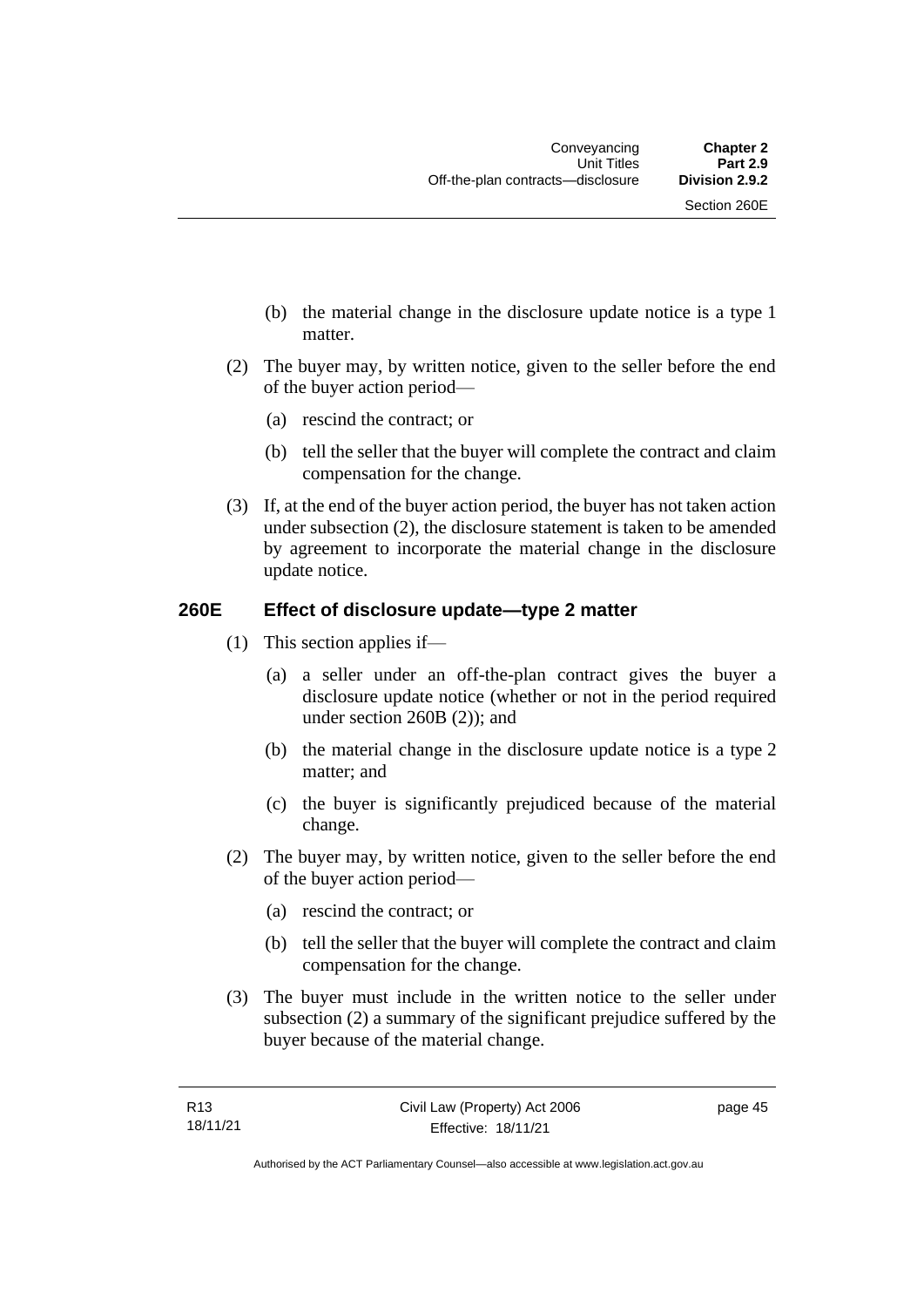(4) If, at the end of the buyer action period, the buyer has not taken action under subsection (2), the disclosure statement is taken to be amended by agreement to incorporate the material change in the disclosure update notice.

### **260F Buyer action if no disclosure update notice**

- (1) This section applies if a seller under an off-the-plan contract—
	- (a) is required under section 260B to provide a disclosure update notice to a buyer; and
	- (b) does not provide the notice.
- (2) The buyer may rescind the contract by written notice given to the seller at any time before the contract is completed.
- (3) However, if the requirement mentioned in subsection (1) (a) relates to a material change that is a type 2 matter, the buyer—
	- (a) may only take action under subsection (2) if the buyer is significantly prejudiced because of the material change; and
	- (b) if taking action under subsection (2)—must include in the written notice to the seller a summary of the significant prejudice suffered by the buyer because of the material change.

#### **260G Seller to notify buyer of registration of units plan**

- (1) The seller must, before an off-the-plan contract for a unit is completed, give the buyer of the unit a copy of—
	- (a) the registered units plan; and
	- (b) if there are alternative rules for the owners corporation registered under the *[Land Titles \(Unit Titles\) Act 1970](http://www.legislation.act.gov.au/a/1970-32)*, section 27—the alternative rules.
- (2) The buyer is not required to complete the contract earlier than 21 days after the day the seller gives the buyer a copy of the documents mentioned in subsection (1).

R13 18/11/21

Authorised by the ACT Parliamentary Counsel—also accessible at www.legislation.act.gov.au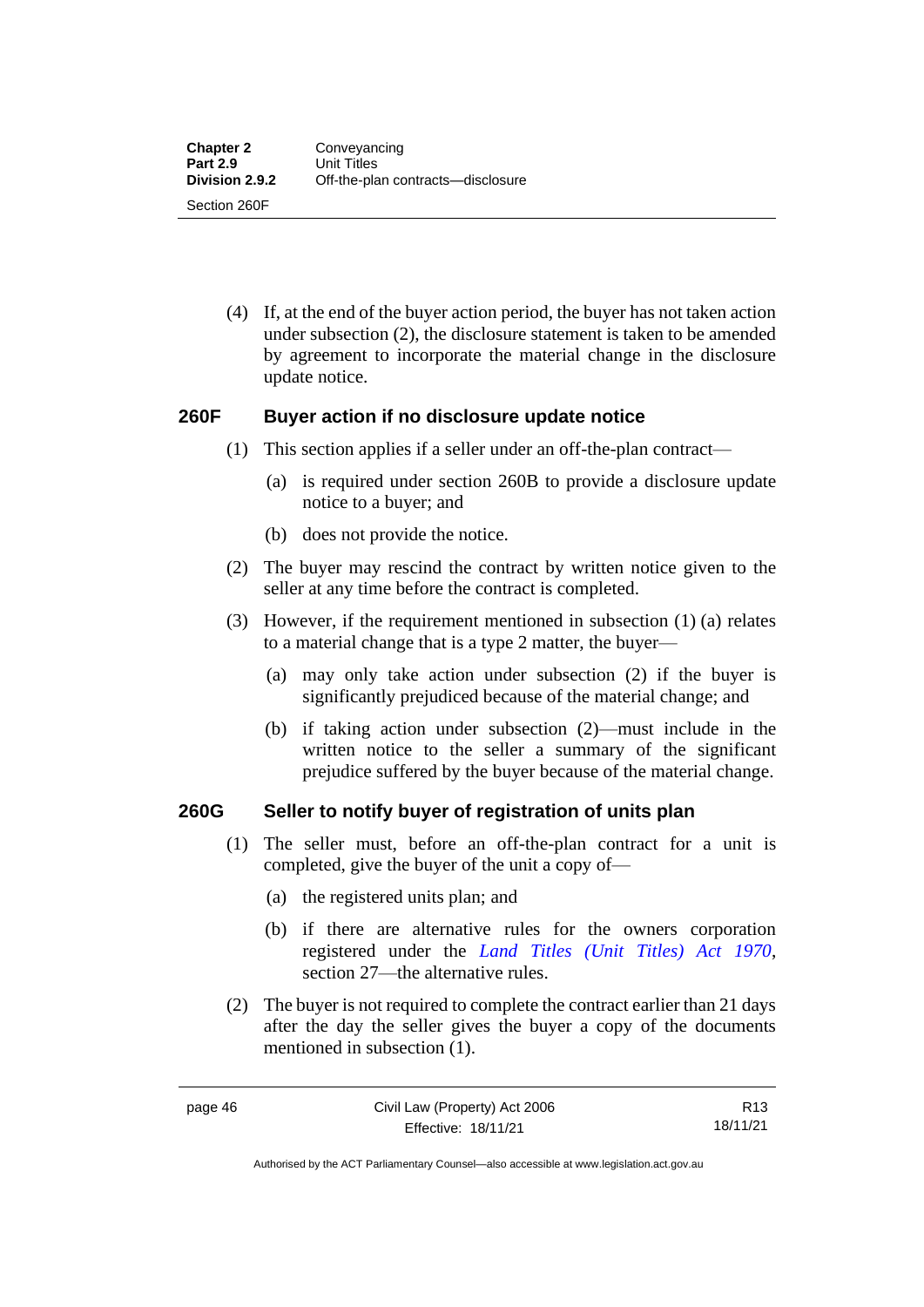## **260H Evidentiary burden—notices**

In a legal proceeding arising out of, or connected with, an off-the-plan contract, the seller bears the onus of proving that a notice required to be given to a buyer under this division, including a disclosure statement, was given to the buyer.

## **Division 2.9.3 Implied warranties**

#### **261 Meaning of** *implied warranties***—div 2.9.3**

In this division:

*implied warranties*—see section 264.

#### **262 Purpose—div 2.9.3**

This division—

- (a) sets out warranties that are taken to be part of a contract for the sale of a unit; and
- (b) provides a right to rescind a contract for the sale of a unit.

#### **264 Implied warranties**

- (1) The warranties (the *implied warranties*) in this section are taken to be part of a contract for the sale of a unit.
- (2) The seller of a unit warrants that, at the date of the contract—
	- (a) to the seller's knowledge, there are no unfunded latent or patent defects in the common property or owners corporation assets, other than the following:
		- (i) defects arising through fair wear and tear;
		- (ii) defects disclosed in the contract; and
	- (b) the owners corporation records do not disclose any defects to which the warranty in paragraph (a) applies; and

page 47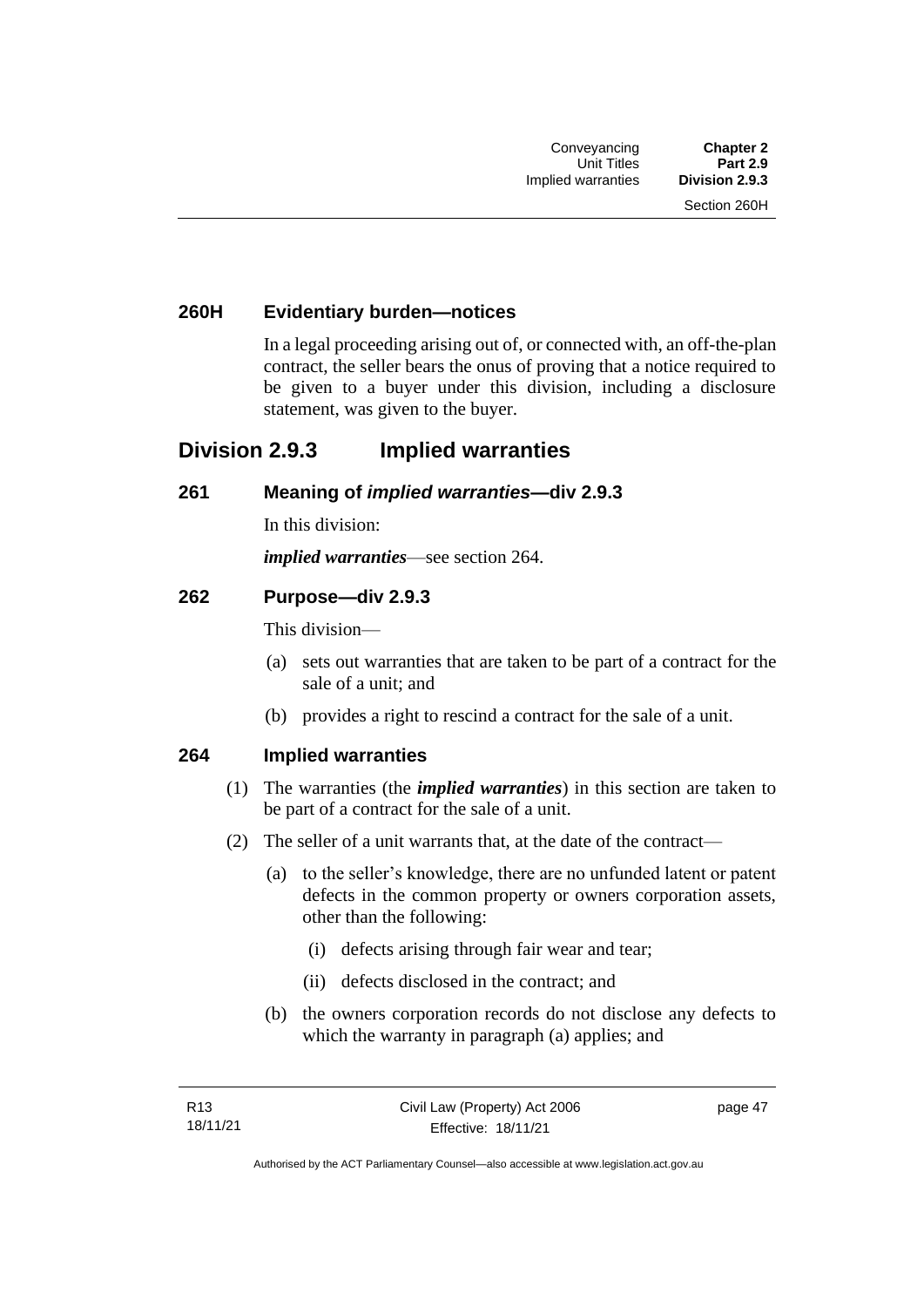- (c) to the seller's knowledge, there are no actual, contingent or expected unfunded liabilities of the owners corporation that are not part of the corporation's normal operating expenses, other than liabilities disclosed in the contract; and
- (d) the owners corporation records do not disclose any liabilities of the corporation to which the warranty in paragraph (c) applies.
- (3) The seller of a unit who enters an off-the-plan contract warrants that the information in the disclosure statement, including any matter incorporated in the disclosure statement by a disclosure update notice, is accurate.
- (4) The seller warrants that, at the completion of the contract, to the seller's knowledge, there are no circumstances (other than circumstances disclosed in the contract) in relation to the affairs of the owners corporation likely to significantly prejudice the buyer.
- (5) For subsection (2), a seller is taken to have knowledge of a thing if the seller has actual knowledge, or ought reasonably to have knowledge, of the thing.

## **265 Rescission of contract for sale of unit**

- (1) The buyer of a unit may, by written notice given to the seller, rescind the contract for the sale of the unit if—
	- (a) in relation to the implied warranty mentioned in section 264 (3)—
		- (i) there would be a breach of the implied warranty were the contract completed at the time it is rescinded; and
		- (ii) the buyer is significantly prejudiced by the breach; or
	- (b) in relation to any other implied warranty—there would be a breach of the implied warranty were the contract completed at the time it is rescinded.

Authorised by the ACT Parliamentary Counsel—also accessible at www.legislation.act.gov.au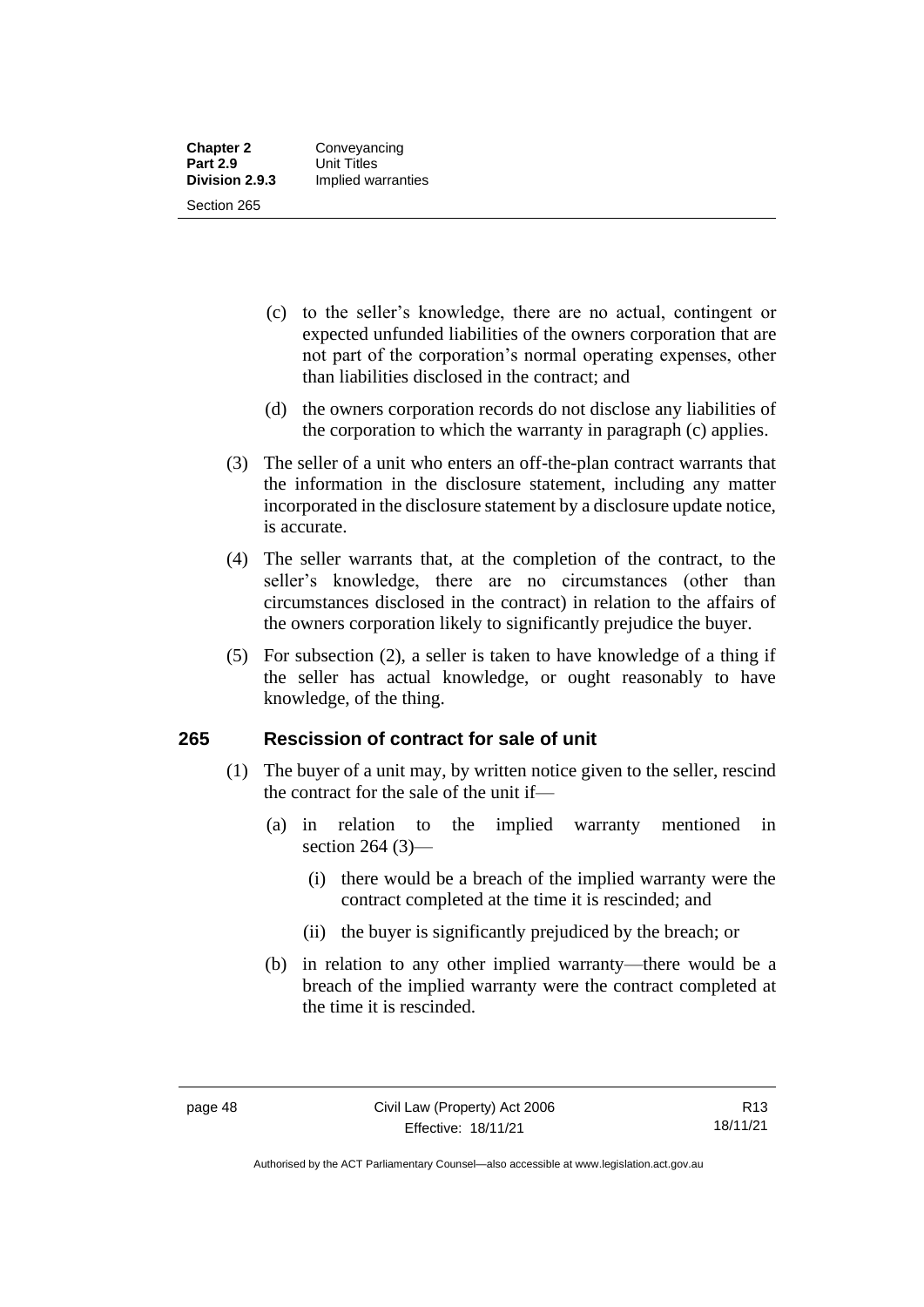- (2) A written notice under subsection (1) must be given to the seller—
	- (a) for an off-the-plan contract—
		- (i) for a breach of an implied warranty mentioned in section 264 (3)—at any time before the buyer is required to complete the contract; or
		- (ii) in any other case—not later than 3 days before the buyer is required to complete the contract; or
	- (b) in any other case—not longer than 14 days after the later of the following happens:
		- (i) the buyer and seller exchange contracts;
		- (ii) another period agreed between the buyer and seller ends.
- (3) However, the buyer may not rescind the contract under this section only because of the breach of an implied warranty related to an amendment to the development statement that is an excluded change.

#### **266 Claim for compensation**

- (1) This section applies if, before completion of a contract for the sale of a unit, the buyer reasonably believes there would be a breach of an implied warranty were the contract to be completed.
- (2) The buyer may, by written notice given to the seller—
	- (a) tell the seller—
		- (i) about the breach; and
		- (ii) that the buyer will complete the contract; and
	- (b) claim compensation for the breach.
- (3) A notice under this section must be given—
	- (a) if the contract for the unit is entered before the units plan for the unit is registered—not later than 3 days before the buyer is required to complete the contract; or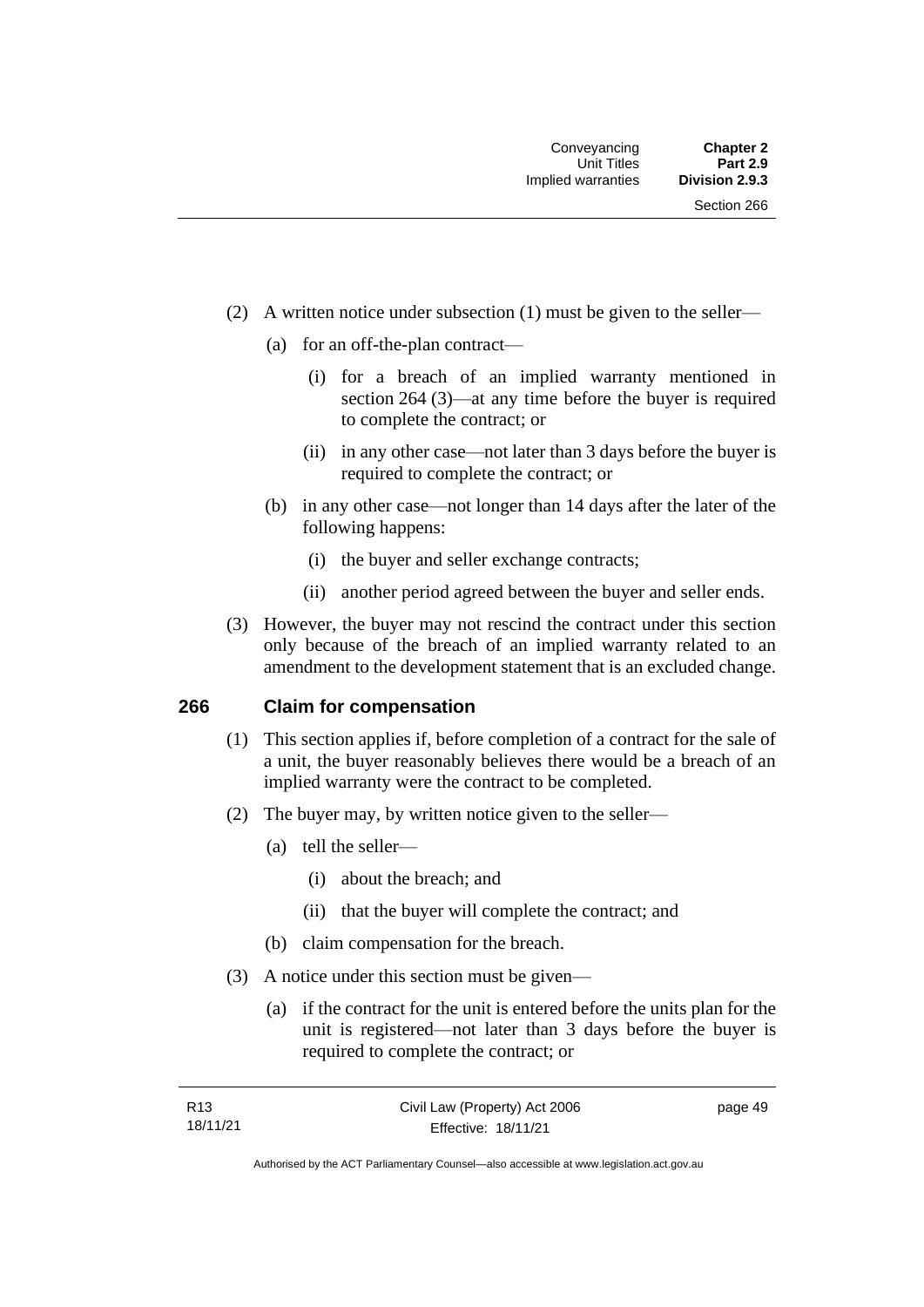- (b) in any other case—not later than 14 days after the later of the following happens:
	- (i) the buyer's copy of the contract is received by the buyer;
	- (ii) another period agreed between the buyer and seller ends.
- (4) The buyer may not claim compensation under this section only because the breach of the implied warranty relates to an amendment to the development statement that is an excluded change.

## **Division 2.9.4 Miscellaneous**

## **267 Operation of part cannot be excluded etc**

- (1) A provision of a contract for the sale of a unit, or any other agreement or arrangement, is void if it would, apart from this subsection, have the effect of excluding, changing or restricting the operation of this part.
- (2) This part does not affect any right or remedy available otherwise than under this part.

## **268 Rescission—effect**

If the buyer rescinds a contract under this part, the seller must repay any amount paid by the buyer to the seller under the contract.

Authorised by the ACT Parliamentary Counsel—also accessible at www.legislation.act.gov.au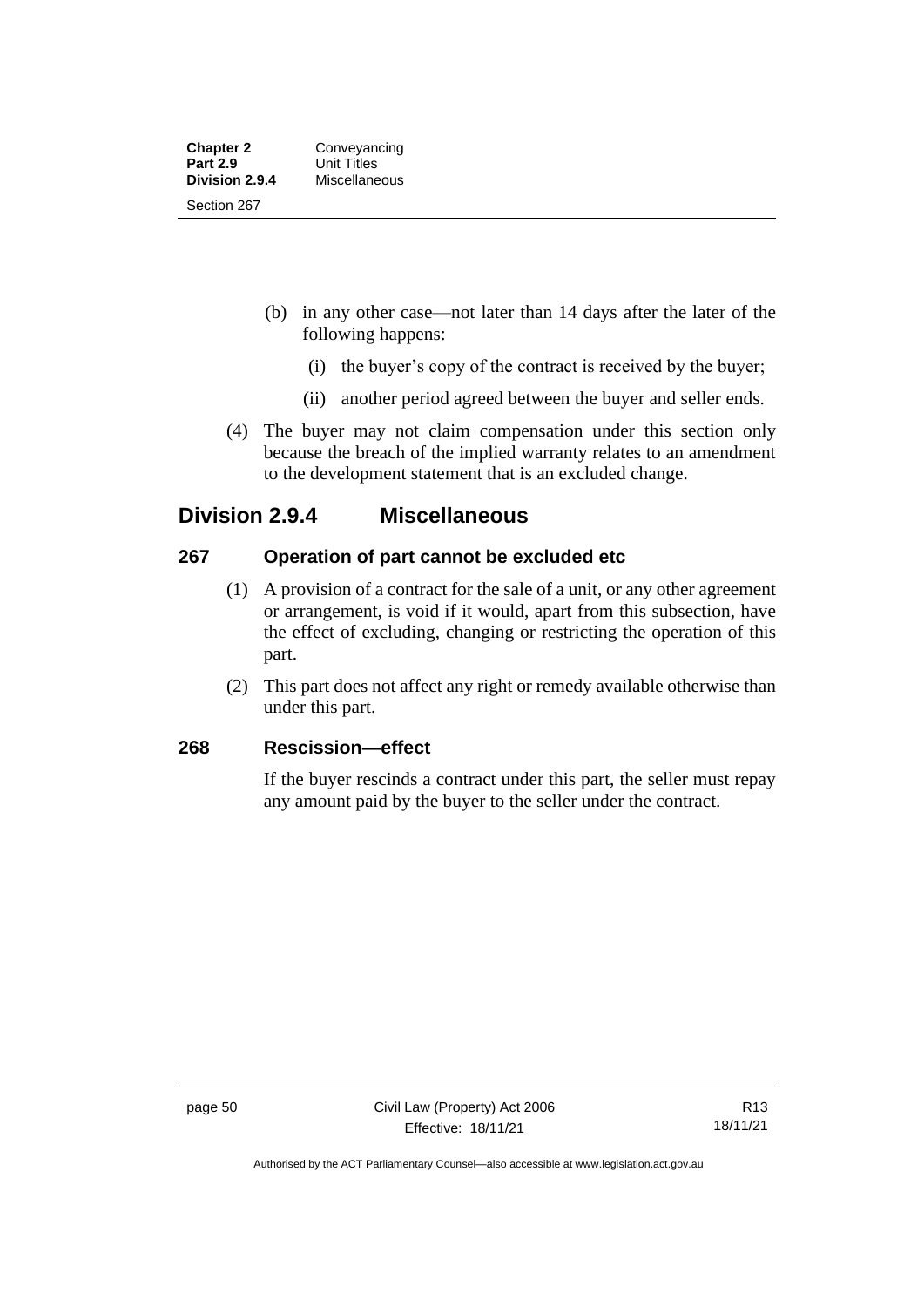# **Chapter 3 Mortgages**

*Note to ch 3*

In this chapter, a reference to a mortgage includes a reference to a charge on property for securing money or moneys worth (see dict, def *mortgage*).

## **Part 3.1 Powers in relation to mortgages**

## **300 Application—pt 3.1**

- (1) This part applies to mortgages made to secure an amount advanced or to be advanced as a loan, or to secure an existing or future debt.
- (2) The powers given under this part are subject to anything provided in the mortgage.
- (3) The powers given under this part have the same effect as express powers to the same effect in the mortgage would have had and no more.

## **301 Powers incidental to mortgages**

- (1) If a mortgage is made in writing, the mortgagee has, because of this Act, the following powers:
	- (a) a power to sell or agree with someone else to sell all or any part of the mortgaged property;
	- (b) a power to appoint or have appointed, in accordance with this part, a receiver of the income of all or any part of the property;
	- (c) a power to insure from loss or damage all or any part of the property and to add the premiums paid for the insurance to the principal secured at the same rate of interest.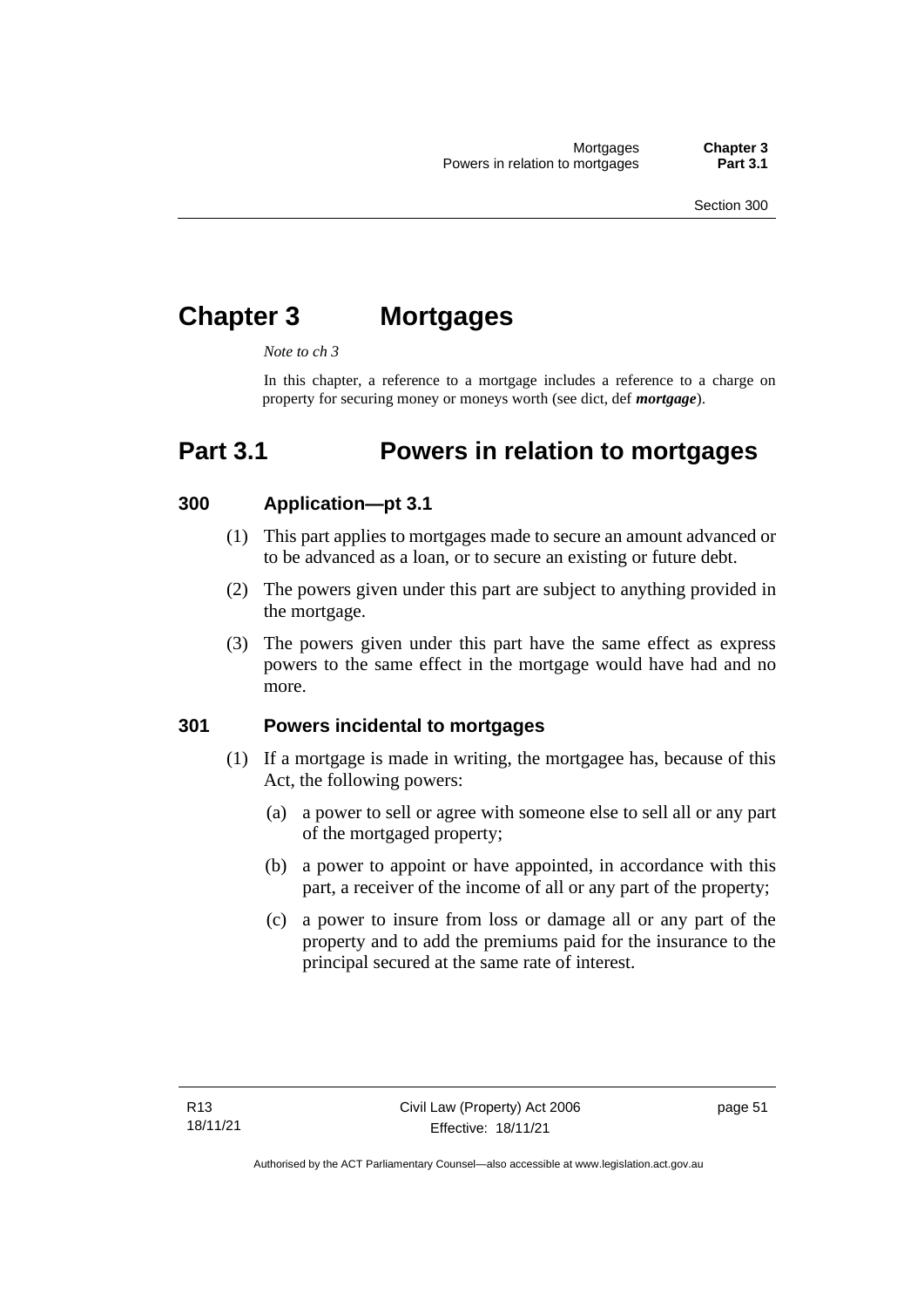- (2) The power of sale under subsection (1) includes the following powers:
	- (a) a power to sell the property by public auction or private contract on any reasonable conditions the mortgagee considers appropriate;
	- (b) a power to rescind or vary contracts for sale;
	- (c) a power to buy in and resell the property with all the powers of sale given by this section.
- (3) A mortgagee must not exercise the power given by subsection (1) (a) or (b) until—
	- (a) 1 year after the day the principal becomes payable under the mortgage; or
	- (b) interest on the principal has been in arrears for longer than 6 months.
- (4) A mortgagee may exercise the power given by subsection (1) (c) only if the mortgagor has failed to pay a premium for insurance that the mortgagor is by the mortgage obliged to pay.

## **302 Receipt for purchase money sufficient discharge**

- (1) A receipt for purchase money given by a mortgagee exercising the power of sale given under this part is sufficient discharge to the purchaser.
- (2) The purchaser need not be concerned with the application of the purchase money.

#### **303 Notice of sale**

A sale of property may be made under this part only if the person, or 1 of the people, entitled to the property has been given 6 months written notice.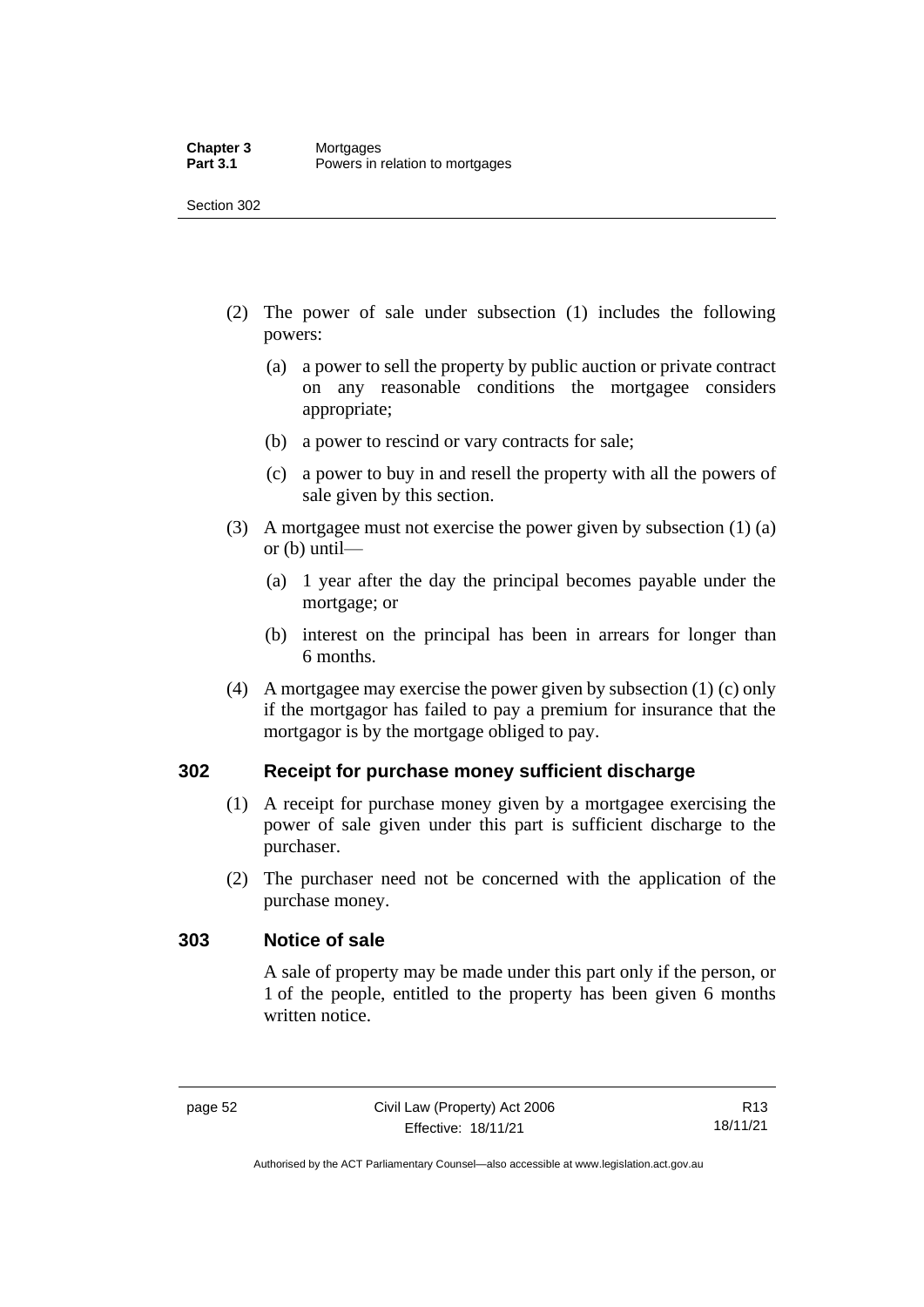## **304 Purported exercise of power of sale**

- (1) If a sale is purportedly made under this part, the purchaser's title must not be questioned on the ground that—
	- (a) no circumstances had arisen to permit the sale; or
	- (b) the notice required by section 303 had not been given.
- (2) If a person suffers loss because of an unauthorised sale under this part, the person may recover damages from the mortgagee.

## **305 Application of purchase money by mortgagee**

- (1) The amount received from a sale under this part must be applied by the mortgagee as follows:
	- (a) first, in payment of the expenses incidental to the sale or incurred in any attempted sale;
	- (b) second, in discharge of the interest and costs then owing in relation to the mortgage because of which the sale was made;
	- (c) third, in discharge of the principal then owing under the mortgage;
	- (d) finally, in payment of the balance to or on behalf of the person entitled to the property mortgaged.
- (2) To remove any doubt, this section is subject to the *[Taxation](http://www.legislation.act.gov.au/a/1999-4)  [Administration Act 1999](http://www.legislation.act.gov.au/a/1999-4)*, section 56H (Tax payable is charge on land).

#### **306 Property that may be transferred to purchaser**

A mortgagee exercising a power of sale over property under this part may transfer to the purchaser, in writing, all the interest in the property that the mortgagor could dispose of.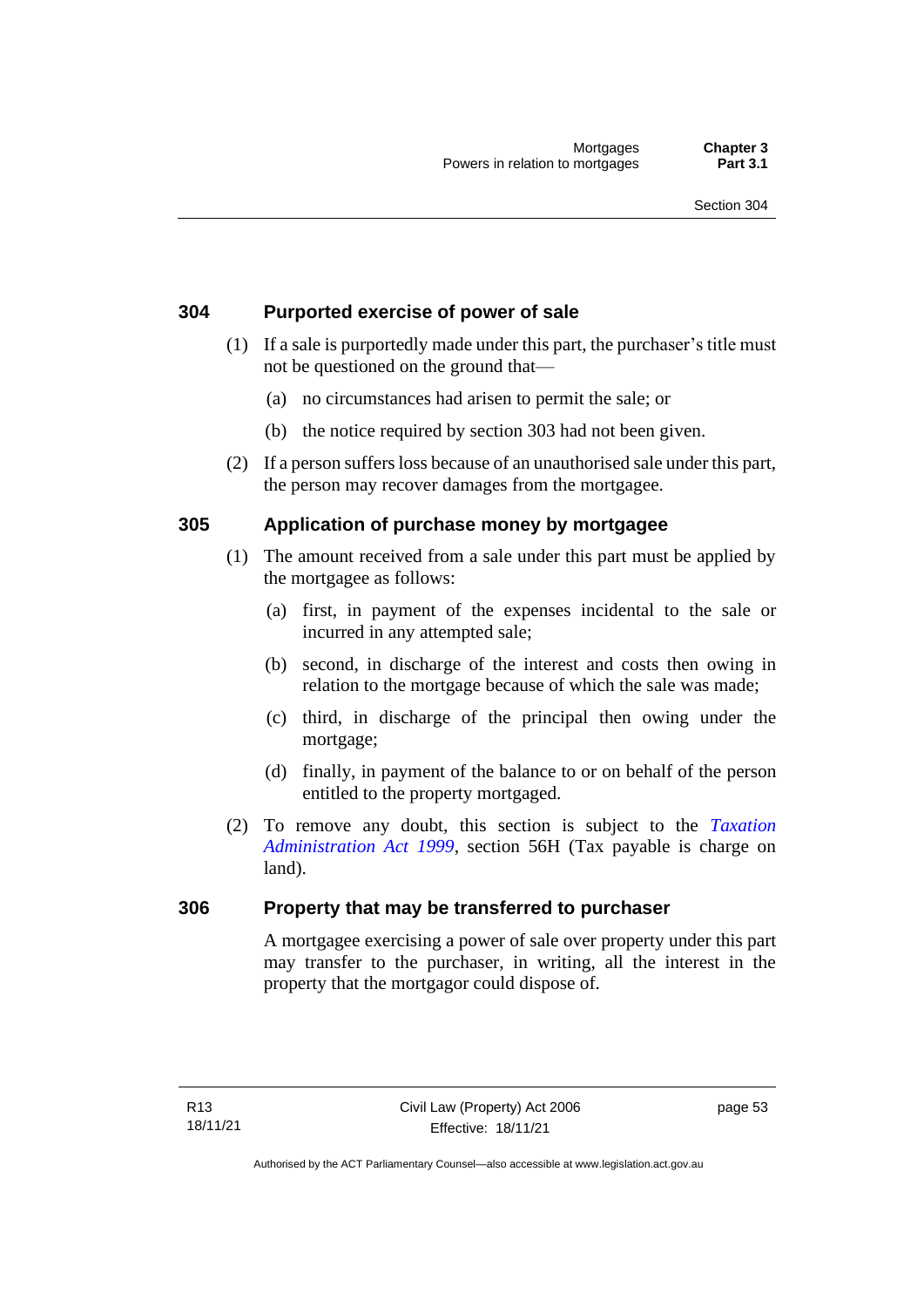## **307 Mortgagee may call for documents relating to property**

At any time after the power of sale under this part has become exercisable, the mortgagee may demand and recover from anyone (other than a person having an interest in the mortgaged property that has priority to the mortgage) every document relating to the property that a purchaser under the power of sale would have been entitled to demand and recover from the person.

#### **308 Appointment of receiver**

- (1) A mortgagee entitled to appoint a receiver, or have a receiver appointed, under this part may appoint the receiver, or have the receiver appointed, in accordance with this section.
- (2) If the mortgage document nominates the person to be appointed receiver, the mortgagee may appoint that person to be the receiver.
- (3) If the mortgage document does not nominate the person to be appointed receiver, the mortgagee may, by written notice given to the person entitled to the mortgaged property, require the person to appoint an appropriate person to be the receiver not later than 10 days after the day the notice is given.
- (4) A notice under subsection (3) may be given to the person entitled to the mortgaged property—
	- (a) by giving the notice to the person entitled to the property, or, if 2 or more people are entitled to the property, to any of them; or
	- (b) by attaching the notice to a conspicuous part of the mortgaged property.
- (5) If a notice under subsection (3) is given to the person entitled to mortgaged property in accordance with subsection (4) and the person fails to appoint an appropriate person to be the receiver not later than 10 days after the day the notice is given, the mortgagee may appoint a person the mortgagee considers appropriate to be the receiver.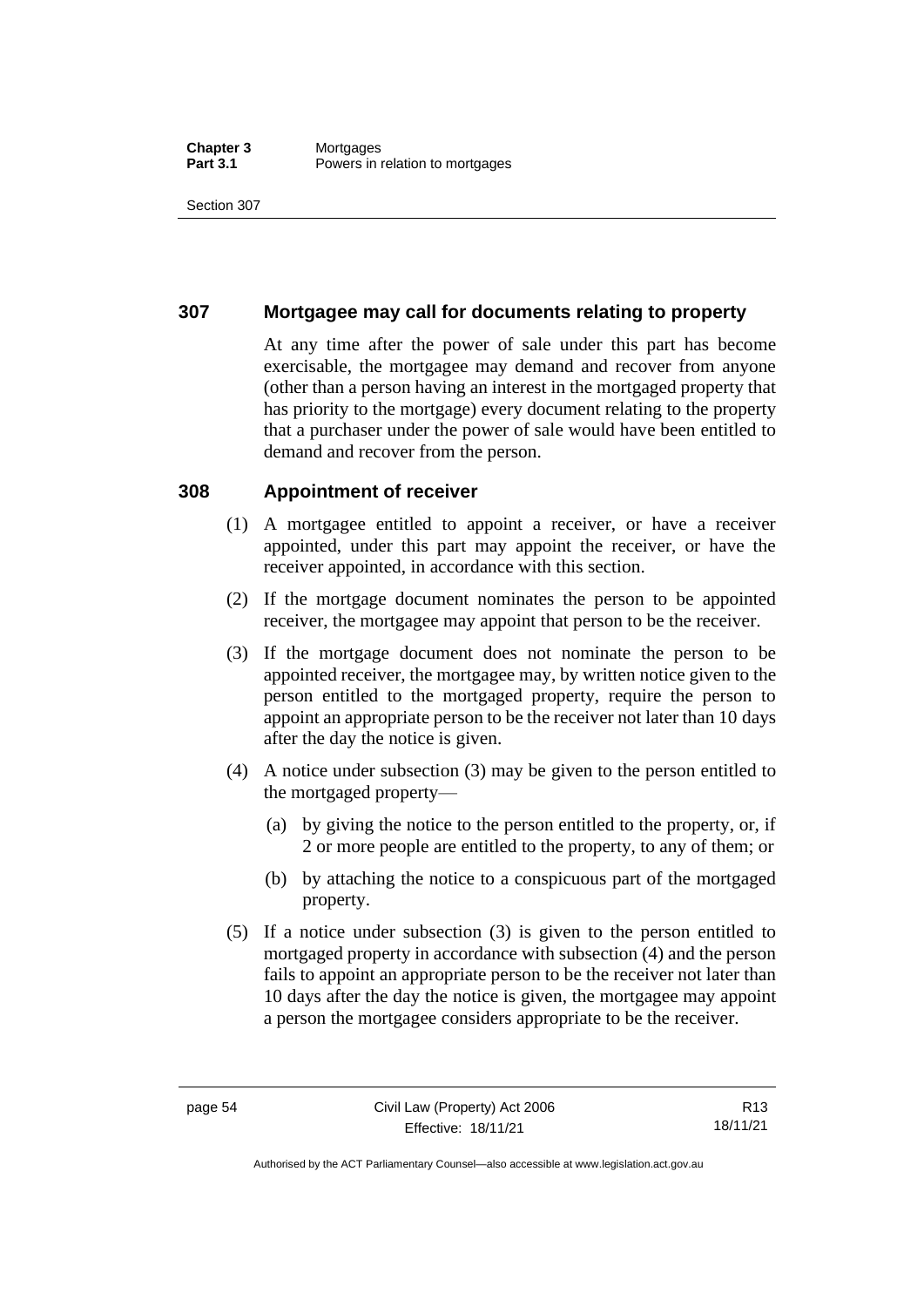## **309 Receiver taken to be agent of mortgagor**

A receiver appointed under this part is taken to be the agent of the mortgagor and the mortgagor is solely responsible for the receiver's acts or omissions, unless the document creating the mortgage provides otherwise.

## **310 Powers of receiver**

- (1) A person appointed as receiver under this part may demand and recover all the income of which the person is appointed receiver, by proceeding or otherwise, in the name of either the mortgagor or the mortgagee to the full extent of the interest that the mortgagor could dispose of.
- (2) The person may give valid receipts for the income of which the person is appointed receiver.

### **311 Ending appointment of receiver etc**

- (1) The power under this part to appoint a receiver includes power to end the appointment and appoint someone else.
- (2) The power to end the appointment of a receiver and appoint a new receiver is exercisable in the same way, and under the same conditions, as the power to make the first appointment.
- (3) The [Legislation Act,](http://www.legislation.act.gov.au/a/2001-14) part 19.3 (which deals with appointments) does not apply to the appointment of a receiver.

#### **312 Commission to receiver**

- (1) A receiver appointed under this part is not entitled to the payment of costs, charges or expenses but is instead entitled to a commission on the money received.
- (2) The commission to which the receiver is entitled is the amount, not more than 8% of the gross amount of all money received, stated in the receiver's appointment or, if no amount is stated in the appointment, 4% of the gross amount.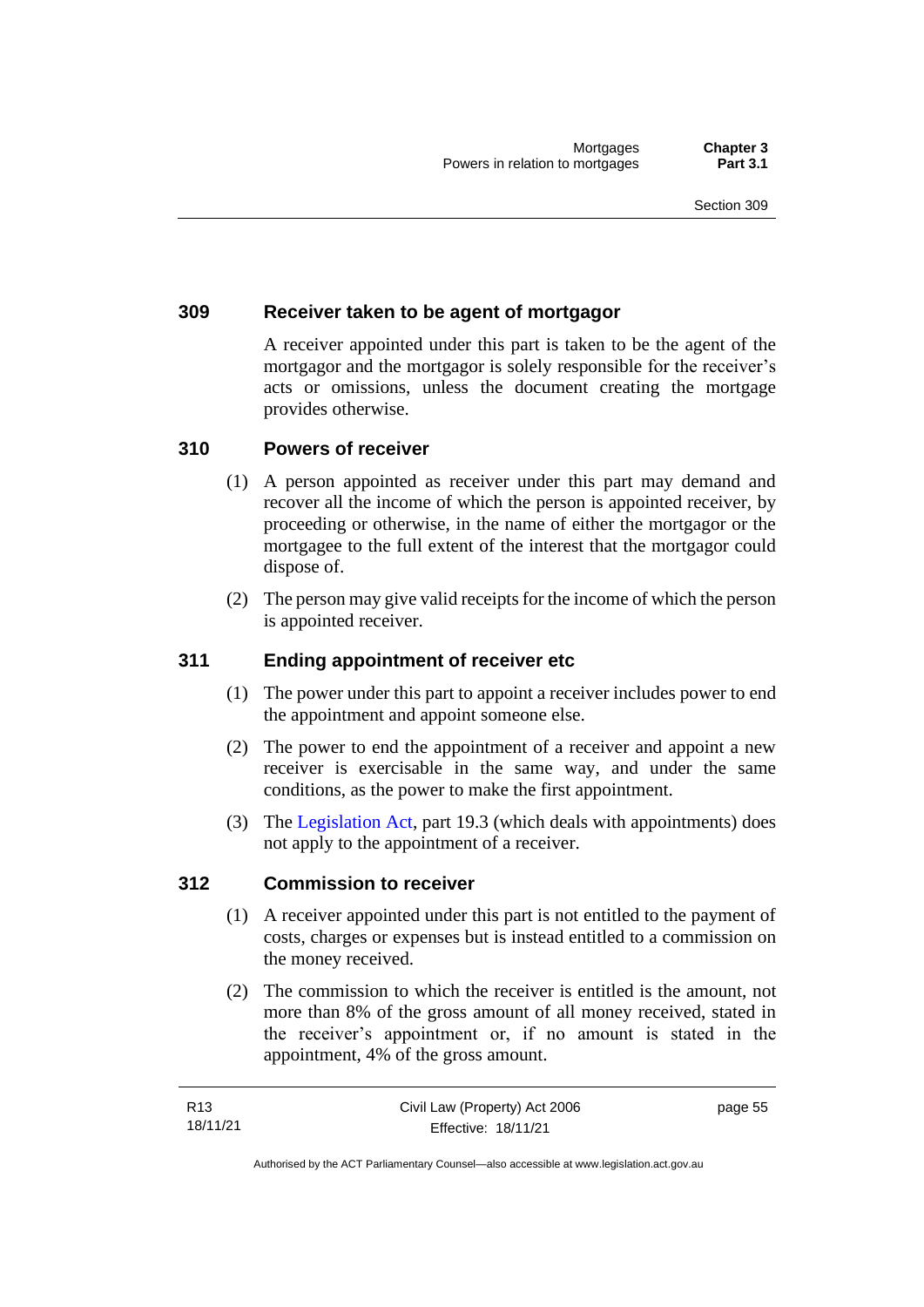## **313 Receiver to insure if required**

- (1) The mortgagee may, in writing, direct a receiver appointed under this part to insure and keep insured from loss or damage all or a stated part of the property included in the mortgage (whether or not a fixture) so far as it is insurable.
- (2) The receiver must comply with the direction.

## **314 Application of amounts received by receiver**

Amounts received by a receiver appointed under this part must be applied as follows:

- (a) first, in discharge of all taxes, rates and assessments, in payment of the receiver's commission, and in payment of insurance premiums;
- (b) second, in discharge of the interest then owing under the mortgage because of which the receiver was appointed;
- (c) third, in discharge of the principal then owing under the mortgage;
- (d) finally, in payment of the balance to or on behalf of the person entitled to the property mortgaged.

Authorised by the ACT Parliamentary Counsel—also accessible at www.legislation.act.gov.au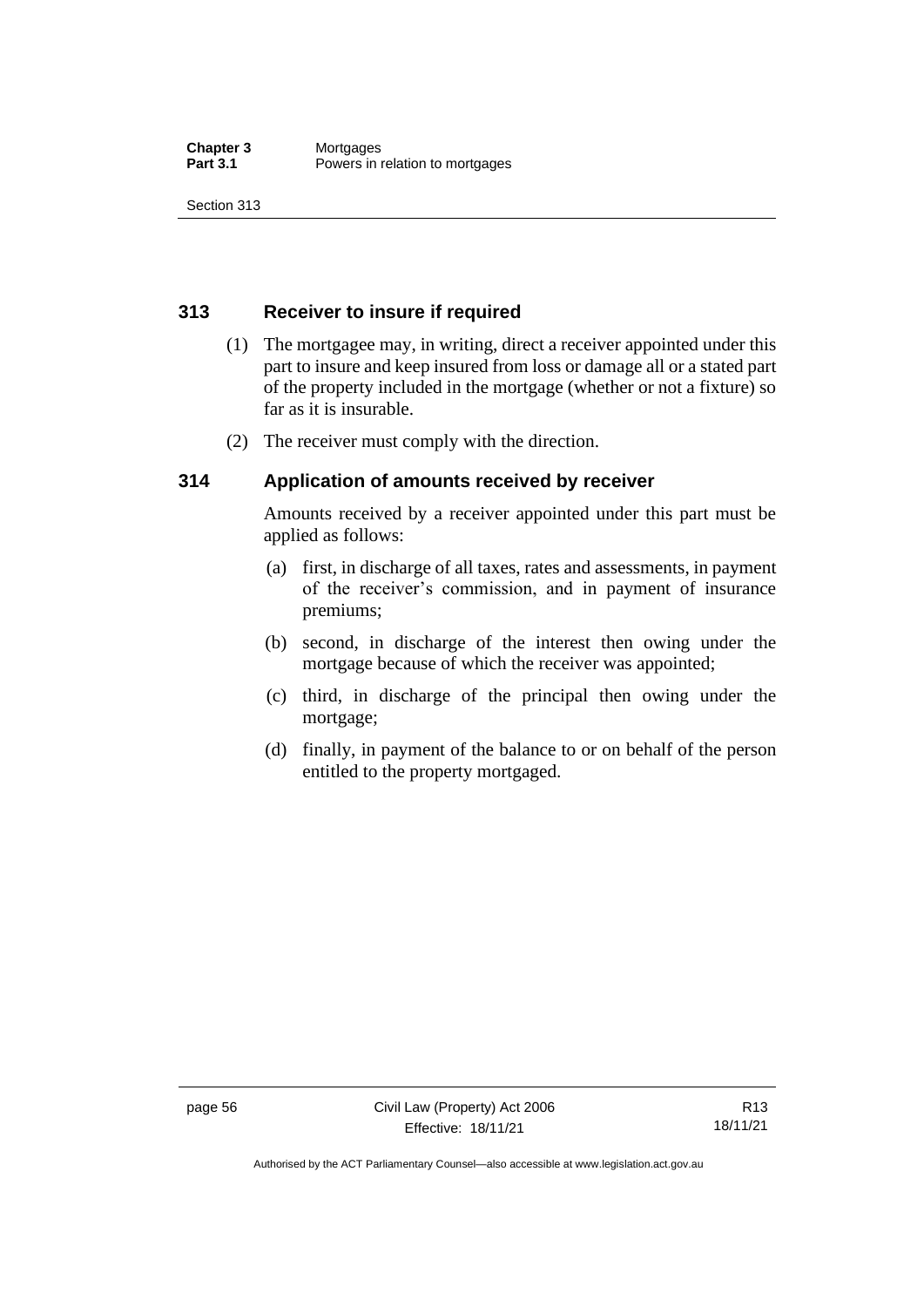## **Part 3.2 Mortgages—other provisions**

#### **315 Effect of repayment on ejectment by mortgagee**

- (1) This section applies if a proceeding for ejectment is brought by a mortgagee for possession of mortgaged property and no proceeding is pending for—
	- (a) foreclosure of the mortgagor's equity of redemption; or
	- (b) redemption of the mortgaged property.
- (2) If the mortgagor appears as a defendant in the proceeding and pays the outstanding amount to the mortgagee or into court, the amount paid is taken to be full satisfaction and discharge of the mortgage.
- (3) On the payment of the outstanding amount in accordance with this section—
	- (a) each mortgagor or defendant in the proceeding is discharged from liability for the amount; and
	- (b) the court must order the mortgagee, at the mortgagor's cost, to—
		- (i) give the mortgagor a discharge of the mortgage under the *[Land Titles Act 1925](http://www.legislation.act.gov.au/a/1925-1)*, section 101 or transfer the interest of the mortgagee in the mortgaged property to the mortgagor; and
		- (ii) give all documents of title to the mortgaged property that are in the possession or control of the mortgagee to the mortgagor.
- (4) This section does not affect a subsequent mortgage or encumbrance.
- (5) In this section:

*outstanding amount*, for a mortgage, means the total of—

(a) the amount of the principal of the mortgage that has not been repaid; and

page 57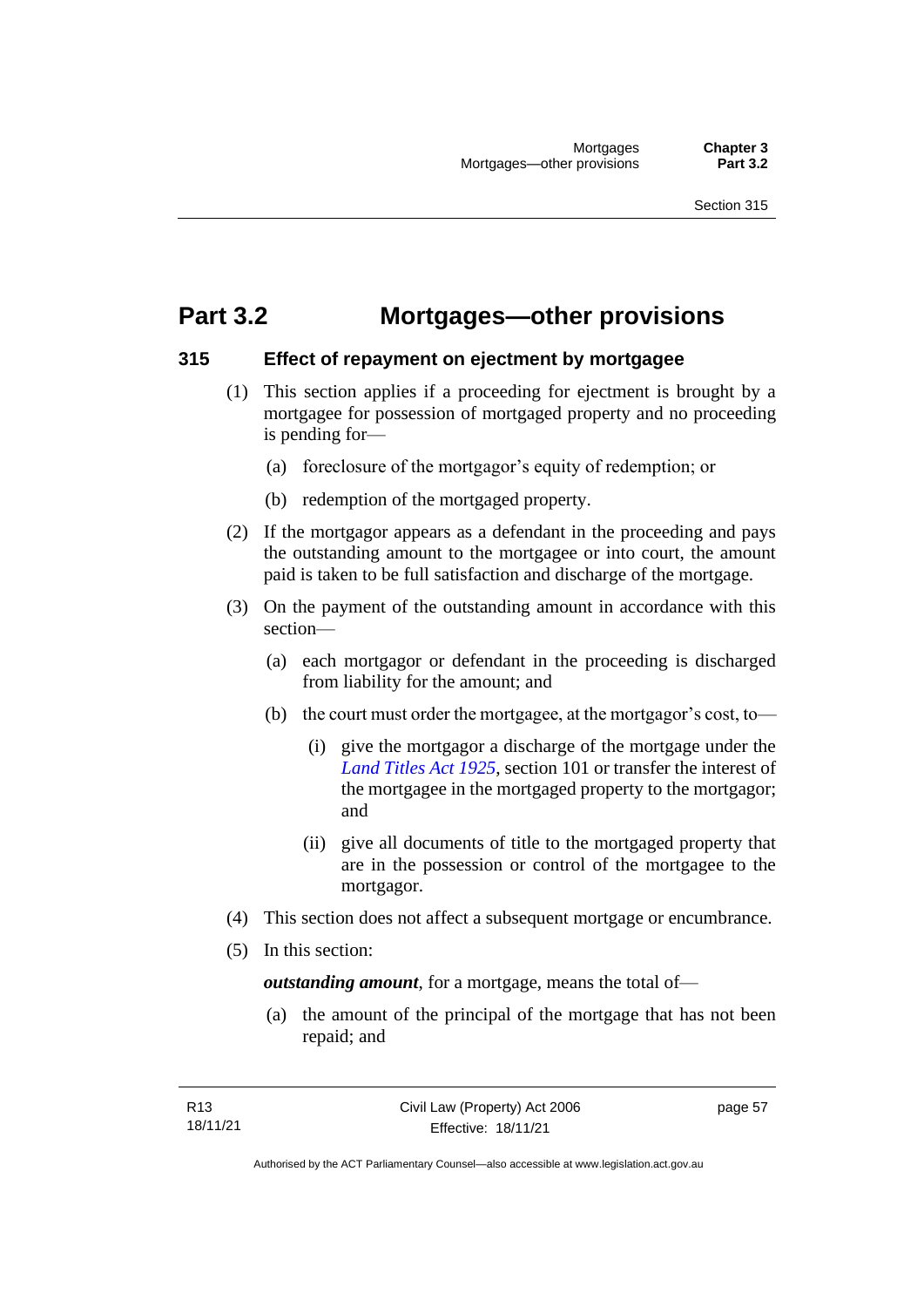- (b) the interest payable under the mortgage; and
- (c) the reasonable costs and expenses of the mortgagee in the proceeding for ejectment.

#### **316 Section 315 not to apply in certain cases**

Section 315 does not apply to a proceeding for ejectment if—

- (a) before the outstanding amount is paid under section 315 (2) of that section, the mortgagee asserts in writing given to the mortgagor—
	- (i) that the mortgagor does not have a right of redemption; or
	- (ii) that the mortgaged property is chargeable with a principal different from that stated in the mortgage or admitted to by the mortgagor; or
- (b) there is a dispute between defendants in the proceeding about the right of redemption.

#### **317 Redemption if mortgagee absent or unknown**

- (1) This section applies if—
	- (a) a person entitled to receive payment of all or part of a debt secured by a mortgage—
		- (i) cannot be found; or
		- (ii) is unknown; or
	- (b) it is uncertain who is entitled to receive all or part of the debt secured by a mortgage.
- (2) On application by the person entitled to redeem the mortgaged property, the Supreme Court may, by order, direct that—
	- (a) the amount of the debt secured by the mortgage, or part of it, be worked out in the way the court directs; and

Authorised by the ACT Parliamentary Counsel—also accessible at www.legislation.act.gov.au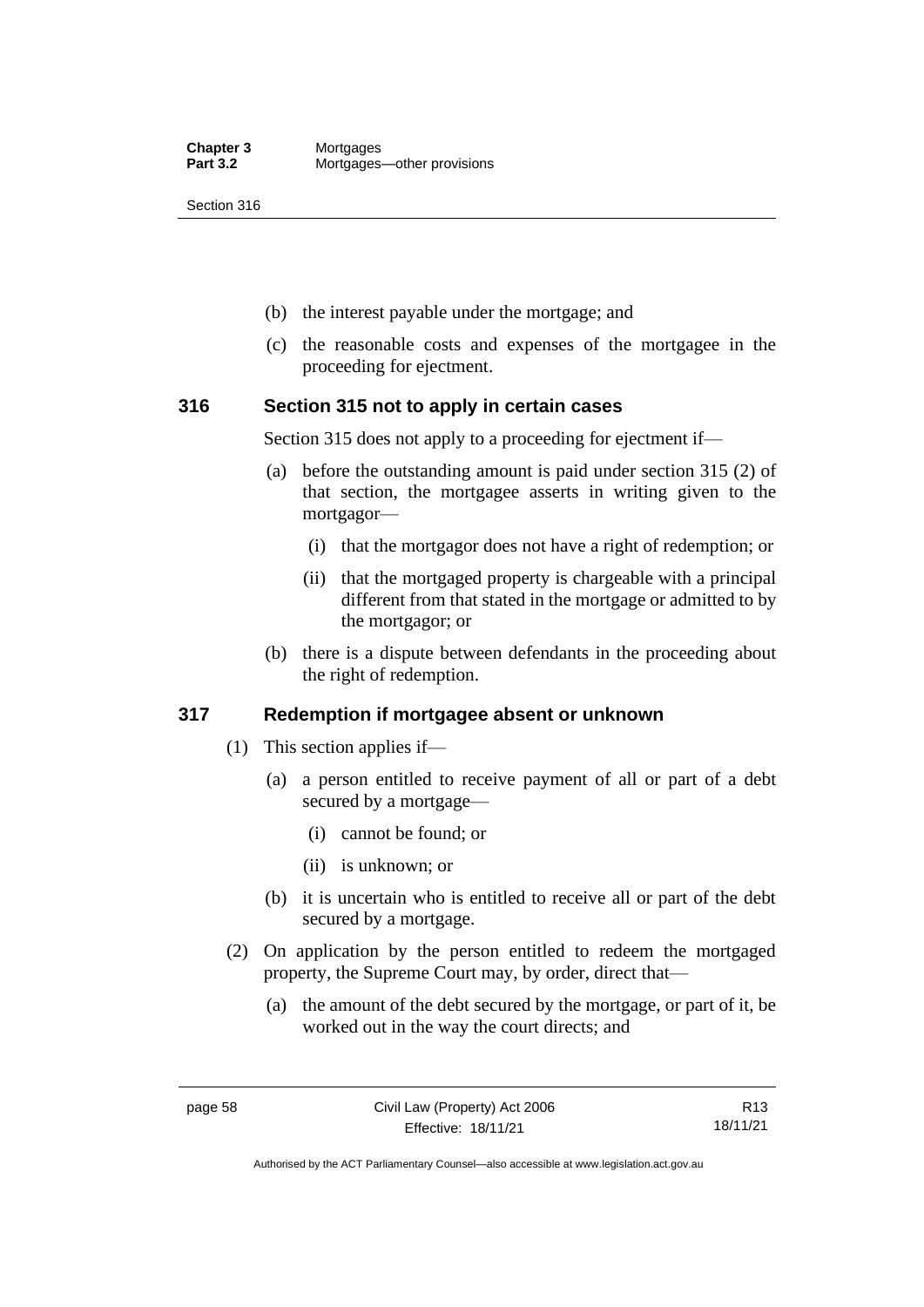- (b) the amount worked out be paid into court.
- (3) A certificate of the registrar of the Supreme Court that a payment into court was ordered to be made under subsection (2) (b) and has been made may be registered with the registrar-general.
- (4) On registration, the amount paid is a discharge of the mortgage debt, or part of it, to the extent of the amount paid.
- (5) However, an amount that is eventually shown by the person entitled to the mortgage debt, or a part of it, to have been in fact owing in addition to the amount paid into court continues to be a debt owing on the mortgage.
- (6) On application by the person entitled to an amount paid into court under subsection (2) (b), the Supreme Court may order the amount be paid to the person.
- (7) However, an amount must not be paid under subsection (6) until the registrar of the Supreme Court is satisfied that the mortgage document and all documents of title that were given by the mortgagor to the mortgagee for the mortgage have been given to the person who paid the amount into court.
- (8) If the amount of principal and interest owing under a mortgage is paid into court under this section and is afterwards paid under an order of the Supreme Court to the person mentioned in the order, the order operates as a discharge of mortgage of any land subject to the mortgage.
- (9) An order mentioned in subsection (8) takes effect as a discharge of mortgage only when it has been registered by the registrar-general.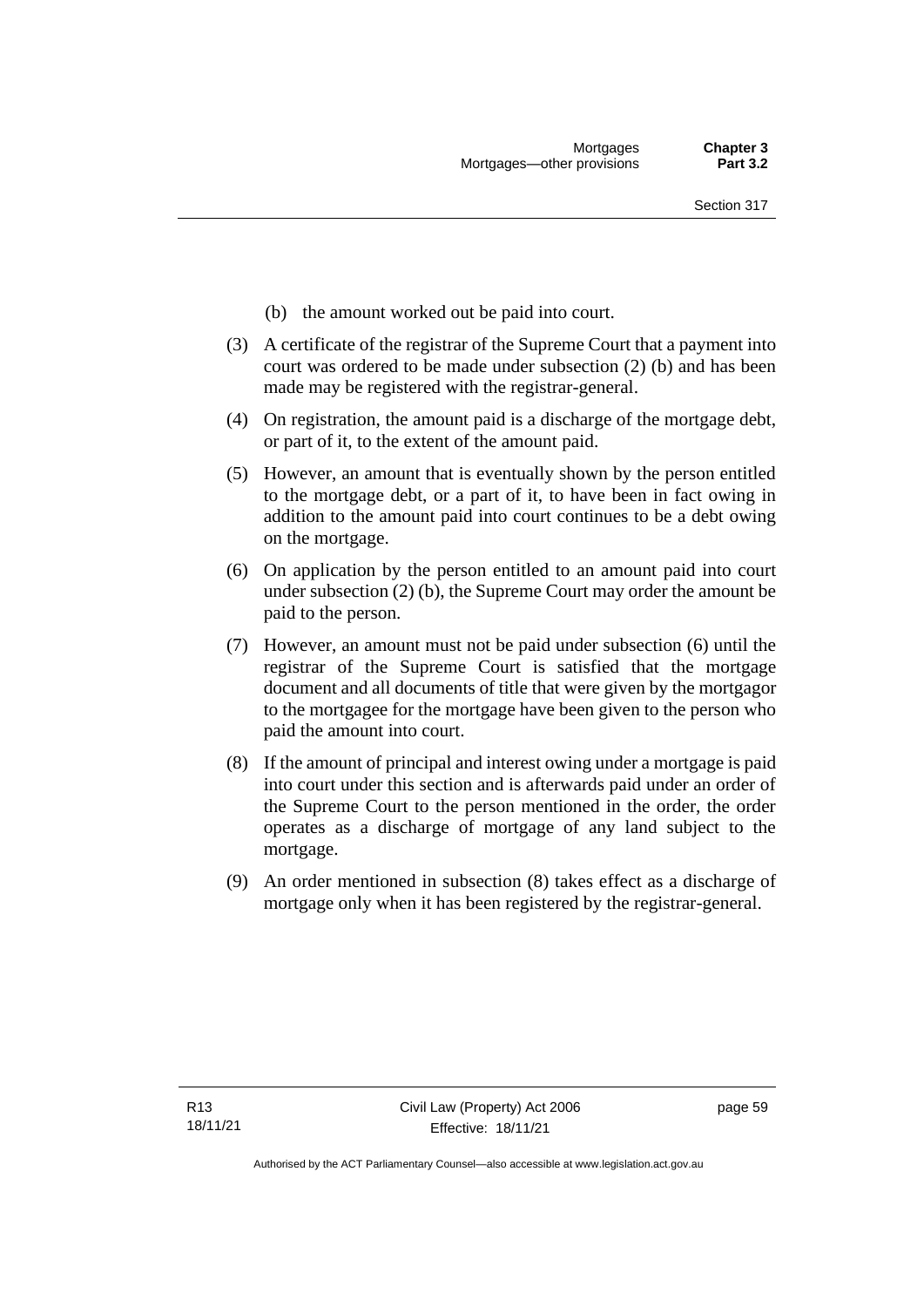# **Chapter 4 Leases**

## **Part 4.1 Leases—general provisions**

## **Division 4.1.1 Lessee's and lessor's obligations**

## **400 Lessee's obligations attach to reversion**

- (1) The rent provided for by a lease, the benefit of every provision of the lease relating to the subject matter of the lease that is to be complied with by the lessee, and every condition of re-entry and other condition of the lease, is attached to, and goes with, the reversionary estate in the land (and in any part of the land) immediately expectant on the term granted by the lease, despite any severance of the reversionary estate.
- (2) Any rent, provision or condition mentioned in subsection (1) may be recovered, received, enforced or taken advantage of by the person from time to time entitled (the *entitled person*), subject to the term granted by the lease, to the income of all or a part of the land leased.
- (3) The entitled person may recover, receive, enforce or take advantage of the rent, provision or condition even though the person becomes entitled to the reversionary interest after the condition of re-entry or forfeiture has become enforceable.
- (4) This section does not make enforceable by a person a condition of reentry or forfeiture, or any other condition, that had been waived or released before the person became entitled to enforce the condition.
- (5) This section applies to—
	- (a) a lease granted on or after 26 June 1986; and
	- (b) a lease granted before 26 June 1986, but only in relation to rent accruing due on or after that day and to the benefit of a condition of re-entry or forfeiture for a breach of a provision of the lease committed on or after that day.

R13 18/11/21

Authorised by the ACT Parliamentary Counsel—also accessible at www.legislation.act.gov.au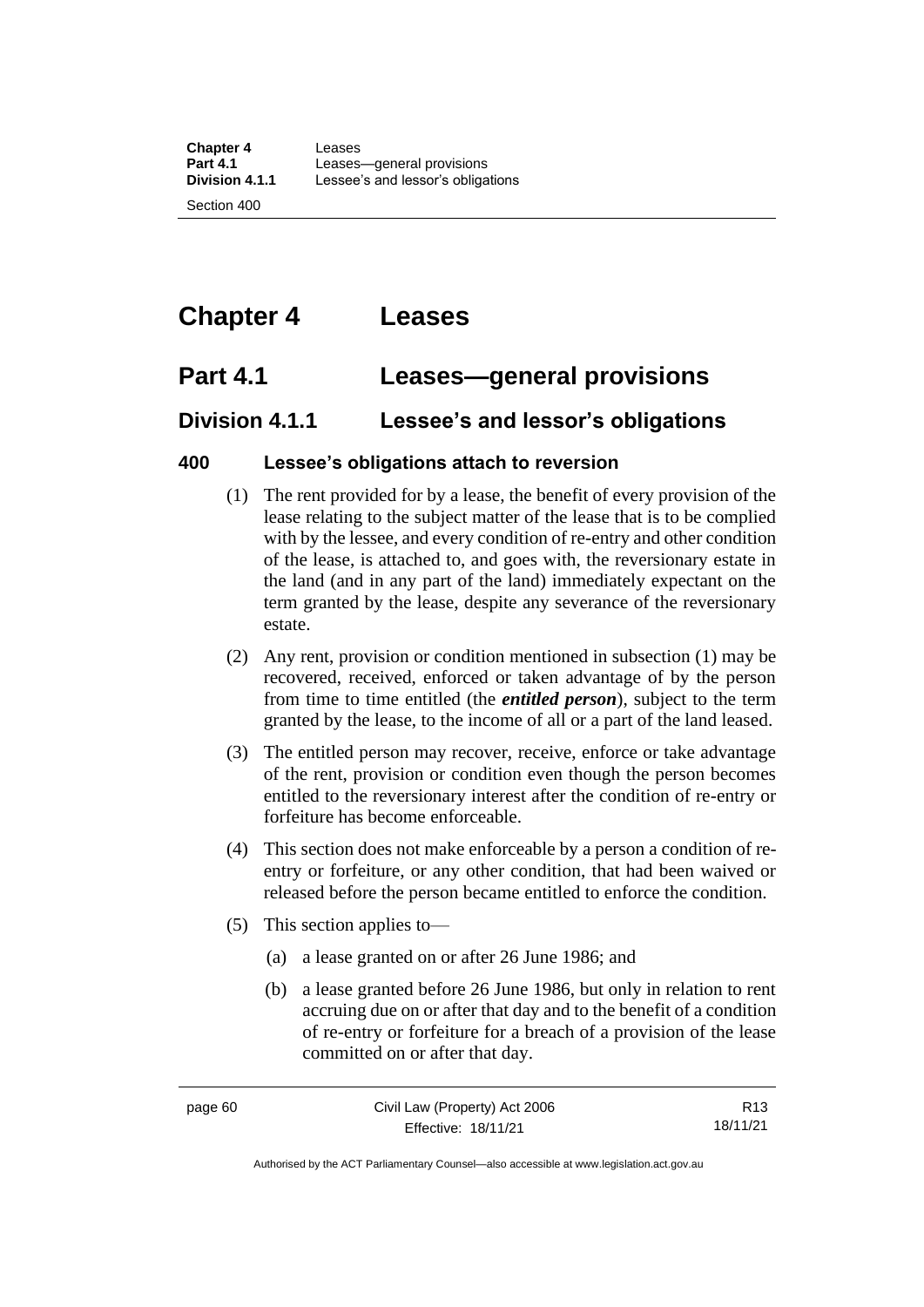### **401 Lessor's obligations to run with reversion**

- (1) If land is leased, the obligation imposed on the lessor by a provision of the lease relating to the subject matter of the lease—
	- (a) is, so far as the lessor had power to bind the reversionary estate expectant on the term granted by the lease, attached to, and goes with, the reversionary estate in the land (and in every part of the land); and
	- (b) may be enforced or taken advantage of by the person in whom the term is from time to time vested; and
	- (c) may, so far as the lessor had power to bind the person from time to time entitled to the reversionary estate, be enforced, and taken advantage of, against a person so entitled.
- (2) This section applies to—
	- (a) a lease granted on or after 26 June 1986; and
	- (b) a breach committed on or after 26 June 1986 of a provision in a lease granted before that day.

#### **402 Lessee to give notice of ejectment to lessor**

- (1) This section applies to a lessee of premises against whom a proceeding for ejectment is begun.
- (2) The lessee must give notice of the proceeding to the lessor or the lessor's agent immediately after being served with the originating process for the proceeding.
- (3) A lessee who contravenes subsection (2) is liable to the lessor for any damage suffered by the lessor because of the failure.
- (4) This section does not—
	- (a) apply to a lessee who holds the premises leased under—
		- (i) a residential tenancy agreement under the *[Residential](http://www.legislation.act.gov.au/a/1997-84)  [Tenancies Act](http://www.legislation.act.gov.au/a/1997-84) 1997*; or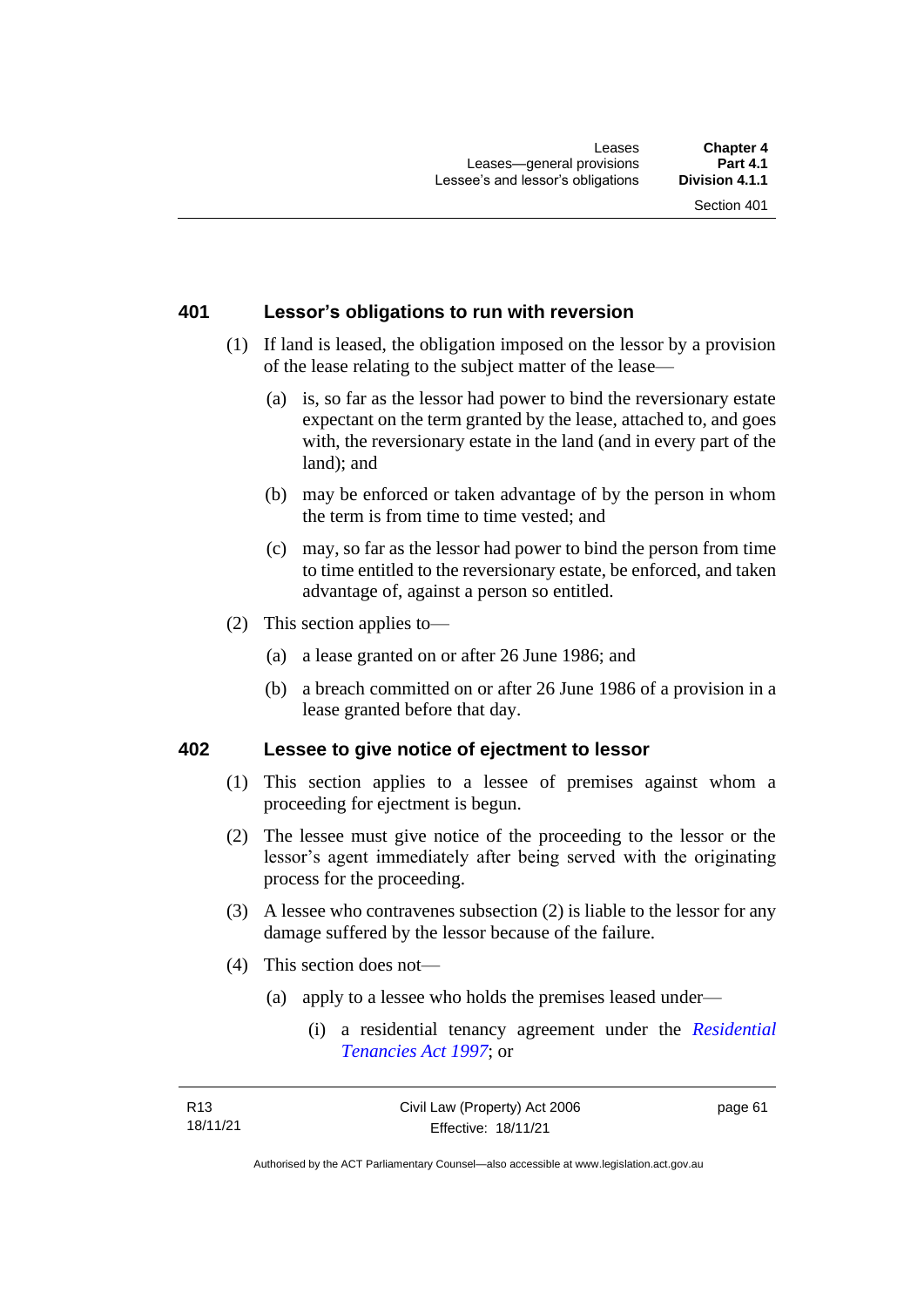(ii) a lease under the *[Leases \(Commercial and Retail\)](http://www.legislation.act.gov.au/a/2001-18)  Act [2001](http://www.legislation.act.gov.au/a/2001-18)*; or

- (iii) a residence contract under the *[Retirement Villages](http://www.legislation.act.gov.au/a/2012-38)  Act [2012](http://www.legislation.act.gov.au/a/2012-38)*; or
- (b) bind the Territory.
- (5) Subsection (4) (b) has effect despite the [Legislation Act,](http://www.legislation.act.gov.au/a/2001-14) section 121 (Binding effect of Acts).

## **Division 4.1.2 Renewal of headlease without surrender of sublease**

#### **403 Renewal of headlease**

Section 403

- (1) This section applies to a lease from which subleases have been derived.
- (2) If a lease is surrendered for renewal and a new lease is granted by the head lessor without a surrender of 1 or more of the subleases, the new lease is as valid for all purposes as if the subleases had been surrendered for renewal at or before the grant of the new lease.

#### **404 Rights on renewal**

When a new lease is granted on the surrender of a lease (the *original lease*)—

- (a) a person in whom an estate for the life of the lessee, or for a fixed term, is vested by the new lease—
	- (i) is entitled to the rents payable under a sublease derived from the original lease; and
	- (ii) is entitled to have the obligations and duties imposed on the sublessee by a sublease derived from the original lease properly performed; and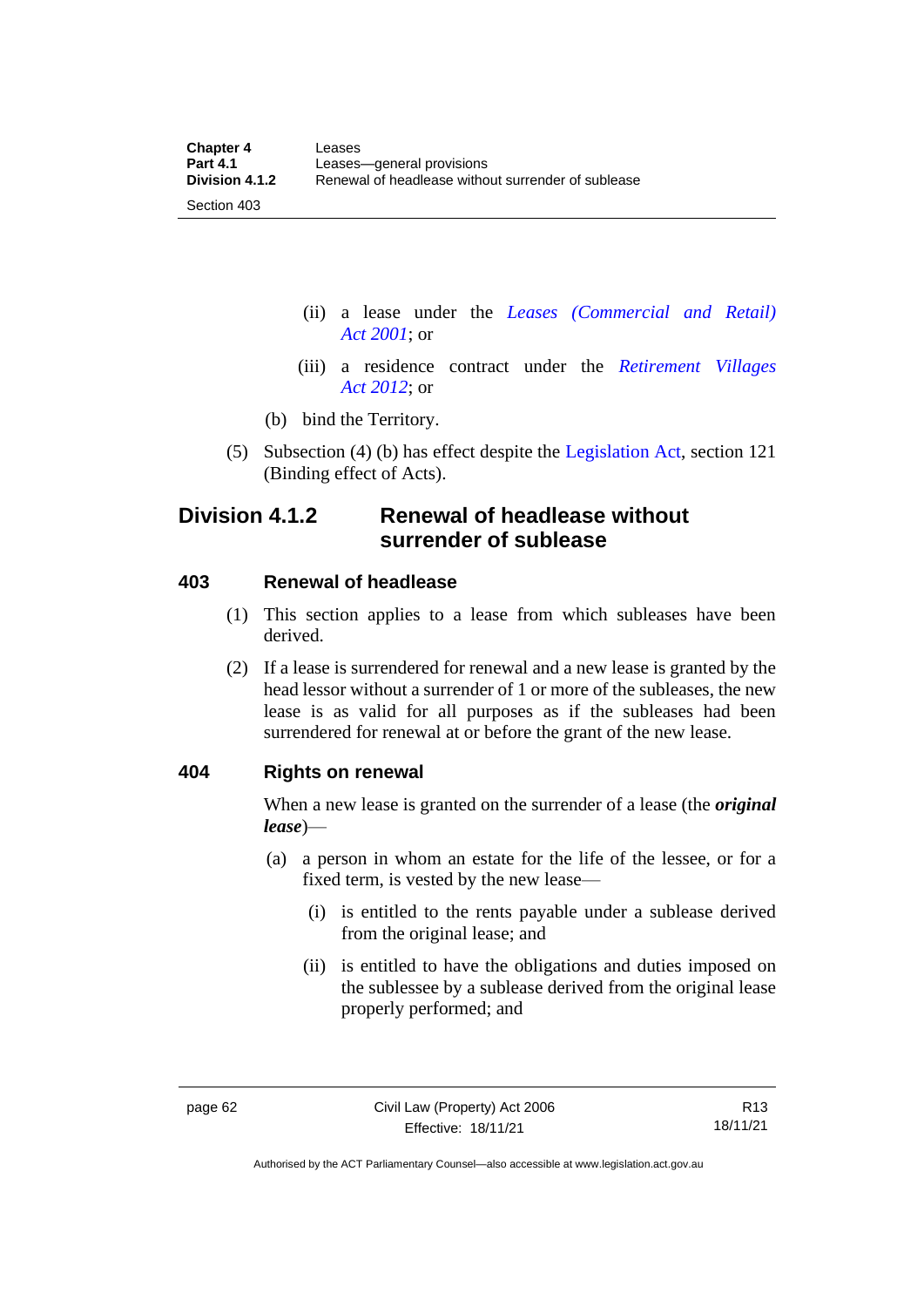- (iii) is entitled to the same remedies for the recovery of the rents, or for a breach of the obligations or duties, as if the original lease had not been surrendered but had remained in force; and
- (b) a sublessee under a sublease derived from the original lease continues to hold the lands sublet as if the original lease had not been surrendered but had remained in force; and
- (c) the head lessor is entitled to the same remedies by way of entry on the lands sublet by a sublease derived from the original lease, for rents payable under the new lease or for breaches of the obligations and duties imposed by the new lease (so far as the rents, obligations and duties are not greater than the rents payable under, or the obligations and duties imposed by, the original lease), as the head lessor would have if the original lease had not been surrendered but had remained in force or if each sublease derived from the original lease had been surrendered and regranted under the new lease.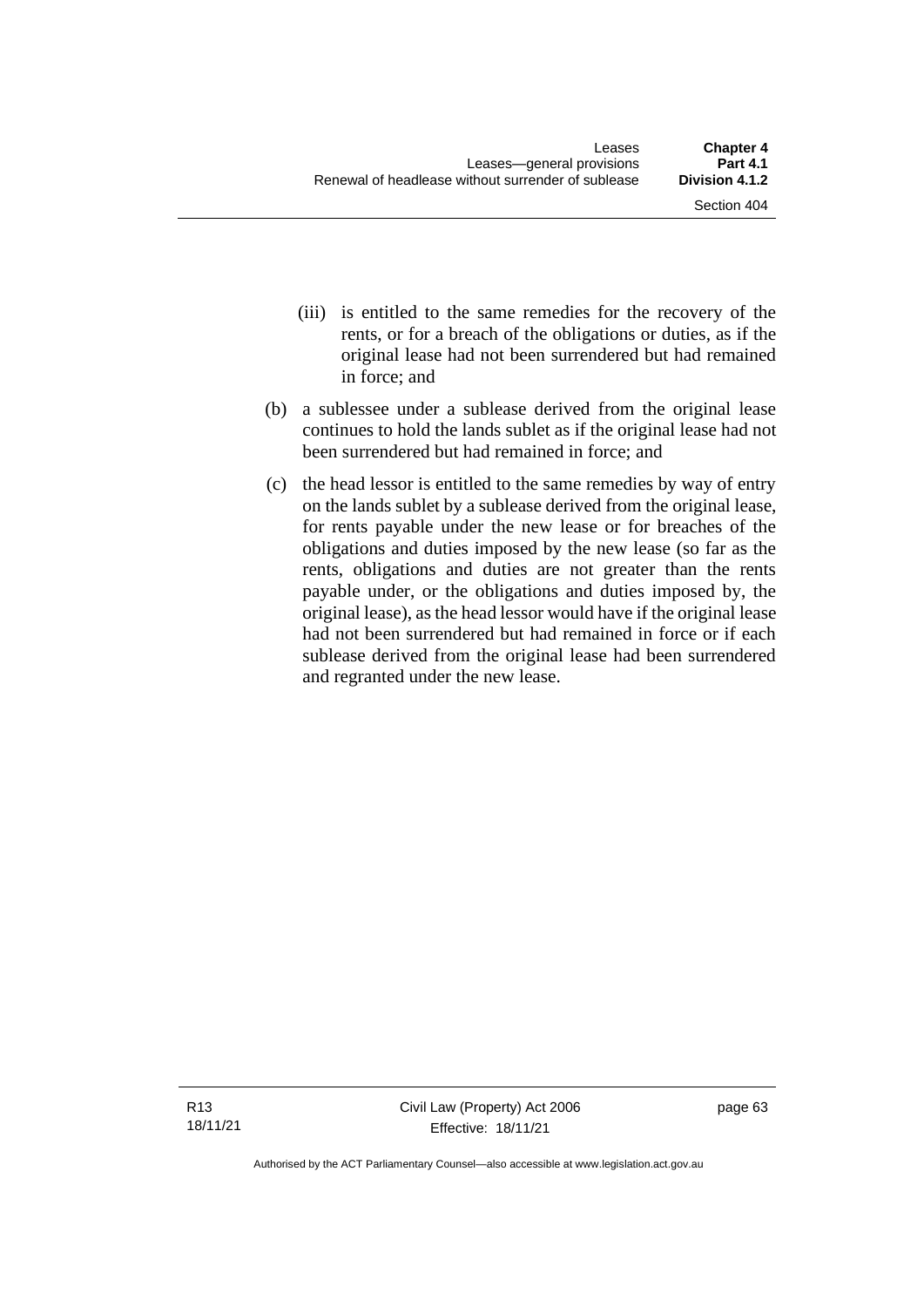## **Part 4.2 Leases to and for children and for absent lessors**

#### **405 Leases for children**

(1) This section applies if—

- (a) a child is entitled to a lease of premises; and
- (b) the child, or someone for the child, applies to the Supreme Court for an order under this section.
- (2) The Supreme Court may, by order, direct a nominated person to—
	- (a) surrender the lease; and
	- (b) accept instead a lease of the premises to be held by the nominated person for the child's benefit.
- (3) A lease mentioned in subsection (2) (b) must be held—
	- (a) on the same terms as the surrendered lease would have been held except so far as the Supreme Court orders otherwise; and
	- (b) for the same purposes as the surrendered lease would have been held; and
	- (c) subject to the same trusts, charges, encumbrances, dispositions and arrangements as the surrendered lease would have been held.

#### **406 Costs of lease authorisation application for child**

- (1) If an order is made under section 405 (2) in relation to a lease for a child, the costs of the order must be paid from the child's property as the Supreme Court orders.
- (2) The costs of an order mentioned in subsection (1) include—
	- (a) the costs of the application for the order; and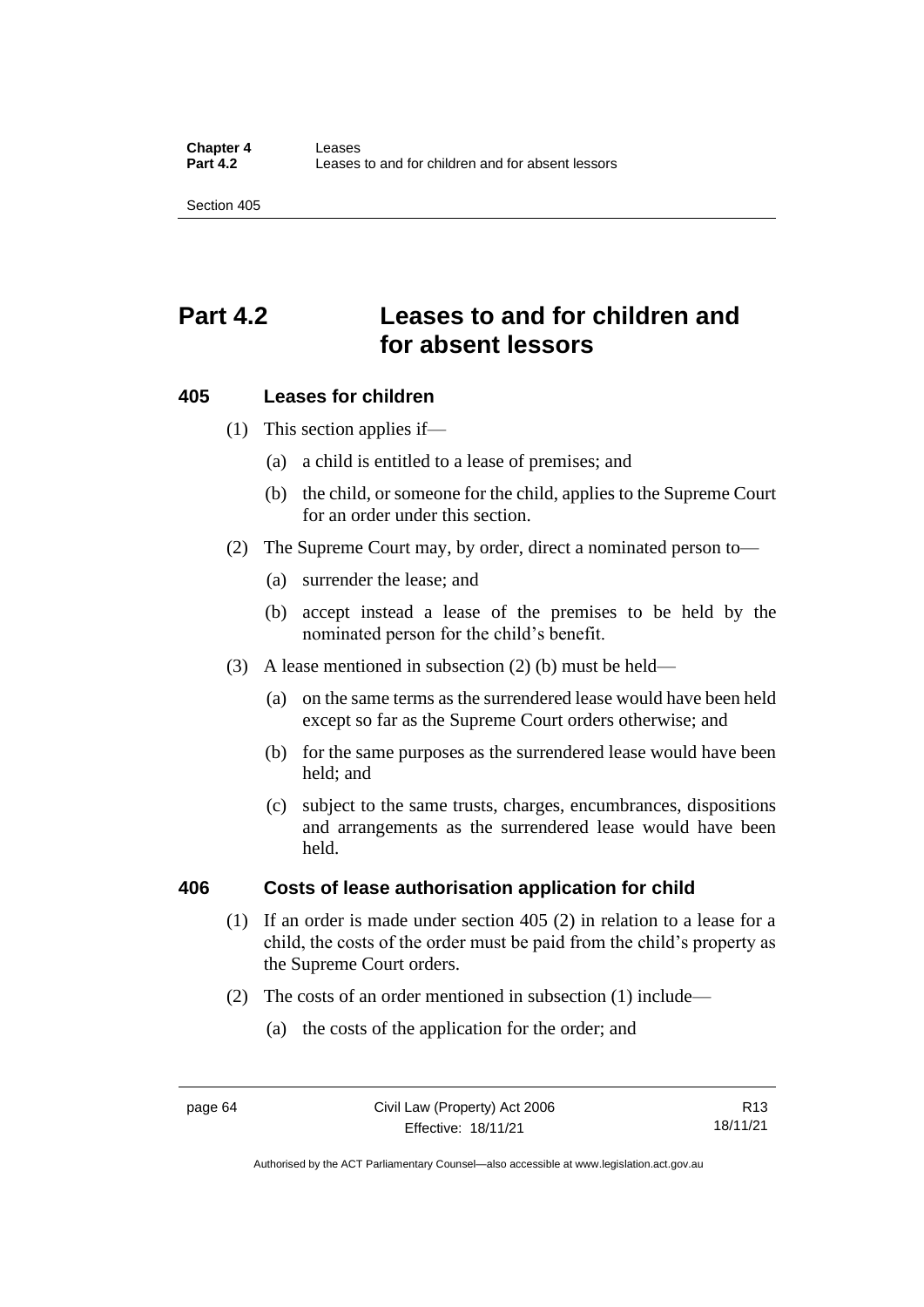- (b) the costs of surrendering the lease the child was entitled to; and
- (c) the costs of obtaining the substitute lease including any fine, premium or other amount paid for the lease.

#### **407 Renewal of leases by children**

- (1) This section applies if—
	- (a) a child could, under a lease or other agreement or arrangement, be compelled to renew a lease if the child were not a child; and
	- (b) 1 of the following people applies to the Supreme Court for the renewal:
		- (i) the child;
		- (ii) someone for the child;
		- (iii) a person entitled to the renewal of the lease.
- (2) The Supreme Court may, by order, direct a nominated person to renew the lease for the child and, if necessary for the renewal of the lease, accept the surrender of an existing lease.
- (3) A renewal of a lease under an order under subsection (2) must, except so far as the Supreme Court orders otherwise, be in accordance with the right of renewal.

#### **408 Renewal of leases for people not amenable to process**

- (1) This section applies if—
	- (a) a person who is outside the ACT, and not amenable to the process of the Supreme Court, could be compelled to renew a lease if the person were in the ACT and amenable to the process of the court; and
	- (b) the person (or any of the people) entitled to the renewal of the lease applies to the Supreme Court for the renewal.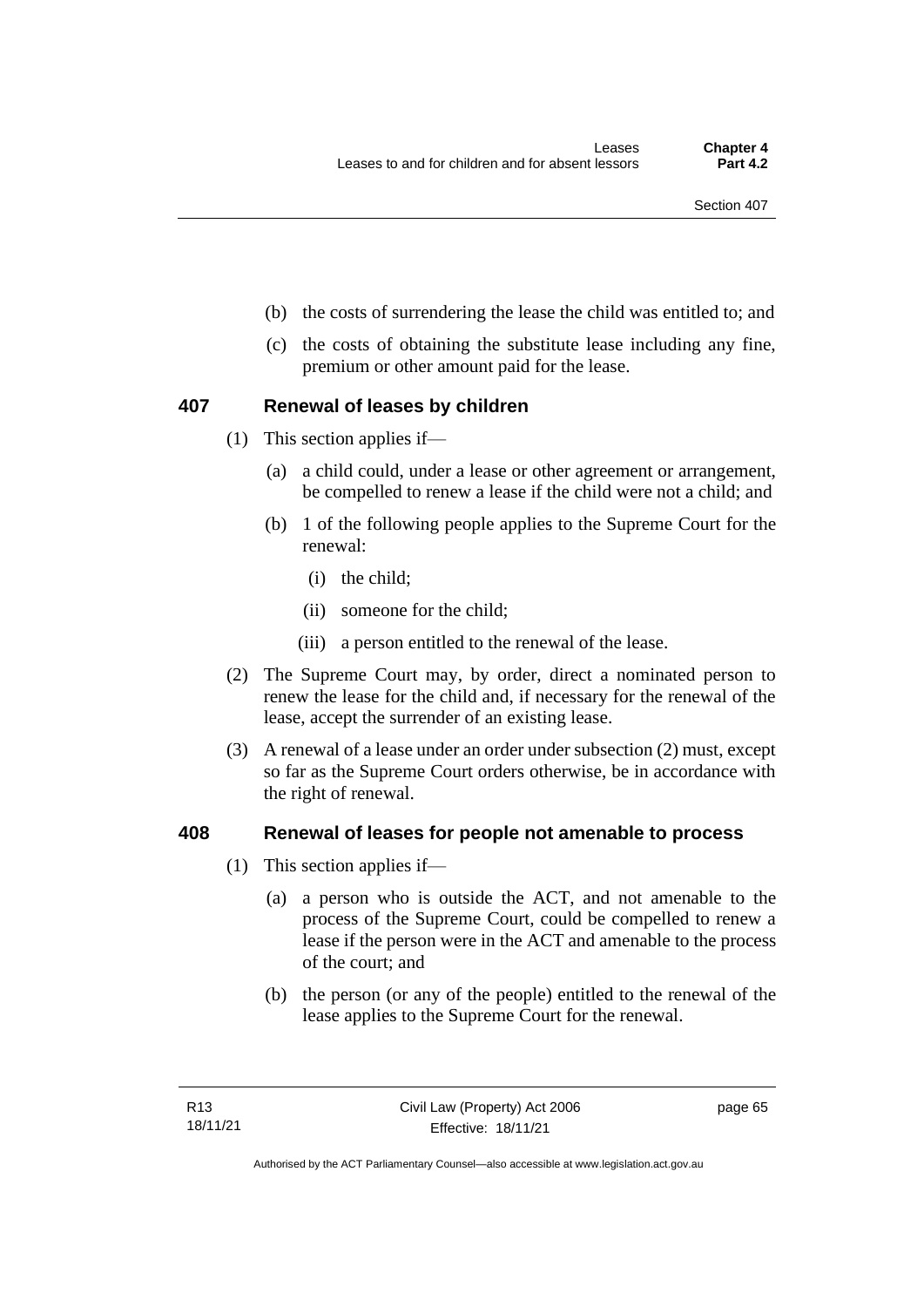(2) The Supreme Court may direct a nominated person to renew the lease and, if necessary for the renewal of the lease, accept the surrender of an existing lease.

#### **409 Preconditions for grant or renewal of lease to be satisfied**

- (1) A lease must not be granted or renewed under this part until—
	- (a) any fine or other amount required to be paid for the grant or renewal of the lease has been paid; and
	- (b) anything required to be done before the lease is granted or renewed has been done.
- (2) A lease or a renewal of a lease to be granted under this part must be properly executed by the lessee.

## **410 Application of amounts paid for lease renewal under pt 4.2**

An amount paid for the renewal of a lease under section 407 (Renewal of leases by children) or section 408 (Renewal of leases for people not amenable to process) must, after deducting the costs and expenses payable for the renewal, be applied as the Supreme Court directs.

## **411 Validity of surrenders and leases under pt 4.2**

A lease or other disposition, or a surrender of a lease, granted, made or accepted under this part is as valid as if the person by or for whom it was granted, made or accepted had been an adult without a disability who had personally granted, made or accepted it.

## **412 Costs of applications under pt 4.2**

The Supreme Court may order that the costs and expenses of, or resulting from, an application under this part be raised from the premises or leasehold interest in relation to which the application is made in a way the court considers appropriate.

R13 18/11/21

Authorised by the ACT Parliamentary Counsel—also accessible at www.legislation.act.gov.au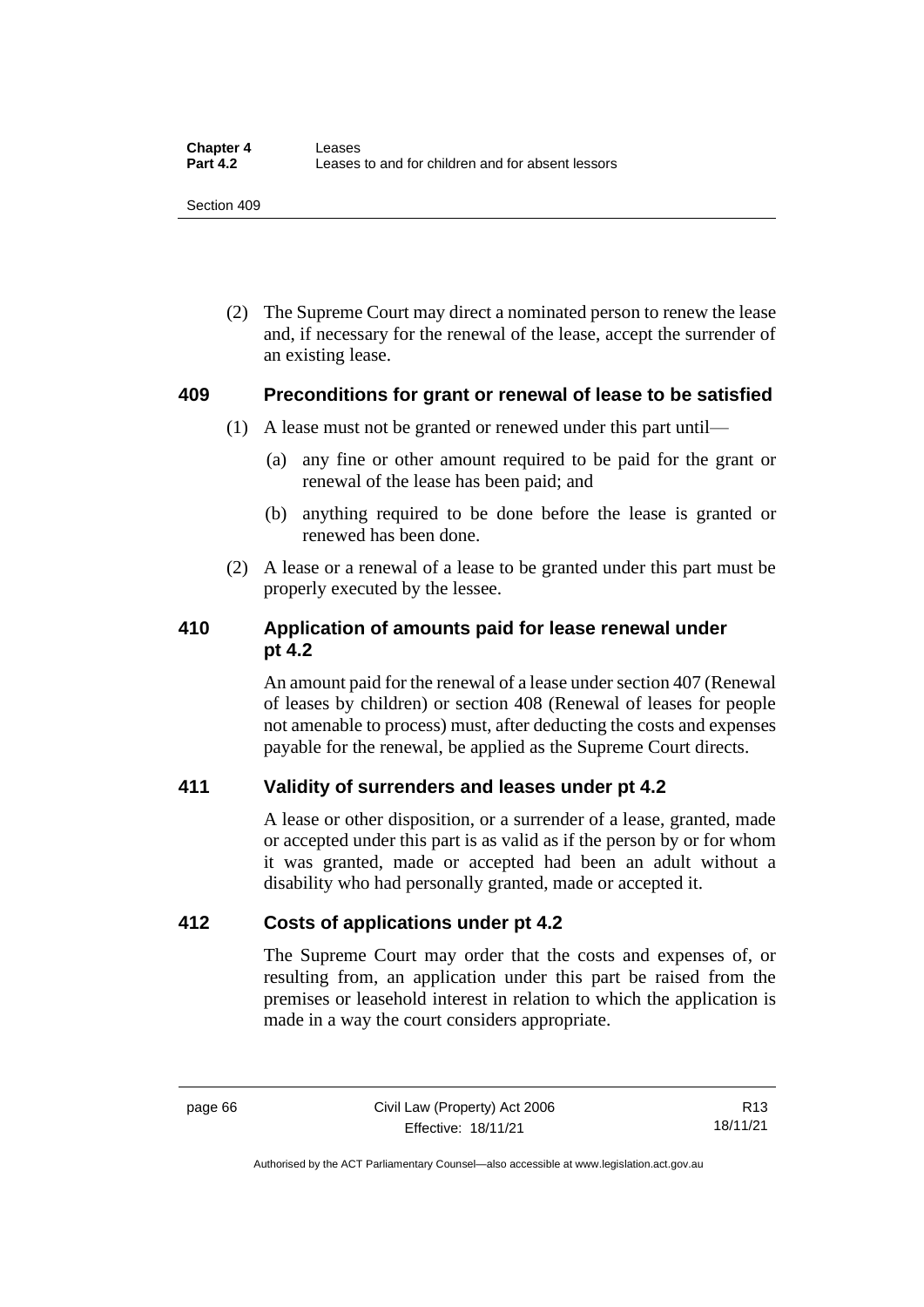## **Part 4.3 Breach of insurance provisions**

## **413 Application—pt 4.3**

This part applies to—

- (a) a lease for a fixed term, whether or not the lease may be terminated before the end of the fixed term; and
- (b) a lease for the life of the lessee.

## **414 Relief against forfeiture for failure to insure**

- (1) The Supreme Court may, on application by a lessee under a lease, grant the lessee relief against forfeiture of the lease for breach of a provision of the lease requiring the lessee to insure the leased property against loss or damage if—
	- (a) no loss or damage to which the insurance would have applied has happened; and
	- (b) insurance of the kind required by the lease is in effect at the time of the application.
- (2) The Supreme Court may grant the relief on conditions.

## **415 Record of relief granted**

If the Supreme Court grants relief under section 414 in relation to a lease, the court may order that a record of the relief having been granted be endorsed on the lease or be made in some other way.

### **416 Limit on relief**

The Supreme Court must not grant relief to a person under this part in relation to a lease if—

(a) the court has already granted relief to the person under the part in relation to the same provision of the lease; or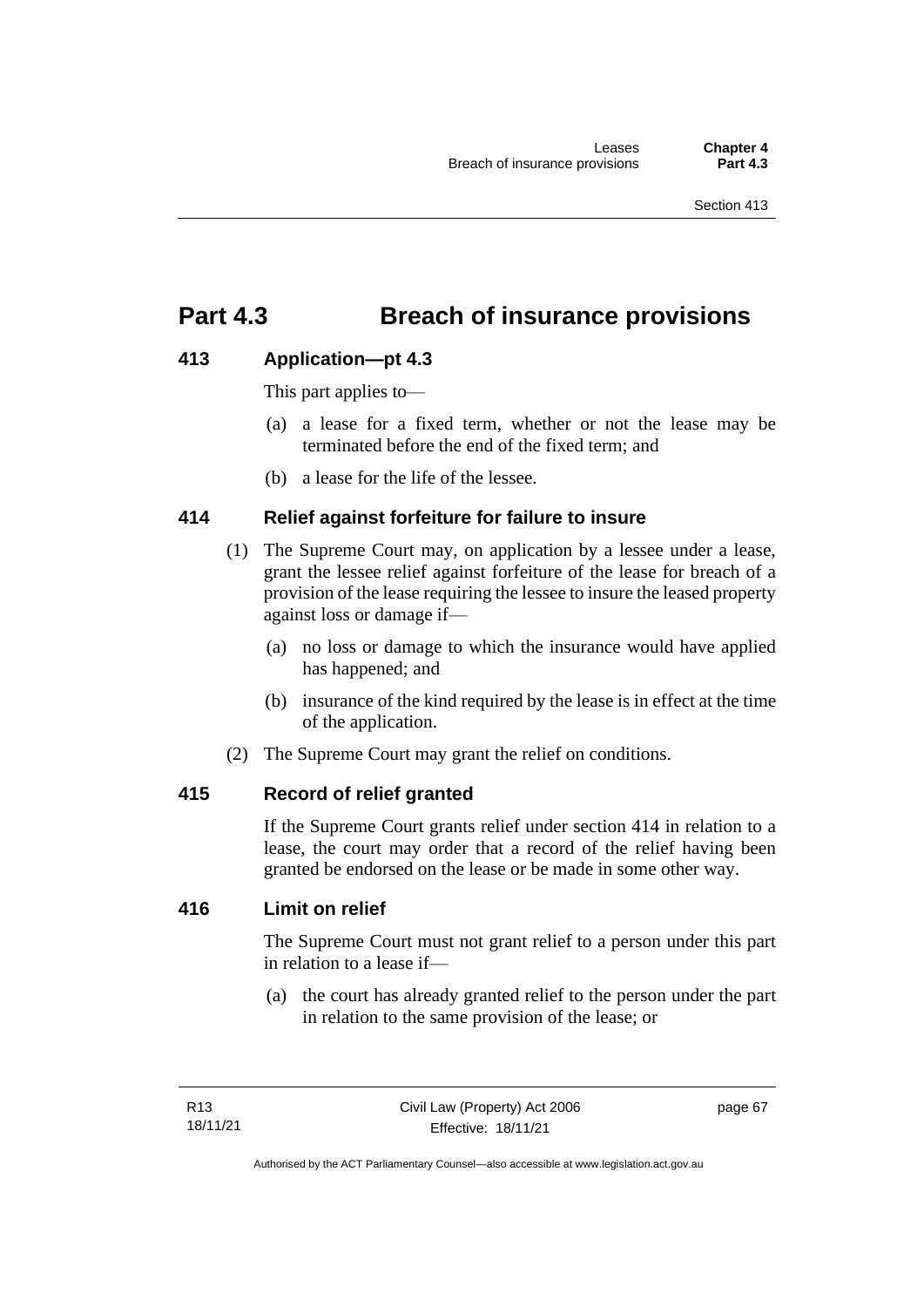(b) a forfeiture of the lease under the same provision has already been waived for the person other than in a court proceeding.

## **417 Noncomplying insurance**

(1) In this section:

*complying insurance*, in relation to a lease or mortgage of a lease, means insurance against loss of or damage to any of the leased property required by the insurance provisions of the lease or mortgage.

*insurance provisions*, of a lease or mortgage of a lease, means provisions of the lease or mortgage requiring the lessee or mortgagor to insure any of the leased property against loss or damage.

*noncomplying insurance*, in relation to a lease or mortgage of a lease, means insurance against loss of or damage to any of the leased property that was obtained by the lessee or mortgagor to cover his or her interest in the property and that does not comply with the insurance provisions of the lease or mortgage.

(2) The person entitled to the benefit of insurance provisions of a lease or mortgage of a lease has the same rights in relation to noncomplying insurance of any of the leased property as the person would have in relation to complying insurance of the property.

## **418 Protection of purchaser of leasehold against forfeiture**

(1) This section applies in relation to a lease containing a provision (the *insurance provision*) requiring the lessee to insure any of the leased property against loss or damage.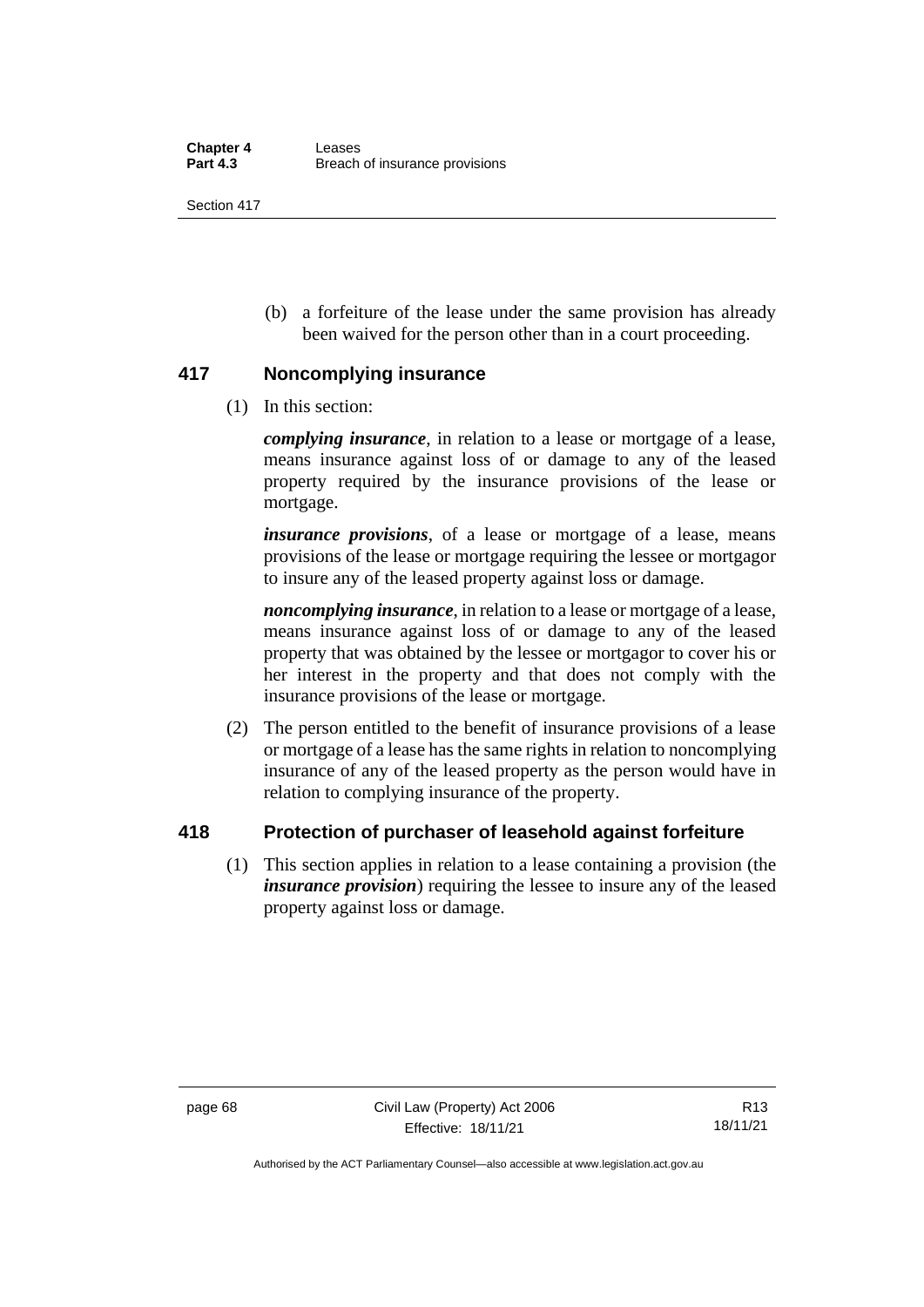- (2) An honest purchaser of the leasehold interest under the lease is not liable to forfeiture, for damages or in any other way for a breach of the insurance provision that happened before completion of the purchase if—
	- (a) the purchaser was given the written receipt of the person entitled to receive the rent for the last payment of rent owing before completion of the purchase; and
	- (b) there was, at the time of completion of the purchase, insurance that complied with the insurance provision.
- (3) This section does not affect any remedy the lessor has against a lessee for breach of the insurance provision.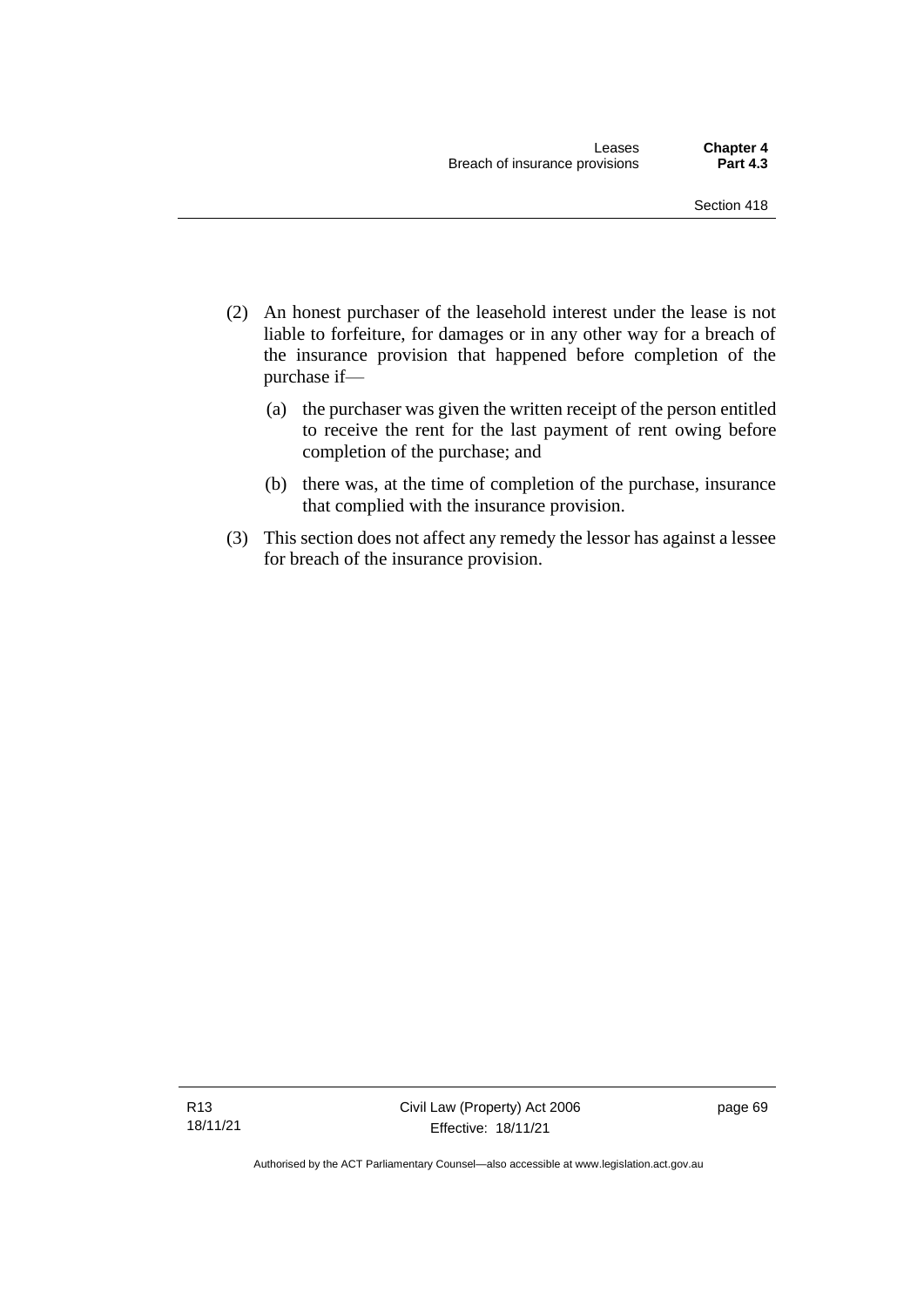## **Part 4.4 Restriction of effect of licence or waiver by lessor**

#### **419 Application—pt 4.4**

- (1) This part applies to—
	- (a) a lease for a fixed term, whether or not the lease may be terminated before the end of the fixed term; and
	- (b) a lease for the life of the lessee.
- (2) This part does not—
	- (a) apply to a residential tenancy agreement under the *[Residential](http://www.legislation.act.gov.au/a/1997-84)  [Tenancies Act 1997](http://www.legislation.act.gov.au/a/1997-84)*; or
	- (b) bind the Territory.
- (3) Subsection (2) (b) has effect despite the [Legislation Act,](http://www.legislation.act.gov.au/a/2001-14) section 121 (Binding effect of Acts).

#### **420 Effect of licence given to lessee**

- (1) If a lessee is given licence to do an act that contravenes a provision of the lease, the licence, unless otherwise expressed, extends only  $to$ —
	- (a) the permission actually given; or
	- (b) the particular breach of the provision; or
	- (c) anything else specifically authorised to be done by the licence.
- (2) The licence does not prevent a proceeding for a later breach of a provision of the lease unless the licence specifically authorises the breach.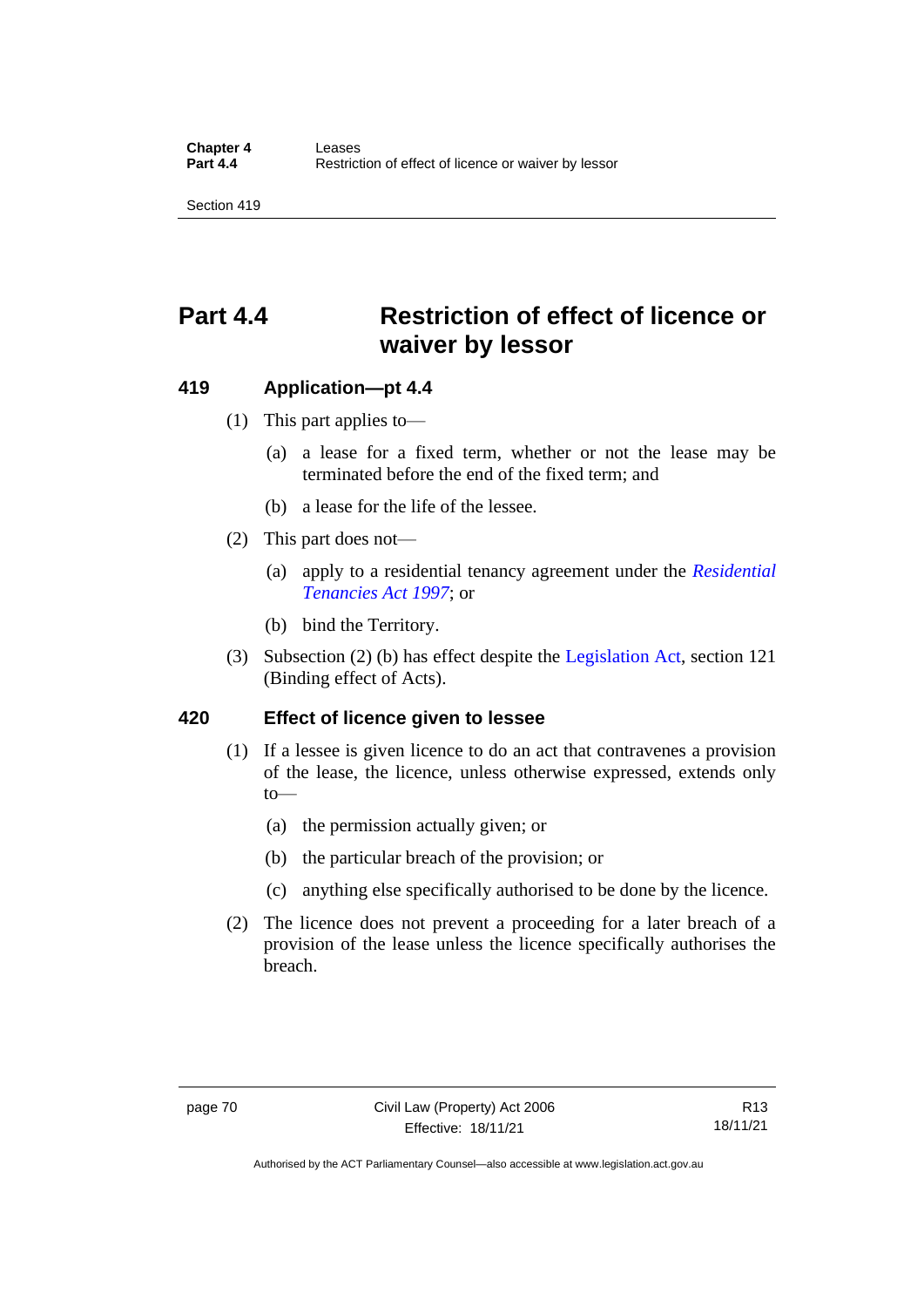- (3) Despite the licence—
	- (a) all rights under the provisions of the lease remain in force and are available against a subsequent breach of the provisions not specifically authorised or waived by the licence in the same way as if the licence had not been given; and
	- (b) the provision of the lease in relation to which the licence was given remains in force as if the licence had not been given, except in relation to the particular thing authorised to be done.

### **421 Operation of partial licences**

- (1) This section applies if a licence gives a power of re-entry on a lessee assigning, subletting or doing another specified act without licence and licence is given—
	- (a) to 1 of 2 or more lessees to assign or sublet the lessee's share or interest or to do another act prohibited without licence; or
	- (b) to a lessee, or 1 of 2 or more lessees, to assign or sublet part only of the property, or to do an act prohibited without licence in relation to part only of the property.
- (2) The licence does not extinguish the right of entry for a breach of a provision of the lease by co-lessees of the other shares or interests in the property, or by the lessee or lessees of the rest of the property, in relation to those shares or interests or the rest of the property, but the right of entry remains in force in relation to the shares, interests or property not subject to the licence.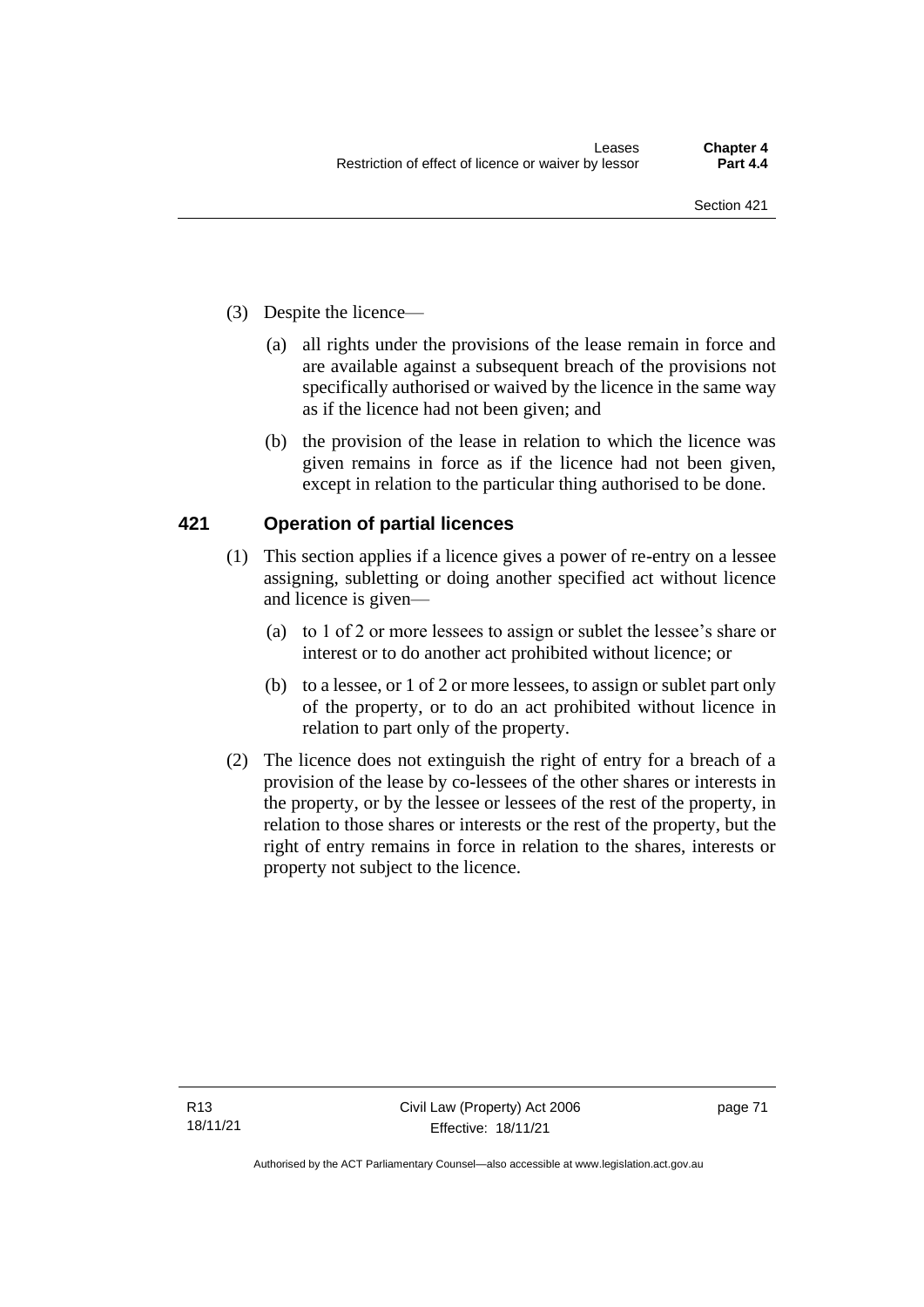### **422 Apportionment of conditions of entry on severance**

- (1) This section applies if the reversion of a lease is severed and the rent or other reservations under the lease are apportioned among the reversionary interests.
- (2) The assignee of a part of the reversion is, in relation to the apportioned rent or other reservation allotted to the assignee, entitled to the benefit of all the powers of re-entry for nonpayment of the rent or failure to render the other reservation in the same way as if the powers of reentry had been given to the assignee as incident to the assignee's part of the reversion in relation to the rent or other reservation allotted to the assignee.

### **423 Waiver of benefit of lease provision**

If a lessor waives the benefit of a provision of the lease in a particular instance, the waiver is not taken—

- (a) to extend to an instance, or a breach of a provision of the lease, other than that to which the waiver specially relates; or
- (b) to operate as a general waiver of the benefit of the provision.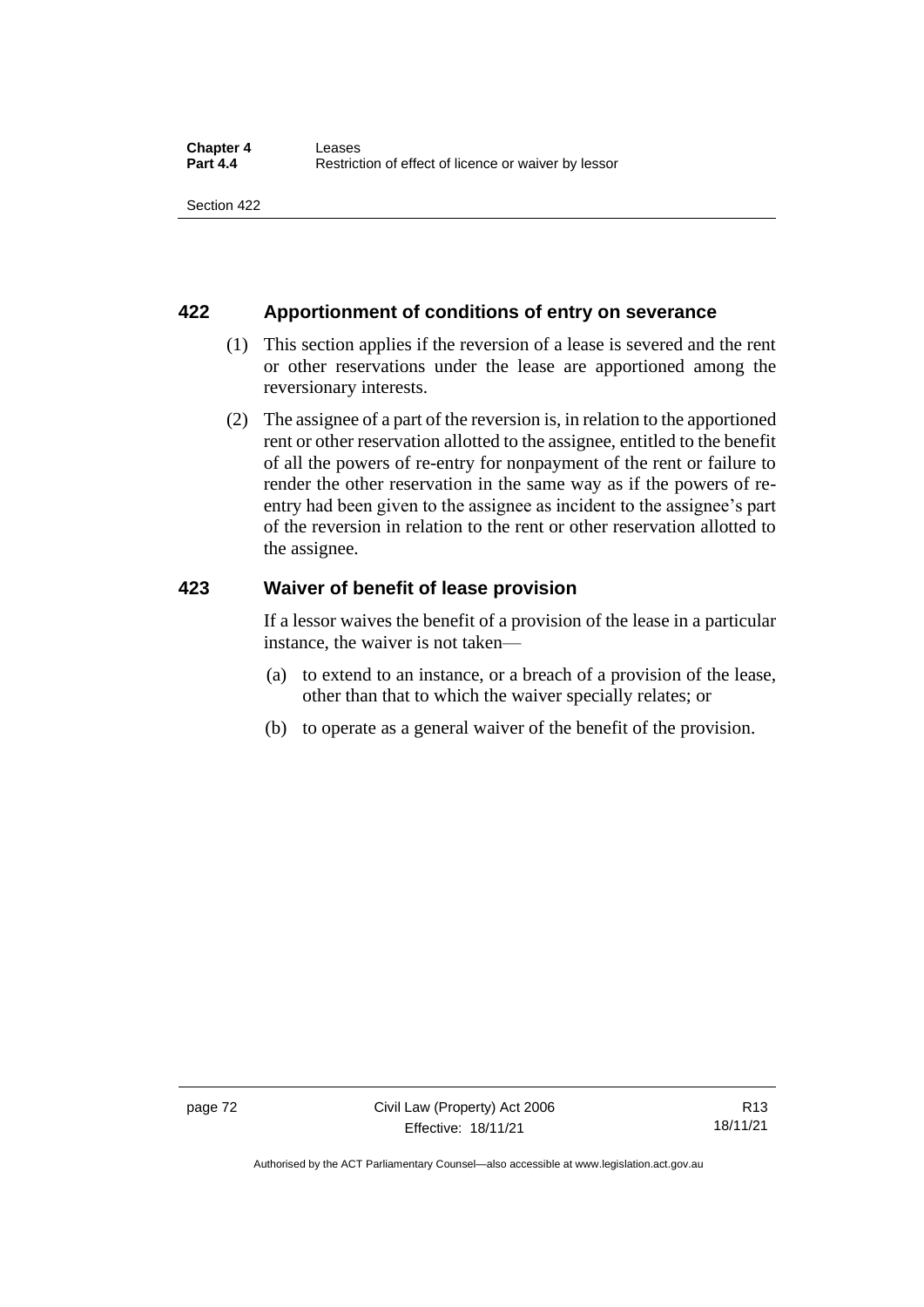## **Part 4.5 Forfeiture of leases**

## **424 Definitions—pt 4.5**

In this part:

*lease* includes—

- (a) a sublease; and
- (b) an agreement for a lease if the person to be the lessee is entitled to have the lease granted.

*lessee* includes a sublessee.

*lessor* includes a sublessor.

*sublease* includes an agreement for a sublease if the person to be the sublessee is entitled to have the sublease granted.

## **425 Application—pt 4.5**

- (1) This part applies to a lease despite any provision of the lease to the contrary.
- (2) However, this part does not apply to a residential tenancy agreement under the *[Residential Tenancies Act 1997](http://www.legislation.act.gov.au/a/1997-84)*.

#### **426 Restrictions on re-entry or forfeiture**

- (1) A right of re-entry or forfeiture under a lease for breach of a provision of the lease is not enforceable by proceeding or otherwise unless—
	- (a) the lessor gives the lessee a notice—
		- (i) specifying the breach; and
		- (ii) requiring the lessee to pay compensation for the breach; and
		- (iii) if the breach can be remedied—requiring the lessee to remedy the breach; and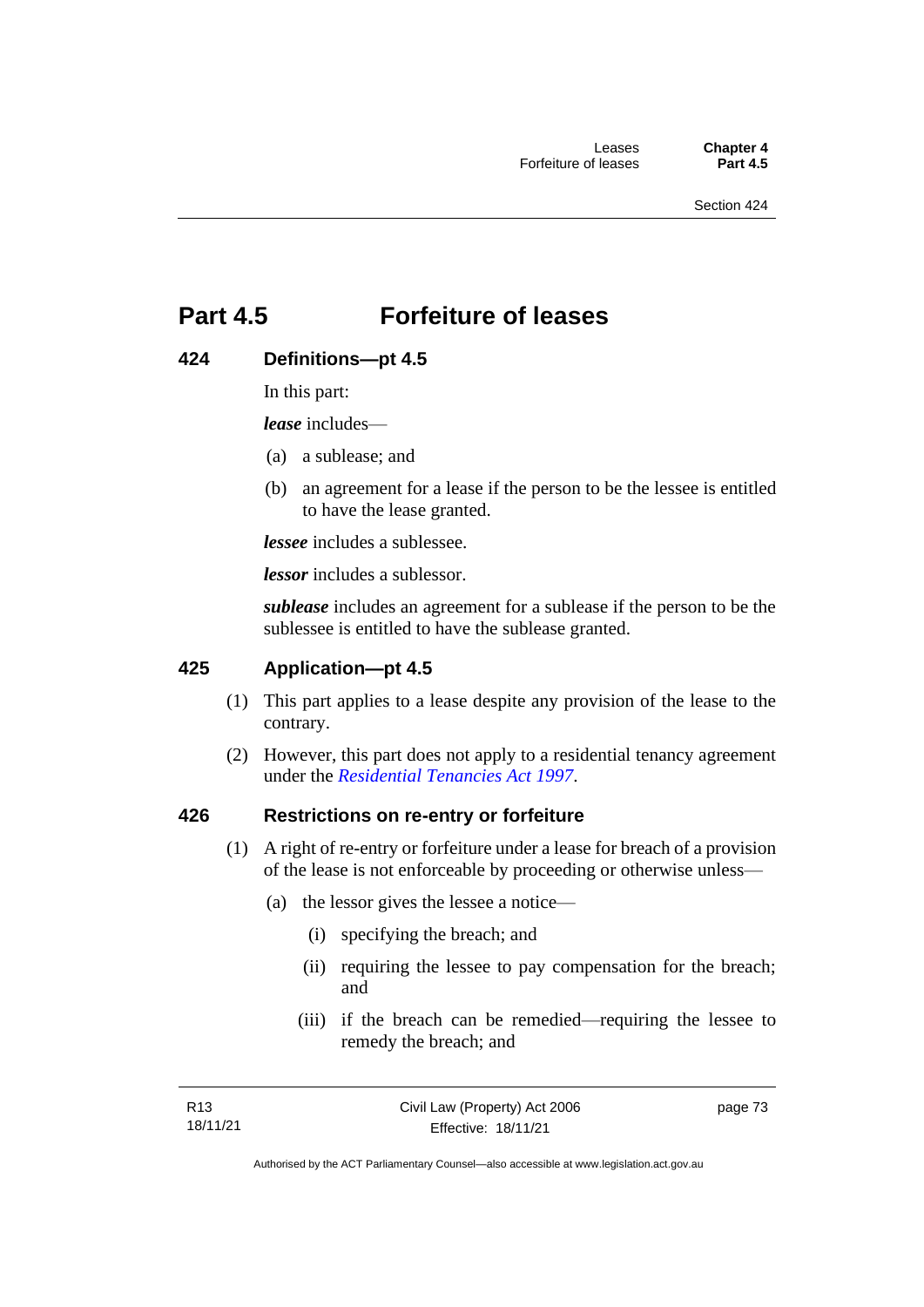#### **Chapter 4 Leases**<br>**Part 4.5 Forfeitu Forfeiture of leases**

Section 426

- (b) the lessee fails within a reasonable time after being given the notice—
	- (i) to pay reasonable compensation for the breach; and
	- (ii) if the breach can be remedied—to remedy the breach.

*Note* If a form is approved under s 502 for a notice, the form must be used.

- (2) If the lessor under a lease seeks to enforce, by proceeding or otherwise, a right of re-entry or forfeiture under the lease for breach of a provision of the lease, the lessee may apply to the Supreme Court for relief.
- (3) If the lessee applies to the Supreme Court for relief, the court may grant or refuse relief.
- (4) If the Supreme Court grants relief, it may grant relief on the conditions it considers appropriate, including the granting of an injunction to restrain similar breaches of the lease in the future.
- (5) This section does not apply in relation to—
	- (a) a lease granted by the Territory or the Commonwealth; or
	- (b) a lease for a term of 1 year or less; or
	- (c) a provision of a lease for forfeiture on the bankruptcy of the lessee; or
	- (d) the taking of the lessee's interest in execution; or
	- (e) re-entry or forfeiture for nonpayment of rent.
- (6) For this section, the term of a lease limited to continue only while the lessee does not breach the lease is taken to be the term for which the lease could continue apart from a breach.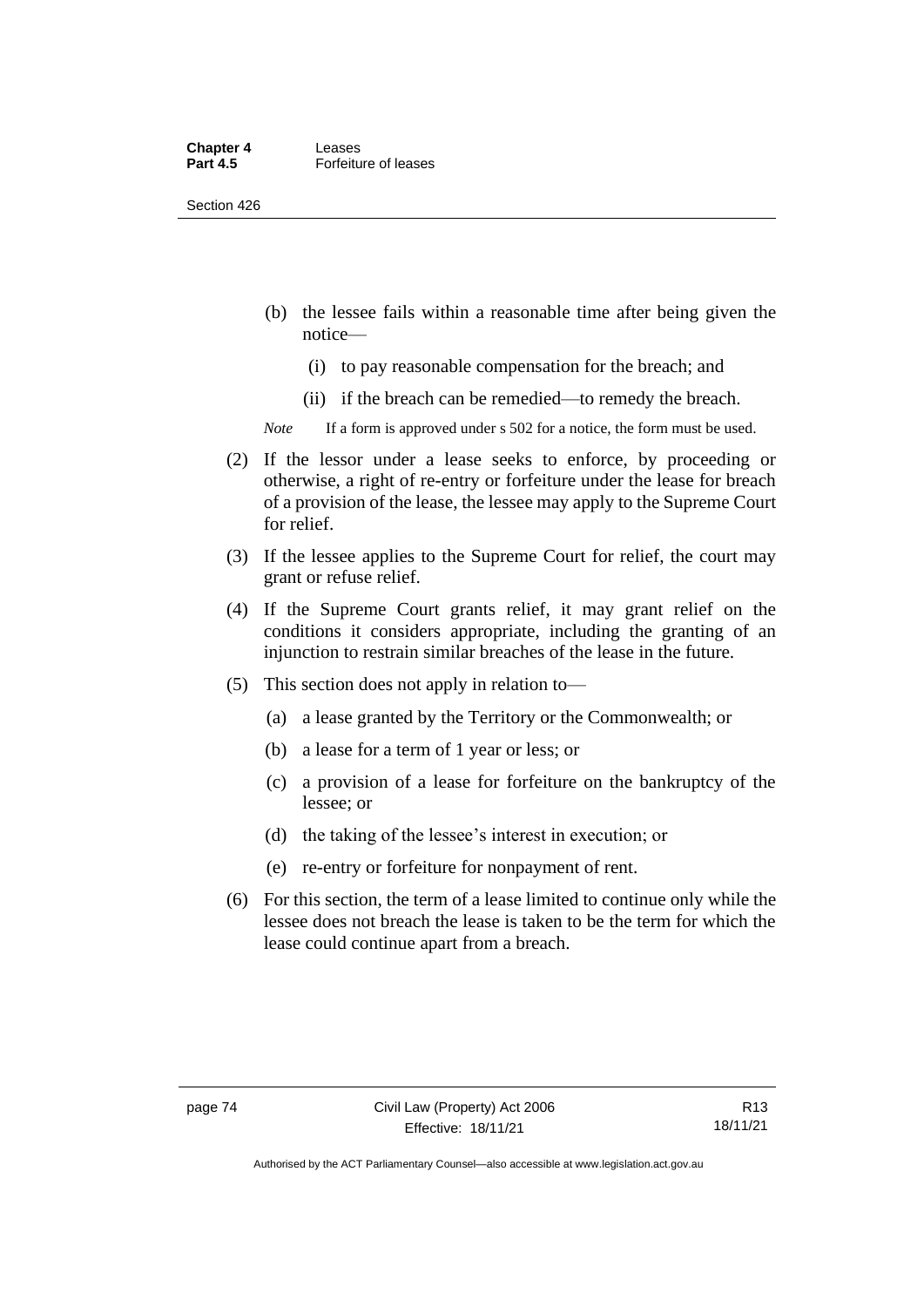### **427 Notices under s 426 (1)**

- (1) A notice under section 426 (1) must be in writing.
- (2) If the lessee is not in the ACT, the notice may be given to the lessee by serving it personally on the lessee's lawyer or agent in the ACT.
- (3) Subsection (2) does not limit any other territory law that allows service of the notice in another way.

#### **428 Protection of sublessees**

- (1) If the lessor under a lease seeks to enforce, by proceeding or otherwise, a right of re-entry or forfeiture under the lease for breach of a provision of the lease, a person (the *interested person*) claiming an interest in all or part of the leased property as sublessee may apply to the Supreme Court for relief.
- (2) If the interested person applies to the Supreme Court for relief, the court may grant or refuse relief.
- (3) Without limiting subsection (2), the Supreme Court may stay a proceeding brought by the lessor to enforce the right of re-entry or forfeiture under the lease and vest all or a part of the leased property in the interested person as sublessee, or in any other capacity, for a term not longer than the term of the lease.
- (4) If the Supreme Court grants relief, it may grant relief on the conditions it considers appropriate.
- (5) For this section, the term of a lease limited to continue only while the lessee does not breach the lease is taken to be the term for which the lease could continue apart from a breach.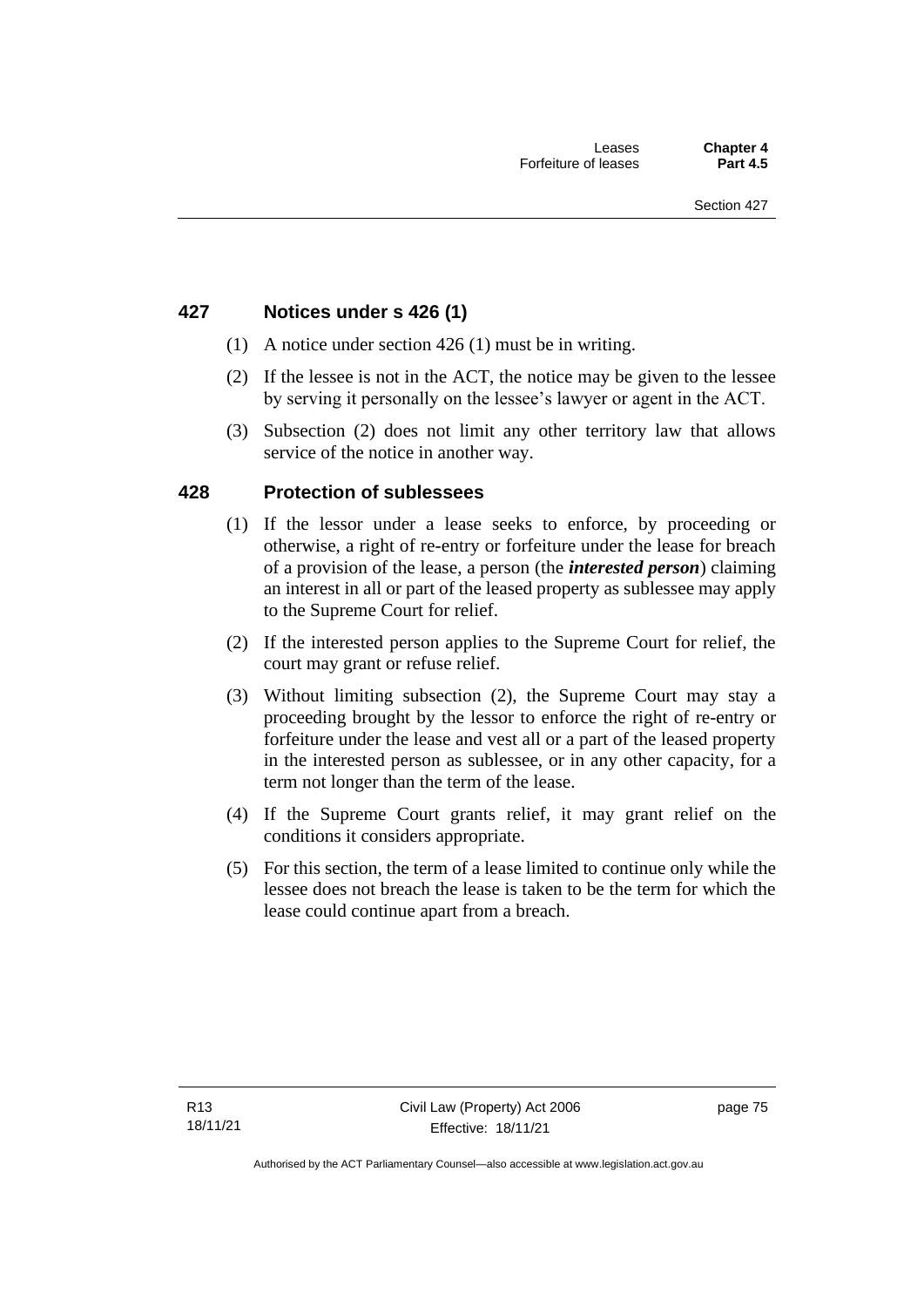## **Part 4.6 Leases invalidly granted under powers**

## **429 Pt 4.6 does not bind the Territory**

- (1) This part does not bind the Territory.
- (2) This section has effect despite the [Legislation Act](http://www.legislation.act.gov.au/a/2001-14)*,* section 121 (Binding effect of Acts).

# **430 Leases taken to be granted in intended exercise of power**

 $If$ <sub>—</sub>

- (a) a valid power of leasing is vested in or may be exercised by a person granting a lease; and
- (b) the lease cannot have effect, or continue to have effect, according to its terms independently of the power (because of the ending of the estate or interest of the person or otherwise);

the lease is, for this part, taken to be granted in the intended exercise of the power, even though the power is not mentioned in the lease.

## **431 Certain invalid leases taken to be agreements to lease**

- (1) This section applies if—
	- (a) in the intended exercise of a power to lease property, a lease is granted that is invalid against—
		- (i) the person entitled to the reversionary interest in the property at the end of the interest of the person granting the lease; or
		- (ii) anyone else who, subject to a lease validly granted under the power, would have an interest in the property; and
	- (b) the lease is invalid for failure to comply with the terms of the power; and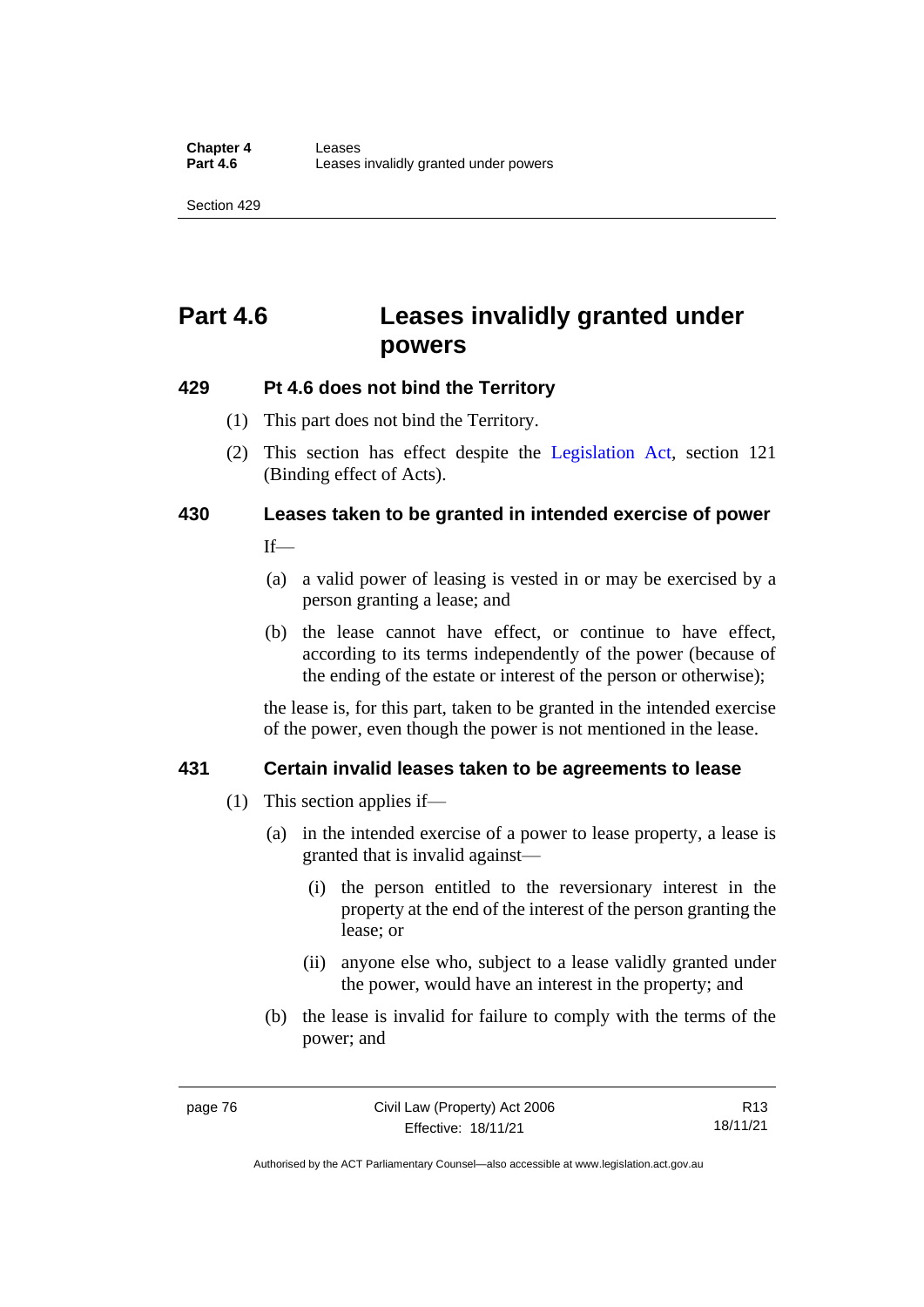- (c) the lease is honestly granted; and
- (d) the lessee or a person claiming under the lessee has entered into possession of the property.
- (2) An invalid lease mentioned in subsection (1) is taken in equity to be a contract for the grant, at the request of the lessee, of a valid lease—
	- (a) under the same power as the invalid lease was granted under; and
	- (b) in the same terms as the invalid lease apart from any changes necessary to comply with the terms of the power.
- (3) Anyone who would have been bound by the invalid lease if it had been validly granted is bound in equity by the contract mentioned in subsection (2).
- (4) However, no-one is entitled under the contract mentioned in subsection (2) to obtain a variation of the lease if the other people bound by the contract are willing to confirm the lease without variation.
- (5) In this section:

*possession*—to remove any doubt, *possession* of land does not include receipt of income from the land.

#### **432 Certain leases validated**

- (1) This section applies if—
	- (a) a lease granted in the intended exercise of a power of leasing is invalid because, when the lease was granted, the person granting the lease could not lawfully grant it; and
	- (b) the person was at least 18 years old at that time; and
	- (c) the person can, at a later time, lawfully grant the lease or a similar lease under the power.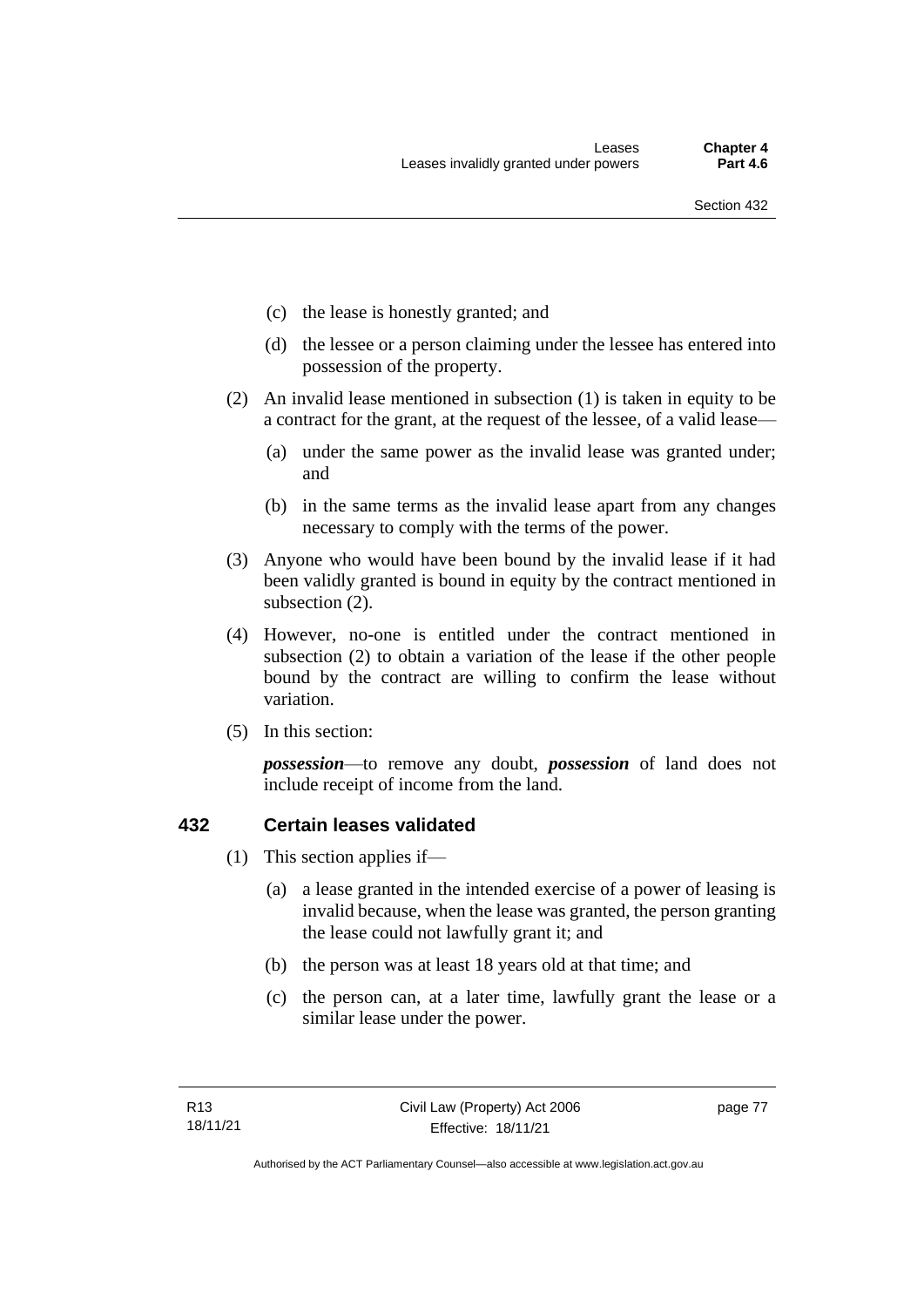- (2) If this section applies, the lease is taken to have been granted by the person under the power at the later time.
- (3) This part applies to the lease.

## **433 Acceptance of rent taken to be confirmation of lease**

- (1) This section applies if, on or before acceptance of rent under an invalid lease, a written receipt, memorandum or note confirming the lease is signed by the person accepting the rent or by someone authorised by that person.
- (2) The acceptance of the rent is, as against the person accepting the rent, taken to be a confirmation of the lease.

### **434 Lessee bound to accept confirmation**

- (1) This section applies if—
	- (a) a person (the *first person*) is in possession of land under an invalid lease; and
	- (b) someone else (the *other person*) is entitled, subject to the interest of the first person in the land, to possession of the land or to receipt of its rents and profits; and
	- (c) the other person can confirm the lease without variation.
- (2) The first person (or a person deriving title to the lease under or from the first person), or anyone else who would have been bound by the lease if it had been valid, must, if asked by the other person, accept confirmation of the lease by the other person.
- (3) The confirmation may be made by a written memorandum or note signed by the other person and the person accepting the confirmation.
- (4) On the confirmation of the lease, the lease is taken to have been valid from the time it was granted.

Authorised by the ACT Parliamentary Counsel—also accessible at www.legislation.act.gov.au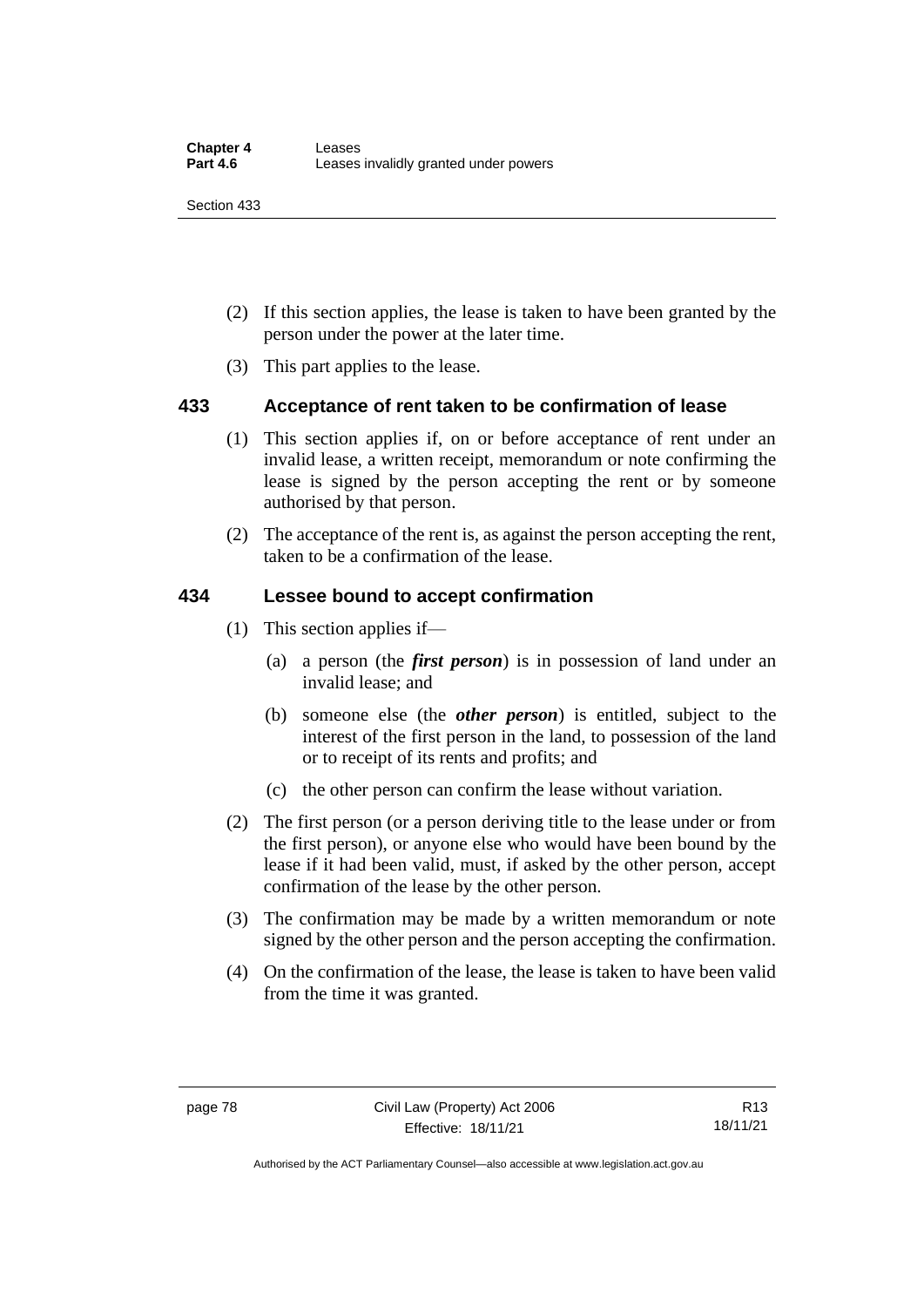## **435 Pt 4.6 does not affect certain other rights**

This part does not affect the rights of anyone in relation to a breach of a provision of an invalid lease.

#### **Example**

rights of a person named as lessor of an invalid lease to re-entry or forfeiture for breach of a provision of the lease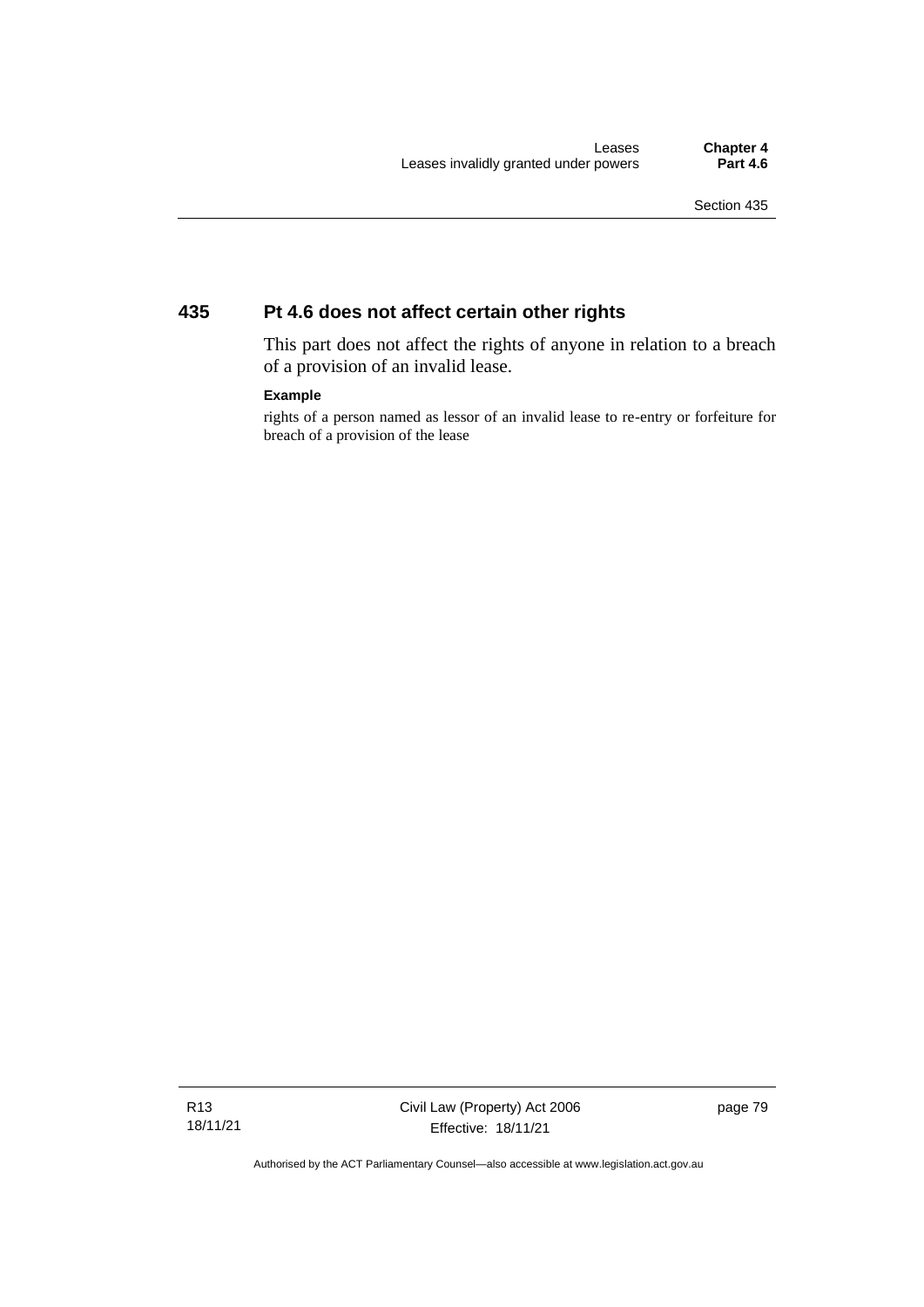## **Part 4.7 Recovery of leased premises**

### **436 Application—pt 4.7**

- (1) This part does not—
	- (a) apply to—
		- (i) a residential tenancy agreement under the *[Residential](http://www.legislation.act.gov.au/a/1997-84)  [Tenancies Act 1997](http://www.legislation.act.gov.au/a/1997-84)*; or
		- (ii) a lease under the *[Leases \(Commercial and Retail\)](http://www.legislation.act.gov.au/a/2001-18)  Act [2001](http://www.legislation.act.gov.au/a/2001-18)*; or
		- (iii) a residence contract under the *[Retirement Villages](http://www.legislation.act.gov.au/a/2012-38)  Act [2012](http://www.legislation.act.gov.au/a/2012-38)*; or
	- (b) bind the Territory.
- (2) Subsection (1) (b) has effect despite the [Legislation Act,](http://www.legislation.act.gov.au/a/2001-14) section 121 (Binding effect of Acts).

#### **437 Who is an** *agent* **for pt 4.7?**

In this part:

*agent* means—

- (a) a person usually employed by a lessor in leasing premises or collecting rents; or
- (b) a person authorised in writing by the lessor of premises to act in relation to the premises.

Authorised by the ACT Parliamentary Counsel—also accessible at www.legislation.act.gov.au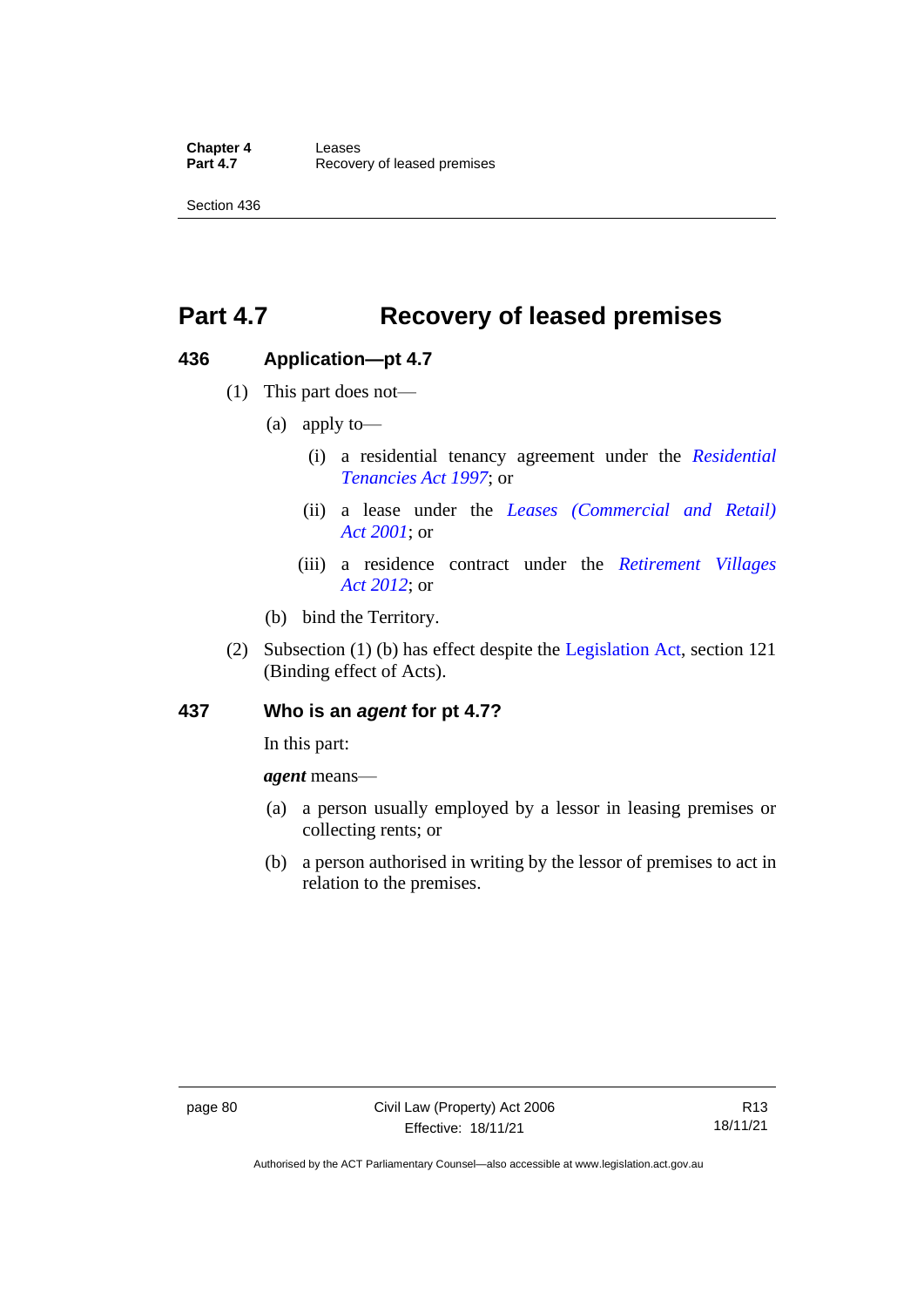## **438 Recovery of possession**

- (1) This section applies—
	- $(a)$  if—
		- (i) the term of a lease has ended; or
		- (ii) a lease has been terminated by a notice to quit or a demand for possession; and
	- (b) the lessee, or a person claiming under the lessee who is occupying the leased premises or a part of the premises, fails to quit and give possession of the premises or a part of the premises to the lessor.
- (2) The lessor or the lessor's agent may apply to the Supreme Court or Magistrates Court for an order for recovery of possession of the premises.
- (3) If the court is satisfied that the term of the lease has ended or that the lease has been terminated, it may make an order for recovery of possession of the premises by the lessor and may—
	- (a) issue a warrant authorising a police officer or someone else to enter (with any reasonable and necessary force) into the premises and give possession to the lessor or the lessor's agent; or
	- (b) postpone the issue of a warrant mentioned in paragraph (a), or suspend the execution of the warrant, for a time it considers appropriate.
- (4) In this section:

*possession*—to remove any doubt, *possession* of land does not include receipt of income from the land.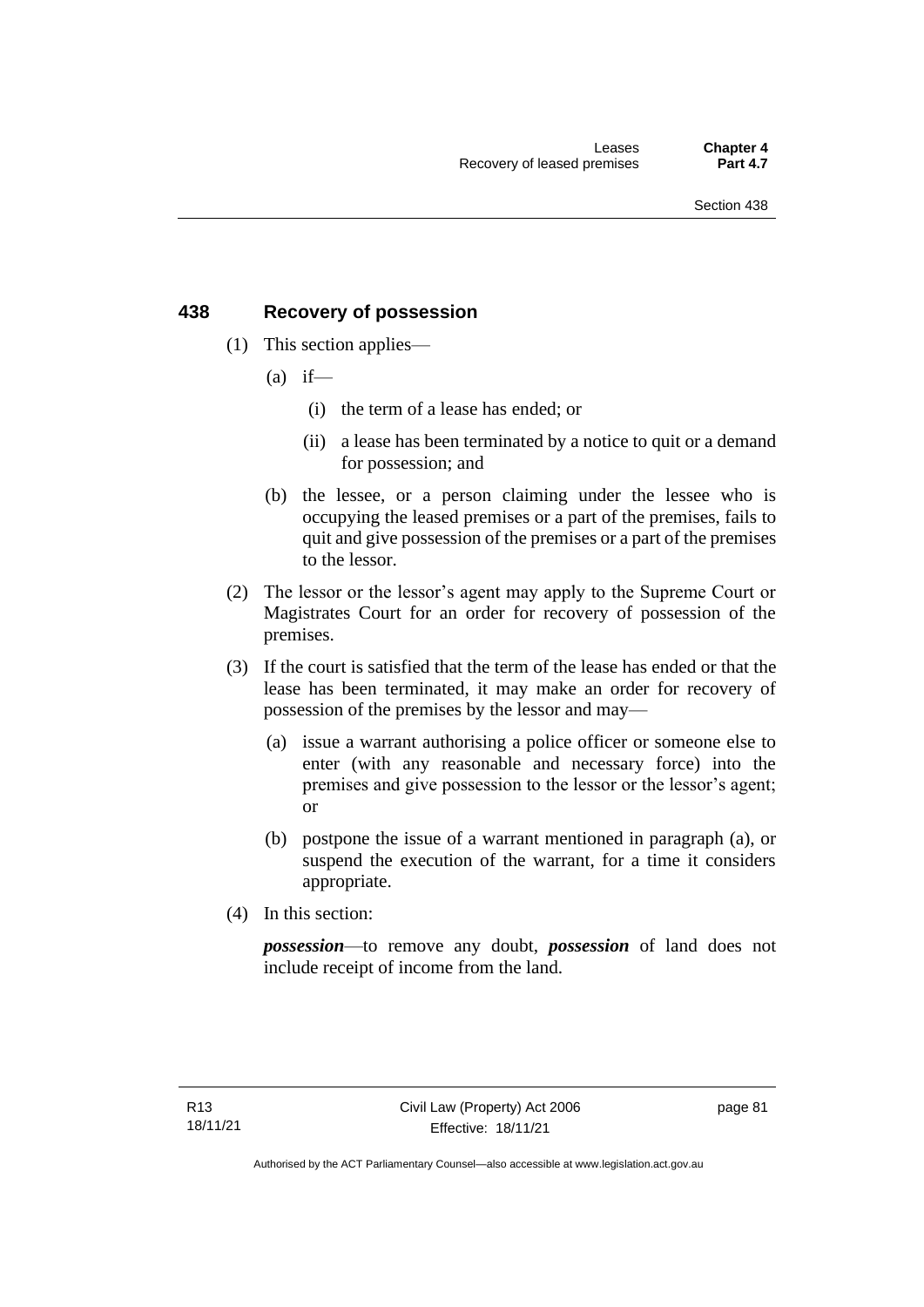## **Chapter 5 Miscellaneous**

## **Part 5.1 Debts charged on property of deceased person**

## **500 Charges on property of deceased person to be paid primarily out of property charged**

- (1) This section applies if a person dies possessing or being entitled to, or, under a general power of appointment, disposes of by will—
	- (a) property that at the time of the person's death is charged with the payment of an amount, whether by legal mortgage, equitable charge or in some other way (including a lien for unpaid purchase money); or
	- (b) land for which an amount is owing at the time of the person's death under a contract of purchase.
- (2) Unless the deceased person has by will indicated a contrary intention, the property charged or land for which purchase money is owing is, as between the different people claiming through the deceased person, primarily liable for the payment of the charge or purchase money and—
	- (a) each part of property that is subject to a charge must bear a proportionate part of the charge on the whole of the property; and
	- (b) each part of a parcel of land for which purchase money is owing must bear a proportionate part of the amount owing for the whole parcel.

Authorised by the ACT Parliamentary Counsel—also accessible at www.legislation.act.gov.au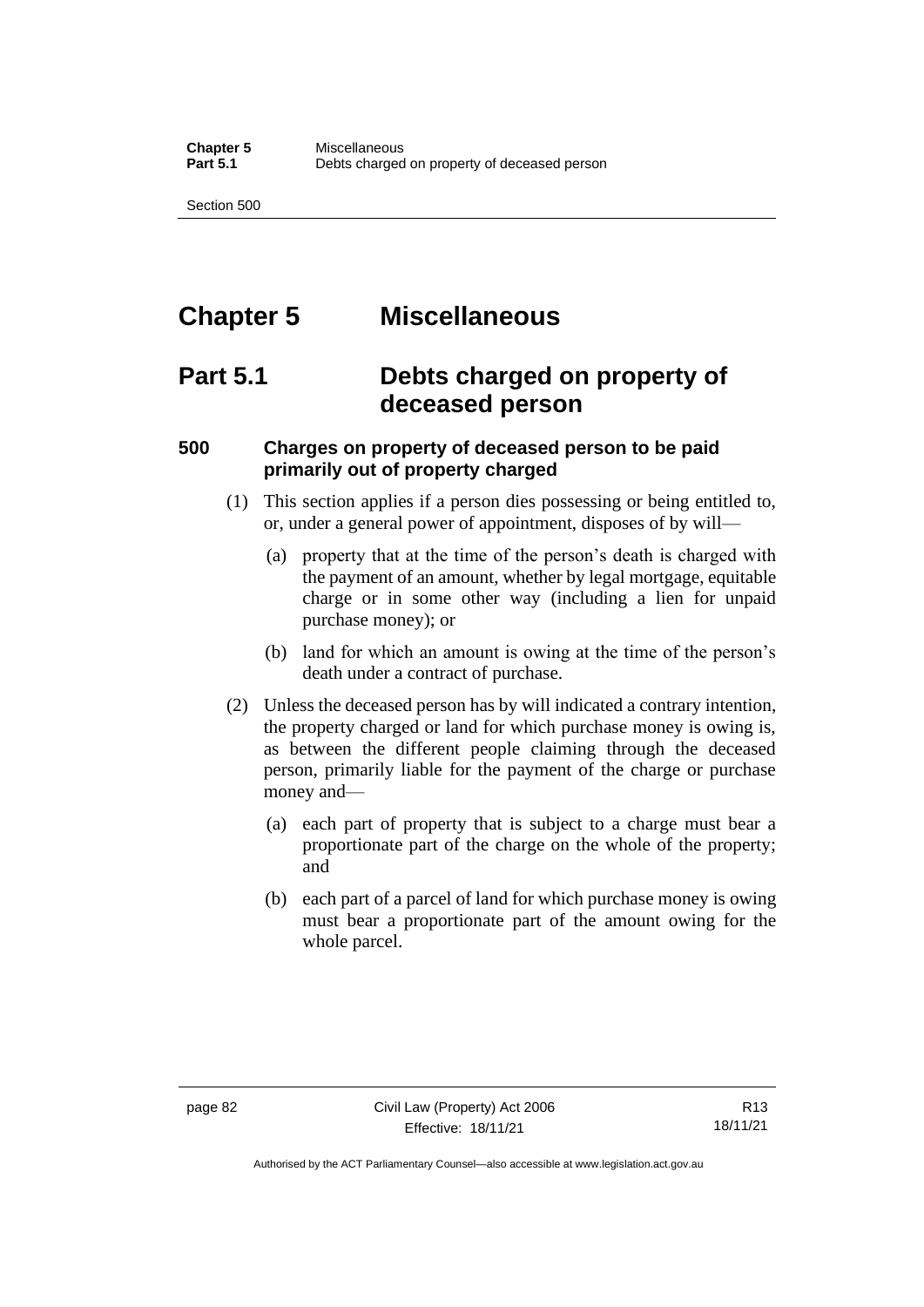- (3) A contrary intention is not taken to be indicated—
	- (a) by a general direction in the deceased person's will for the payment of debts, or all debts, of the person out of—
		- (i) the person's personal estate; or
		- (ii) the person's residuary real and personal estate; or
		- (iii) the person's residuary real estate; or
	- (b) by a charge in the deceased person's will of debts, or all debts, of the person on any estate mentioned in paragraph (a).
- (4) However, a contrary intention is taken to be indicated by words in the deceased person's will expressly or by necessary implication indicating an intention that a general direction in the will of the kind mentioned in subsection (3) (a), or a charge in the will of the kind mentioned in subsection (3) (b), is to apply to a charge on property mentioned in subsection (1) (a) or an amount of unpaid purchase money mentioned in subsection (1) (b).
- (5) This section does not affect the right of a person entitled to a charge on property mentioned in subsection (1) (a), or to unpaid purchase money mentioned in subsection (1) (b), to obtain payment of the charge or purchase money out of other assets of the deceased person or in some other way.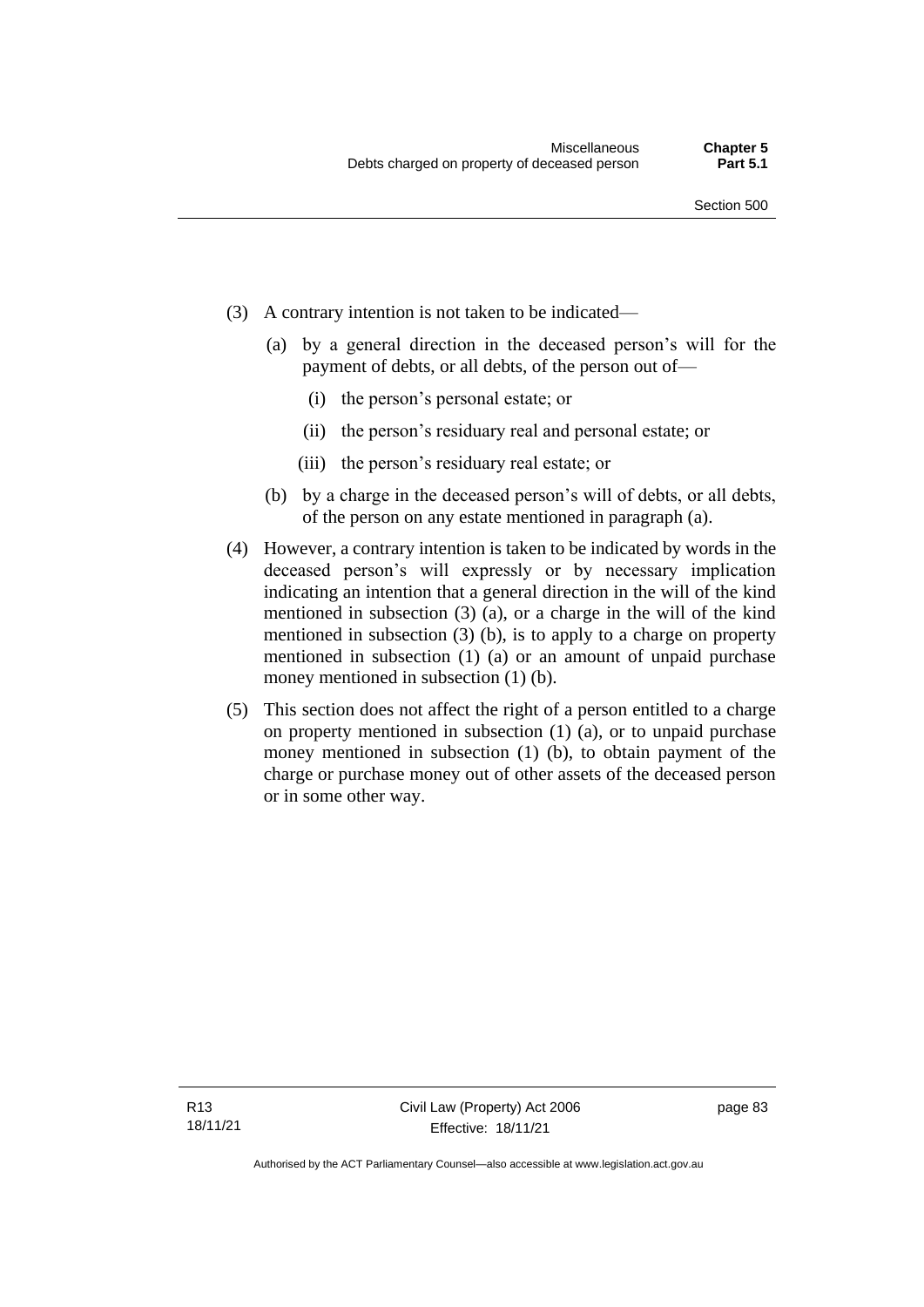**Chapter 5 Miscellaneous**<br>**Part 5.2 Stipulations in Stipulations in contracts** 

Section 501

## **Part 5.2 Stipulations in contracts**

#### **501 Stipulations not of the essence of contracts**

Stipulations in a contract, about time or anything else, that, in accordance with the rules of equity, are taken not to be, or not to have been, of the essence of the contract must be interpreted and have effect at law in accordance with those rules.

page 84 Civil Law (Property) Act 2006 Effective: 18/11/21

R13 18/11/21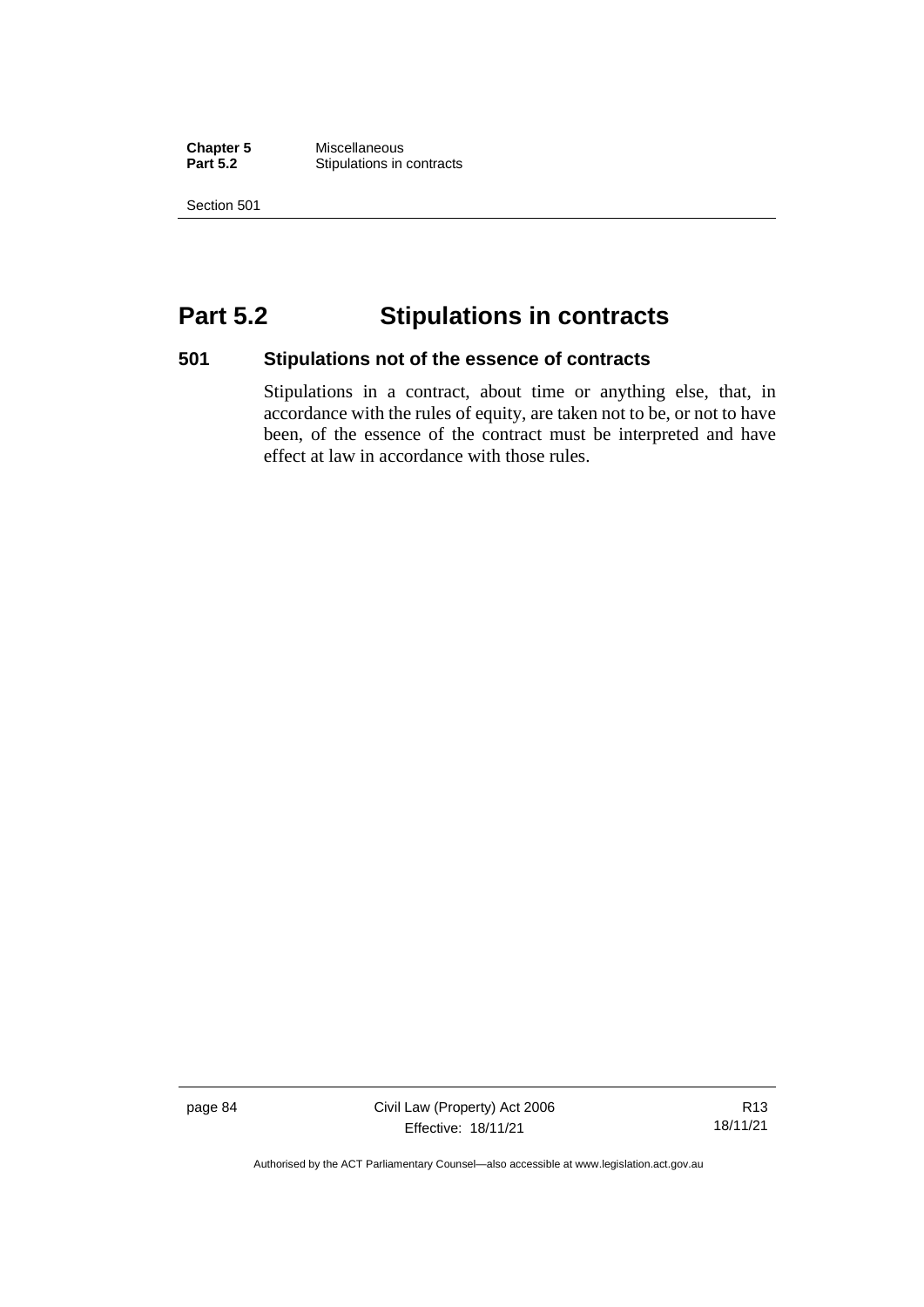## **Part 5.3 Miscellaneous—other provisions**

#### **502 Approved forms**

- (1) The Minister may, in writing, approve forms for this Act.
- (2) If the Minister approves a form for a particular purpose, the approved form must be used for that purpose.

*Note* For other provisions about forms, see th[e Legislation Act,](http://www.legislation.act.gov.au/a/2001-14) s 255.

(3) An approved form is a notifiable instrument.

*Note* A notifiable instrument must be notified under the [Legislation Act.](http://www.legislation.act.gov.au/a/2001-14)

#### **503 Regulation-making power**

- (1) The Executive may make regulations for this Act.
	- *Note* A regulation must be notified, and presented to the Legislative Assembly, under the [Legislation Act.](http://www.legislation.act.gov.au/a/2001-14)
- (2) A regulation may make provision in relation to the following:
	- (a) requirements about the way plans for section  $260(1)(a)$  are prepared;
	- (b) format requirements for plans required under section 260 (1) (a).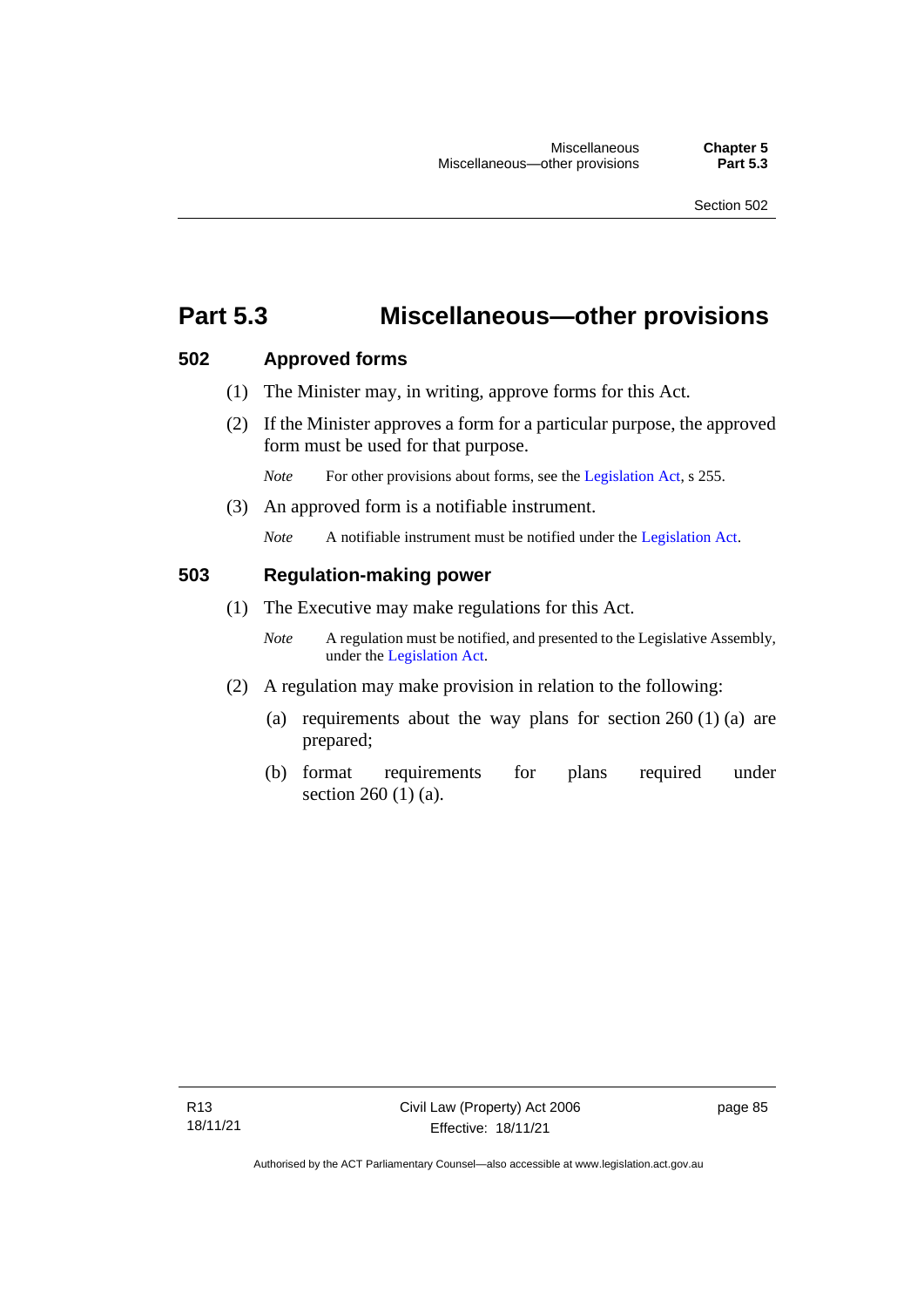## **Part 5.6 Transitional—Unit Titles Legislation Amendment Act 2020**

#### **510 Meaning of** *commencement day***—pt 5.6**

In this part:

*commencement day* means the day the *[Unit Titles Legislation](http://www.legislation.act.gov.au/a/2020-4/default.asp)  [Amendment Act 2020](http://www.legislation.act.gov.au/a/2020-4/default.asp)*, section 20 commences.

### **511 Application to certain existing off-the-plan contracts amendments made by Unit Titles Legislation Amendment Act 2020**

- (1) This section applies to an off-the-plan contract if—
	- (a) the contract—
		- (i) was entered into before 1 July 2021; or
		- (ii) is for the sale of a unit in a units plan in relation to which another off-the-plan contract (a *related contract*) was entered into before 1 July 2021; and
	- (b) the contract or the related contract has not been completed.
- (2) The following provisions apply to the off-the-plan contract and the rights and obligations of the parties under the contract:
	- (a) division 2.9.2 as in force immediately before the commencement day;
	- (b) section 260G.
- (3) However, if the seller gives the buyer a disclosure statement that complies with the requirements of section 260 (1), as amended by the *[Unit Titles Legislation Amendment Act 2020](http://www.legislation.act.gov.au/a/2020-4/default.asp)*, from the day the disclosure statement is given to the buyer—
	- (a) division 2.9.2 applies to the contract and the rights and obligations of the parties under the contract; and

R13 18/11/21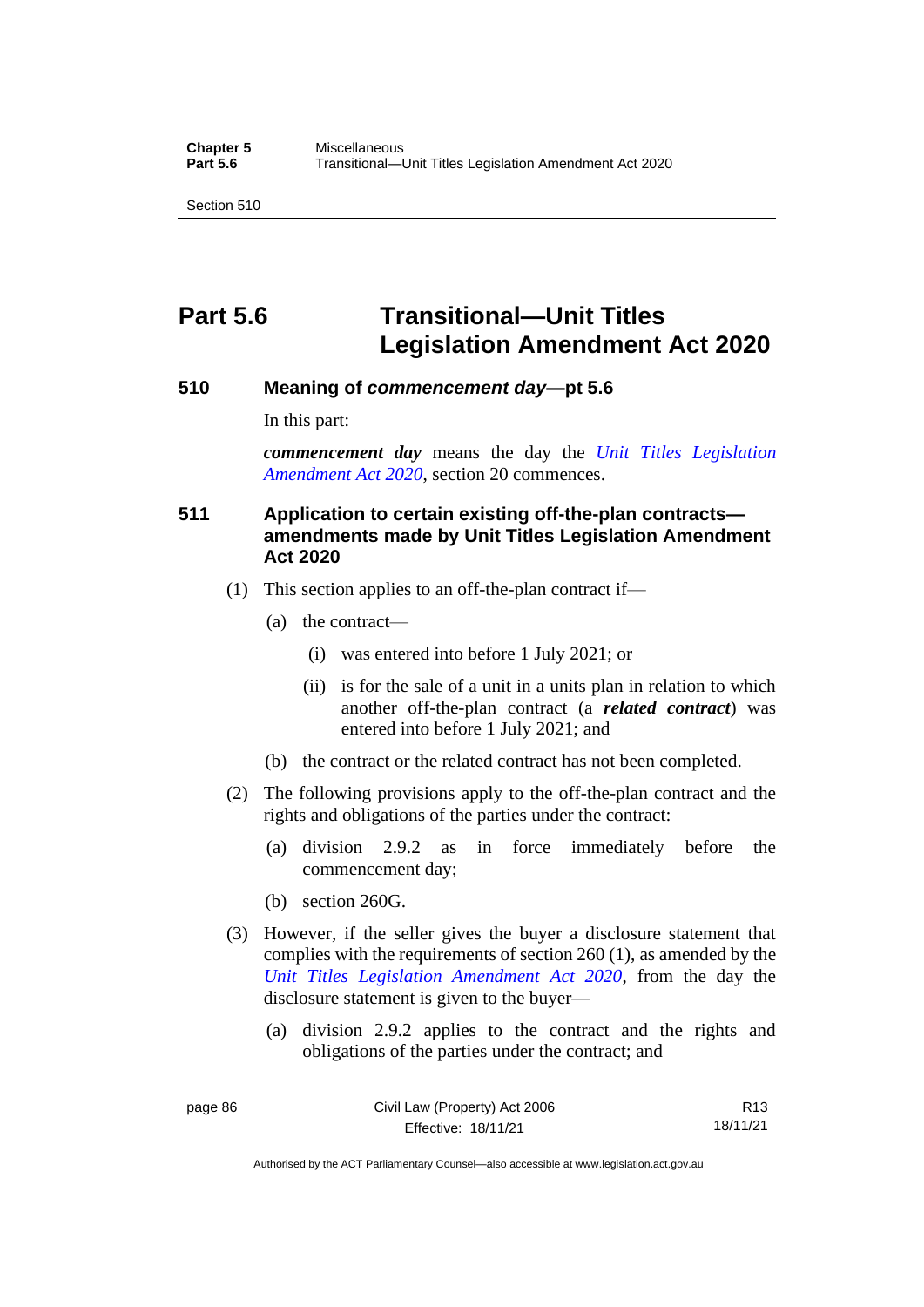(b) to remove any doubt, section 260A (2) (b) applies to the contract.

### **512 Expiry—pt 5.6**

This part expires 3 years after the day it commences.

*Note* Transitional provisions are kept in the Act for a limited time. A transitional provision is repealed on its expiry but continues to have effect after its repeal (se[e Legislation Act,](http://www.legislation.act.gov.au/a/2001-14) s 88).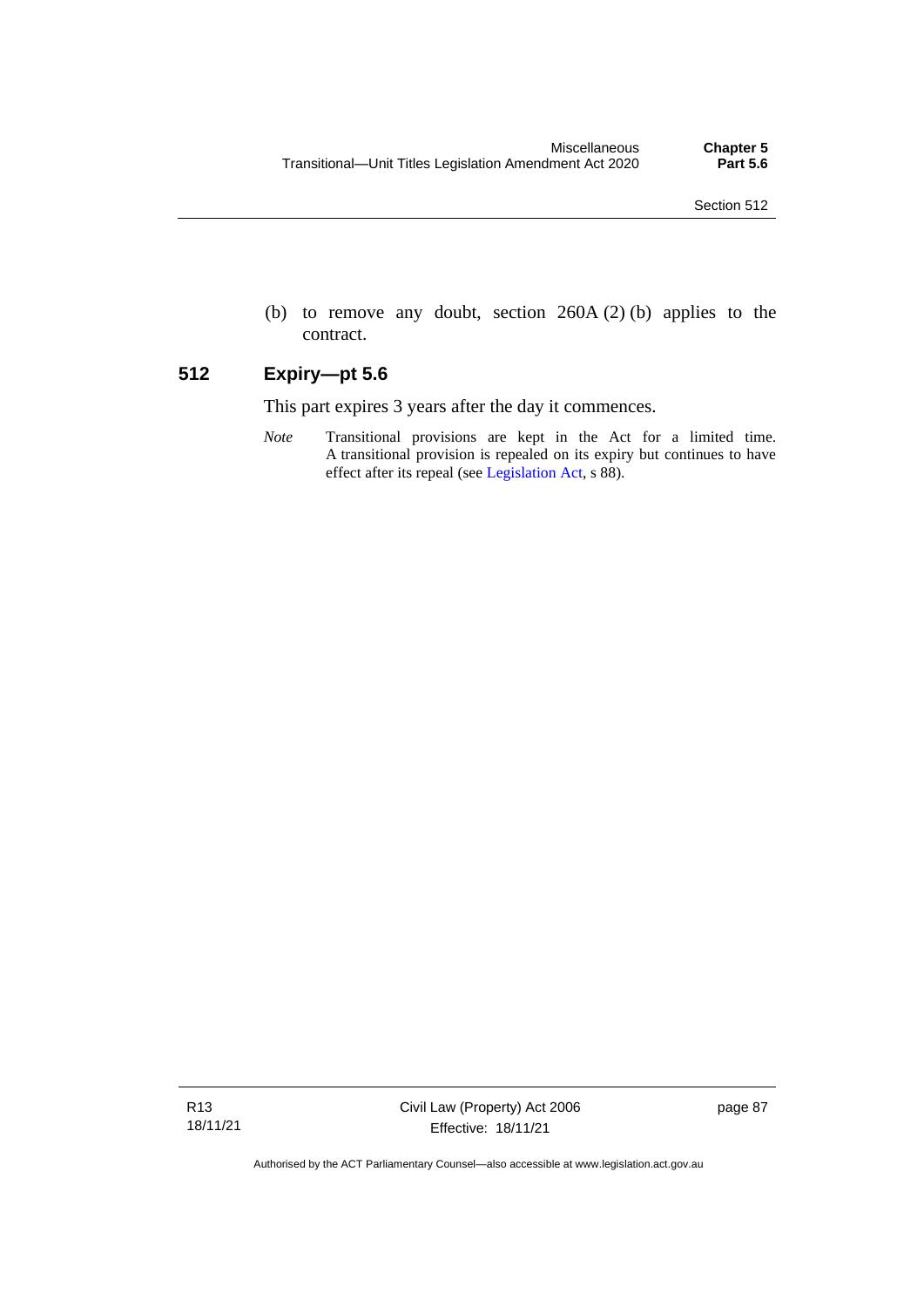**Dictionary** 

## **Dictionary**

(see s 3)

- *Note 1* The [Legislation Act](http://www.legislation.act.gov.au/a/2001-14) contains definitions and other provisions relevant to this Act.
- *Note 2* For example, the [Legislation Act,](http://www.legislation.act.gov.au/a/2001-14) dict, pt 1, defines the following terms:
	- adult
	- child
	- corporation
	- Corporations Act
	- domestic partnership (see s 169 (2))
	- *individual*
	- instrument (see s 14)
	- **interest**
	- land
	- person
	- police officer
	- proceeding
	- provision (see s 16)
	- public trustee and guardian
	- registrar-general.
- *Note 3* See also the [Legislation Act,](http://www.legislation.act.gov.au/a/2001-14) s 168 (References to person with interest in land include personal representative etc).

*administrator* includes anyone to whom administration of the estate of a deceased person is granted, and includes the public trustee and guardian acting under the *[Administration and Probate Act 1929](http://www.legislation.act.gov.au/a/1929-18)*, part 6.

*agent*, for part 4.7 (Recovery of leased premises)—see section 437.

*annuity*, for part 2.6 (Apportionment)—see section 248.

*assurance* includes a conveyance and a disposition made otherwise than by will.

R13 18/11/21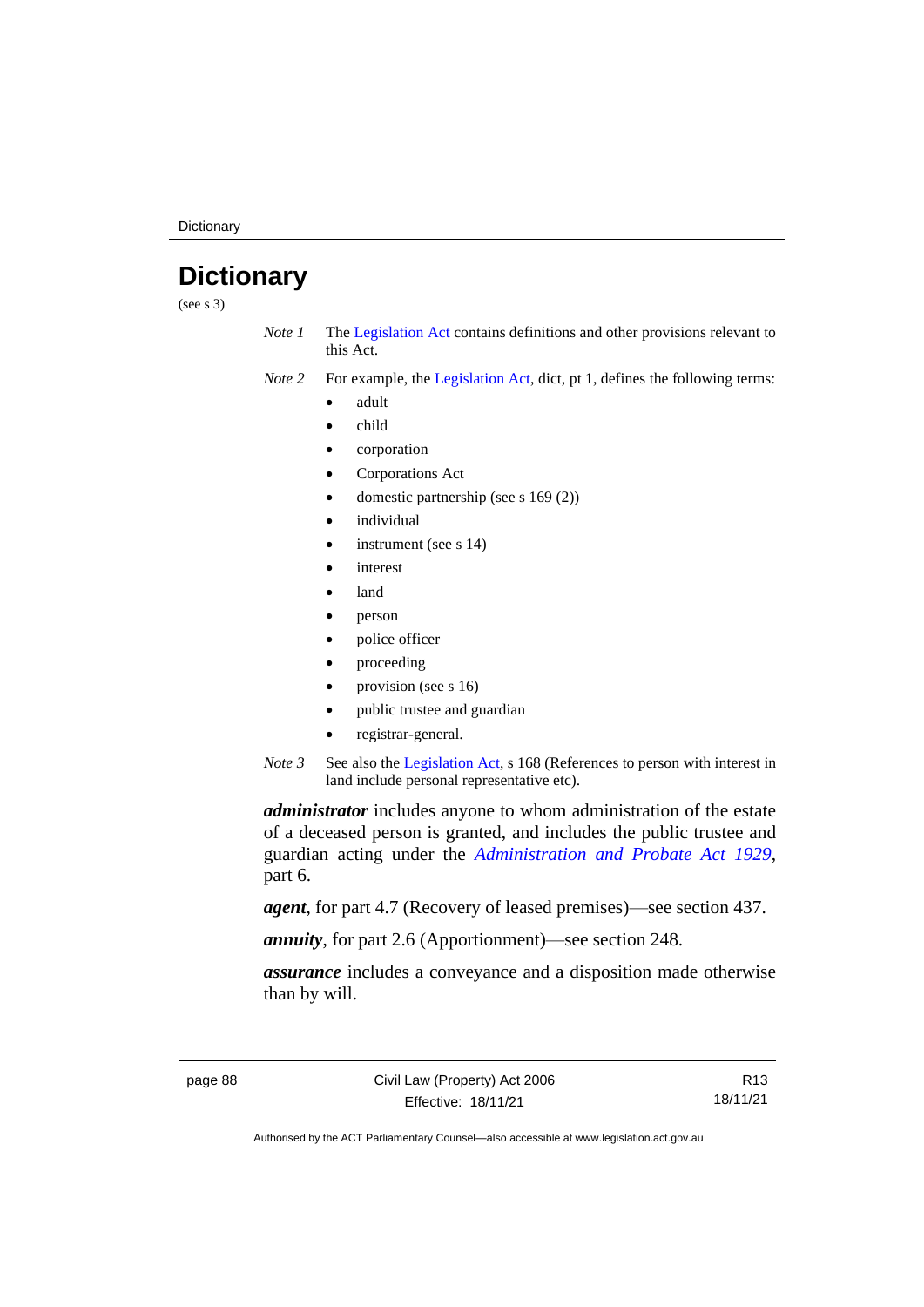**bankruptcy** includes any act or proceeding in law having effects or results similar to those of bankruptcy.

#### **Example**

winding-up of a company

*buyer action period*, for part 2.9 (Unit titles)—see section 259.

*common property*, for part 2.9 (Unit Titles)—see the *[Unit Titles](http://www.legislation.act.gov.au/a/2001-16)  Act [2001](http://www.legislation.act.gov.au/a/2001-16)*, section 13.

*conveyance* includes an assignment, appointment, lease, settlement or other assurance by deed of any property.

*deed*, in relation to land under the *[Land Titles Act 1925](http://www.legislation.act.gov.au/a/1925-1)*, includes an instrument that has the effect of a deed under that Act.

*developer*, for part 2.9 (Unit titles)—see the *[Unit Titles Act 2001](http://www.legislation.act.gov.au/a/2001-16)*, dictionary.

*disclosure statement*, for part 2.9 (Unit titles)—see section 260 (1).

*disclosure update notice*, for part 2.9 (Unit titles)—see section 260B (2).

*disposition* includes—

- (a) a conveyance; and
- (b) an acknowledgment under the *[Administration and Probate](http://www.legislation.act.gov.au/a/1929-18)  Act [1929](http://www.legislation.act.gov.au/a/1929-18)*, section 56 (Executor may sign acknowledgment instead of conveyance); and
- (c) a vesting instrument, declaration of trust, disclaimer, release or any other assurance of property by an instrument other than a will; and
- (d) a release, devise, bequest or appointment of property in a will.

*dividend*, for part 2.6 (Apportionment)—see section 248.

Authorised by the ACT Parliamentary Counsel—also accessible at www.legislation.act.gov.au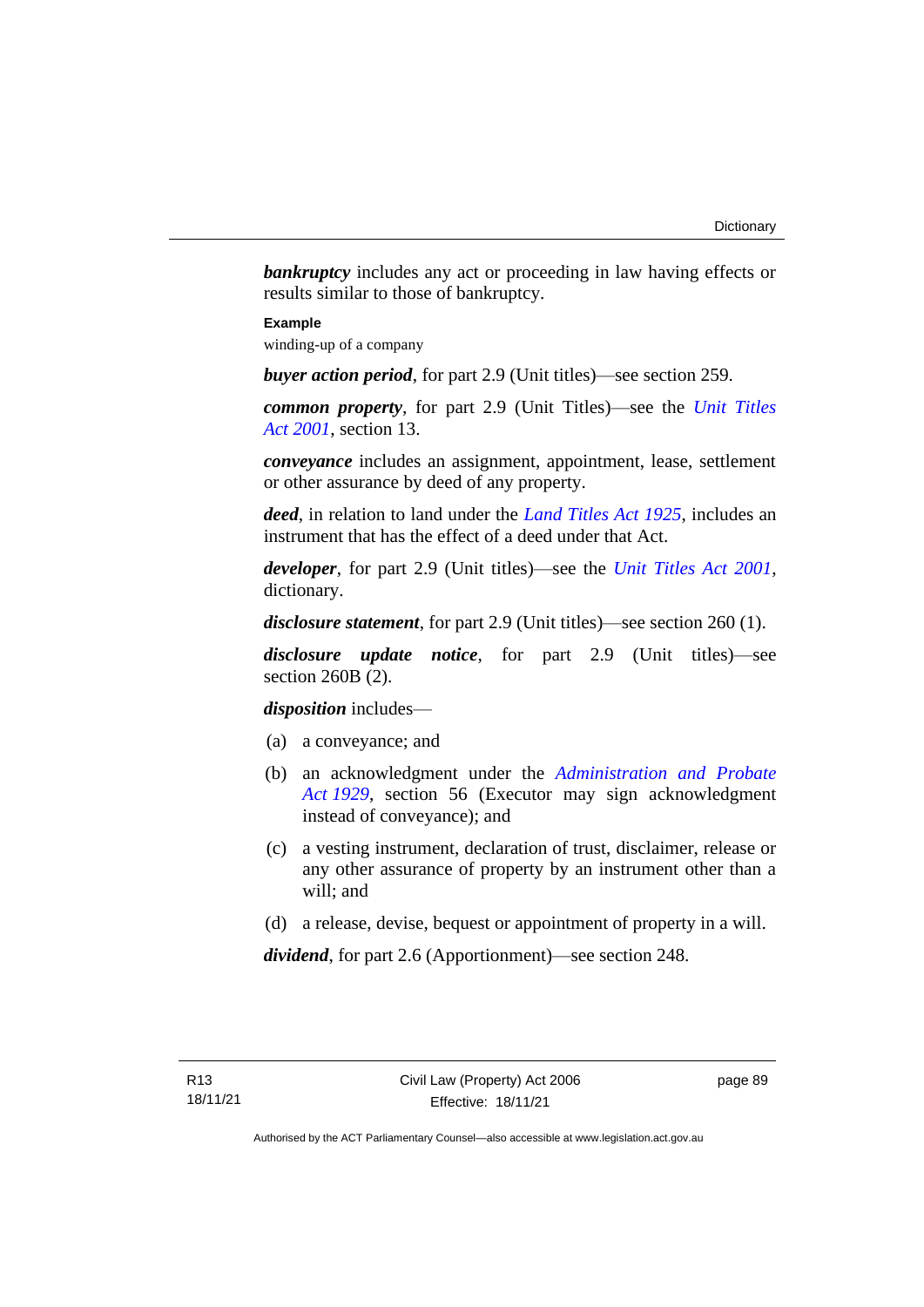*encumbrance* includes—

- (a) a mortgage; and
- (b) a trust for securing money; and
- (c) a lien or charge of a portion, annuity, or other capital or annual sum.

*excluded change*, for part 2.9 (Unit titles)—see section 259A (4).

*executor* means the executor to whom probate has been granted, and includes an executor by right of representation.

*implied warranties*, for division 2.9.3 (Implied warranties)—see section 264.

*income*, of land, includes rents and profits.

*instrument* includes a deed, a will, an agreement for settlement, and a law of the Territory, the Commonwealth, a State or another Territory.

*interested person*, in relation to property, for part 2.5 (Partition)—see section 242.

*lease*, for part 4.5 (Forfeiture of leases)—see section 424.

*lessee*, for part 4.5 (Forfeiture of leases)—see section 424.

*lessor*, for part 4.5 (Forfeiture of leases)—see section 424.

*life interest*, for division 2.2.3 (Ending life interests)—see section 215.

*material change*, for part 2.9 (Unit titles)—see section 259.

#### *mortgage*—

- (a) for land under the *[Land Titles Act 1925](http://www.legislation.act.gov.au/a/1925-1)*—see that Act, section 6 (1); and
- (b) for other property—includes a charge on property for securing money or money's worth.

R13 18/11/21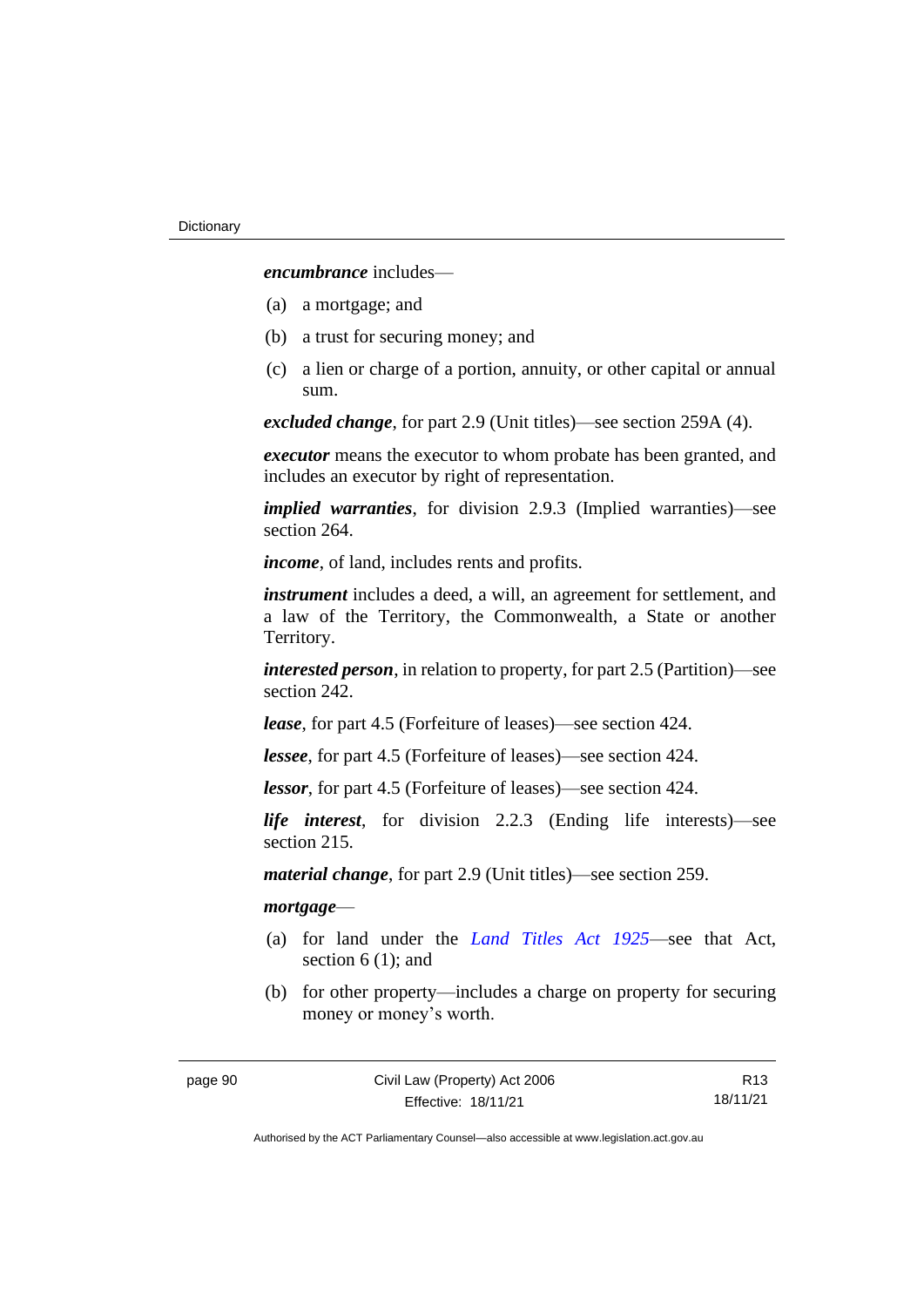#### *mortgagee*—

- (a) for land under the *[Land Titles Act 1925](http://www.legislation.act.gov.au/a/1925-1)*—see that Act, section 6 (1); and
- (b) for other property—includes a person taking title to the mortgage under the original mortgagee.

#### *mortgagor*—

- (a) for land under the *[Land Titles Act 1925](http://www.legislation.act.gov.au/a/1925-1)*—see that Act, section 6 (1); and
- (b) for other property—includes any of the following:
	- (i) a person taking title to the equity of redemption under the original mortgagor;
	- (ii) a person entitled to redeem a mortgage, according to the person's interest in the mortgaged property.

*off-the-plan contract*, for part 2.9 (Unit titles)—see section 259.

*owners corporation*, for part 2.9 (Unit Titles)—see the *[Unit Titles](http://www.legislation.act.gov.au/a/2011-41)  [\(Management\) Act](http://www.legislation.act.gov.au/a/2011-41) 2011*, dictionary.

*personal representative* means the executor or administrator of a deceased person.

*person with a legal disability* means—

- (a) a child; or
- (b) a person with a mental disability.

*person with a mental disability* means—

(a) in relation to a proceeding—a person (other than a child) who is not legally competent to be a party to the proceeding; and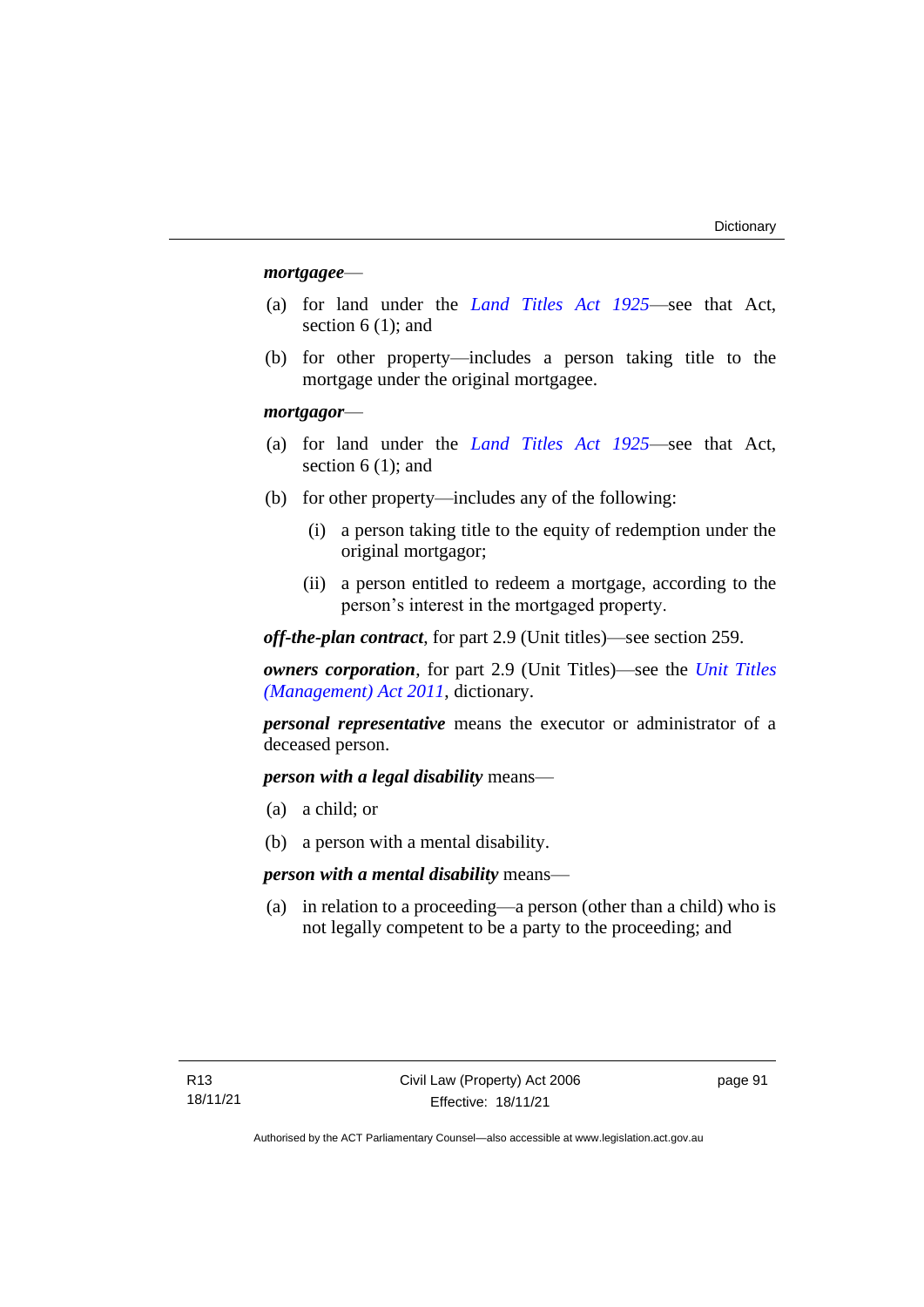(b) in relation to the doing of something—a person (other than a child) who is not legally competent to do the thing;

and includes such a person even if a guardian or manager has not been appointed for the person under the *[Guardianship and Management of](http://www.legislation.act.gov.au/a/1991-62)  [Property Act 1991](http://www.legislation.act.gov.au/a/1991-62)*.

*possession*, of land, includes receipt of income from the land.

*proceeding for partition of property*, for part 2.5 (Partition)—see section 242.

#### *purchaser*—

- (a) for division 2.4.1 (Dispositions on trust for sale or with power of sale)—see section 230; and
- (b) for division 2.4.2 (Voidable dispositions)—see section 238; and
- (c) for any other provision—means a purchaser for valuable consideration, and includes—
	- (i) a lessee or mortgagee; and
	- (ii) anyone else who acquires an interest in property for valuable consideration.

*registered* means—

- (a) for this Act generally—registered in the appropriate register kept by the registrar-general; and
- (b) for part 2.9 (Unit Titles)—see section 259.

#### *rent*—

- (a) includes yearly or other rent; and
- (b) for part 2.6 (Apportionment)—see section 248.

*securities* includes stocks, funds and shares.

*settlement*—see section 200.

*sublease*, for part 4.5 (Forfeiture of leases)—see section 424.

R13 18/11/21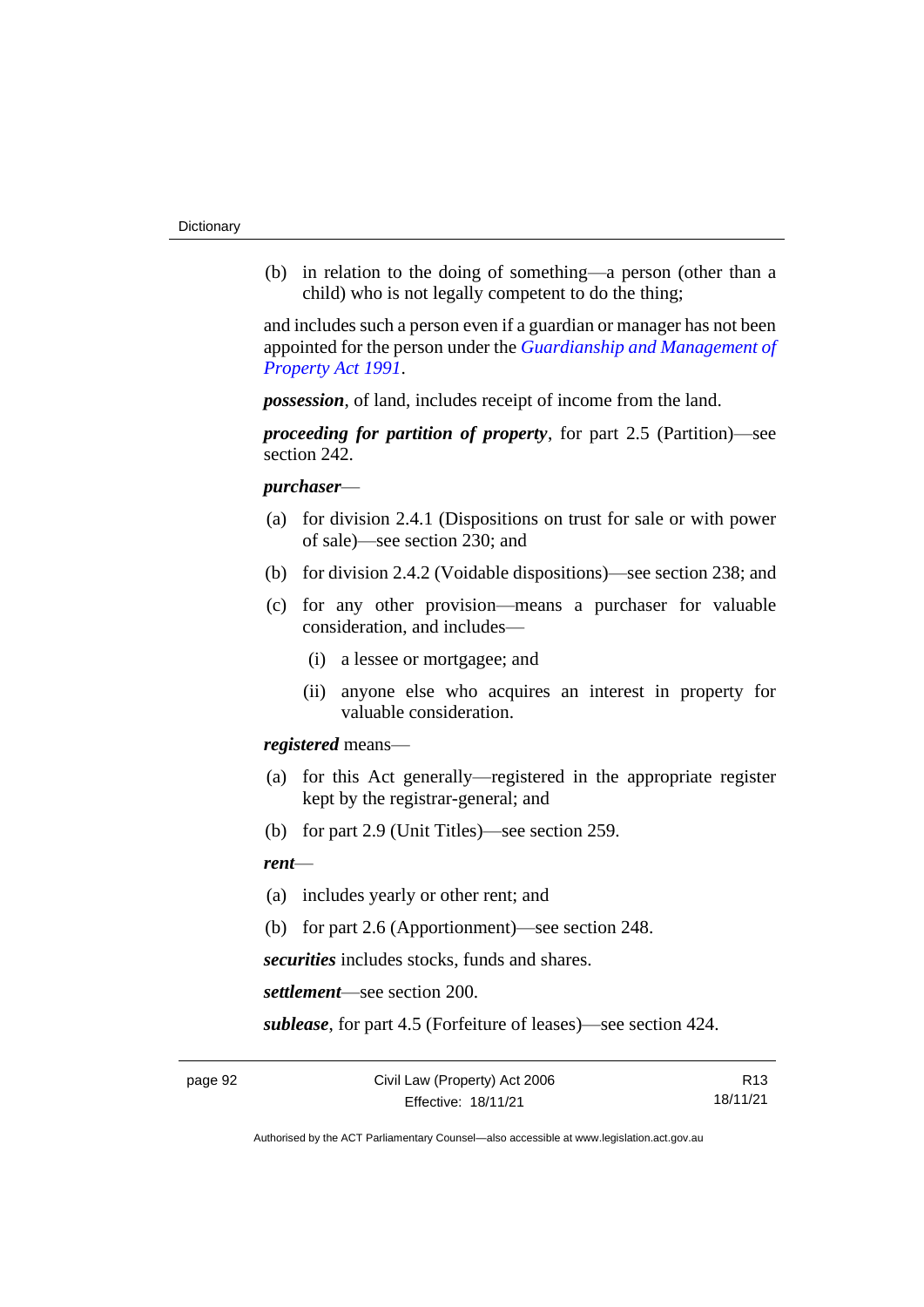*trust corporation* means—

- (a) the public trustee and guardian or a trustee company; or
- (b) the Official Trustee in Bankruptcy under the *[Bankruptcy Act](http://www.comlaw.gov.au/Series/C2004A07422)  [1966](http://www.comlaw.gov.au/Series/C2004A07422)* (Cwlth); or
- (c) the trustee in whom the property of a bankrupt is vested.

*trustee company*—see the *[Trustee Companies Act 1947](http://www.legislation.act.gov.au/a/1947-15)*, dictionary.

*trustees for sale* means the people holding property on trust for sale.

*trust for sale* means a binding trust for sale, whether or not exercisable at the request or with the consent of anyone, and with or without a discretionary power to postpone sale.

*unit*, for part 2.9 (Unit Titles)—see the *[Unit Titles Act](http://www.legislation.act.gov.au/a/2001-16) 2001*, section 9.

*units plan*, for part 2.9 (Unit Titles)—see the *[Unit Titles Act 2001](http://www.legislation.act.gov.au/a/2001-16)*, dictionary.

*unit subsidiary*, for part 2.9 (Unit Titles)—see the *[Unit Titles](http://www.legislation.act.gov.au/a/2001-16)  Act [2001](http://www.legislation.act.gov.au/a/2001-16)*, section 12.

*valuable consideration* includes marriage, but does not include a nominal consideration in money.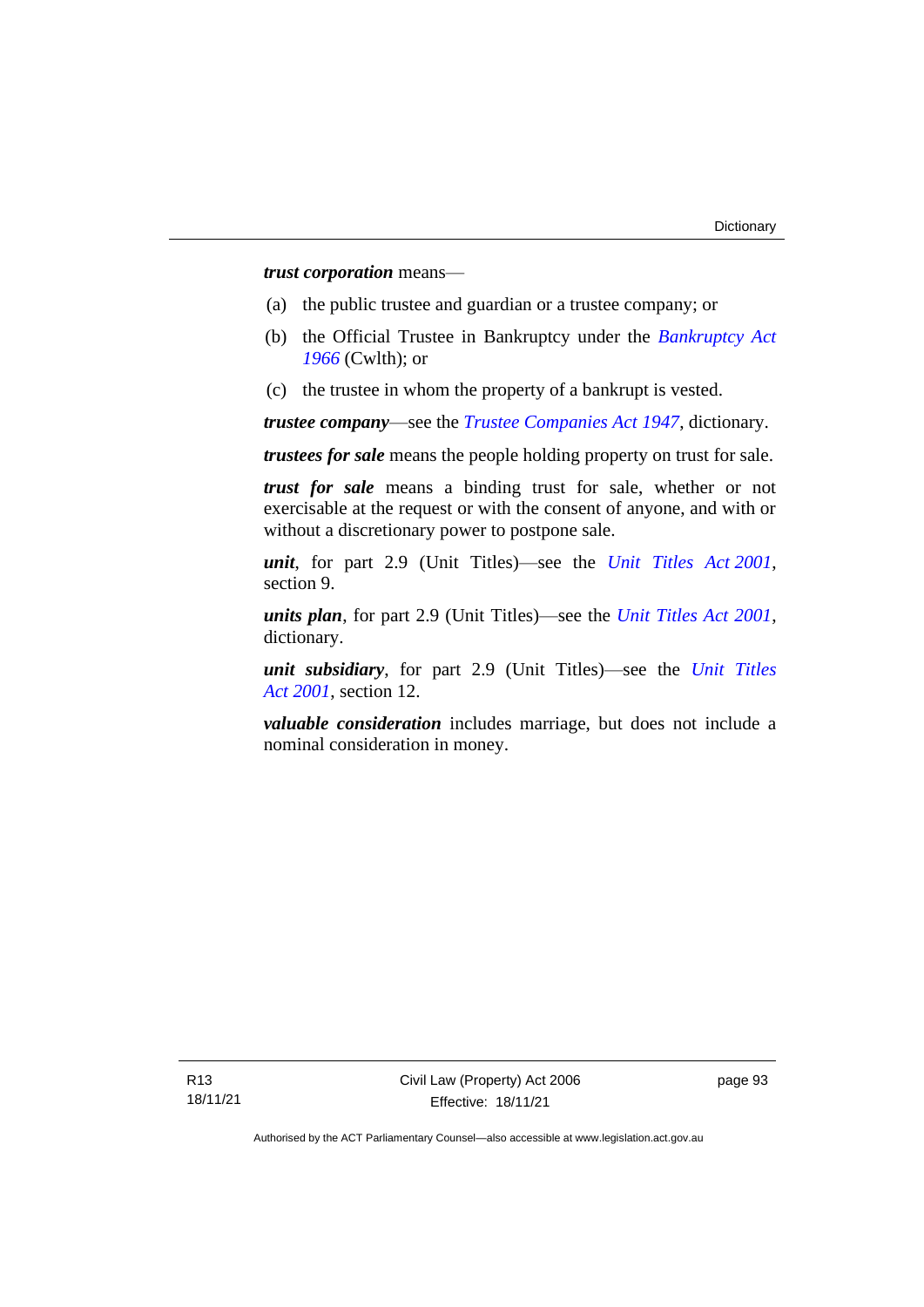1 About the endnotes

## **Endnotes**

### **1 About the endnotes**

Amending and modifying laws are annotated in the legislation history and the amendment history. Current modifications are not included in the republished law but are set out in the endnotes.

Not all editorial amendments made under the *[Legislation Act 2001](http://www.legislation.act.gov.au/a/2001-14)*, part 11.3 are annotated in the amendment history. Full details of any amendments can be obtained from the Parliamentary Counsel's Office.

Uncommenced amending laws are not included in the republished law. The details of these laws are underlined in the legislation history. Uncommenced expiries are underlined in the legislation history and amendment history.

If all the provisions of the law have been renumbered, a table of renumbered provisions gives details of previous and current numbering.

The endnotes also include a table of earlier republications.

| $A = Act$                                    | $NI =$ Notifiable instrument                |
|----------------------------------------------|---------------------------------------------|
| $AF =$ Approved form                         | $o = order$                                 |
| $am = amended$                               | $om = omitted/repealed$                     |
| $amdt = amendment$                           | $ord = ordinance$                           |
| $AR = Assembly resolution$                   | $orig = original$                           |
| $ch = chapter$                               | par = paragraph/subparagraph                |
| $CN =$ Commencement notice                   | pres = present                              |
| $def = definition$                           | $prev = previous$                           |
| $DI = Disallowable instrument$               | $(\text{prev}) = \text{previously}$         |
| $dict = dictionary$                          | $pt = part$                                 |
| $disallowed = disallowed by the Legislative$ | $r = rule/subrule$                          |
| Assembly                                     | $reloc = relocated$                         |
| $div = division$                             | $remum = renumbered$                        |
| $exp = expires/expired$                      | $R[X]$ = Republication No                   |
| $Gaz = gazette$                              | $RI =$ reissue                              |
| $h dq =$ heading                             | $s = section/subsection$                    |
|                                              |                                             |
|                                              |                                             |
| $IA = Interpretation Act 1967$               | $sch = schedule$                            |
| $ins = inserted/added$                       | $sdiv = subdivision$                        |
| $LA =$ Legislation Act 2001                  | $SL = Subordinate$ law                      |
| $LR =$ legislation register                  | $sub =$ substituted                         |
| $LRA =$ Legislation (Republication) Act 1996 | $underlining = whole or part not commenced$ |
| $mod = modified/modification$                | or to be expired                            |

#### **2 Abbreviation key**

page 94 Civil Law (Property) Act 2006 Effective: 18/11/21

R13 18/11/21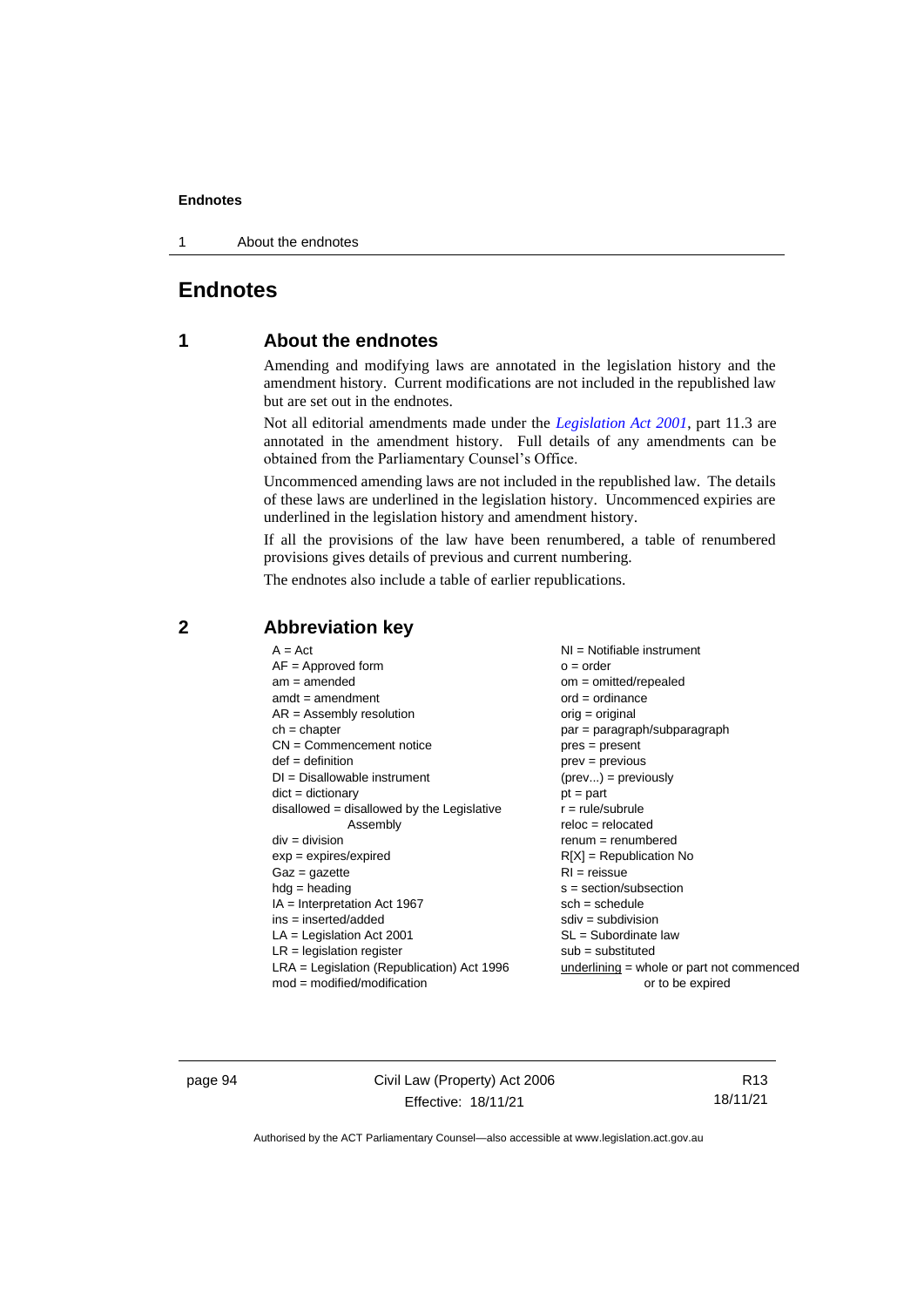#### **3 Legislation history**

#### **Civil Law (Property) Act 2006 A2006-38**

notified LR 28 September 2006

s 1, s 2 commenced 28 September 2006 (LA s 75 (1)

remainder commenced 28 March 2007 (s 2 and LA s 79)

as amended by

#### **[Children and Young People \(Consequential Amendments\) Act 2008](http://www.legislation.act.gov.au/a/2008-20) A2008-20 sch 3 pt 3.5**

notified LR 17 July 2008

s 1, s 2 commenced 17 July 2008 (LA s 75 (1))

s 3 commenced 18 July 2008 (s 2 (1))

sch 3 pt 3.5 commenced 27 October 2008 (s 2 (4) and see [Children](http://www.legislation.act.gov.au/a/2008-19)  [and Young People Act 2008](http://www.legislation.act.gov.au/a/2008-19) A2008-19, s 2 and [CN2008-13\)](http://www.legislation.act.gov.au/cn/2008-13/default.asp)

#### **[Justice and Community Safety Legislation Amendment Act 2010](http://www.legislation.act.gov.au/a/2010-40)**

**[\(No](http://www.legislation.act.gov.au/a/2010-40) 3) A2010-40 sch 1 pt 1.1**

notified LR 5 October 2010

s 1, s 2 commenced 5 October 2010 (LA s 75 (1))

s 3, sch 1 pt 1.1 commenced 6 October 2010 (s 2 (1))

#### **[Administrative \(One ACT Public Service Miscellaneous Amendments\)](http://www.legislation.act.gov.au/a/2011-22)  Act [2011](http://www.legislation.act.gov.au/a/2011-22) A2011-22 sch 1 pt 1.26**

notified LR 30 June 2011 s 1, s 2 commenced 30 June 2011 (LA s 75 (1)) sch 1 pt 1.26 commenced 1 July 2011 (s 2 (1))

#### **[Unit Titles \(Management\) Act 2011](http://www.legislation.act.gov.au/a/2011-41) A2011-41 sch 5 pt 5.2**

notified LR 3 November 2011 s 1, s 2 commenced 3 November 2011 (LA s 75 (1)) sch 5 pt 5.2 commenced 30 March 2012 (s 2 and [CN2012-6\)](http://www.legislation.act.gov.au/cn/2012-6/default.asp)

#### **[Justice and Community Safety Legislation Amendment Act 2013](http://www.legislation.act.gov.au/a/2013-7/default.asp)  [A2013-7](http://www.legislation.act.gov.au/a/2013-7/default.asp) sch 1 pt 1.2**

notified LR 1 March 2013 s 1, s 2 commenced 1 March 2013 (LA s 75 (1)) sch 1 pt 1.2 commenced 4 March 2013 (s 2 and see Retirement [Villages Act 2012](http://www.legislation.act.gov.au/a/2012-38) A2012-38, s 2 and LA s 79)

R13 18/11/21 Civil Law (Property) Act 2006 Effective: 18/11/21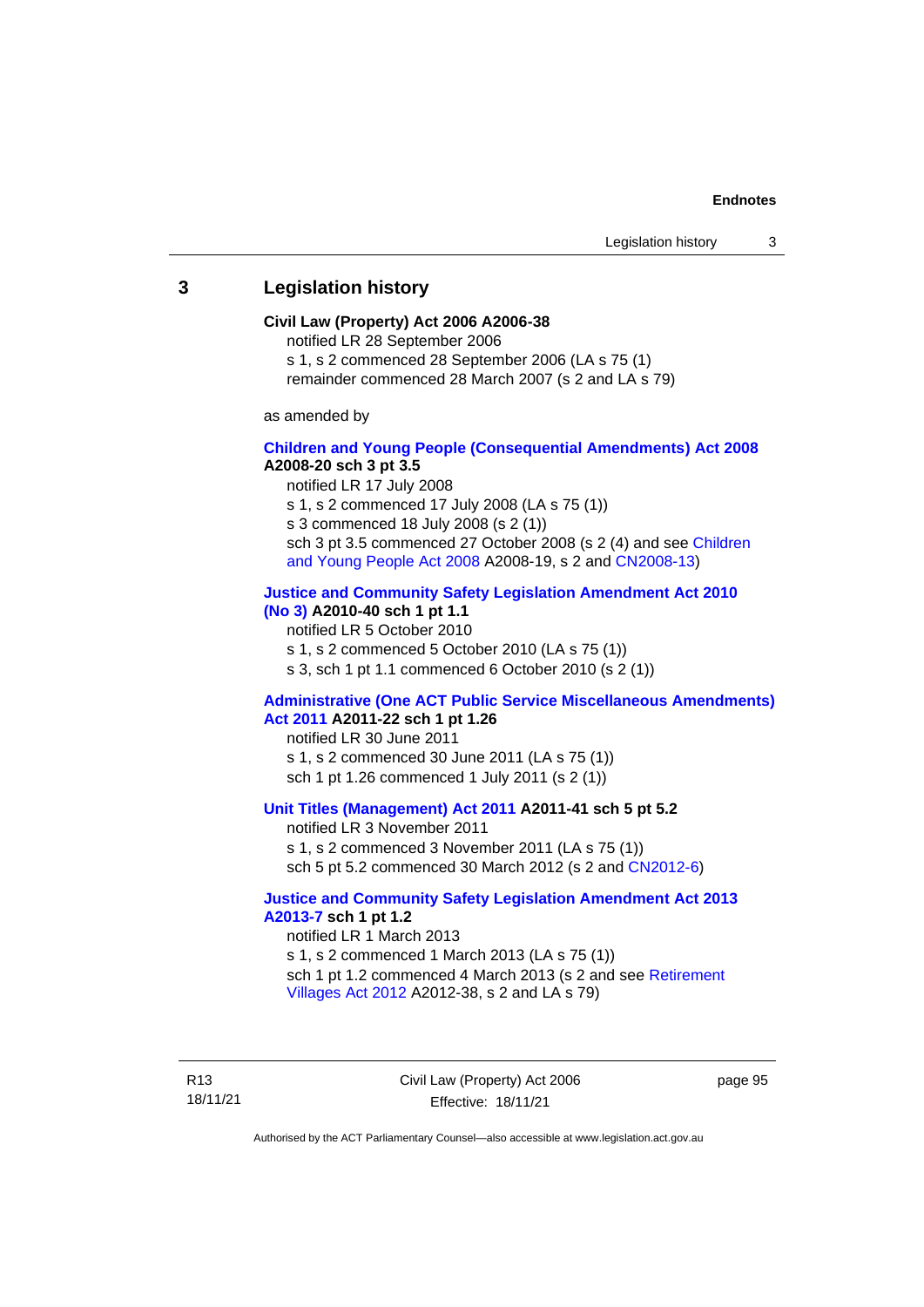| Legislation history<br>3 |  |
|--------------------------|--|
|--------------------------|--|

## **[Marriage Equality \(Same Sex\) Act 2013](http://www.legislation.act.gov.au/a/2013-39) A2013-39 sch 2 pt 2.4**

notified LR 4 November 2013

- s 1, s 2 commenced 4 November 2013 (LA s 75 (1))
- sch 2 pt 2.4 commenced 7 November 2013 (s 2 and [CN2013-11\)](http://www.legislation.act.gov.au/cn/2013-11)
- *Note* The High Court held this Act to be of no effect (see *Commonwealth v Australian Capital Territory* [2013] HCA 55)

#### **[Protection of Rights \(Services\) Legislation Amendment Act 2016](http://www.legislation.act.gov.au/a/2016-13)  [\(No](http://www.legislation.act.gov.au/a/2016-13) 2) A2016-13 sch 1 pt 1.8**

notified LR 16 March 2016

s 1, s 2 commenced 16 March 2016 (LA s 75 (1))

sch 1 pt 1.8 commenced 1 April 2016 (s 2 and see Protection of Rights [\(Services\) Legislation Amendment Act 2016](http://www.legislation.act.gov.au/a/2016-1/default.asp) A2016-1 s 2)

#### **[Revenue Legislation Amendment Act 2018](http://www.legislation.act.gov.au/a/2018-2/default.asp) A2018-2 sch 1 pt 1.1**

notified LR 28 February 2018 s 1, s 2 commenced 28 February 2018 (LA s 75 (1)) sch 1 pt 1.1 commenced 1 March 2018 (s 2)

#### **[Unit Titles Legislation Amendment Act 2020](http://www.legislation.act.gov.au/a/2020-4/default.asp) A2020-4 pt 2**

notified LR 27 February 2020

s 1, s 2 commenced 27 February 2020 (LA s 75 (1))

pt 2 commenced 1 November 2020 (s 2 (1) and [CN2020-11\)](http://www.legislation.act.gov.au/cn/2020-11/default.asp)

#### **[Planning and Unit Titles Legislation Amendment Act 2021](http://www.legislation.act.gov.au/a/2021-5/default.asp) A2021-5 pt 2**

notified LR 8 April 2021 s 1, s 2 commenced 8 April 2021 (LA s 75 (1)) pt 2 commenced 9 April 2021 (s 2)

#### **[Planning and Unit Titles Legislation Amendment Act 2021 \(No 2\)](http://www.legislation.act.gov.au/a/2021-25/)**

#### **A2021-25 sch 1 pt 1.1**

notified LR 17 November 2021

s 1, s 2 commenced 17 November 2021 (LA s 75 (1))

sch 1 pt 1.1 commenced 18 November 2021 (s 2)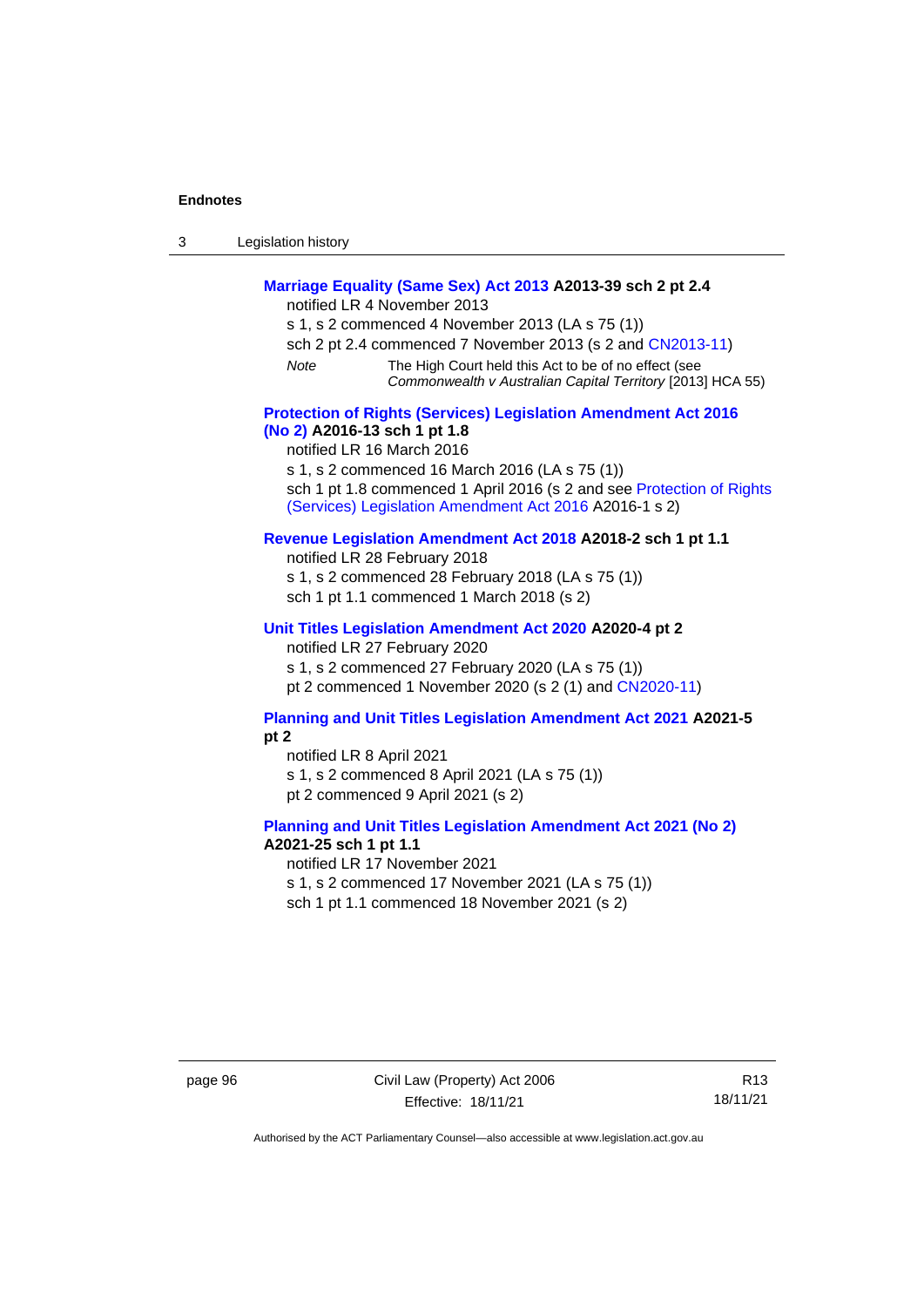#### **4 Amendment history Commencement**

Civil Law (Property) Act 2006 s 2 om LA s 89 (4) **Application of Act** s 5 am [A2010-40](http://www.legislation.act.gov.au/a/2010-40) amdt 1.1 **Power to appoint trustees of child's property**<br>s 256 am A2016-13 amdt 1.30 am [A2016-13](http://www.legislation.act.gov.au/a/2016-13) amdt 1.30 **Powers and duties of guardian** s 257 am [A2008-20](http://www.legislation.act.gov.au/a/2008-20) amdt 3.13[; A2011-22](http://www.legislation.act.gov.au/a/2011-22) amdt 1.91 **Unit Titles** pt 2.9 hdg ins [A2011-41](http://www.legislation.act.gov.au/a/2011-41) amdt 5.3 **Definitions—Important concepts** div 2.9.1 hdg ins [A2011-41](http://www.legislation.act.gov.au/a/2011-41) amdt 5.3 sub [A2020-4](http://www.legislation.act.gov.au/a/2020-4/) s 5 **Definitions—pt 2.9** s 259 ins [A2011-41](http://www.legislation.act.gov.au/a/2011-41) amdt 5.3 sub [A2020-4](http://www.legislation.act.gov.au/a/2020-4/) s 5 def *buyer action period* ins [A2020-4](http://www.legislation.act.gov.au/a/2020-4/) s 5 def *common property* ins [A2011-41](http://www.legislation.act.gov.au/a/2011-41) amdt 5.3 sub [A2020-4](http://www.legislation.act.gov.au/a/2020-4/) s 5 def *developer* ins [A2020-4](http://www.legislation.act.gov.au/a/2020-4/) s 5 def *disclosure statement* in[s A2020-4](http://www.legislation.act.gov.au/a/2020-4/) s 5 def *disclosure update notice* in[s A2020-4](http://www.legislation.act.gov.au/a/2020-4/) s 5 def *excluded change* in[s A2020-4](http://www.legislation.act.gov.au/a/2020-4/) s 5 def *material change* ins [A2020-4](http://www.legislation.act.gov.au/a/2020-4/) s 5 def *off-the-plan contract* ins [A2020-4](http://www.legislation.act.gov.au/a/2020-4/) s 5 def *owners corporation* in[s A2011-41](http://www.legislation.act.gov.au/a/2011-41) amdt 5.3 sub [A2020-4](http://www.legislation.act.gov.au/a/2020-4/) s 5 def *registered* ins [A2011-41](http://www.legislation.act.gov.au/a/2011-41) amdt 5.3 sub [A2020-4](http://www.legislation.act.gov.au/a/2020-4/) s 5 def *unit* ins [A2011-41](http://www.legislation.act.gov.au/a/2011-41) amdt 5.3 sub [A2020-4](http://www.legislation.act.gov.au/a/2020-4/) s 5 def *units plan* ins [A2011-41](http://www.legislation.act.gov.au/a/2011-41) amdt 5.3 sub [A2020-4](http://www.legislation.act.gov.au/a/2020-4/) s 5 def *unit subsidiary* in[s A2021-5](http://www.legislation.act.gov.au/a/2021-5/) s 4 **Meaning of** *type 1 matter* **and** *type 2 matter* **s 259A <b>and** *i*ns A2020-4 s 5 ins [A2020-4](http://www.legislation.act.gov.au/a/2020-4/) s 5 am [A2021-5](http://www.legislation.act.gov.au/a/2021-5/) ss 5-7; ss, pars renum R12 LA **Off-the-plan contracts—disclosure** div 2.9.2 hdg reloc fro[m Unit Titles Act 2001](http://www.legislation.act.gov.au/a/2001-16) div 3.4 hdg b[y A2011-41](http://www.legislation.act.gov.au/a/2011-41) amdt 5.38 sub [A2020-4](http://www.legislation.act.gov.au/a/2020-4/) s 6

18/11/21

R13

Effective: 18/11/21

page 97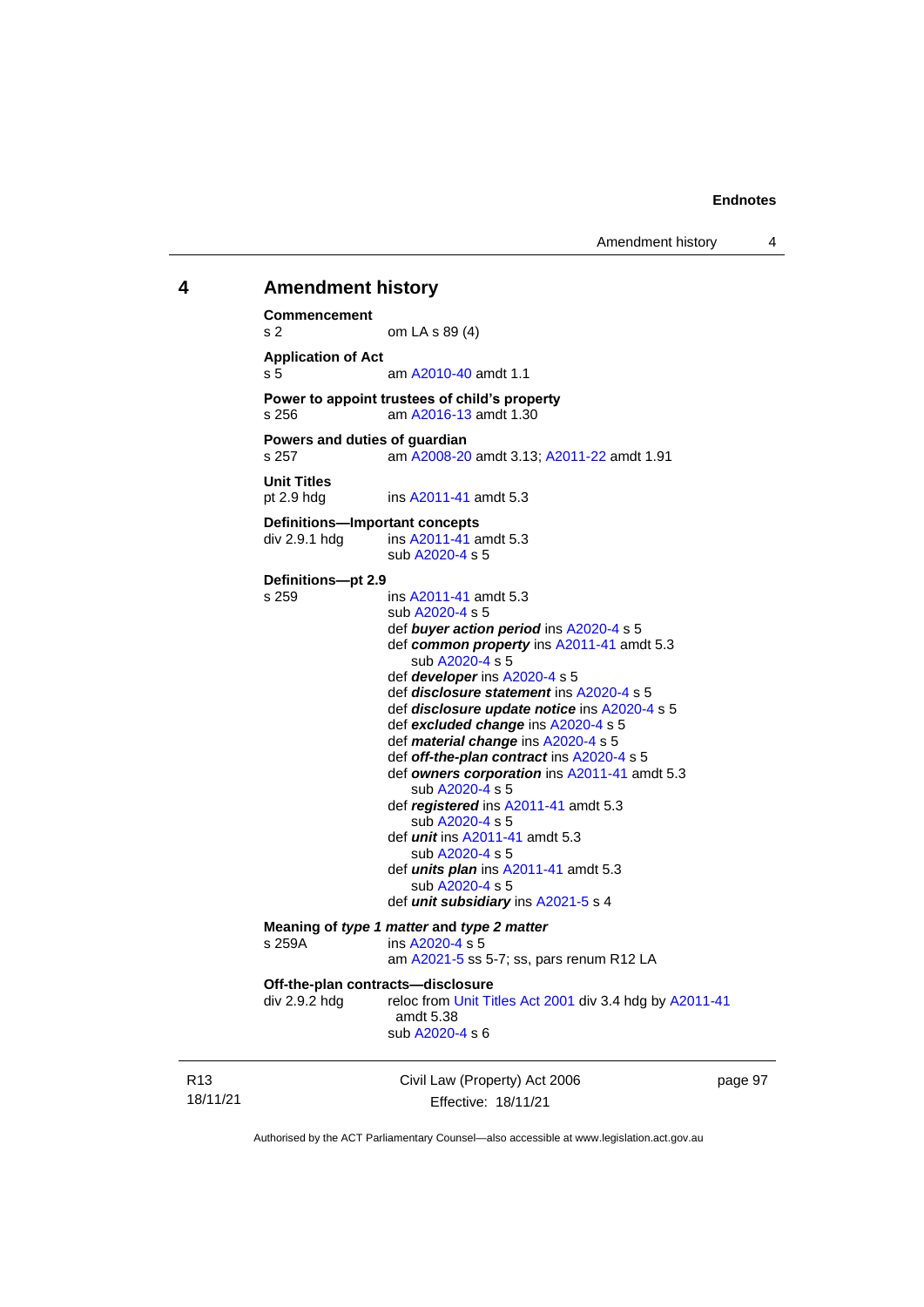| 4 | Amendment history |  |
|---|-------------------|--|
|   |                   |  |

| s 260                                       | Contract for sale of unit before registration of units plan<br>reloc from Unit Titles Act 2001 s 31A by A2011-41 amdt 5.38<br>sub A2020-4 s 7<br>am A2021-5 s 8; A2021-25 amdt 1.1 |
|---------------------------------------------|------------------------------------------------------------------------------------------------------------------------------------------------------------------------------------|
| s 260A                                      | Disclosure statement provided late or not at all<br>ins A2020-4 s 8                                                                                                                |
| s 260B                                      | Seller to notify material change to matter in disclosure statement<br>ins A2020-4 s 8                                                                                              |
| s 260C                                      | Effect of disclosure update provided in time-type 1 matter<br>ins A2020-4 s 8                                                                                                      |
| s 260D                                      | Effect of disclosure update provided out of time-type 1 matter<br>ins A2020-4 s 8                                                                                                  |
| s 260E                                      | Effect of disclosure update-type 2 matter<br>ins A2020-4 s 8                                                                                                                       |
| s 260F                                      | Buyer action if no disclosure update notice<br>ins A2020-4 s 8                                                                                                                     |
| s 260G                                      | Seller to notify buyer of registration of units plan<br>ins A2020-4 s 8                                                                                                            |
| <b>Evidentiary burden-notices</b><br>s 260H | ins $A2020 - 4$ s $8$                                                                                                                                                              |
| <b>Implied warranties</b><br>div 2.9.3 hdg  | reloc from Unit Titles Act 2001 pt 7A hdg by A2011-41<br>amdt 5.47                                                                                                                 |
| s 261                                       | Meaning of <i>implied warranties</i> —div 2.9.3<br>reloc from Unit Titles Act 2001 s 130A by A2011-41 amdt 5.47<br>am A2020-4 s 9                                                  |
| Purpose-div 2.9.3<br>s 262                  | reloc from Unit Titles Act 2001 s 130B by A2011-41 amdt 5.47<br>am A2020-4 s 10, s 11                                                                                              |
| $s$ 263                                     | Implied warranties and right to cancel-effect<br>reloc from Unit Titles Act 2001 s 130C by A2011-41 amdt 5.47<br>om A2020-4 s 12                                                   |
| <b>Implied warranties</b><br>s 264          | reloc from Unit Titles Act 2001 s 130D by A2011-41 amdt 5.47<br>am A2020-4 s 13, s 14; ss renum R11 LA                                                                             |
| s 265                                       | Rescission of contract for sale of unit<br>reloc from Unit Titles Act 2001 s 130E by A2011-41 amdt 5.47<br>sub A2020-4 s 15                                                        |

page 98 Civil Law (Property) Act 2006 Effective: 18/11/21

R13 18/11/21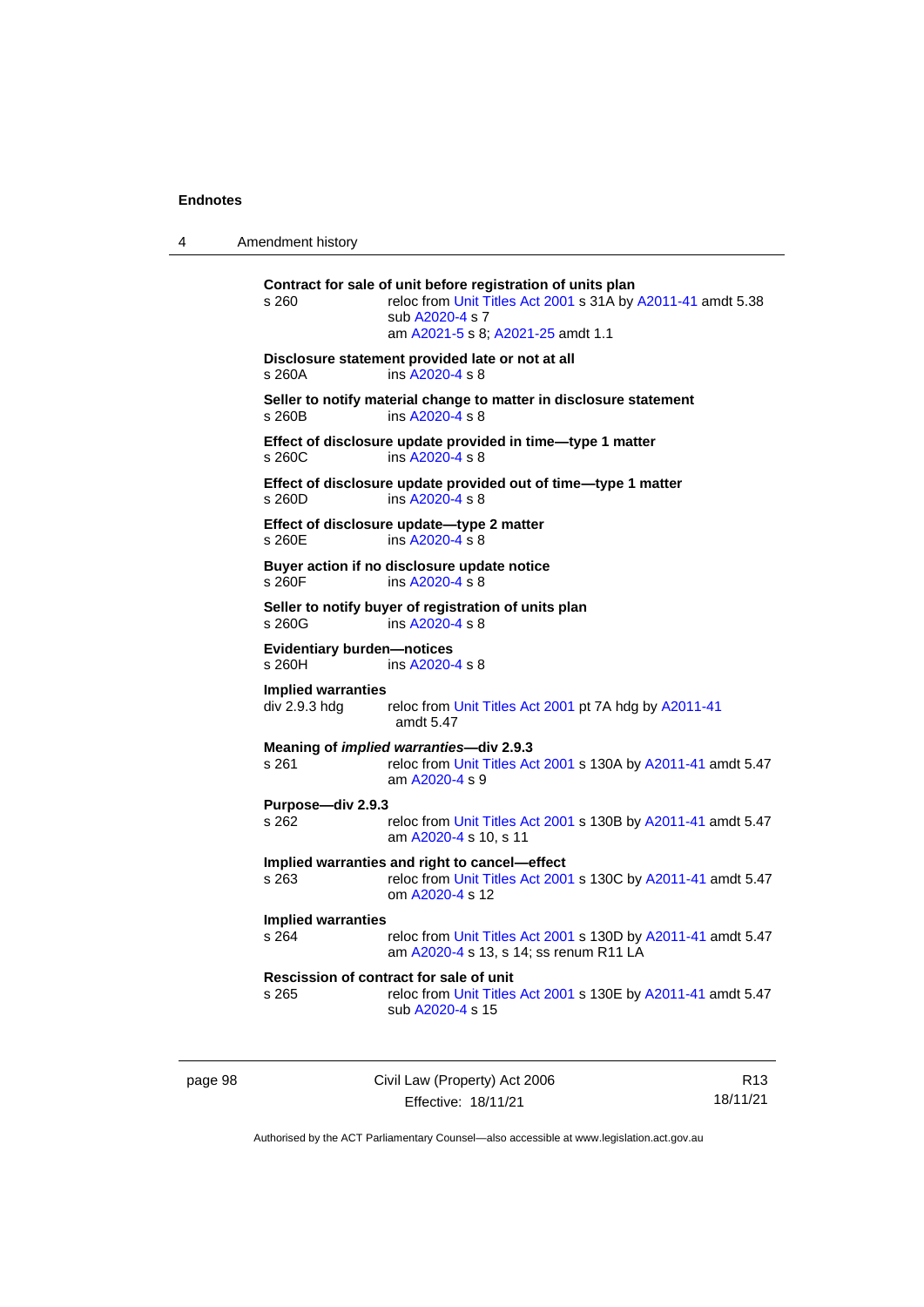**Claim for compensation**<br>s 266 reloc f reloc from [Unit Titles Act 2001](http://www.legislation.act.gov.au/a/2001-16) s 130F by [A2011-41](http://www.legislation.act.gov.au/a/2011-41) amdt 5.47 am [A2020-4](http://www.legislation.act.gov.au/a/2020-4/) s 16, s 17 **Miscellaneous** div 2.9.4 hdg ins [A2020-4](http://www.legislation.act.gov.au/a/2020-4/) s 18 **Operation of part cannot be excluded etc** s 267 ins [A2020-4](http://www.legislation.act.gov.au/a/2020-4/) s 18 **Rescission—effect** s 268 ins [A2020-4](http://www.legislation.act.gov.au/a/2020-4/) s 18 **Application of purchase money by mortgagee** s 305 am [A2018-2](http://www.legislation.act.gov.au/a/2018-2/default.asp) amdt 1.1 **Lessee to give notice of ejectment to lessor** s 402 am [A2013-7](http://www.legislation.act.gov.au/a/2013-7/default.asp) amdt 1.2 **Application—pt 4.7** s 436 am [A2013-7](http://www.legislation.act.gov.au/a/2013-7/default.asp) amdt 1.3 **Transitional** pt 5.4 hdg exp 28 March 2009 (s 506) **Regulation-making power** s 503 am [A2020-4](http://www.legislation.act.gov.au/a/2020-4/) s 19 **References to repealed Act**<br>s 504 exp 28 M exp 28 March 2009 (s 506) **Transitional regulations** s 505 exp 28 March 2009 (s 506) **Expiry of pt 5.4** s 506 exp 28 March 2009 (s 506) **Repeals and consequential amendments** pt 5.5 hdg om LA s 89 (3) **Legislation repealed** s 507 om LA s 89 (3) **Legislation amended—sch 1** s 508 om LA s 89 (3) **Transitional—Unit Titles Legislation Amendment Act 2020** pt 5.6 hdg ins [A2020-4](http://www.legislation.act.gov.au/a/2020-4/) s 20 exp 1 November 2023 (s 512) **Meaning of** *commencement day***—pt 5.6** s 510 **ins [A2020-4](http://www.legislation.act.gov.au/a/2020-4/) s** 20 exp 1 November 2023 (s 512)

R13 18/11/21 Civil Law (Property) Act 2006 Effective: 18/11/21

page 99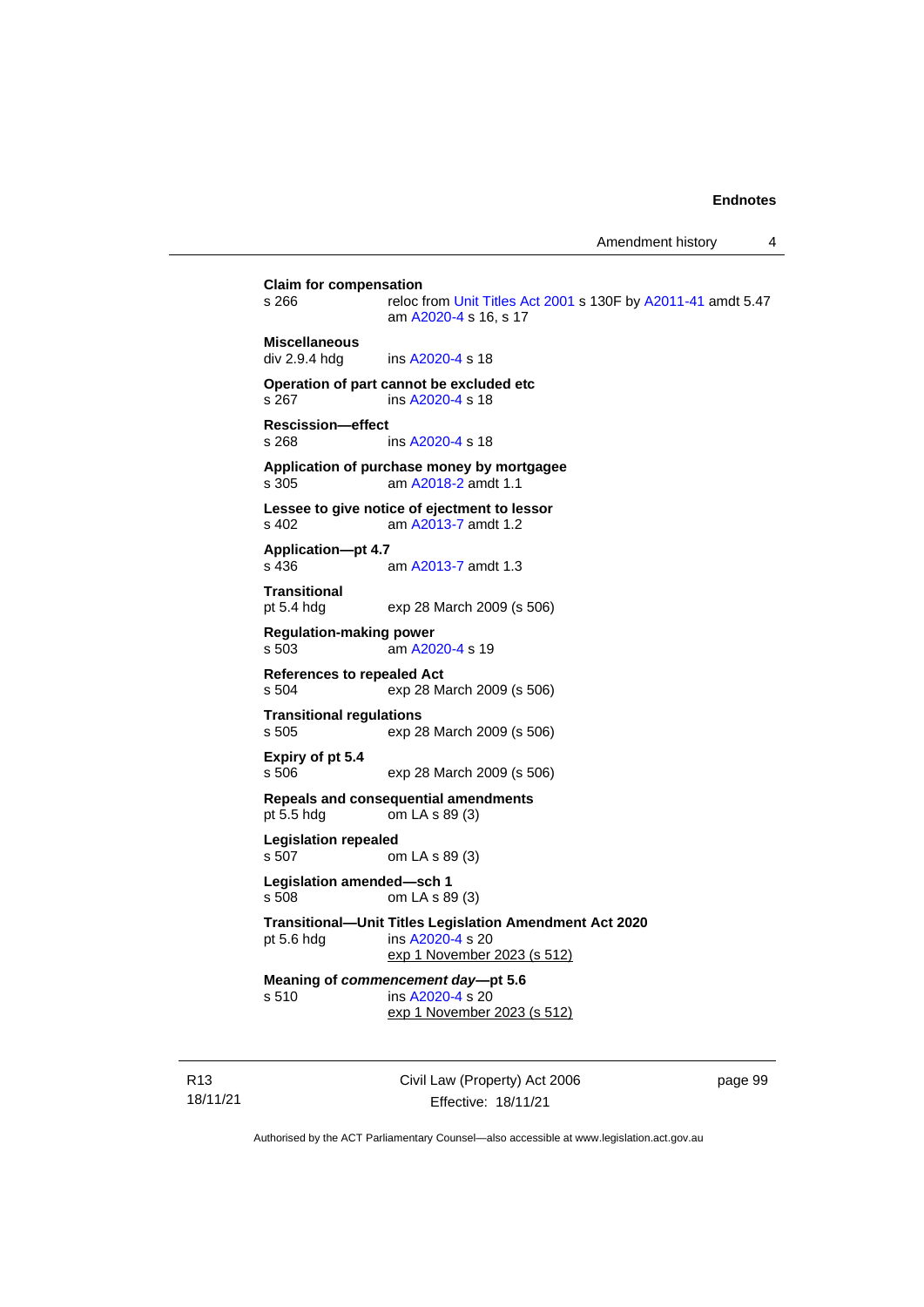4 Amendment history

```
Application to certain existing off-the-plan contracts—amendments made by 
Unit Titles Legislation Amendment Act 2020
s 511 ins A2020-4 s 20
                  exp 1 November 2023 (s 512)
Expiry—pt 5.6
s 512 ins A2020-4 s 20
                  exp 1 November 2023 (s 512)
Consequential amendments
sch 1 om LA s 89 (3)
Dictionary
dict am A2013-39 amdt 2.9 (A2013-39 never effective (see 
                   Commonwealth v Australian Capital Territory [2013] 
                   HCA 55)); A2016-13 amdt 1.31
                  def administrator am A2016-13 amdt 1.32
                  def buyer action period ins A2020-4 s 21
                  def common property ins A2011-41 amdt 5.4
                  def developer ins A2020-4 s 21
                  def disclosure statement ins A2020-4 s 21
                  def disclosure update notice ins A2020-4 s 21
                  def excluded change ins A2020-4 s 21
                  def implied warranties ins A2020-4 s 21
                  def material change ins A2020-4 s 21
                  def off-the-plan contract ins A2020-4 s 21
                  def owners corporation ins A2011-41 amdt 5.4
                  def registered sub A2011-41 amdt 5.5
                  def trust corporation am A2016-13 amdt 1.33
                  def unit ins A2011-41 amdt 5.6
                  def units plan ins A2011-41 amdt 5.6
                  def unit subsidiary ins A2021-5 s 9
```
page 100 Civil Law (Property) Act 2006 Effective: 18/11/21

R13 18/11/21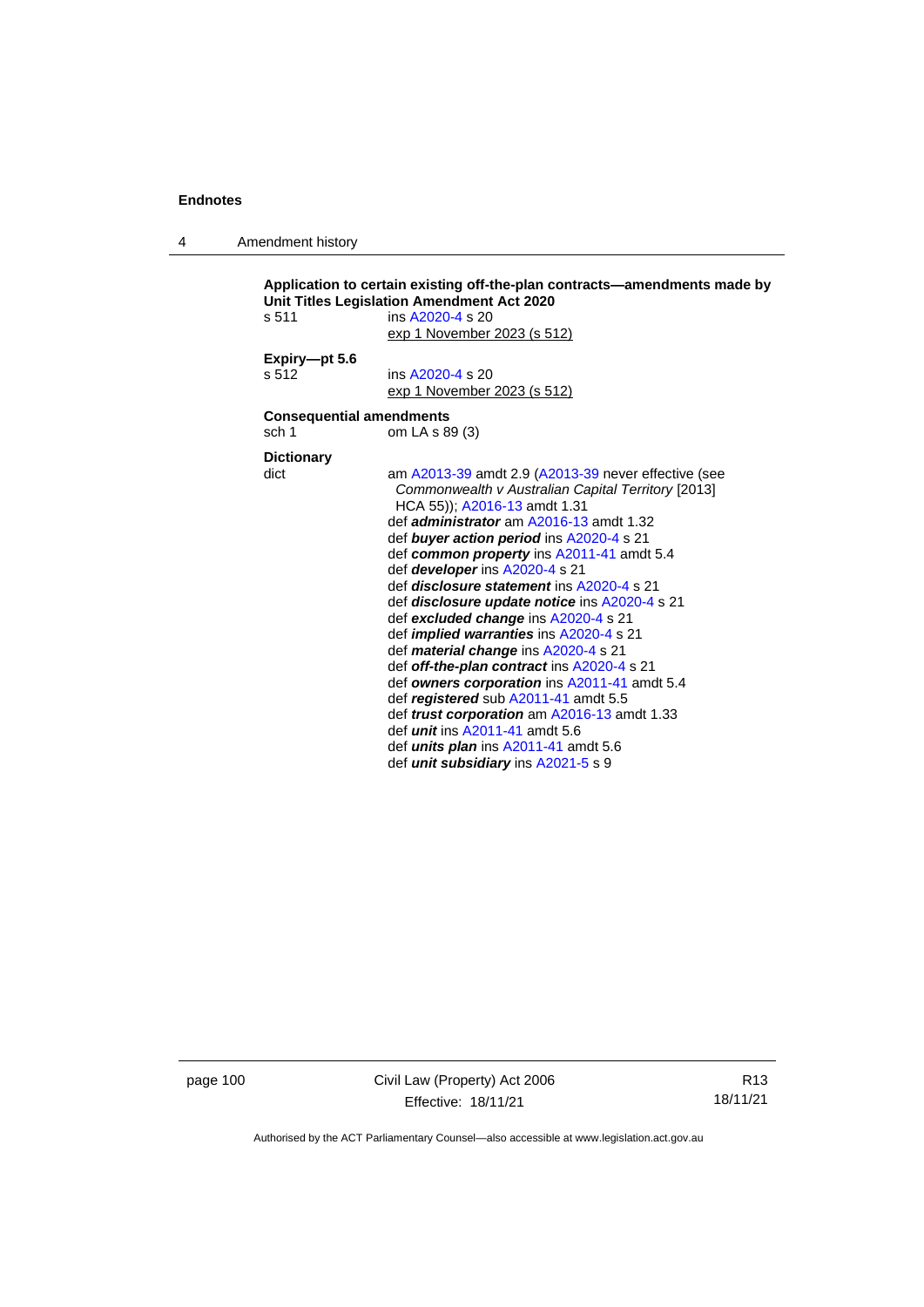# **5 Earlier republications**

Some earlier republications were not numbered. The number in column 1 refers to the publication order.

Since 12 September 2001 every authorised republication has been published in electronic pdf format on the ACT legislation register. A selection of authorised republications have also been published in printed format. These republications are marked with an asterisk (\*) in column 1. Electronic and printed versions of an authorised republication are identical.

| <b>Republication</b><br>No and date | <b>Effective</b>            | Last<br>amendment<br>made by  | <b>Republication</b><br>for                                                                        |
|-------------------------------------|-----------------------------|-------------------------------|----------------------------------------------------------------------------------------------------|
| R <sub>1</sub><br>28 Mar 2007       | 28 Mar 2007-<br>26 Oct 2008 | not amended                   | new Act                                                                                            |
| R <sub>2</sub>                      | 27 Oct 2008-                | A2008-20                      | amendments by                                                                                      |
| 27 Oct 2008                         | 28 Mar 2009                 |                               | A2008-20                                                                                           |
| R <sub>3</sub><br>29 Mar 2009       | 29 Mar 2009-<br>5 Oct 2010  | A2008-20                      | commenced expiry                                                                                   |
| R <sub>4</sub>                      | 6 Oct 2010-                 | A2010-40                      | amendments by                                                                                      |
| 6 Oct 2010                          | 30 June 2011                |                               | A2010-40                                                                                           |
| R <sub>5</sub>                      | 1 July 2011-                | A2011-22                      | amendments by                                                                                      |
| 1 July 2011                         | 29 Mar 2012                 |                               | A2011-22                                                                                           |
| R <sub>6</sub><br>30 Mar 2012       | 30 Mar 2012-<br>3 Mar 2013  | A2011-41                      | relocation of<br>provisions from<br>Unit Titles Act 2001<br>and other<br>amendments by<br>A2011-41 |
| R7                                  | 4 Mar 2013-                 | A2013-7                       | amendments by                                                                                      |
| 4 Mar 2013                          | 6 Nov 2013                  |                               | A2013-7                                                                                            |
| R8                                  | never effective             | A2013-39 (never               | amendments by                                                                                      |
| 7 Nov 2013                          |                             | effective)                    | A2013-39                                                                                           |
| R8 (RI)<br>24 Feb 2014              | 7 Nov 2013-<br>31 Mar 2016  | A2013-39 (never<br>effective) | reissue because of<br><b>High Court decision</b><br>in relation to<br>A2013-39                     |
| R <sub>9</sub>                      | 1 April 2016-               | A2016-13                      | amendments by                                                                                      |
| 1 April 2016                        | 28 Feb 2018                 |                               | A2016-13                                                                                           |

### R13 18/11/21

Civil Law (Property) Act 2006 Effective: 18/11/21

page 101